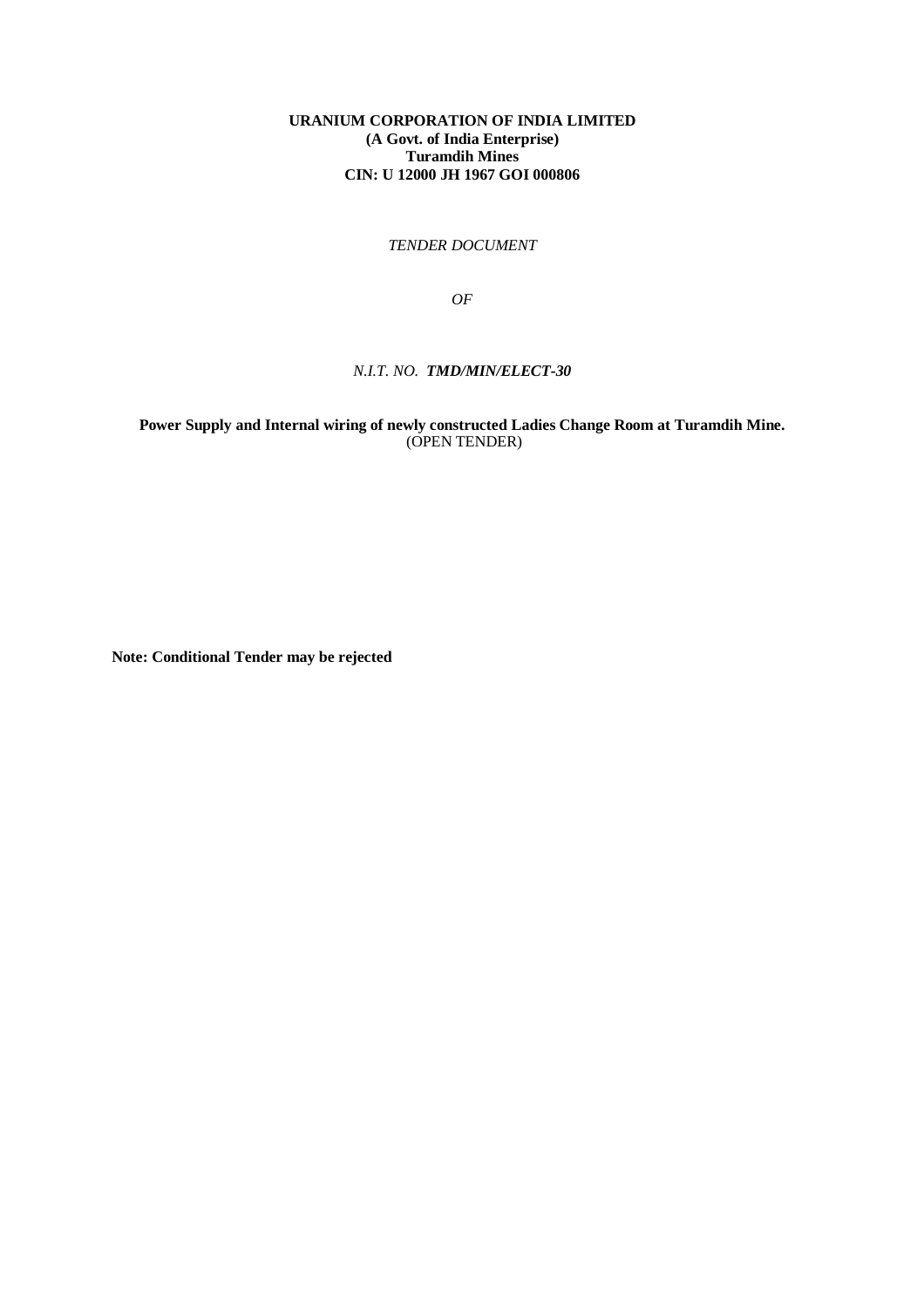#### **SPECIAL INSTRUCTIONS TO THE TENDERERS**

1. Tenderers are requested to submit following:

- **a. E. M. D in the form of DD/Banker's cheque / Bank Guarantee will be submitted in a sealed envelope super scribing Earnest Money Deposit, N. I. T No., Name of work, Name of Tenderer and date of opening of tender as advertised/notified.**
- 2. In case of NSIC registered units, the exemption from submitting Earnest Money Deposit may be claimed by uploading proper and valid documentary proof in support of exemption at the site **<http://etenders.gov.in/eprocure/app.>**The hardcopy shall be submitted in separate sealed envelope super scribing "EXEMPTION CERTIFICATE FOR EARNEST MONEY DEPOSIT", NIT No., Name of work, Name of Tenderer and date of opening of tender as advertised/notified.
- 3. The tender shall be hosted at site **<http://etenders.gov.in/eprocure/app>**in two parts -

Part – 1: Techno-commercial Part

Part – 2: Price Part (Schedule of items i.e. Schedule – A)

A bidder shall register in advance with their Digital Signature Certificate (DSC) at the website prior to submitting their offers. After successful registration the bidder shall get access to the Techno-commercial Part of the NIT. The bidder must submit the Techno-commercial Part at first and upload all the required documents as described in the Pre-Qualification Criteria (PQC) published in this tender document. Only, after successful submission of Techno-commercial Part the bidders shall fill up and submit the Price Part (Schedule – A of items). The Techno-commercial Part and Price-Part (Schedule – A) shall be completely filled up and submitted at the site **<http://etenders.gov.in/eprocure/app> only**. Please note, Hard copy of Techno-commercial Part and Price –part (Schedule –A) shall not be accepted at any cost.

4. This tender document contains total 73 pages including Schedule-B.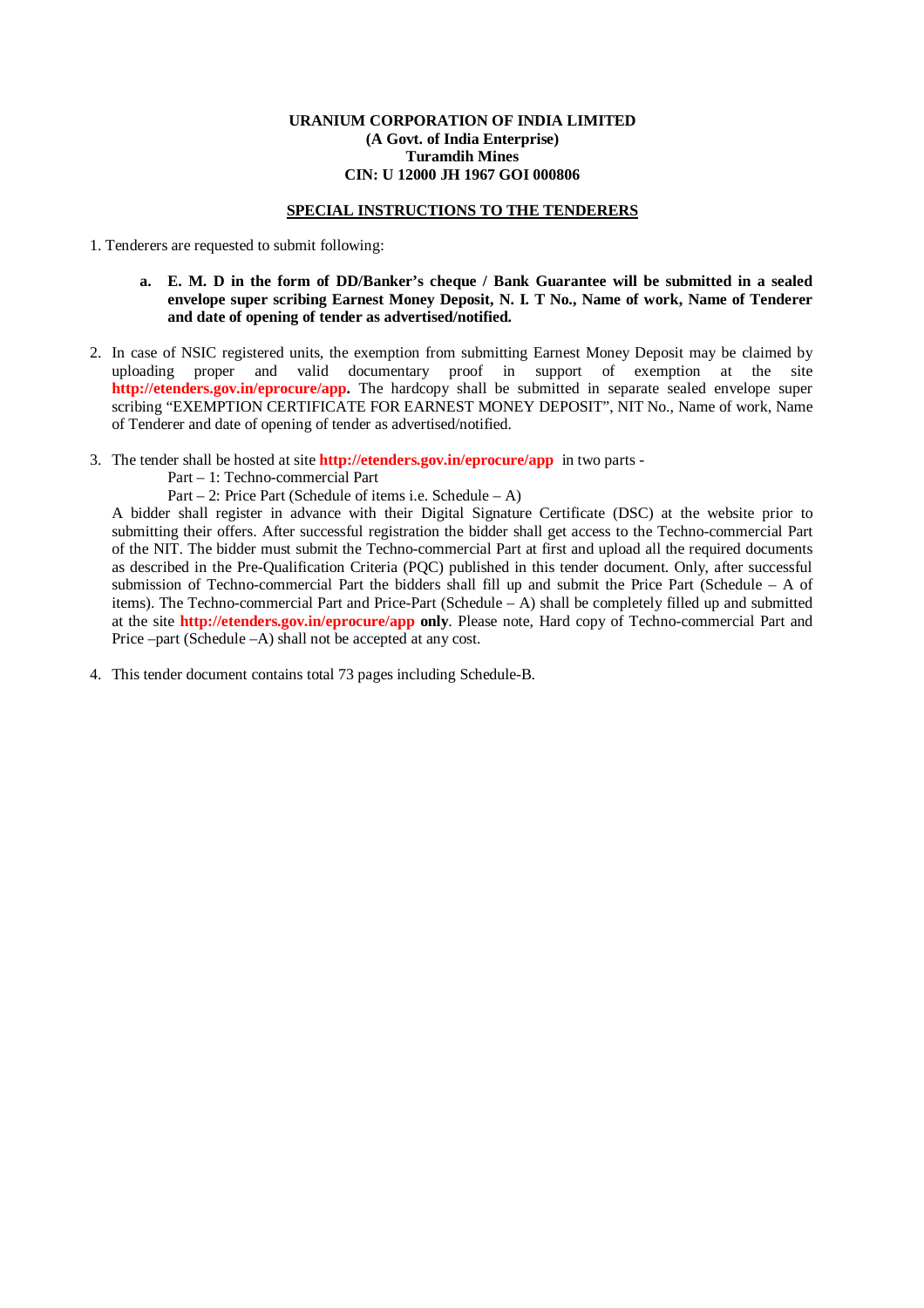# **CONTENTS**

|             | <b>DETAILED NOTICE INVITING TENDER</b>   |
|-------------|------------------------------------------|
| $_{\rm II}$ | <b>FORM OF TENDER</b>                    |
| Ш           | <b>GENERAL CONDITIONS OF CONTRACT</b>    |
| <b>IV</b>   | <b>TECHNICAL SPECIFICATION</b>           |
| V           | SPECIAL CONDITIONS OF CONTRACT           |
| VI          | DETAILS OF TOPIC OF CLAUSES              |
| <b>VII</b>  | CONTRACT LABOUR EMPLOYMENT ACT AND RULES |
|             | $(ANNEXURE - A)$                         |
| VIII.       | SAFETY OF CONTRACTOR'S EMPLOYEES         |
|             | (ANNEXURE-B)                             |
| IX          | SPECIAL CONDITIONS FOR SAFETY            |
| X           | <b>MEDICAL FITNESS CERTIFICATE</b>       |
| XI          | AFFIDAVIT CUM DECLARATION.               |
| XІІ         | <b>FORMS (ANNEXURE-C TO H)</b>           |
|             |                                          |

**Note: Total No. of pages including Schedule –B: 73 Nos.**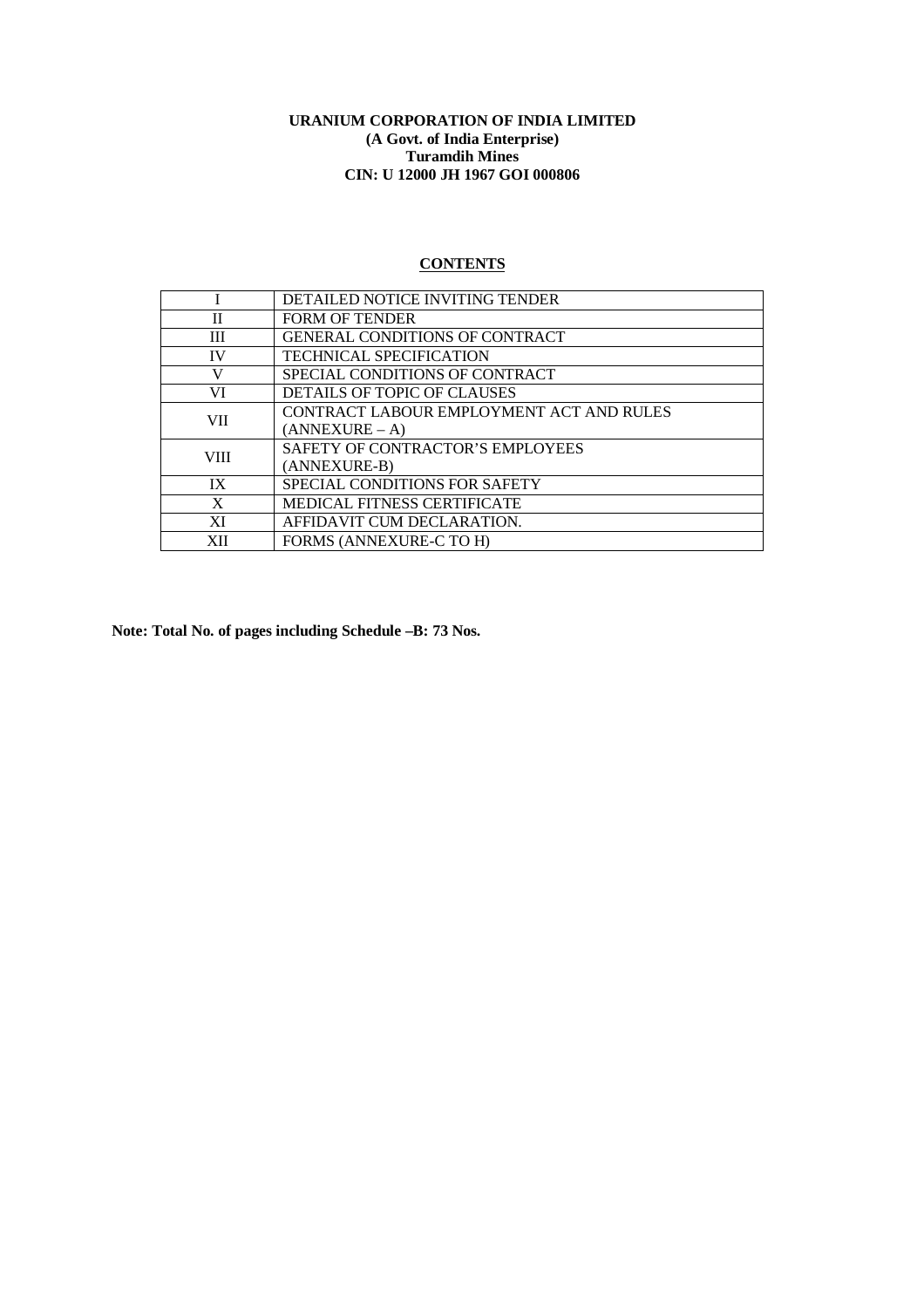## **URANIUM CORPORATION OF INDIA LIMITED TURAMDIH MINES,** P.O. – SUNDERNAGAR, DISTT – EAST SINGHBHUM JHARKHAND - 832107

Phone No. 0657 2318002/4/6/212, Extn. No. 7206/7211

Ref. No.: UCIL/TMD/MIN/2022-04 Date: - 28/04/2022

## **NOTICE INVITING TENDER NO: TMD/MIN/ELECT-30**

E-Tenders are invited for the execution of following works:

|    | Name of the Work                      | Power Supply and Internal wiring of newly constructed |
|----|---------------------------------------|-------------------------------------------------------|
|    |                                       | Ladies Change Room at Turamdih Mine.                  |
| 2. | <b>Earnest Money Deposit</b>          | $5000/-$                                              |
| 3. | <b>Estimated Value</b>                | Rs. 492745/-                                          |
| 4. | <b>Cost of Tender Document</b>        | NIL.                                                  |
| 5. | <b>Completion Time</b>                | 04 (Four) months                                      |
| 6. | <b>Tender Download Start Date</b>     | 30/04/2022                                            |
| 7. | Tender Download End Date              | 26/05/2022 up to 12.00 Noon                           |
| 8. | <b>Tender Submission Start Date</b>   | 30/04/2022 12:00 noon                                 |
| 9. | <b>Tender Submission End Date</b>     | 26/05/2022 up to 12.00 Noon                           |
| 10 | <b>Tender Opening Date</b>            | 27/05/2022 at 03:30 P.M.                              |
| 11 | Hard copy of PQC and EMD opening date | 27/05/2022 at 03:30 P.M.                              |

## **PRE-QUALIFICATION CRITERIA FOR THE BIDDERS**:-

Only such firms need to tender who can produce satisfactory evidence that they have the valid Electrical Contractor License issued by the State Licensing Board and necessary experience & financial resources to undertake such work as per criteria mentioned below.

- **i)** Experience of having successfully completed **similar work** during last 07 years ending last day of month previous to the one in which applications are invited should be either of the following:
	- a) One similar completed works costing not less than the amount equal to Rs. **394196/-**

Or

b) Two similar completed works each costing not less than the amount equal to **246372/-**

Or

c) Three similar completed works each costing not less than the amount equal to**197098/-**

**"Similar work"** means experience in electrification of buildings, wiring, cable laying etc. Copies of work orders with either a) completion certificate or b) Performance certificate or c) Contract agreement as documentary evidence should be provided to prove above experience.

**ii)** The tenderer's average annual turnover during last 03 years, ending 31st March of the previous financial year should be at least Rs. 147823/-. Annual Report containing Profit & Loss account and Balance sheet for last 3 financial years must be submitted.

Tender is to be filled and uploaded within the date and time mentioned in the NIT at site **<http://etenders.gov.in/eprocure/app,>** the Earnest Money Deposit fees in the form of DD drawn in favor of "M/s URANIUM CORPORATION OF INDIA LIMITED" payable at State Bank of India, Jaduguda Branch, Code No. 0227 . Scanned copy of Earnest Money Deposit (E.M.D.) in the form of Demand Draft/TDR/FDR/DAC shall be uploaded in site **<http://etenders.gov.in/eprocure/app>**. Subsequently, the hard copy of the original instrument of Earnest Money Deposit only shall be submitted at the office of Manager (Pers.), UCIL, Turamdih Mines on or before the last date and time for submission of completed tender given in the NIT failing which the offer shall be rejected.

Tenders received without earnest money are likely to be rejected. Tenderer shall remit the EMD by way of DD only in favour of Uranium Corporation of India Limited. No cash, MO, Fund Transfer etc. shall be accepted. The further details for submission of EMD/Security Deposit can be obtained as per Clause No. 9 under General Conditions of Contract (GCOC) given in this tender document. The scanned copy of the original E.M.D. shall be uploaded at site **<http://etenders.gov.in/eprocure/app> Subsequently**, the hard copy of the original instrument of EMD only shall be submitted at the office of Manager (Pers.), UCIL, Turamdih Mines on or before the last date and time for submission of completed tender given in the NIT in a properly sealed condition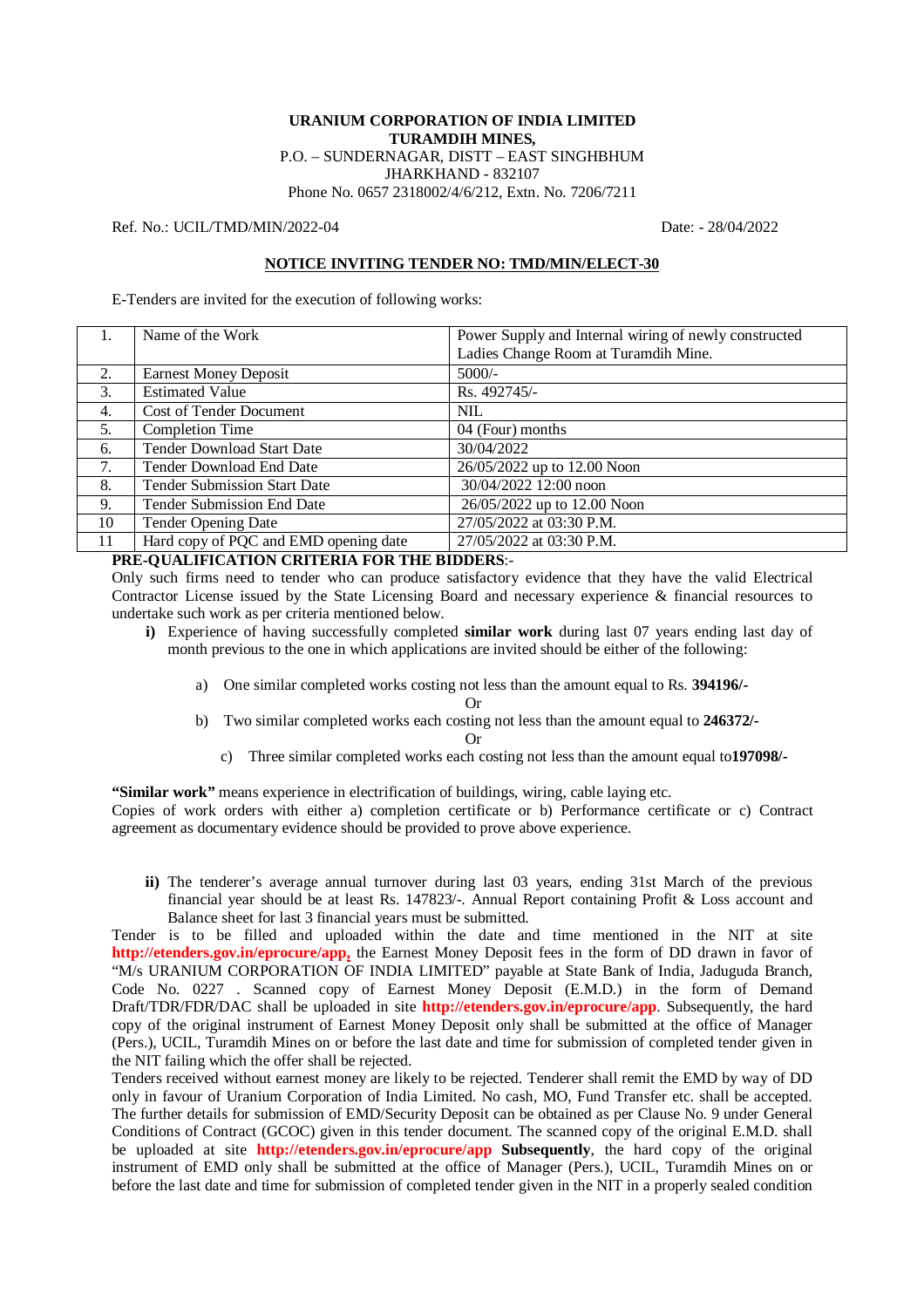in separate envelope super scribing the Tender No., Tender closing date, Name of the work & Name of bidder failing which the offer shall be rejected

In case of registered units with MSME/NSIC/Director of Industries of State, Cottage Industries approved by the State Authority or any other entity as may be specified by Govt. guidelines, from time to time proper and valid certificate as documentary proof shall be uploaded at site **<http://etenders.gov.in/eprocure/app>** for exemption from submitting Earnest Money Deposit ( EMD). Subsequently, the hard copy of this valid exemption certificate shall be submitted at the office of Manager (Pers.), UCIL, Turamdih Mines on or before the last date and time for submission of completed tender given in the NIT in a properly sealed condition in separate envelope super scribing the Tender No., Tender closing date, Name of the work & Name of bidder failing which the offer may be rejected.

The tenders are to be uploaded at site **<http://etenders.gov.in/eprocure/app> only** on or before the due date and time fixed for uploading the bid as mentioned in the NIT. Technical part only of the offers uploaded will be opened on the tender opening date and time given in the NIT by representative(s) of UCIL in the presence of Tenderers who may like to be present. The uploaded Price parts only of technically qualified tenderers will be opened later on.

The Corporation reserves the right to accept or reject any or all tenders either in full or part thereof or to split up the work if necessary without assigning any reasons whatsoever.

Uranium Corporation of India Limited, Jaduguda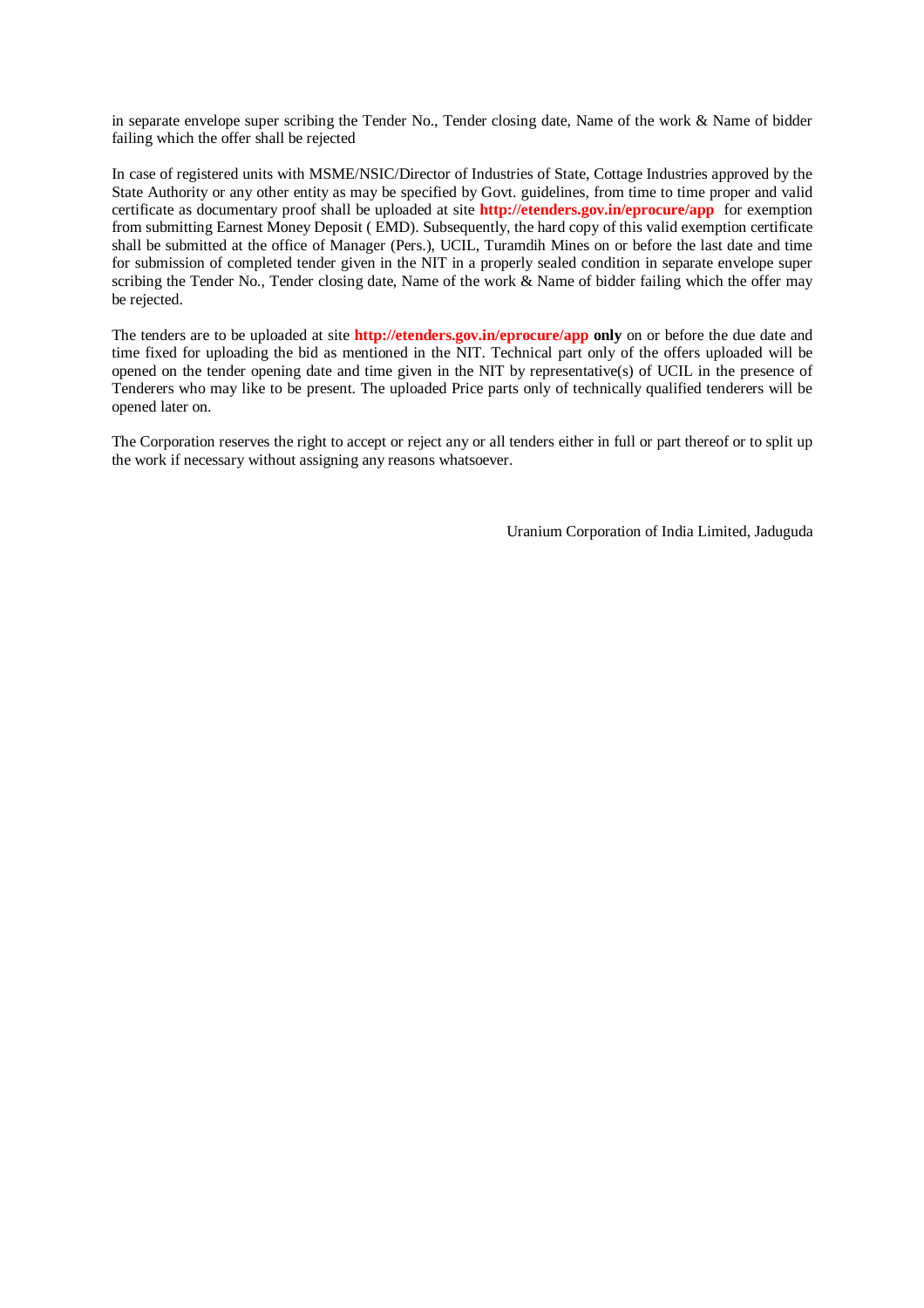**I**

## **DETAILED NOTICE INVITING TENDER**

1. E-tenders are invited on behalf of the Uranium Corporation of India Limited, Jaduguda for **Power Supply and Internal wiring of newly constructed Ladies Change Room at Turamdih Mine.**

- 2. In addition to PRE-QUALIFICATION CRITERIA (PQC) of tenderers, bidder shall also upload the following at site **<http://etenders.gov.in/eprocure/app>** along with tender document failing which their offer may be rejected:
	- **(to be uploaded with the technical part of the tender document)**
		- a) Document for GSTIN Code.
		- b) Documents for Provident Fund Code Number
- 3. Tenders shall be uploaded in two parts i.e. (i) **Part – I**: Technical and Commercial and (ii) **Part – II**: Price Part (Schedule – A)
	- i) **List of scanned documents to be uploaded in Part – I (**Technical and Commercial part**)**
		- a) Tenderer's covering letter (covering letter shall also contain name, Email id, Phone No., Mobile No., residential address and place of business of person or persons submitting the tender etc.)
		- b)Scanned copy of Earnest Money Deposit/Valid exemption Certificate( if any).
		- c) Scanned copy of PAN
		- d) GSTIN No. with documentary proof.
		- e) Income Tax Return (ITR) & Annual report containing balance sheet and statement of Profit & Loss A/c of last 03 financial years.
		- f) Documentary proof in support of past experience of the Tenderer in similar nature of completed job along with Work order with either a) completion certificates or b) performance certificate or c) Contract Agreement etc.
		- g) Other document as may be required to be submitted along with the tender in accordance with Technical Specification, Special Conditions and any other clause of NIT Tender Document
		- h). P.F.No. with documentary proof.
		- i). Copy of valid electrical contractor license issued by the State Licensing Board.
		- j).ESIC Registration documentary proof.

#### ii) **List of Documents to be uploaded in Part-II (**Price part**)**

a) Filled in Schedule of quantities with rates including P.F., Bonus, cost of safety appliances/, ESIC and others miscellaneous overhead expenditures including GST.

#### 4. **Earnest Money Deposit (EMD):**

- 4.1 The amount of EMD is fixed sum based on estimated value as given below.
- 4.2 EMD is to be remitted by way of 'demand draft 'only in favour of Uranium Corporation of India Limited. No cash, MO, Fund Transfer etc shall be accepted.
- 4.3 The tender shall be accompanied by Earnest Money Deposit of **Rs.5000/-(Rupees Five thousand only)** in the form of DD in favour of Uranium Corporation of India Limited, Jaduguda payable at State Bank of India, Jaduguda/Hartopa. The original instrument of EMD only shall be submitted at the office of Manager (Pers.), UCIL, Turamdih Mines on or before the last date and time for submission of completed tender given in the NIT in a properly sealed condition in separate envelope super scribing the Tender No., Tender closing date, Name of the work & Name of bidder failing which the offer shall be rejected. The scanned copy of the original E.M.D. shall be uploaded at site **<http://etenders.gov.in/eprocure/app>**.
- 4.4 No interest shall be payable on the EMD.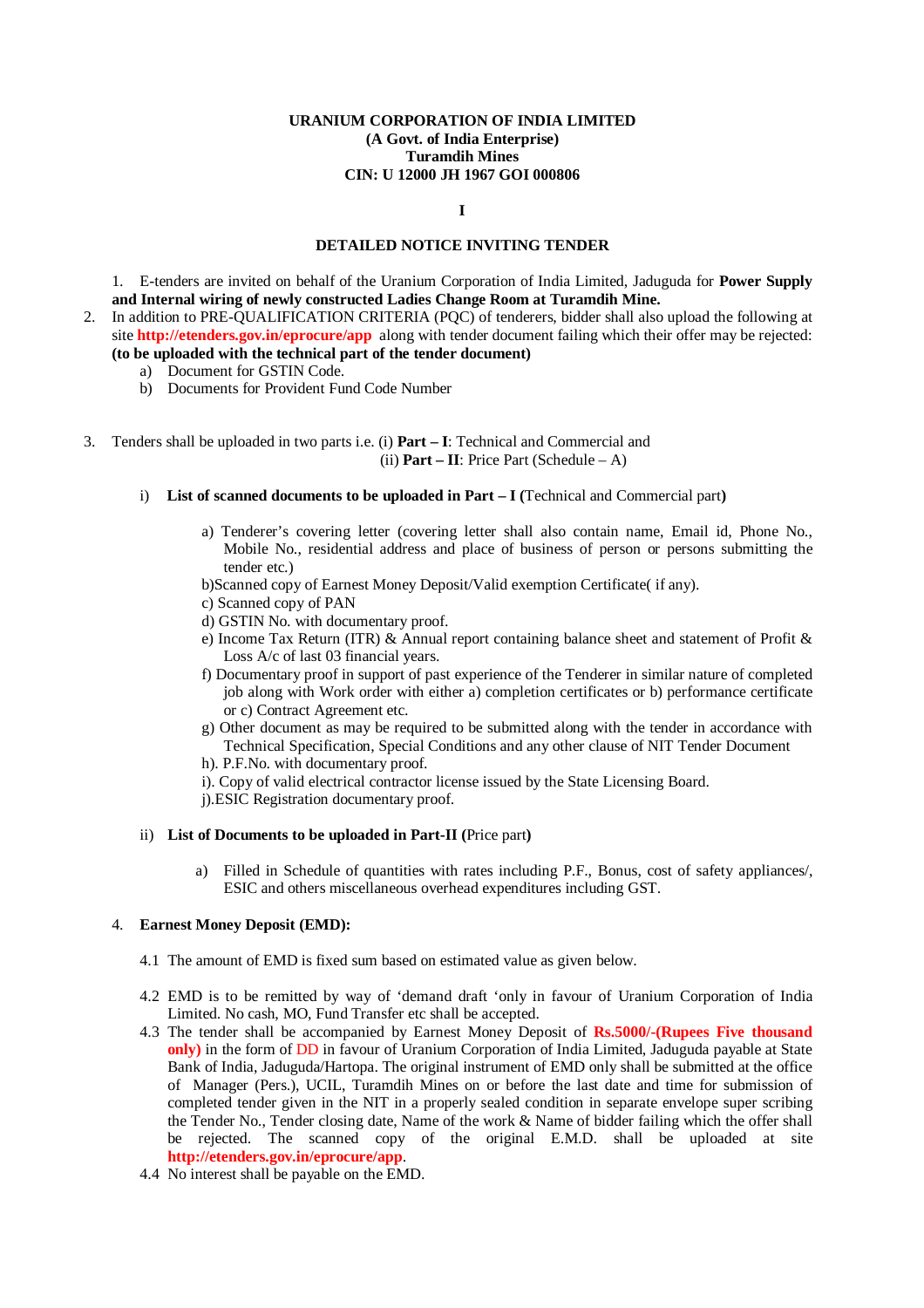- 4.5 EMD is liable to be forfeited if:
	- a)The tenderer changes the terms and conditions or prices or withdraw his quotation subsequent to the date of opening.
	- b) The tenderer fails to accept the order when placed or fails to commence works after accepting the order.
	- c) In case bidder submits false/fabricated documents.
	- d) In case bidder fails to submit Security Deposit within 30 days of receipt of Work Order.
- 4.6 Approval for exemption from remittance of EMD, if required shall be obtained prior from competent authority.
- 4.7 The offers received from tenderers without EMD and/or tender cost shall be summarily rejected except where exemption clause is provided in the tender.
- 4.8 Public Sector Undertakings, State Government Undertakings, may be exempted from payment of EMD with the approval of Competent Authority. MSME/Small Scale Industries (SSI) with current valid registration with State or Central Govt. shall be exempted from payment of EMD (after ensuring that the registration in case of SSI) pertains to the class of items/stores/works for which the tender is floated) by the authority competent to conclude supply/ contract orders.
- 4.9 EMD may be adjusted against security deposit of the successful bidder. EMD of unsuccessful bidders and successful bidder where SD is not applicable shall be returned immediately once the L1 bidder is decided.

4.10In repetitive /routine works, Vendors may submit EMD in the form of Security Deposit. The vendors depositing security deposit EMD of Rs 50000/- shall be allowed to quote any number of works for works upto Rs. 10 lacs and Vendors depositing Rs 1 lacs shall be allowed quote any number of works for works upto 20 lacs , without submission of EMD. The EMD exemption shall be allowed as long as SD remains with the UCIL. In case of default by the bidder (when L1 backs out) the 2 % of estimated cost shall be recovered from the security EMD lying with UCIL. In cases when L1 defaults in more than one works and when the recovery is more than SD, the recovery shall be effected from the other bills of the defaulter bidder. The vendors who don't want to submit Security Deposit shall also have an option of submitting work wise EMD @2 % of estimated cost.

## 5. **SECURITY DEPOSIT, PERFORMANCE BANK GUARANTEE & RETENTION MONEY**

#### 5.1 **SECURITY DEPOSIT & PERFORMANCE BANK GUARANTEE**

- 5.1.1 Security deposit (SD) shall be uniformly levied @ 3% of contract value towards satisfactory completion of the works as under:
	- a) For works contract (including composite contracts of supply and works) valued more than Rs.50,000/-.
	- b) For supply contract valued more than Rs.5 lakhs.
- 5.1.2 SD should be submitted in the form of demand draft/ bankers cheque/BG within 30 days of receipt of letter of acceptance or commencement of work at site whichever is earlier to EIC/OIC.
- 5.1.3 Public Sector Undertakings, State Government undertakings, MSME/Small Scale Industries with current valid registration with State or Central Government ensuring that the registration (in case of SSI) pertains to class of items/stores/works for which the tender is floated, may be exempted from payment of SD.
- 5.1.4 In exceptional cases of work contracts, the approving authority may consider recovering SD amount from  $1<sup>st</sup>$  running bill of the contractor.
- 5.1.5 Bank Guarantee is to be submitted towards SD in the prescribed format at Annexure D to be attached with order.
- 5.1.6 BG format for security deposit is attached at Annexure-E.
- 5.1.7 The SD shall not bear any interest, and is liable to be forfeited for unsatisfactory completion or on abandonment of the supply/ work order.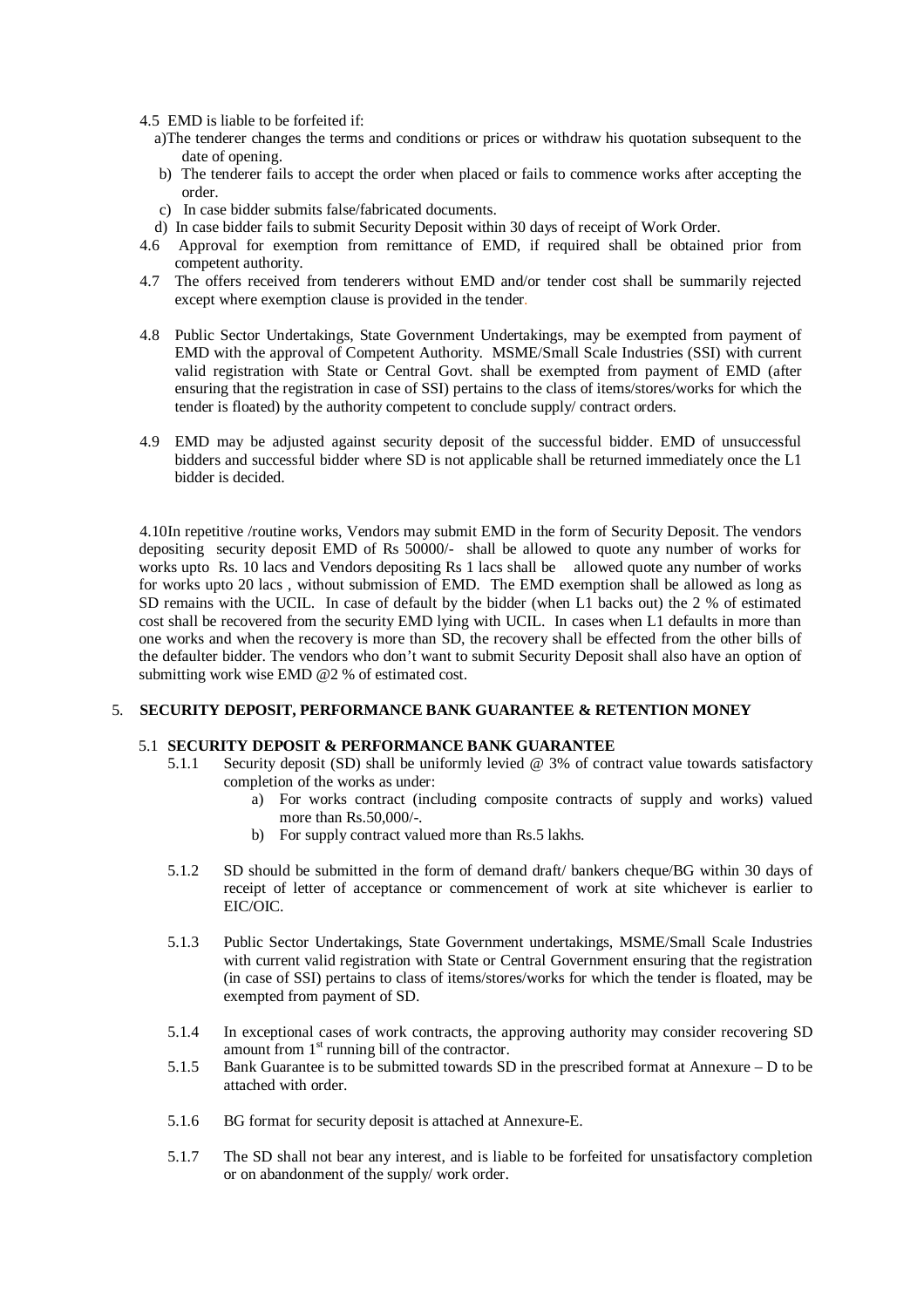- 5.1.8 Contractor is also permitted to furnish BG in favour of Uranium Corporation of India Ltd in the prescribed format towards security deposit.
- 5.1.9 Additional amount of SD due to enhancement in scope of work is also to be submitted.

## 5.2 **RETENTION MONEY**

In contract, where payment is made on progressive billing of work executed, 1.5% of the bill value is to be retained at the time of making payment towards rectification/defective work as retention money and be treated as Security Deposit.

#### 5.3 **SECURITY DEPOSIT & RETENTION MONEY**

The total SD and retention money (if any) together towards performance guarantee shall not exceed 3% of contract value.

## 5.4 **REFUND OF SECURITY DEPOSIT & RETENTION MONEY**

- 5.4.1 Before releasing SD or retention money in respect of works, a "No Due Certificate" shall be issued by EIC/ OIC duly countersigned by head of the department after ensuring that no amounts are recoverable from the contractor.
- 5.4.2 EIC/OIC shall recommend release of SD and retention money after compliance by the contractor towards guarantee/warranty/performance guarantee & other related clauses as stipulated in the work order and on submission of formal claim by contractor.
- 5.4.3 On receipt of "no dues certificate" from EIC/OIC, SD or retention money retained in the form of B.G and/ or cash may be refunded at the earliest, if the contractor is not liable to pay any money to UCIL under any other contract.

#### 5.5 **FORFEITURE OF SD & RETENTION MONEY**

The SD & retention money shall stand forfeited in favour of UCIL, without any further notice to the contractor in the following circumstances:

- 5.5.1 In case of any failure whatsoever on the part of the contractor at any time during performance of his part of the contract including the extended periods of contract, where notice is given and time for rectification allowed.
- 5.5.2 If the contractor indulges at any time in any subletting/ sub-contracting of any portion of the work without approval of UCIL.

## 6. **PAYMENT TERMS:**

6.1 Standard payment terms should be within 30 days from the date of submission of bill by the contractor (subject to acceptance) in case of works contract/service contracts.

## 7. **PROCEDURE TO BE FOLLOWED REGARDING BGs**

- 7.1 Copy of proper prescribed format on which BGs are accepted from the contractors are enclosed with the tender document at Annexure-D
- 7.2 The bidders are insisted that BGs to be submitted by them should be sent to organization directly by issuing bank under Registered Post (A.D.)/ Speed Post.

#### 8. **DELIVERY / COMPLETION SCHEDULE**

8.1 Time is the essence of order/ contract. Any extension thereto shall be with reservation of company's rights to levy liquidated damage and shall be with a provision that no price increase shall be applicable beyond the original completion period.

## 9. **LIQUIDATED DAMAGES (LD)**

9.1 Liquidated Damages (LD) shall be levied where reasons are attributable to contractors for delays in execution of order/ contract. LD shall be levied [@0.5%](mailto:@0.5%) per week or part thereof on the value of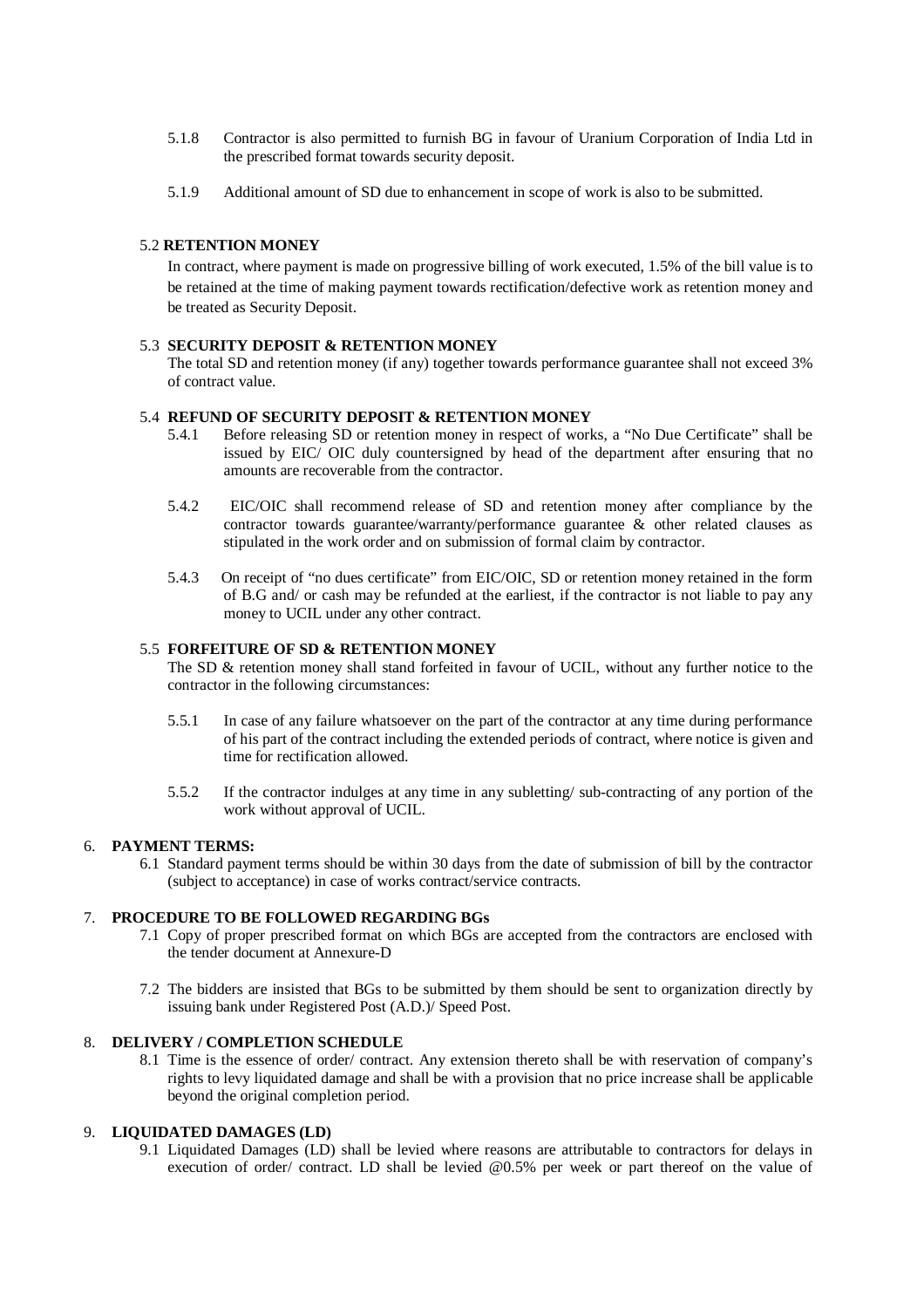unfinished supply/work order for each week of delay subject to a maximum of 5% of the total value of contract (excluding Taxes and Duties).

- 9.2 Wherever the work is on turnkey or having a bearing in commissioning and performance of the system in total, LD is to be imposed on total value, in such cases.
- 9.3 If separate period of completion is specified for certain item of work or group of items of work, at the time of issuing the order, the LD can be levied on the total value of item of work or group of items of work (excluding Taxes and Duties )which are completed beyond the agreed contract period.
- 9.4 For the portion of delay which is attributable to UCIL / force majeure or to the contractor, the case shall be dealt with as follows :

| LD                                             | Not Applicable                                            |  |  |  |
|------------------------------------------------|-----------------------------------------------------------|--|--|--|
| Taxes & Duties                                 | Any increase in taxes and duties on account of statutory  |  |  |  |
|                                                | increase, fresh imposition of any duty or taxes which     |  |  |  |
|                                                | take place during such extended period shall be           |  |  |  |
|                                                | admissible.                                               |  |  |  |
| Price Variation                                | Price variation, if indicated in the Work Order, shall be |  |  |  |
|                                                | applicable during such extended period                    |  |  |  |
| B. Delay attributable to Supplier / Contractor |                                                           |  |  |  |
| LD                                             | Applicable                                                |  |  |  |
| Taxes & Duties                                 | Increase / fresh imposition of taxes and duties           |  |  |  |
|                                                | during the extended period will be                        |  |  |  |
|                                                | to the account of the contractor.                         |  |  |  |
|                                                |                                                           |  |  |  |
|                                                | Any decrease in taxes and duties during the               |  |  |  |
|                                                | extended period will be availed by UCIL                   |  |  |  |
| <b>Price Variation</b>                         | Price variation, If indicated in the contract will be     |  |  |  |
|                                                | applicable for the work performed within the              |  |  |  |
|                                                | scheduled period of contract.                             |  |  |  |
|                                                |                                                           |  |  |  |
|                                                | For work executed during the extended delivery            |  |  |  |
|                                                | period, the rates as prevailing on the last day of the    |  |  |  |
|                                                | scheduled contract period only may be paid. De-           |  |  |  |
|                                                | escalation / reduction, if any, which takes place,        |  |  |  |
|                                                | shall have to be passed on to UCIL                        |  |  |  |

## **A. Delay attributable to UCIL / Force majeure**

#### 10. **VARIATIONS/DEVIATION/AMENDMENTS:-**

10.1 Instead of item wise deviation, over all deviation will be considered while working out amount. Up to 10% variation in the execution of works contracts/order of the total works contract value for sanctioned contract/ order value is allowed without issue of amendment/ revision in the work order.

## 11. **PAYMENT OF BILLS:-**

- 11.1Payment against Work shall be released by the units finance department as per the mode and terms  $\&$ conditions stipulated in the work orders. Bills / Invoices from the party for payment against work orders shall be received in finance department for payment after due certification.
- 11.2 In case of work order the contractor shall submit the invoice/bill in duplicate to EIC/OIC, who shall verify invoice/bills as per terms and conditions stipulated in the work order and recommend for payment after making necessary deductions according to order. Complete details of payments recommended shall be entered in the Measurement Book (MB). All the payments recommended shall be forwarded through Head of the department / Sectional Head to Finance Department for necessary action after due verification by internal audit.
- 11.3 The officer concerned in finance department to verify the bills/invoices with reference to orders, amendments and other relevant records/communications. The payment will be released after bill is duly certified and recommended by EIC/OIC.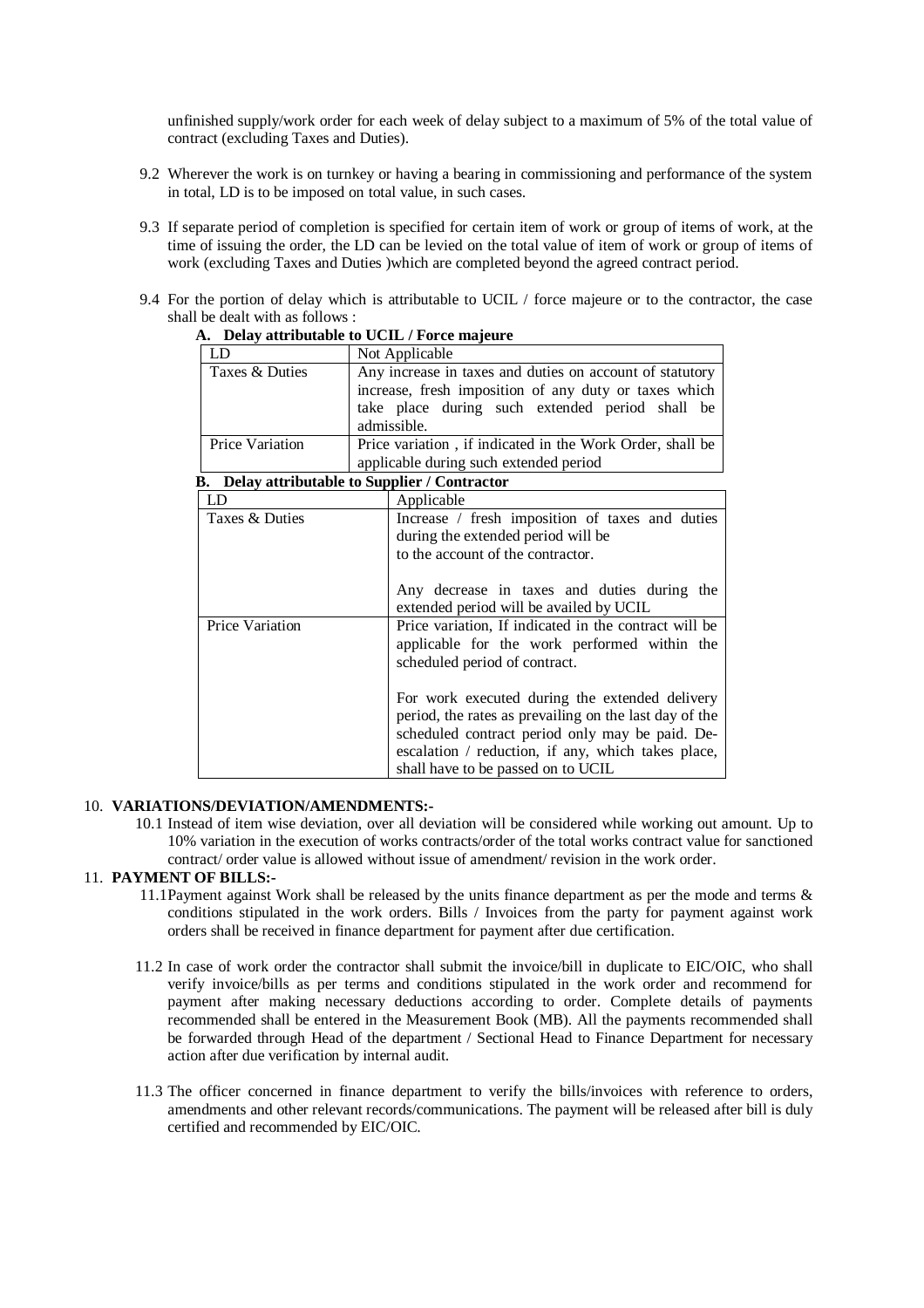- 11.4 Officer concerned of finance department will ensure that prescribed certificates relating to ED, Sales Tax, Free Issue Materials supplied by the department, B.G. for advance payment, SD, performance bond and any other documents essential for releasing payment are available before payment is released.
- 11.5 Contractor is to submit final bill within 40 days of issue of defects liability certificate. EIC/ OIC shall check the bill within 20 days after its receipt and return the bill to contractor for corrections, if any.
- 11.6 If the Contractor is to re-submit the bill, with corrections within 20 days of its return by the EIC/ OIC. The re-submitted bill shall be checked and payment shall be made within 30 days of its receipt.

#### 12. **FORCE MAJEURE:**

- 12.1Force majeure is an event beyond the control of contractor and not involving the contractor's fault or negligence and which is not foreseeable. Such events may include, but are not restricted to acts of the contractor either in its sovereign or contractual capacity, wars or revolution, hostility, acts of public enemy, civil commotion, floods, explosions, epidemics, quarantine restrictions, strikes, lockouts and freight embargoes or any other event which UCIL may deem fit to consider so. The decision about force majeure shall rest with UCIL which shall be final and binding.
- 12.2 If there is delay in performance or other failures by the contractor to perform obligations under its contract due to event of a Force Majeure, the contractor shall not be held responsible for such delays/failures.
- 12.3 If a Force Majeure situation arises, the contractor shall promptly notify the purchaser in writing of such conditions and the cause thereof within fifteen days of occurrence of such event. Unless otherwise directed by the purchaser in writing, the supplier shall continue to perform its obligations under the contract as far as reasonable/practical and shall seek all reasonable alternative means for performance not prevented by the Force Majeure event.
- 12.4 If the performance in whole or in part or any obligation under this contract is prevented or delayed by any reason of Force Majeure for a period of exceeding sixty days, UCIL may at its option terminate the contract without any financial repercussion on either side.

## 13. **GENERAL CONDITIONS OF CONTRACT (GCOC)**

This document shall accompany and is a part of the contract entered into between the Uranium Corporation of India Limited and the contractor for formulation of work contracts.

The purpose of this document is to establish general conditions for the contract which shall be binding upon the contractor.

| Clause No.     | Topic                                             |
|----------------|---------------------------------------------------|
|                | Definition of Terms                               |
| 2              | Contract                                          |
| 3              | <b>Standards</b>                                  |
| $\overline{4}$ | Scope of order & Specifications                   |
| 5              | Inspection of Site                                |
| 6              | Assignment and Subletting                         |
| 7              | Prices                                            |
| 8              | Taxes, duties & levies                            |
| 9              | Performance test                                  |
| 10             | Alteration of specifications, patterns & drawings |
| 11             | Correspondence                                    |
| 12             | Accident or injury to workmen                     |
| 13             | Compliance with Statutory and other regulations   |
| 14             | Security regulations                              |
| 15             | Method of blacklisting vendors                    |
| 16             | Secrecy                                           |
| 17             | Indemnity                                         |
| 18             | Death, Bankruptcy etc.                            |
| 19             | Arbitration                                       |

**Table of Clauses**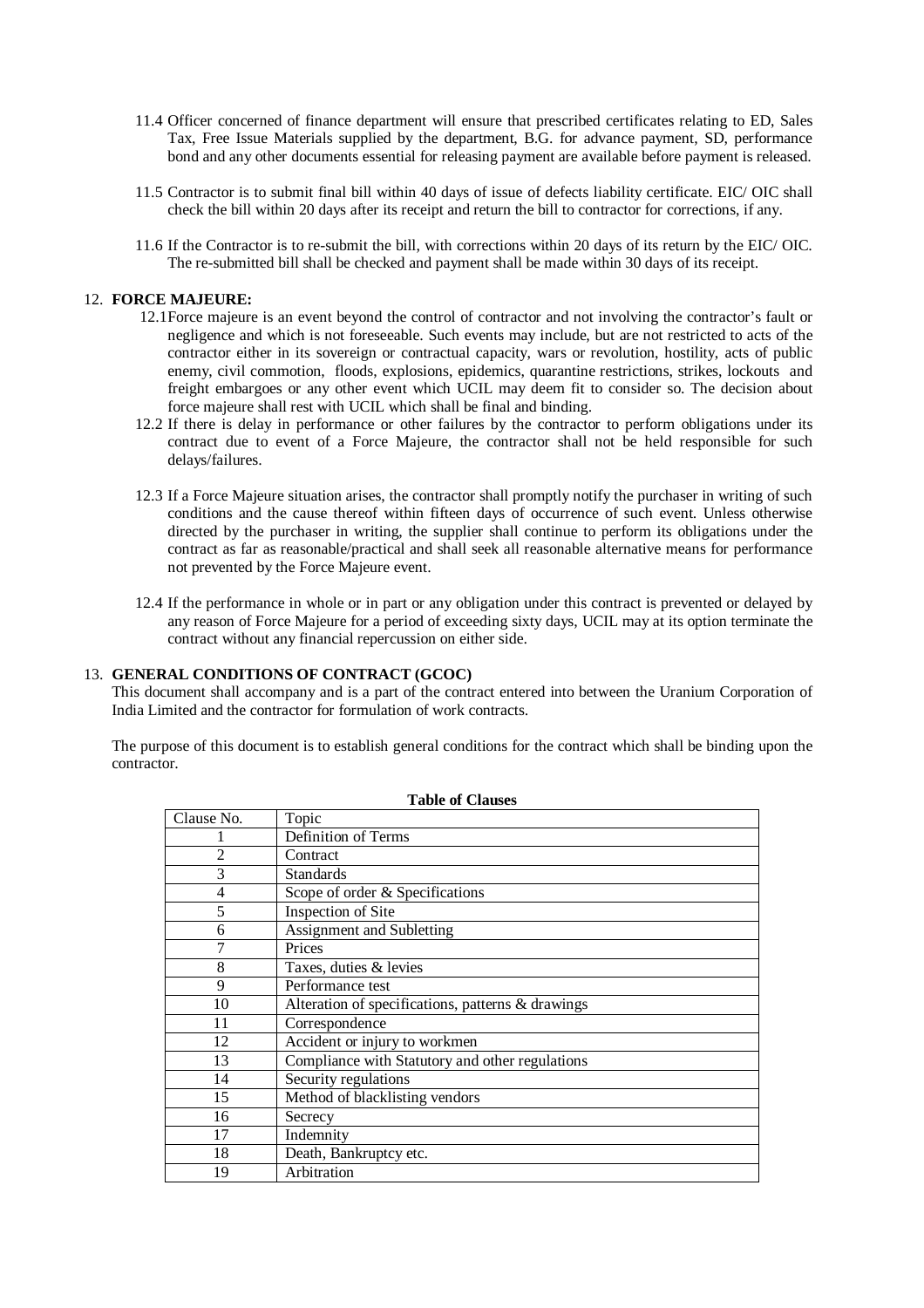| Jurisdiction                                     |
|--------------------------------------------------|
| Ethics in tendering $\&$ other business dealings |

**A detail description of above clauses is provided in the tender document.**

## 14. **STATUTORY LEVIES**

A brief detail of taxes and duties levied on the contracts are as follows:

#### 14.1**Income tax:**

Law of Income Tax is governed by the Income Tax Act 1961 and is administered by the Central Board of Direct Taxes (CBDT). The Board has framed various rules for administration of income tax which are known as Income Tax Rules 1962. They are amended and modified from time to time as required due to changing circumstances.

Income Tax Law comprises the following:-

- 1) Income Tax Act 1961 as amended by Parliament up to date.
- 2) Annual Finance Act passed by Parliament.
- 3) Income Tax Rules 1962 as made and amended up to date by CBDT.
- 4) Judgements rendered by competent Courts of Law.
- 5) Circulars and Notifications issued by CBDT from time to time.

## **TDS on payment to Contractors**

Section 194C of Income Tax Act 1961, provides for deduction of income tax at source at the prevailing rate (of 2% plus educational cess) at the time of credit of such sum to the account of the contractor or at the time of payment thereof. The provision contained in this Section applies only in relation to Works Contract, Labour Contract and Composite Contract and do not cover the contract for sale of goods.

- 15. The tender shall be in prescribed Form and it shall be valid for a minimum period of six months from the date of opening of tender. Should the tenderer modify or withdraw his tender within the said period of three months from the date of opening the tender, earnest money deposited by the tenderer shall be forfeited.
- 16. The works are required to be completed as given in the special condition of contract from the seventh day after the date on which the Engineer-in-charge issues written orders to commence the work or from the date of handing over of the site, whichever is later, in accordance with the phasing, if any indicated by the Corporation in the tender documents.
- 17. Normally contractors whose names are borne on the approval list of contractor of C.P.W.D/M.E.S. or Local reputed/experienced contractors will be permitted to tender. Not more than one tender shall be submitted by a firm of Contractors.
- 18. The representative appointed by Uranium Corporation of India Limited shall be the Accepting Officer herein after referred to as such for the purpose of this contract.
	- 19. Tender documents consisting of drawing, specification, schedule of quantities of the various classes of work to be done, the conditions of contract and other necessary documents will be available for downloading at site **<http://etenders.gov.in/eprocure/app>** between the dates as given in the N.I.T. The tender document shall be uploaded at site **<http://etenders.gov.in/eprocure/app> .**
- 20. Downloaded and completely filled-up Techno-commercial and Price Part (Schedule A of items) shall be uploaded at site **<http://etenders.gov.in/eprocure/app>** not later than the date and time as given in the N.I.T.
- 21. Submission of a tender by a tenderer implies that he has read this notice and all other contract documents and has made himself aware of the scope and specifications of the work to be done and of considerations and rates at which stores, tools and plants, etc. will be issued to him by the Corporation and local conditions and other factors bearing on the execution of the work.
- 22. A tenderer should quote in figures the rate (s) tendered in the price bid and upload the same.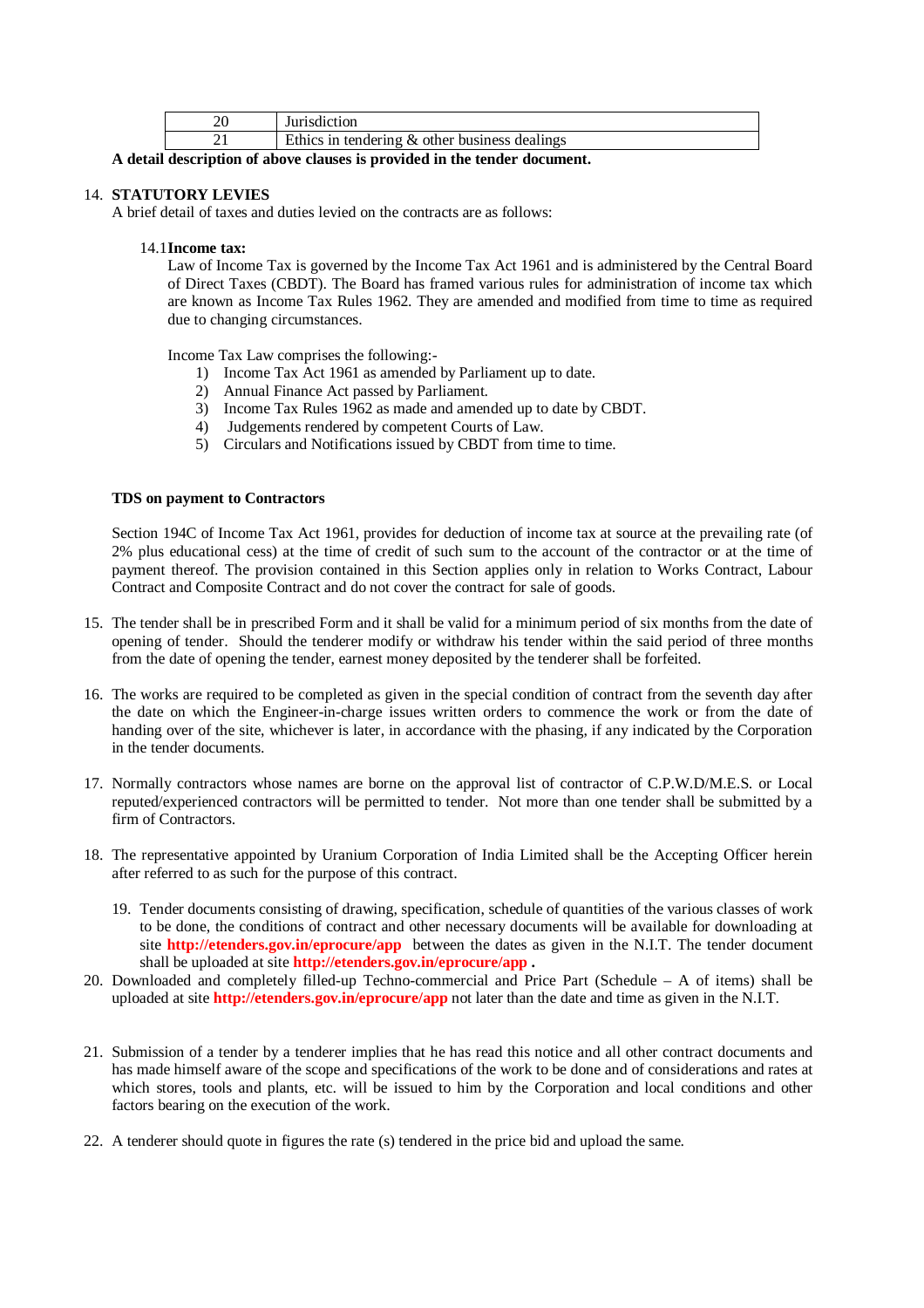- 23. In the case of item rate tender, only rates quoted shall be considered. Any tender containing percentage below/above the rates quoted is liable to be rejected.
- 24. The tender for the works shall not be witnesses by a contractor or contractors who himself/themselves has/have tendered for the same works. Failure to observe this condition shall render the tender of the contractor tendering as well as of those witnessing the tender liable to rejection.
- 25. Tenders shall be uploaded at site **<http://etenders.gov.in/eprocure/app>** by up to the date and time mentioned in the N.I.T. and only technical part shall be opened at the date and time as given in NIT for tender opening.
- 26. The Uranium Corporation of India Limited, Jaduguda is connected by both rail and road links and situated on the Howrah-Bombay line of S.E. Railway at a distance of 232 Km. from Howrah and 27 from Tatanagar. The name of the Railway station is Rakha Mines. Jaduguda is at a distance of about 48 Km. from Tata by road on Tata-Mosaboni Road, the main plant is located at about 5 Km. from Rakha Mines Railway station. Narwapahar is connected by all weather road to Tatanagar (15 Km. approx.) and to Jaduguda and Rakha Mines Railway Station (about 11 Km. Turamdih is connected by all weather road to Tatanagar (5 Kms. Approx.)
- 27. A tenderer shall submit the tender which satisfied each and every condition laid down in this notice, failing which, the tender will be liable to be rejected.
- 28. The Corporation does not bind themselves to accept the lowest or to give any reasons for their decision.
- 29. The Corporation reserve to themselves the right of accepting the whole or any part of the tender and tenderer shall be bound to perform the same at quoted rates.
- 30. This notice of tender shall form part of the contract documents.

For and behalf of URANIUM CORPORATION OF INDIA LIMITED

Signature: \_\_\_\_\_\_\_\_\_\_\_\_\_\_\_\_\_\_\_\_

Designation: \_\_\_\_\_\_\_\_\_\_\_\_\_\_\_\_\_\_

Date: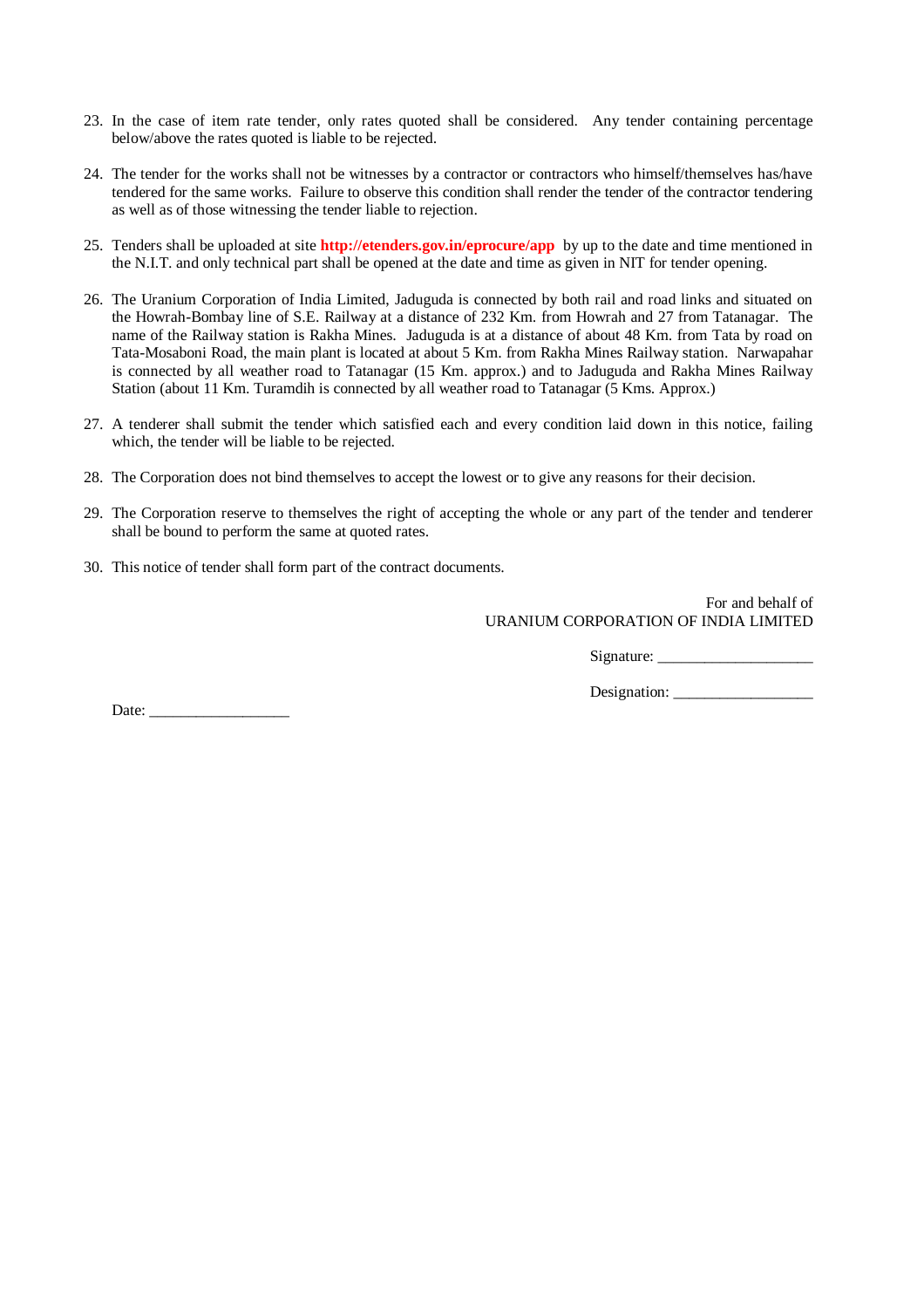#### **II**

## **FORM OF TENDER**

To M/s. Uranium Corporation of India Limited, P.O: Jaduguda Mines Dist: Singhbhum (East)  $Jharkhand - 832102$ 

Dear Sir,

I/We, the undersigned hereby submit, the tender document for the work as above and hereby under take to execute the complete works as set forth in the scope of work, Technical Specifications, Tender Drawings in accordance with the conditions of tendering, special conditions of contract, general conditions of contract or in default thereof to forfeit any pay to Uranium Corporation of India Limited, the sum of money mentioned in relevant Tender Documents.

I/We agreed to abide by this tender for the period of months from the date fixed for the opening of the same and in default agree that the amount of Earnest Money along with this tender may be forfeited.

I/We undertake to complete whole works covered under this tender within a period of \_\_\_\_\_\_\_\_\_\_\_\_\_\_\_\_\_\_\_\_ months from the date of Letter of Acceptance.

I/We have deposited as the Earnest Money a sum of Rs. \_\_\_\_\_\_\_\_\_\_\_\_\_\_\_\_\_\_\_\_ in shape of which amount is not to bear any interest and I/We do hereby agree that this sum shall be forfeited by Uranium Corporation of India Limited in the event of accepting my/our tender I/We fail to execute the Contract when called upon to do so.

If this tender is accepted, I/We shall deposit the sum to constitute the security deposit required by the relevant terms of the contract.

I/We also undertake, as required to enter into a contract with Uranium Corporation of India Limited by executing an Agreement in the prescribed Contract Agreement from enclosed along with this tender document and till such time the Agreement be not executed, we shall be bound by the terms and conditions of the tender document and subsequent letter, minutes of discussions and letter of acceptance.

Name:

(Signature of Tenderer with seal)

Address of the firm: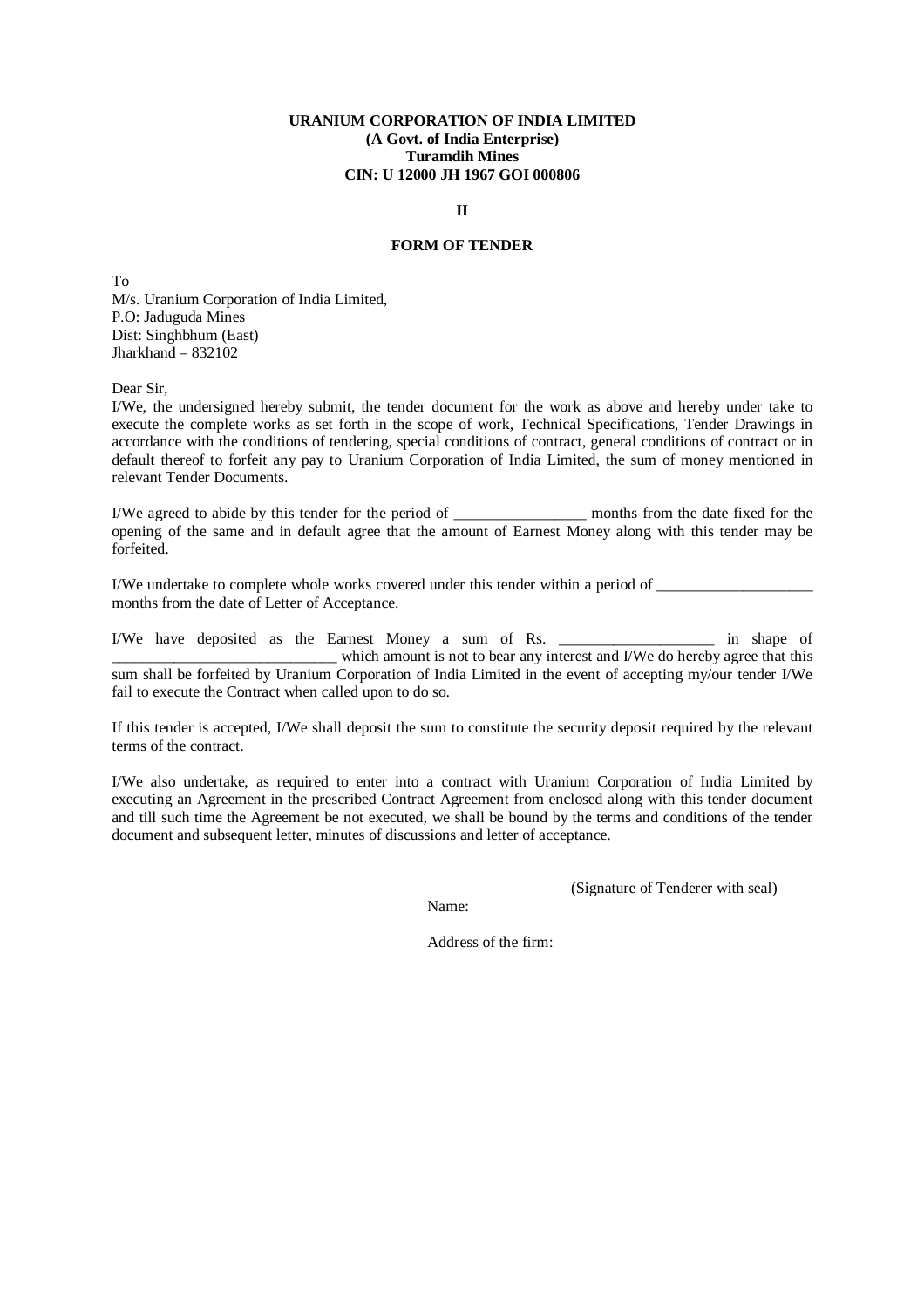Dated …/…/…… Day of 20…………

ARTICLES OF AGREEMENT made at  $\blacksquare$ \_\_\_\_\_\_\_\_\_\_\_\_\_\_\_\_\_\_\_\_\_\_\_\_\_\_\_\_\_\_\_\_\_\_ day of \_\_\_\_\_\_\_\_\_\_\_\_\_\_\_\_\_\_\_20\_\_\_\_\_ between \_\_\_\_\_\_\_\_\_\_\_\_\_\_\_\_\_\_\_\_\_\_\_\_\_\_\_\_\_\_\_\_\_\_\_\_\_\_\_\_\_\_\_\_\_\_\_\_ (hereinafter referred to as the Corporation which expression shall include its successors and assigns) of the one part and Messrs.

\_\_\_\_\_\_\_\_\_\_\_\_\_\_\_\_\_\_\_\_\_\_\_\_\_\_\_\_\_\_\_\_\_\_\_\_\_\_\_\_\_\_\_\_\_\_\_\_\_\_\_\_\_ (hereinafter referred to as Contractor which

expression shall include its successors and assigns of the other part WHEERAS the Corporation is desirous that certain works should be constructed viz.

\_\_\_\_\_\_\_\_\_\_\_\_\_\_\_\_\_\_\_\_\_\_\_\_\_\_\_\_\_\_\_\_\_\_\_\_\_\_\_\_\_\_\_\_\_\_\_\_\_\_ and has accepted a tender by the Contractor for the construction completion and maintenance of such works NOW THIS AGREEMENT WITNESSETH as follows:

- 1. In this agreement works and expression shall have the same meanings as are respectively assigned to them in the General conditions and special conditions of Contract hereinafter referred to.
- 2. The following documents shall be deemed to form and be read and contused as part of this agreement, viz:
	- a. Tender notice no. \_\_\_\_\_\_\_\_\_\_\_\_\_\_\_\_\_\_\_\_\_\_\_\_\_\_\_\_\_\_\_\_ dated \_\_\_\_\_\_\_\_\_\_\_\_\_\_\_\_\_.
	- b. The drawings
	- c. The tender
	- d. The general conditions of contract
	- e. The specifications
	- f. The special conditions
	- g. The schedule of quantities
	- h. Design date and technical specifications (if any)
	- i. General information and guidance of tenderers
	- j. Any other document specifically mentioned herein as forming a part of the agreement
- 3. In consideration of the payments to be made by the Corporation to the Contractor as hereinafter mentioned, the contractor hereby covenants with the Corporation to construct, complete and maintain the works in conformity in all respects with the provisions of the contract.
- 4. The Corporation hereby covenants to pay to the Contractor in consideration of the construction completion and maintenance of the works, the contract price at the times and in the manner, prescribed by the Contract.
- 5. The several parts of this contract have been read to us and fully understood by us.

# AS WITNESS OUR hand this \_\_\_\_\_\_\_\_\_\_\_\_\_\_\_\_\_\_\_\_\_\_\_\_\_\_\_\_\_\_\_\_\_ day of \_\_\_\_\_\_\_\_\_\_\_\_\_\_\_

20\_\_\_\_\_\_\_ signed by the said.

\_\_\_\_\_\_\_\_\_\_\_\_\_\_\_\_\_\_\_\_\_\_\_\_\_\_\_\_\_\_\_\_\_\_\_\_\_\_\_\_\_\_\_

# **URANIUM CORPORATION OF INDIA LIMITED**

\_\_\_\_\_\_\_\_\_\_\_\_\_\_\_\_\_\_\_\_\_\_\_\_\_\_\_\_\_\_\_\_\_\_\_\_\_\_\_\_\_ \_\_\_\_\_\_\_\_\_\_\_\_\_\_\_\_\_\_\_\_\_\_\_\_\_\_\_\_\_\_\_\_\_\_\_\_\_\_\_\_\_ In the presence of

Signed by the said Contractor

\_\_\_\_\_\_\_\_\_\_\_\_\_\_\_\_\_\_\_\_\_\_\_\_\_\_\_\_\_\_\_\_\_\_\_\_\_\_\_\_\_ In the presence of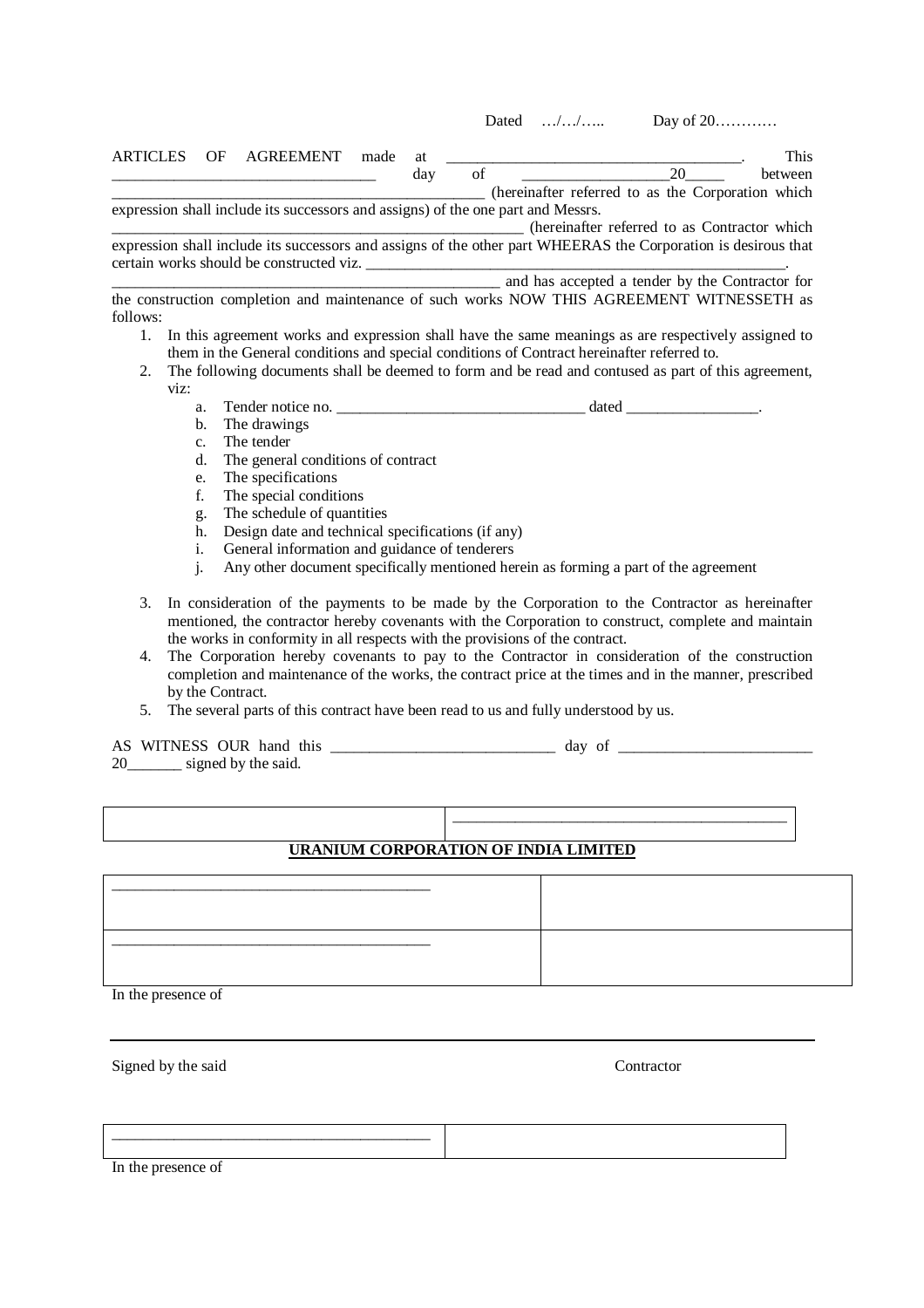## **III**

## **GENERAL CONDITIONS OF CONTRACT**

## A. **INTERPRETATIONS AND DEFINITIONS**

## **1. Singular and Plural**

- Where the context so requires, words importing the singular only also include the plural and vice versa. **2. Heading and Marginal Notes to conditions:** 
	- Heading and marginal notes to these General Conditions shall not be deemed to form part thereof or be taken into consideration in the interpretation or construction thereof or of the Contract.

#### **3. Definitions:**

- a) Corporation' shall mean Uranium Corporation of India Limited having it's registered office at PO Jaduguda, Distt - East Singhbhum, Jharkhand -831012 and includes a duly authorized representative of the Corporation or any other person empowered in this behalf by the Corporation to discharge all or any of it's functions.
- b) The `Accepting Authority' shall mean the authority approved by Competent Authority.
- c) The `Contract' shall mean the notice inviting the tender, the tender, and acceptance thereof and the formal agreement, if any, executed between the Corporation and the Contractor together with the documents referred to therein including these conditions, Designs, Drawings, Schedule of Quantities with rates and amounts and Schedule of Rates. All these documents taken together shall be deemed to form one Contract and shall be complementary to one another.
- d) The `Contractor' shall mean the individual or firm or company whether incorporated or not, undertaking the works and shall include legal representatives of such individual or persons composing such firm or unincorporated company, or successors of such firm or company as the case may be and permitted assigns or such individual or firm or company.
- e) The `Contract Sum' shall mean:
	- i. In the case of Lump Sum Contracts the sum for which the tender is accepted.
	- ii. In the case of percentage Rate Contracts the estimated value of the works as mentioned in the tender adjusted by the Contractor's percentage.
	- iii. In the case of Item Rate Contracts the cost of the works arrived at after multiplying of the quantities shown in Schedule of Quantities by the item rates quoted by the Tenderer or as finally accepted for the various items.
- f) A `Day' shall mean a day of 24 hours from midnight to midnight irrespective of the number of hours worked in that day.
- g) `Engineer-in-charge' shall mean the Engineering Officer appointed by the Corporation or his duly authorized representative who shall direct, supervise and be in-charge of the works for purpose of this Contract.
- h) `Excepted Risks' are risks due to riots (otherwise than among Contractors' Employees) and civil commotion (in so far as both these are uninsurable), war (whether declared or not), invasion, act of foreign enemies, hostilities, civil war, rebellion, revolution, insurrection, damage from aircraft, acts of god such as earth quake, lightning and unprecedented floods and other causes over which the Contractor has no control and accepted as such by the Accepting authority.
- i) `Market Rate' shall be the rate as decided by the Engineer-in-charge on the basis of the cost of materials and labour at the site where the work is to be executed, plus the percentage to cover all overheads and profit.
- j) Schedule(s) referred to in these conditions shall mean the relevant Schedule(s) annexed to the tender papers issued by the Corporation or the standard Schedule of Rates prescribed by the Corporation and the amendments thereto issued from time to time.
- k) The `Site' shall mean the lands and/or other places on, under, in or through which the work is to be executed under the Contract including any other lands or places which may be allotted by the Corporation or used for the purposes of the Contract.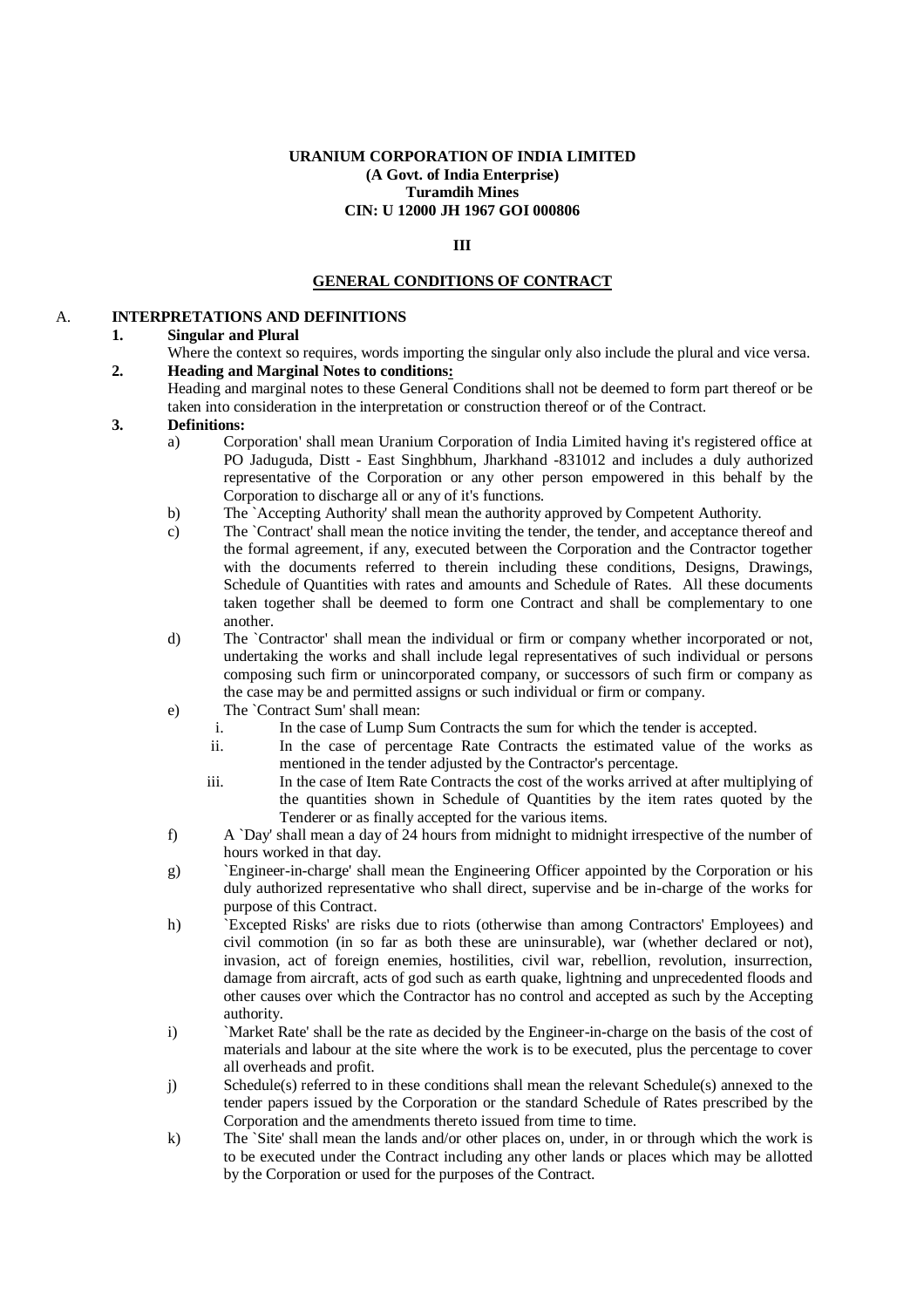- l) `Temporary Works' shall mean all temporary works of every kind required in or about the execution, completion, maintenance of the works.
- m) `Urgent Works' shall mean any urgent measures, which, in the opinion of Engineer-in-Charge, become necessary during the progress of the works, obviate any risk of accident or failure of which become necessary for security.
- n) A `Week' shall mean seven days without regard to the number of hours worked any day in that week.
- o) The `Works' shall mean the works to be executed in accordance with the Contract or part(s) thereof as the case may be and shall include all extra or additional, altered or substituted works or temporary and urgent works as required for performance of the Contract.

# B. **SCOPE AND PERFORMANCE**

## **4. Contract Documents:**

The Contractor shall be furnished, free of charge, one original and two photocopies of the Contract documents (Price Part) and one set of Technical Part. He shall keep one copy of the Documents on the site in good order and the same shall at all reasonable times be available for inspection and use by the Engineer-in-Charge, his representative or other Inspecting Officer.

- **4.1.** None of these documents shall be used by the Contractor for any purpose other than that of this Contract.
- **4.2.** The Contractor shall take necessary steps to ensure that all persons employed on any work in connection with Contract have noticed that the Indian official Secret Act 1923(XIX of 1923) applied to them and shall continue so to apply even after the execution of such works under the Contract.

## **5. Works to be carried out:**

The work to be carried out under the Contract shall except as otherwise provided in these conditions, include all labour, materials, tools, equipment and transport which may be required in preparation of and for and in the full and entire execution and completion of the works. The descriptions given in the Schedule of Quantities shall, unless otherwise stated, be held to include waste on materials, carriage and cartage carrying in return of empties, hoisting, setting, fitting and fixing in position and all other labourers necessary in and for the full and entire execution and completion as aforesaid in accordance with good practice and recognized principles.

## **6. Inspection of site:**

The Contractor shall inspect and examine the site and its surrounding and shall satisfy himself before submitting his tender as to the nature of the ground and sub-soils (so far as is practicable), the form and nature of the site, the quantities and nature of work and materials necessary for the completion of the works and the means of access to the site, the accommodation he may require, availability of labour, water, electric power. In general he shall himself obtain all necessary information as to risks, contingencies and other circumstances which may influence or affect his tender. No extra charges consequent on any misunderstanding or otherwise shall be allowed.

## **7. Sufficiency of Tender:**

Description of item in the Schedule of quantities is brief and therefore, shall be read in conjunction with the relevant specifications and the Contractor's rate shall be deemed to be for such complete work unless otherwise specified by the Contractor while tendering. No claim, whatsoever, shall be entertained by the Corporation on account of insufficiency of any rate as quoted in the Schedule of Quantities and rates. The Contractor shall be deemed to have satisfied himself before tendering as to the correctness and sufficiency of his tender of the works and of the rates and prices quoted in the Schedule of Quantities, in which rates and prices shall, except as otherwise provided, cover all his obligations under the Contract and all matters and things necessary for the proper completion, maintenance of works and shall also cover the cost of necessary protection, including labour, materials and equipment to ensure safety and protection against all risks, accidents compensation for injury to life and damage to property if any caused by the Contractor's operations connected with the work. The rates shall be firm and shall not be subject to change due to variation during the entire period of execution of the work in cost of materials, labour conditions or any other conditions whatsoever. The rates quoted by the Tenderer shall be inclusive of all taxes, duties and other statutory levies.

## **8. Discrepancies and Adjustment of Errors:**

The several documents forming the Contract are to be taken as mutually explanatory of one another and the special conditions in preference to General Conditions.

**8.1.** If there are varying or conflicting provisions made in any one document forming part of the Contract, the Accepting Authority shall be the deciding authority with regard to the intention of the document.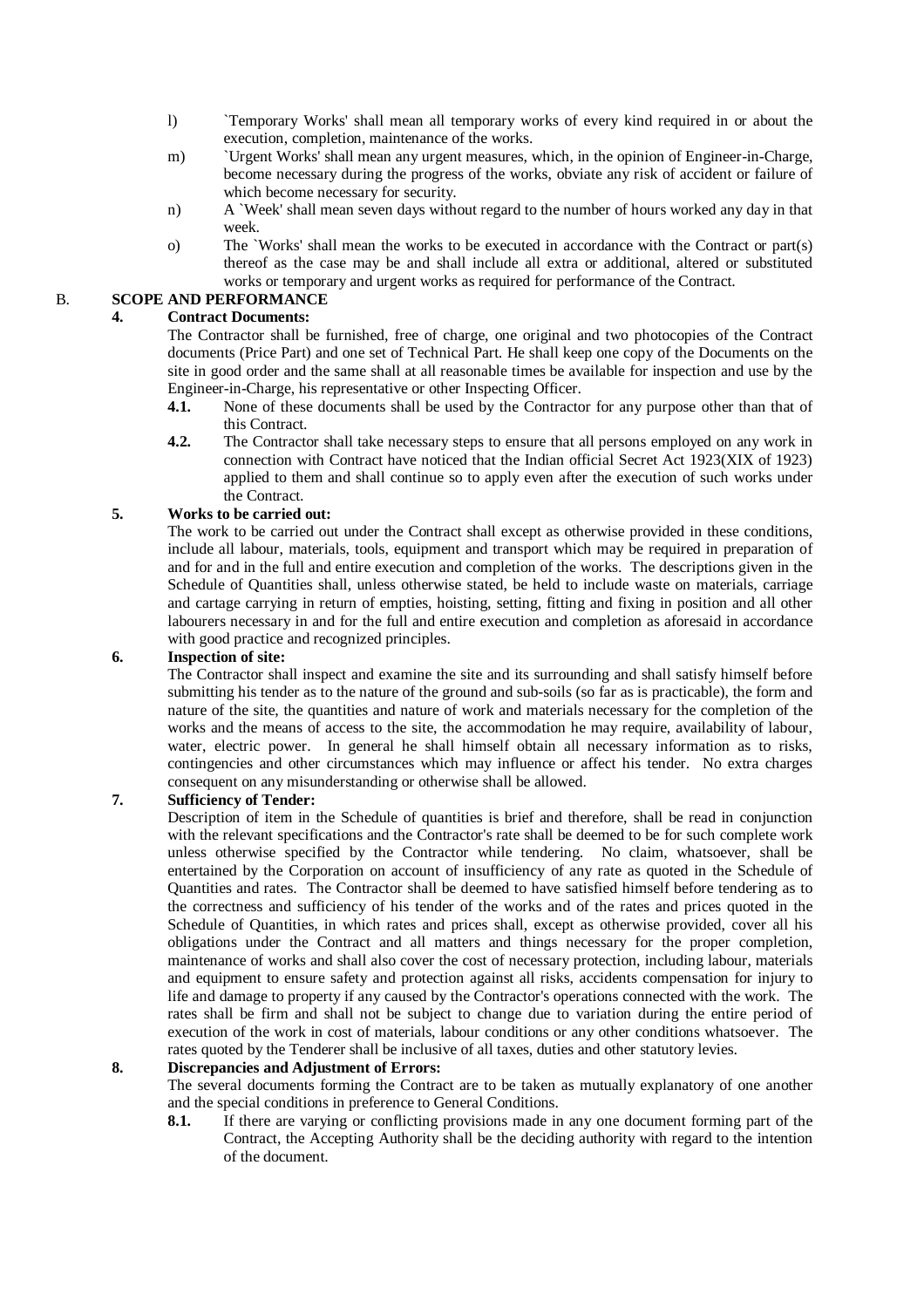- **8.2.** Any error in description, quantity or rate in Schedule of Quantities or any omission there from shall not vitiate the Contract or release the Contractor from the execution of the whole or any part of the works comprised there in according to specifications or from any of his obligations under the Contract.
- **8.3.** If on check there are found to be difference between the rates given by the Contractor in words and figures or in the amount worked out by him in the Schedule of Quantities and general summary the same shall be adjusted in accordance with the following rules:
	- a) The item description should be clear and unambiguous.
	- b) In case of item rate tender, only quoted rate shall be considered.
	- c) Rate quoted by the contractor in item rate tender in figure and words shall be accurately filled in such that there is no discrepancy in the rates written in figures and words. However, if a discrepancy is found, the rates which correspond with the amount worked out by the contractor shall unless otherwise proved be taken as correct. If the amount of an item is not worked out by the contractor or it does not correspond with the rates written either in figure or in words then the rates quoted by the contractor in words shall be taken as correct.
	- d) where the rates quoted by the contractor in figure and in words tally but the amount is not worked out correctly, the rates quoted by the contractor will unless otherwise proved be taken as correct and not the amount. In event no rates has been quoted for any item(s) then rate for such item(s) will be considered as zero.
	- e) In case of lump sum Contracts (based on bills of quantities/ quantity not shown as provisional), should any error in quantities or any omissions of items be discovered, the cumulative effects of which varies Rs. 20,000/- whichever is less, then the errors shall be rectified and the rectifications dealt with as for deviations/variations under conditions 10 and 11 hereof, and the value thereof shall be added or deducted from the Contract sum, as the case may be, provided that there shall be no rectification of any errors, omissions or wrong estimates in the prices inserted by the Contractor in the Bills of quantities.

## **9. Security Deposit:**

Total amount of Security deposit shall be limited to 3% of the awarded value of work. Fifty percent of this amount shall have to be deposited as initial security deposit at the time of execution of agreement. **a)** Acceptable mode of payment of Initial **Security Deposit**:

- i. For deposit upto Rs. 5,000/- : Demand Draft payable at SBI, Jaduguda/Hartopa.
- ii. For deposit beyond Rs. 5,000/- and up to Rs. 1.00 Lakh.: DAC/TDR/FDR etc. from any Schedule Banks duly pledged in favour of UCIL. But in case of Earnest Money of amount more than Rs. 50,000/-, the Tenderer should submit Bank Guarantee issued by Nationalized bank as mentioned in Para 9(a) (iii).
- iii. For deposit beyond Rs. 1.00 Lakhs: Bank Guarantee issued by Scheduled bank of jointly, severally bound with the Contractor to the purchaser for the amount same above. The terms of the said guarantee shall be such as shall be approved by the purchaser and the obtaining of such guarantee and the cost of guarantee to be so entered shall be at the expenses, in all respects, of the Contractor. The said guarantee shall be valid till the expiry of the defect liability period and issue of the final certificate by the Engineer, and with a claim period of Six months beyond its required validity.

In addition to the above, further amount to the extent of the 1.5% of awarded value of the work will be deducted from the Running Account bills by way of percentage deductions. Such percentage deduction shall be @ 10% of the running account bills till the full amount of security deposit is realized/ retained by the Corporation.

**b**) All compensation or other sums of money payable by the Contractor under the terms of this contact or any other contact or any other account whatsoever may be deducted from or paid by sale of a sufficient part of his security deposit or from the interest arising there from or from any sums which may be due or become due to the Contractor by the Corporation or any account whatsoever and in the event of his security deposit be reduced by reason of any such deduction or sale as aforesaid, the Contractor shall within fourteen days of receipt of notice of demand from the Engineer-in-charge make good the deficit.

## **c) Refund of Security Deposit:**

Initial Security Deposit shall be refunded to the Contractor on the Engineer-in-charge certifying in writing that the work has been completed as per condition 31 hereof etc.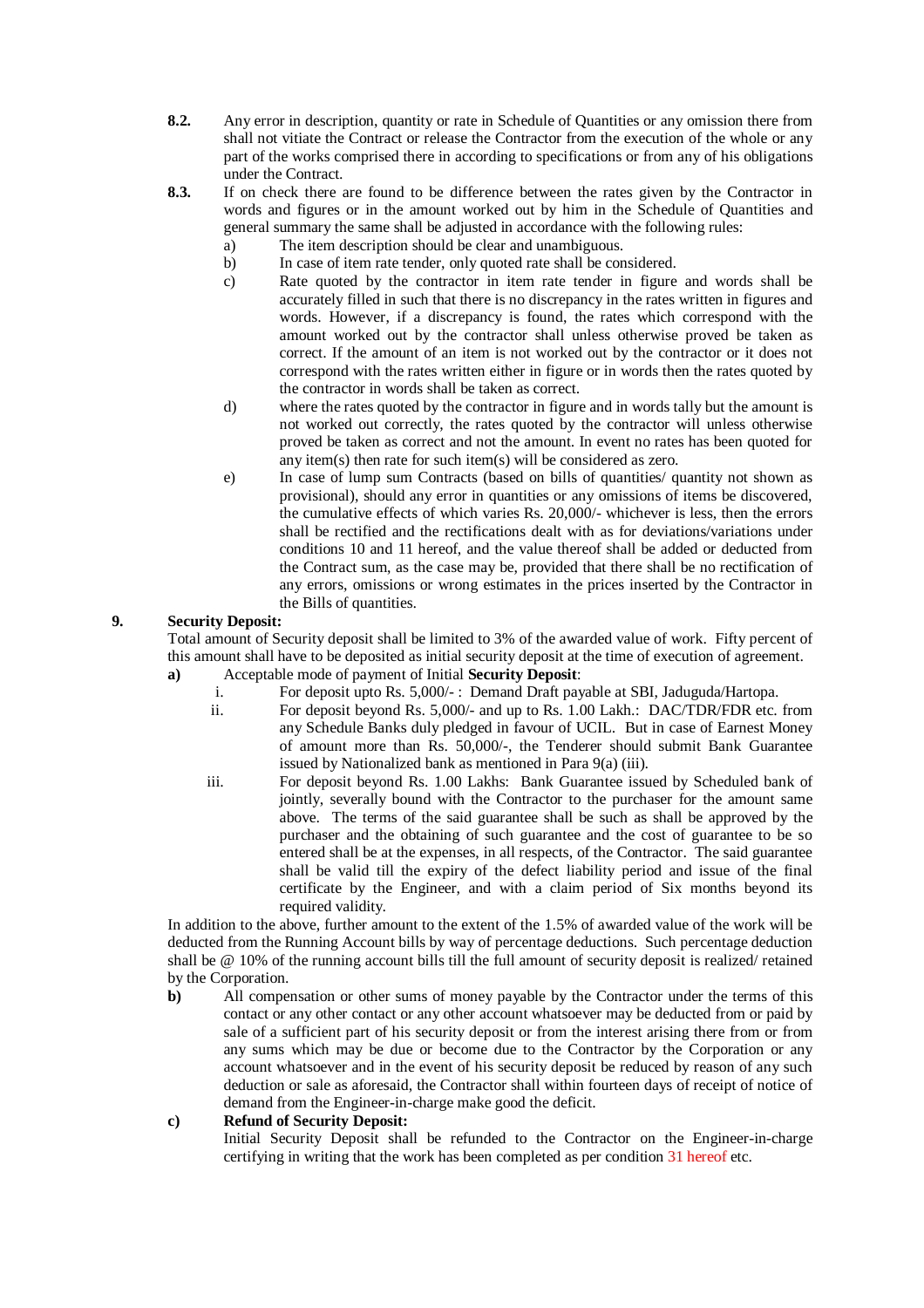**d)** On expiry of the Defects liability period (referred to in condition 33 hereof) or after payment of the Final bill payable whichever is later, the Engineer-in-charge shall on request from the Contractor refund to him the remaining portion of the security deposit provided the Engineerin-charge is satisfied that there is no demand outstanding against the Contractor.

## **10. Deviation/Variation Extent & Pricing**:

The Engineer-in-charge shall have power (i) to make alteration in, omissions from, additions to, or substitution for the original specification, drawings design and instructions that may appear to him to be necessary or advisable during the progress of the work and (ii) to omit a part of the works in case of non availability of a portion of the site or for any other reasons and the Contractor shall be bound to carry out the works in accordance with any instructions given to him in writing signed by the Engineerin-charge and such alterations, omissions additions or substitutions shall form part of the Contract as if originally provided therein and any altered, additional or substituted work which the Contractor may be directed to do in the manner above specified as part of the works, shall be carried out by the Contractor on the same conditions in all respects including price on which agreed to do the main work except as hereinafter provided. No work which radically changes the original nature of the Contract shall be ordered by the Engineer-in-charge as a deviation and in the event of any deviation being ordered which in the opinion of the Contractor changes the original nature of the Contract, he shall nevertheless carry it out and the disagreement as to the nature of the work and the rate to be paid therefore shall be resolved in accordance with condition 52.

- **10.1.** The time for completion of the works shall, in the event of any deviations resulting in additional cost over the Contract sum being ordered, be extended as follows if requested by the Contractor.
	- **a)** In the proportion which the additional cost of the altered additional or substituted work, bears to the original Contract sum plus
	- **b)** 25% of the time calculated in (a) above or such further additional time as may be considered reasonable by the Engineer-in-charge.
	- **10.1.1** Rate for such additional altered or substituted work shall be determined by the Engineer-in-charge as follows:
		- **i.** If the rate for additional, altered or substituted items of works is specified in the Schedule of Quantities, the Contractor shall carry out the additional, altered or substituted item at the same rate. In the case of composite tenders, where two or more Schedules of Quantities may form part of the Contract, the applicable rate shall be taken from the Schedule of Quantities of that particular part in which the deviation is involved, failing that, at the lowest applicable rate for the same item of work in the other Schedule of Quantities.
		- **ii.** If rate for any altered, additional or substituted item of work is not specified in the Schedule of Quantities, the rate for that item shall be derived from the rate for the nearest similar item specified therein. In case of composite Tenders, where two or more Schedule of Quantities form part of the Contract, the rate shall be derived from the nearest similar item in the Bills of Quantities of the particular part of works in which the deviation is involved, failing that, from the lowest of the nearest similar item in other Schedule of Quantities.
		- **iii.** If the rate for any additional, altered or substituted item of work cannot be determined in the manner specified in sub-paras (i) and (ii) above, then such item of the work shall be carried out at the rate entered in the C.P.W.D. Schedule of Rates (current) then plus/minus the percentage by which the tendered amount of the work actually awarded is higher or lower than the estimated amount of the works actually awarded. (Applicable to estimated amount of the works actually awarded. measurement Contract is based on item rates or lump sum Contracts based on Bills of Quantities or percentage rate Contracts).
		-
		- **iv.** If the rate for any altered, additional or substituted item of work cannot be determined in the manner specified in sub-Para (i) to (iii) above, the Contractor shall within 14 days of the date of receipt of the order to carry out the said work, inform the Engineer-in-charge of the rate which he proposed to claim for such item of work, supported by analysis of the rate claimed, and the Engineer-in-charge shall within three months thereafter, after giving due consideration to the rate claimed by the Contractor determine the rate on the basis of market rate(s). In the event of the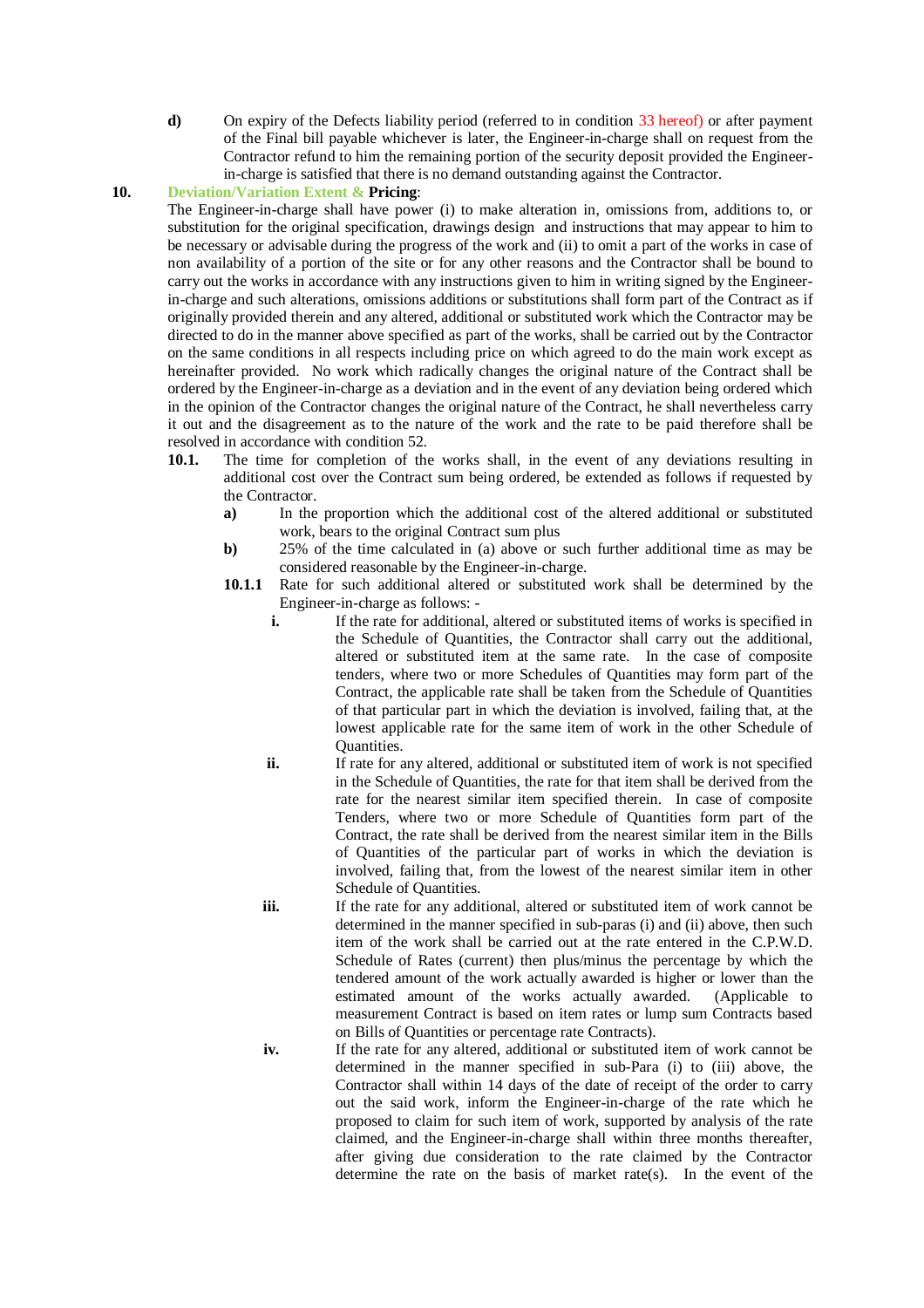Contractor failing to inform the Engineer-in-charge within the stipulated period of time, the rate, which he proposes to claim, the rate for such item shall be determined by the Engineer-in-charge on the basis of market rate(s). For this purpose the purchase voucher etc. shall be produced by the Contractor to the Engineer-in-charge.

## **11. Suspension of works:**

The Contractor shall on receipt of the order in writing of the Engineer-in-charge suspend the process of the works or any part thereof for such time and in such manner, as the Engineer-in-charge may consider necessary for and of the following reasons.

- **i.** On account of any default on part of the Contractor or<br> **ii.** For proper execution of the works or part thereof for
- For proper execution of the works or part thereof for reasons other than the default of the Contractor; or

# **iii.** For safety of the works or part thereof.

## **12. TIME AND EXTENSION FOR DELAY**:

The time allowed for execution of the works as specified in the special conditions/Schedule-F or the extended time, in accordance with these conditions shall be of the essence of the Contract. The execution of the work shall commence within 15 days after the date on which the Engineer-in-charge issues written orders to commence the work or from the date of handing over the site whichever is earlier. If the Contractor commits default in commencing the execution of the work as aforesaid, Corporation shall without prejudice to any other right or remedy be at liberty to forfeit the Earnest Money/Security Deposit absolutely.

- **13.1** As soon as possible, after the Contract is concluded, the Engineer-in-charge and the Contractor shall agree upon a Time and Progress Chart. The Chart shall be prepared in direct relation to the time stated in the Contract Documents for completion of items of the work. It shall indicate the force of the dates of commencement and completion of various trades or sections of the work and may be amended as necessary by agreement between the Engineerin-charge and the Contractor within the limitation of time imposed in the Contract documents, and further to ensure good progress during the execution of the work, the Contractor shall minimum in all cases in which the time allowed for any work exceed one month (save for special jobs) complete 1/8th of the whole of the work before 1/4th of the whole time allowed in the Contract has elapsed 3/8th before 3/4th of such time has elapsed.
- 13.2 If the works be delayed by
	- **a)** Force major, or
	- **b)** Abnormally bad weather, or
	- **c)** Serious loss or damage by fire, or
	- **d)** Civil commotion, local combination of workmen, strike or engaged by Corporation in executing work not forming part of the Contract, or
	- **e)** Delay on the part of other Contractor or tradesman engaged by Corporation in executing work on to forming part of the Contract, or
	- **f)** Non-availability of stores which are the responsibility of Corporation to supply, or
	- **g)** Non-availability or break-down of Tools and Plant to be supplied or supplied by Corporation or
	- **h)** Any other cause, which, in the absolute discretion of the Corporation, is beyond the Contractor's control.

 Then upon the happening of any such event causing delays, the Contractor shall immediately give notice thereof in writing to the Engineer-in-charge but shall nevertheless use constantly his best endeavours to prevent or make good the delay and shall do all that may be reasonably required to the satisfaction of the Engineer-in-charge to proceed with the work.

- **13.3** Request for extension of time to be eligible for consideration shall be made by the Contractor in writing within fourteen days of the happening of the event causing delays. The Contractor may also, if practicable indicate, in such request, the period for which extension is desired.
- **13.4** In any such case, the Corporation may give a fair and reasonable extension of time for completion of the work. Such extension shall be communicated to the Contractor by the Engineer-in-charge in writing within 3 months of the date of receipt of such requests by the Engineer-in-charge.
- **14.1** If the Contractor required any item of T & P on hire from the Corporation, the Corporation will, if such item is available and the same can be spared, hire it to the Contractor at a rate to be fixed by the Engineer-in-charge.
- **14.2** The period of hire will be reckoned from the commencement of the day of issue up to the end of the day of return (including all recognized holidays) irrespective of the actual hour of issue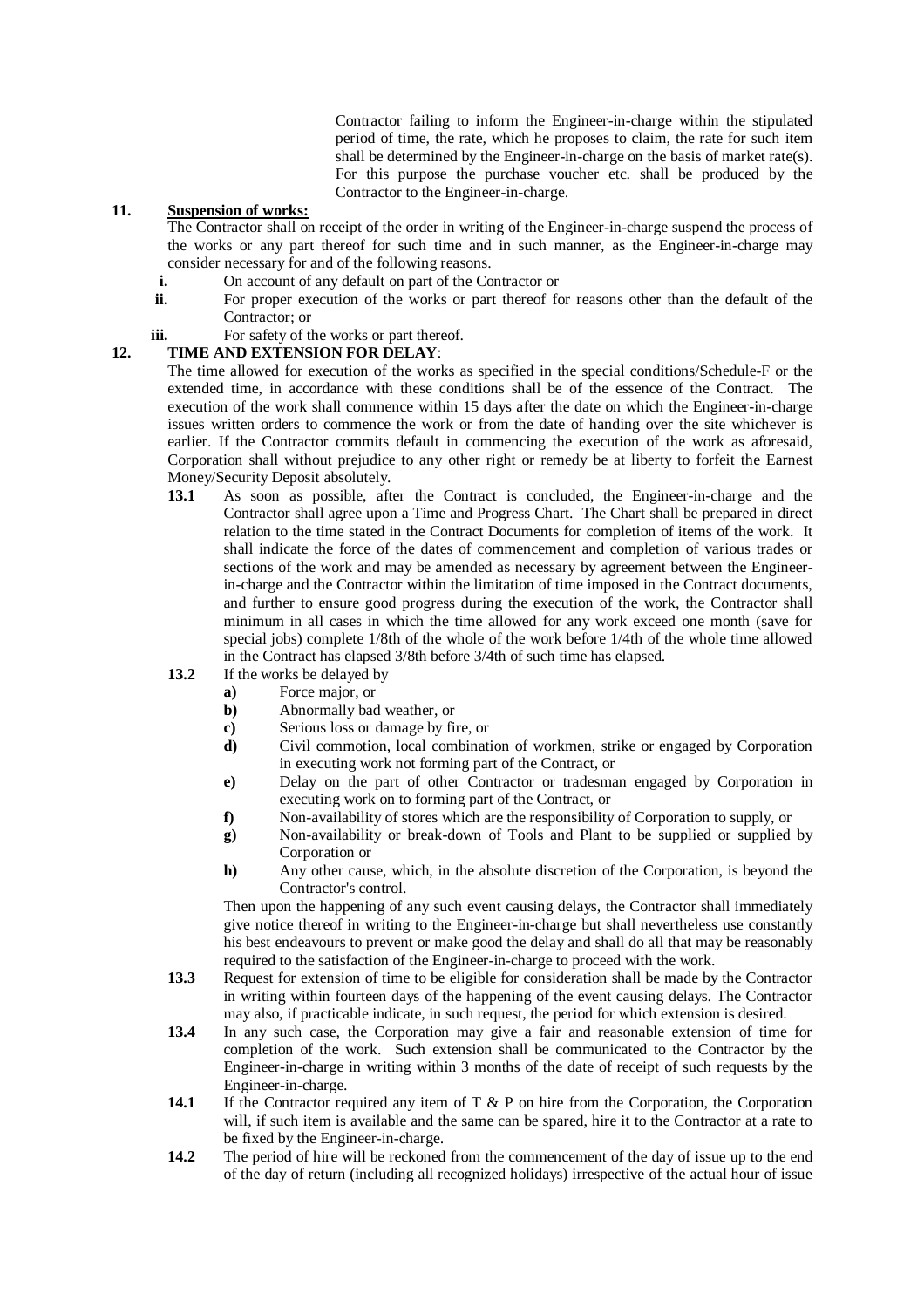and return. The Contractor will be exempt from levy of any charges for the number of days he is called upon in writing by the Engineer-in-charge to suspend execution of the work, provided Corporation's T  $\&$  P in question has, in fact, remained idle with the Contractor because of the suspension, provided the Contractor, in case the period of suspension, exceeds 11 days returns Corporation's T & P to the place from where the same was issued.

- **14.3** The Contractor shall be responsible for care and custody of Corporation's T & P (including employment of chowkider's) during the period Corporation's T  $\&$  P remain with him and any damage (fair wear and tear excepted) to any of the equipment shall be made good at the Contractor's expense to the satisfaction of the Engineer-in-charge, unless, such damage is caused because of negligence of crew provided by the Corporation.
- **14.4** The Corporation give no guarantee in respect of output of his T & P hired to the Contractor and no reduction in rates or any compensation shall be allowed on the ground that outturn or performance of Corporation's T & P was not to the Contractor's expectations.
- **14.5** Corporation's T & P hired to the Contractor shall be returned at the place of issue (unless otherwise directed) by the Contractor to the Engineer-in-charge on completion of the work or section of the work or earlier on termination of the hire by the Corporation as hereinafter provided on a written notice by the Engineer-in-charge. The Corporation shall be entitled to terminate the hire on two days notice without assigning any reason whatsoever on account of termination of hire of Corporation's T & P by the Corporation. In such an event however, a reasonable extension of time shall be given by the Engineer-in-charge.
- **14.6** A Log Book for recording hours during which every item of Corporation's T & P issued to the Contractor has worked each day, shall be maintained by the member of the crew-in-charge thereof or any representative of the Engineer-in-charge appointed in that behalf and shall be daily attested by the Contractor or his authorized agent. In case the Contractor contest correctness of any entry and/or fails to sign the Log Book, the decision of the Engineer-incharge shall be final and binding on him. Hire charges shall be calculated in accordance with the Log Book recorded time or as per term-hiring as the case be.

# **15.0 MATERIALS**:

- **15.1** The Contractor shall, at his own expense, provide all materials required for the works other than those, which are to be supplied by the Corporation.
	- **15.1.1** All materials to be provided by the Contractor shall be, in conformity with the specification laid down in the relevant Indian Standard and the Contractor shall, if required by the Engineer-in-charge, furnish proof, to the satisfaction of the Engineerin-charge, that the material so comply with the specifications.
	- **15.1.2** The Contractor shall at his own expense and without delay supply to the Engineer-incharge samples of materials proposed to be used in the works. The Engineer-incharge shall, within seven days of supply of samples or within such further period as he may require, intimate to the Contractor in writing, whether samples are approved by him or not. If samples are not approved, the Contractor shall forthwith arrange to supply to the Engineer-in-charge, for his approval, fresh samples complying with the specifications laid down in the Contract.
	- **15.1.3** The Engineer-in-charge shall have powers to require removal of all of the materials brought at site by the Contractor which are not in accordance with the Contract specifications or do not conform in character or quality to samples approved by him. In case of default on the part of the Contractor in removing rejected materials, the Engineer-in-Charge shall have full powers to procure other proper materials to be substituted for rejected materials and in the event of the Contractor refusing to comply; he may cause the same to be supplied by other. All costs, which may accrue upon such removal and/or substitution, shall be borne by the Contractor.
	- **15.1.4** The Contractor shall indemnify the Corporation servant or employee of the Corporation against any action, claim or proceeding relating to infringement or use of any patent or design or any other charges which may be payable in respect of or any article or materials or part thereof included in the Contract. In the event of any claim being made or action being made or action being brought against the Corporation in respect of any such matters as aforesaid, the Contractor shall furnish indemnity immediately, provided that such indemnity shall not apply when such infringement has taken place in complying with the specific directions/issued by the Corporation. But the Contractor shall pay any royalties or other charges payable in respect of any such use, the amount so being reimbursed to the Contractor only if the use was the result of any drawing and/or specification issued after submission of the Tender.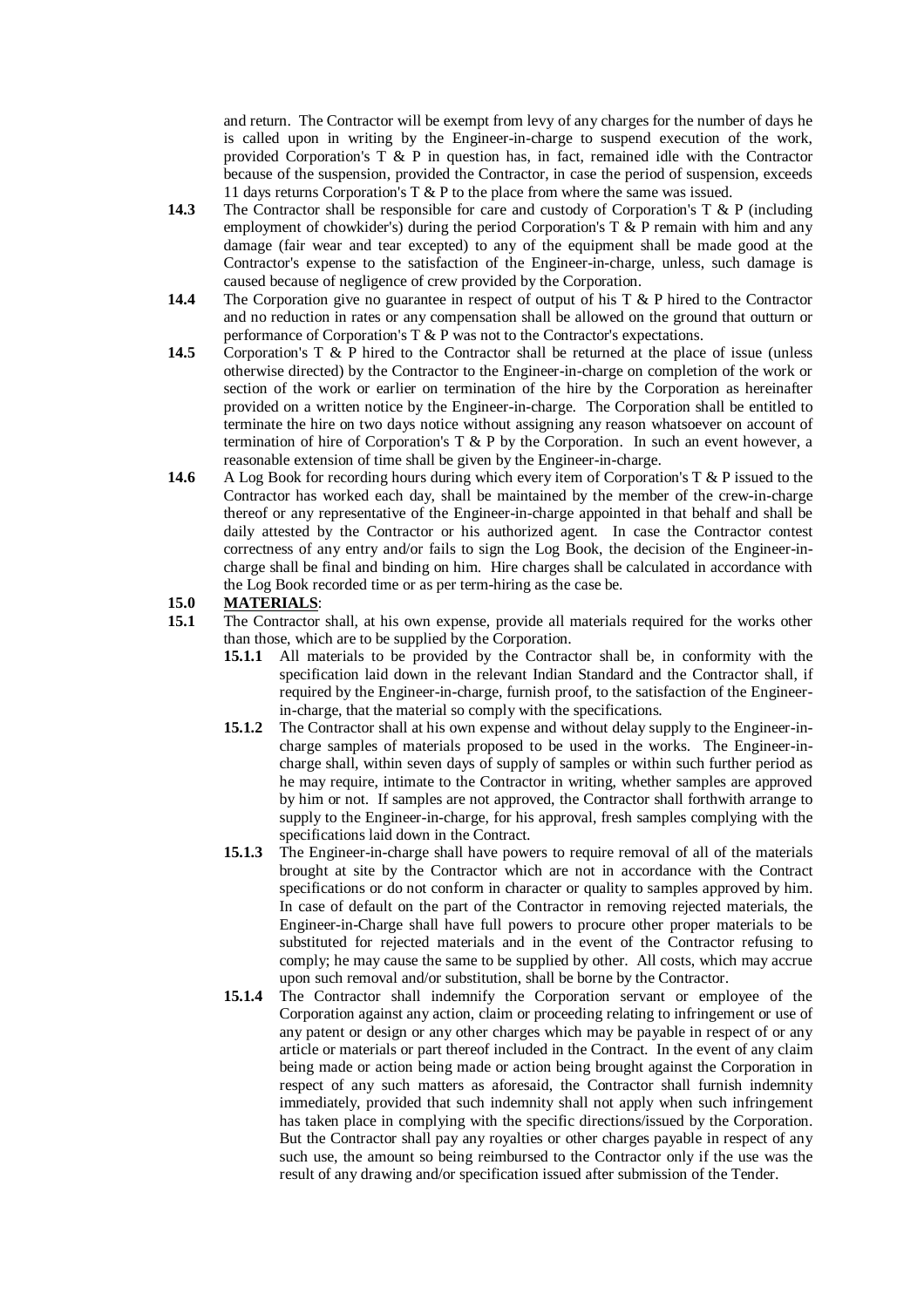- **15.1.5** All charges on account of Octroi, Terminal or Sales Tax and other duties and taxes or materials obtained for the works from any source (excluding materials supplied by the Corporation) shall be borne by the Contractor.
- **15.1.6** The Engineer-in-charge shall be entitled to have tests carried out for any materials supplied by the Contractor other than those for which satisfactory proof has already been furnished, at the cost of the Contractor and the Contractor shall provide at his expense all facilities, which the Engineer-in-charge may require for the purpose.

## **15.2 Materials to be supplied by the Corporation**:

Materials to be supplied by the Corporation are shown in Schedule - B which also stipulates quantum, place of issue and rate(s) to be charged in respect thereof.

- **15.2.1** If after acceptance of the tender, the Contractor desires the Corporation to supply any other materials, such materials may be supplied by the Corporation, if available, at rates to be fixed by the Engineer-in-Charge and all on payment before the materials are issued to the Contractor.
- **15.2.2** For the materials listed in Schedule-B, which the Corporation has agreed to supply the Contractor, he shall give reasonable notice in writing about his requirements to the Engineer-in-charge in accordance with the agreed phases of programme. Such materials shall be supplied for the purpose of the Contract of aforesaid Schedule, shall be set off or deducted, as and when materials are consumed in item of work for which payment is being made to the Contractor, or from any sums then due or which may after become due to the Contractor from/under the Contract. At the time of submission of bills the Contractor shall properly account for the materials issued to him to the satisfaction of the Engineer-in-charge and certify that balance of materials supplied is available at site.
- **15.2.3** The Contractor shall bear the cost of loading, transporting to site, unloading, storing under cover as required, assembling and joining the several parts together as necessary, incorporating of fixing materials in the works including all preparatory work of whatever description as may be required.
- **15.2.4** All materials issued to the Contractor by the Corporation for fixing in the works (including preparatory work), and being surplus on completion or on foreclosure of the work be returned by the Contractor at his expense, at wear and tear and/or waste. If the Contractor is required to deliver such materials at a place other than the place of issue, he shall do so and the transportation charges from the site to such place, less the transportation charges which would have been incurred by the Contractor had such materials been delivered at the place of issue, shall be borne by the Corporation.
- **15.2.5** Surplus materials returned by the Contractor shall be credited to him by the Engineer-in-charge at rates not exceeding those at which these were originally issued to him after taking into consideration any determination or damage which may have been caused to the said materials whilst in the custody of the Contractor.
- **15.2.6** If on completion of works the Contractor fails to return surplus materials out of these supplied by the Corporation, then in addition to any other liability which the Contractor would incur, the Engineer-in-charge may, by a written notice to the Contractor require him pay within a fortnight of receipt of the notice, for such unreturned surplus materials at double the issue rates.

## **15.2.7 Delay in obtaining materials by the Corporation**:

Owing to difficulty in obtaining certain controlled and other materials in the market, the Corporation has undertaken to supply them as specified in Schedule - B, there may be delay in obtaining these materials by the Corporation and the Contractor is therefore, required to keep himself in touch with the day to day position regarding the supply of materials from the Engineer-in-charge and to so adjust the progress of the work that their labour may not remain idle nor may there by any other claim due to or arising from delay in obtaining the materials. It should be clearly understood that no claim whatsoever shall be entertained by the Corporation on account of delay in supplying materials.

## **15.3 GENERAL**

Materials required for the works, whether brought by the Contractor or supplied by the Corporation, shall be stored by the Contractor only at places approved by the Engineer-incharge. Storage and safe custody of materials shall be the responsibility of the Contractor.

**15.3.1** Corporation official concerned with the Contract shall be at liberty any time to inspect and examine any materials intended to the use in or on the works, either on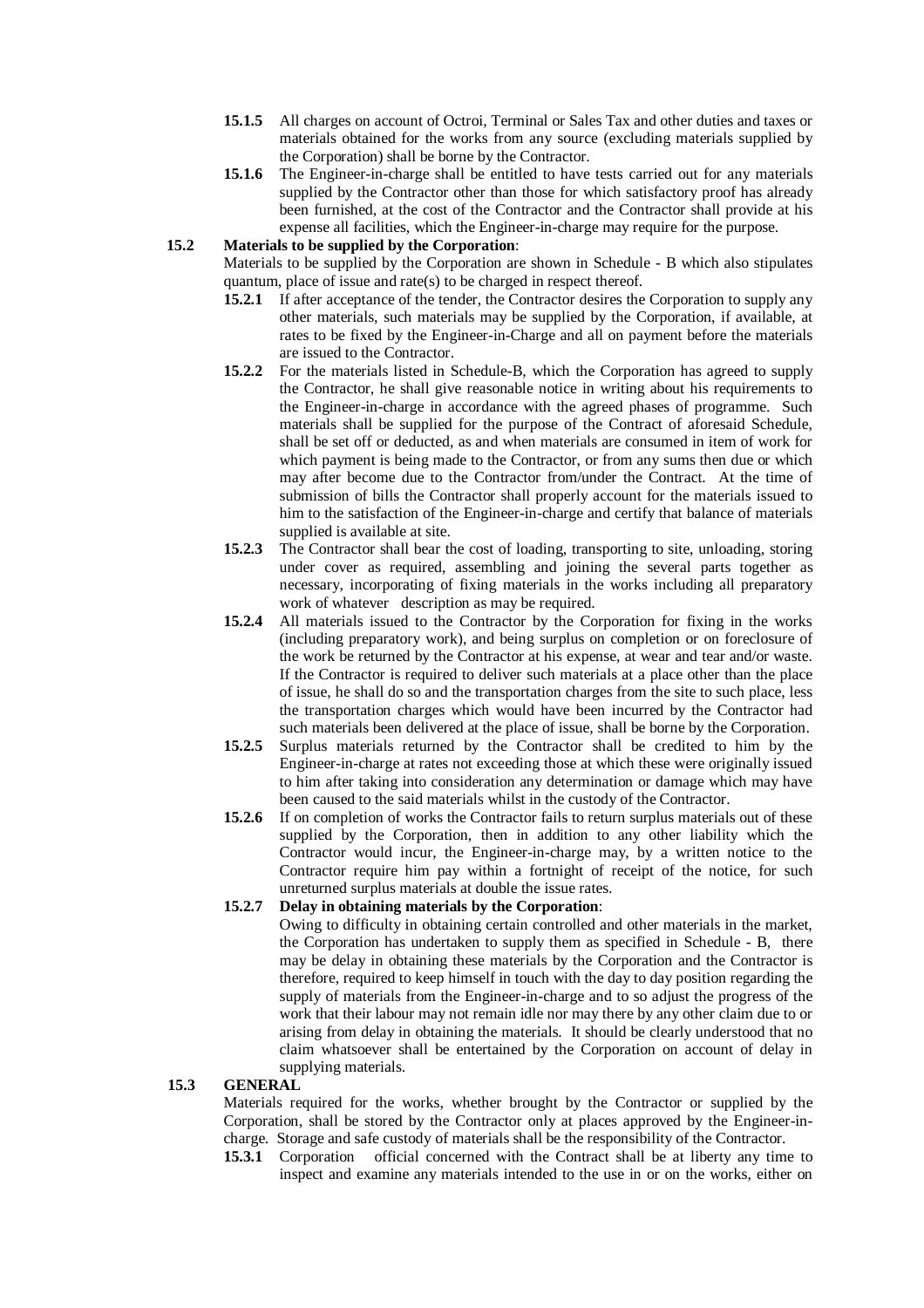the site or at factory or workshop or other place(s), where such materials are assembled, fabricated, manufactured or any place(s) where these are lying or from which these are being obtained and the Contractor shall give such facilities as may be required for such inspection and examination.

**15.3.2** Materials supplied by the Corporation and brought to the site by the Contractor shall not be removed off the site without the prior written approval of the Engineer-in-Charge. But whenever the works are finally completed, the Contractor shall at his own expense forthwith return to the all-surplus materials originally supplied to him as per stipulation in the Contracts.

## **16. L A B O U R**

The Contractor shall employ labour in sufficient numbers to maintain the required rate of progress and of quality to ensure workmanship of the degree specified in the Contract and to the satisfaction of the Engineer-in-Charge. The Contractor shall not employ in connection with the works any person who has not completed his eighteen years of age.

- **16.1** The Contractor shall furnish to the Engineer-in-Charge at the intervals as decided by E.I.C., a distribution return of the number and description by trades of the work, people employed on the works. The Contractor shall also submit on the 4th and 19th of every month to the Engineer-in-Charge a true statement showing in respect of the second half of the preceding month and the first half of the current month (i) the accident that occurred during the said fortnight showing the circumstances under which they happened and the extent of damages and injury caused by them and (ii) the number of female workers who have been allowed Maternity Benefit as provided in the Maternity Benefit Act 1961 or Rules made there under and the amount paid to them.
- **16.2** The Contractor shall pay to labour employed by him wages not less than fair wages as defined in the Contract Labour (Regulation & Abolition) Act, 1970 and Rules made there under.
- **16.3** The Contractor shall in respect of labour employed by him comply with or cause to be complied with the Contract Labour (Regulation & Abolition) Act, 1970 and Rules made there under in regard to all matters provided therein.
- **16.4** The Contractor shall comply with the provision of the payment of Wages Act, 1936, Minimum Wages Act, 1948, Employees Liability Act, 1938, Workmen's Compensation Act, 1923, Industrial Dispute Act, 1947, Maternity Benefit Act, 1961 and Mines Act, 1952 or any modifications thereof or any other Law relating thereto and rules made there under from time to time.
	- **16.4.1** The Contractor shall be liable to pay his contribution and the Employees Contribution to the Employees State Insurance scheme in respect of all labour employed by him for the execution of the Contract, in accordance with provision of `The Employees State Insurance Act, 1948' as amended from time to time and as applicable in this case. In case the Contractor fails to submit full details of his account of labour employed and the contribution payable, the Engineer- in-Charge shall recover from the running bills of Contractor an amount of Contribution as assessed by him. The amount so recovered shall be adjusted against the actual contribution payable under Employees State Insurance scheme.
- **16.5** The Engineer-in-charge shall on a report having been made by an Inspecting staff as defined under the Contract Labour (Regulation) Act, 1970 and rules made there under have the power to deduct the money, due to the Contractor, any sum required estimated to be required for making good the loss suffered by a worker or workers by reason of no fulfilment of the conditions of the Contract for the benefit of workers, non-payment of wages or of deduction made from his or their wages which are not justified by the terms of the Contract or nonobservance of the said act.
- **16.6** The Contractor shall indemnify the Corporation against any payment to be made under and for observance of the Contract Labour (Regulation & Abolition) Act, 1970 and Rules made there under without prejudice to his right to claim indemnity from his Sub-Contractors.
- **16.7** In the event of the Contractor committing a default or breach of any of the provisions of aforesaid Act and rules made amended/amended from time to time, or furnishing any information or submitting or filling any Form/Register/Slip under the provisions of the Law which is materially incorrect, then on the report of the Inspecting Officer, the Contractor shall without prejudice pay to the Corporation a sum not exceeding liabilities for such defaults including liquidated damages etc. for every default, breach or furnishing, making, submitting, filling materially incorrect statement, as may be fixed by the Labour Department and the Contractor should indemnify the Corporation against all such liabilities.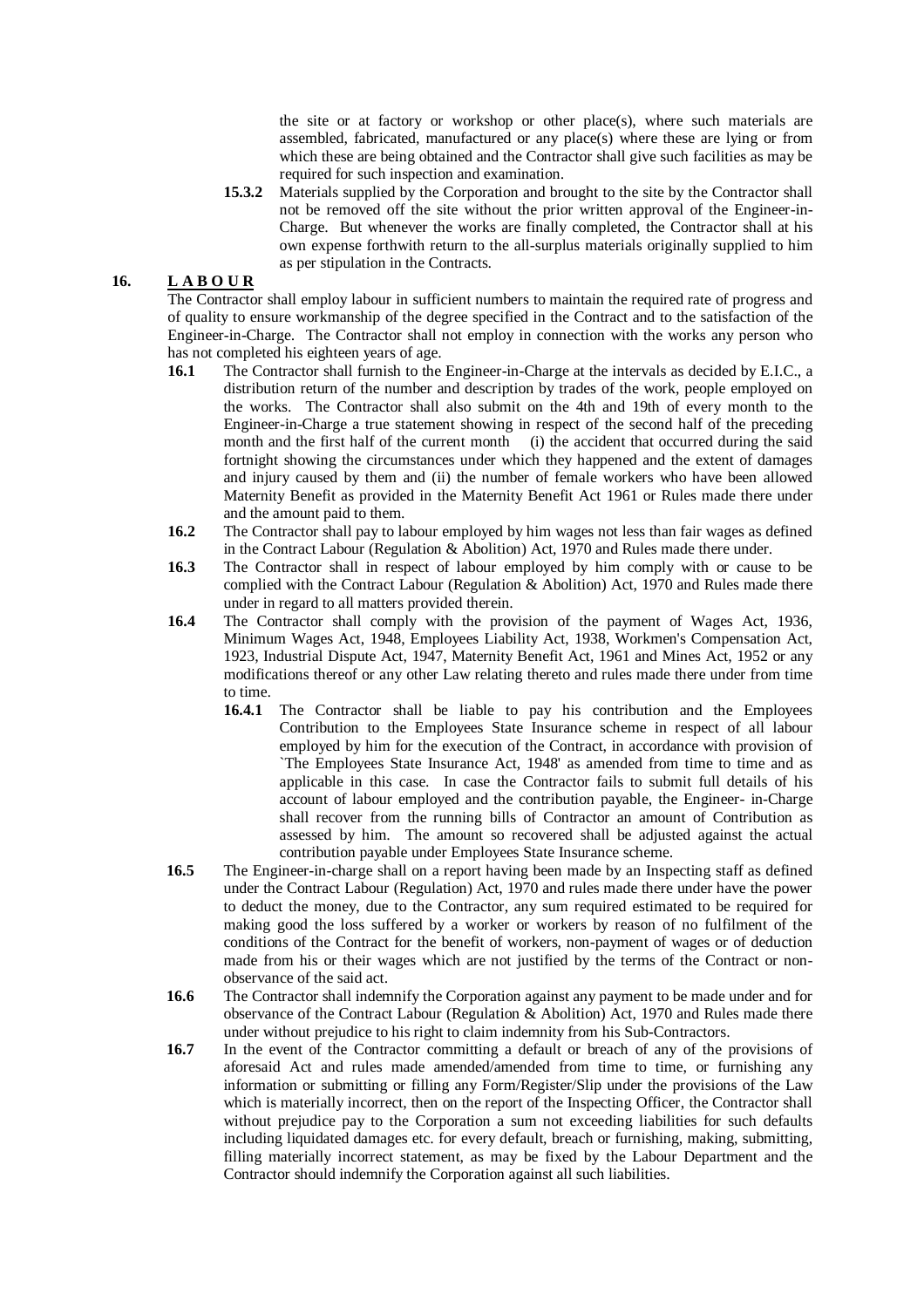## **16.7.1 Model Rules for Labour Welfare**:

The Contractor shall at his own expense comply with or cause to be complied with Model Rules for Labour Welfare as provided under the Rules framed by the appropriate government from time to time for the protection of health and for making sanitary arrangements for workers employed directly or indirectly on the works. In case the Contractor fails to make arrangements as aforesaid, the Engineer-in-charge shall be entitled to do so and recover the cost thereof from the Contractor.

 Failure to comply with Model Rules for Labour Welfare, Safety code or the provisions relating to report on accidents and to grant Maternity Benefits to female workers shall make the Contractor liable to pay to the Corporation as liquidated damages an amount not exceeding Rs. 50.00 for each default on materially incorrect statement or reports from the Engineer-in-charge in such matters, based on reports from the Inspecting officers shall be final and binding and deductions for recovery of such liquidated damages may be made from the any amount payable to the Contractor.

**17.** The Contractor shall not be permitted to enter on (other than for inspection purpose) or take possession of the site until instructed to do so by the Engineer-in-charge in writing. The portion of the site to be occupied by the Contractor shall be defined and/or marked on the site plan, failing which these shall be indicated by the Engineer-in-charge at site and the Contractor shall on no account be allowed to extend his operations beyond these areas.

 In respect of any land allotted to the Contractor for purpose of or in connection with the Contract, the Contractor shall be a licensee subject to the following and such other terms and the licenser may impose conditions as:

- **i.** That he shall pay a nominal license fee of Rs. 1 per year or part of a year for use and occupation, in respect of each and every separate area of land allotted to him
- **ii.** That such use or occupation shall not confer any right of tenancy of the land to the Contractor<br> **iii.** That the Contractor shall be liable to vacate the land on demand by the Engineer-in-charge.
- **iii.** That the Contractor shall be liable to vacate the land on demand by the Engineer-in-charge.<br> **iv.** That the Contractor shall have no right to any construction over this land without the writ
- That the Contractor shall have no right to any construction over this land without the written permission of the Engineer-in-charge. In case he is allowed to construct any structure he shall have to demolish and clear the same before handing over the completed work unless agreed to the Corporation.
	- **17.1** The Contractor shall provide, if necessary or if required on the site all temporary access there to and shall alter, adopt and maintain same as required from time to time and shall take up and clear them away as and when no longer required and as and when ordered by the Engineer-incharge and make good all damage done to the site.

## **18. SETTING OF THE WORKS**:

The Engineer-in-Charge shall submit the information necessary to enable the Contractor to set out the work. The Contractor shall provide all labour and setting out appliances required and set out the work and be responsible for the accuracy of the same. He shall amend at his own cost and to the satisfaction of the Engineer-in-charge any error found at any stage which may arise through inaccurate setting out unless such error is based on incorrect data furnished in writing by the Engineer-in-charge, in which case cost of rectification shall be borne by the Corporation. The Contractor shall protect and preserve all benchmarks used in setting out the works till end of the Defect Liability Period unless the Engineerin-Charge directs their earlier removal.

## **19. SIDE DRAINAGE**:

All water, which may accumulate on the site during the progress of works or in trenches and excavations, shall be removed from the site to the satisfaction of the Engineer-in-charge and at the Contractor expenses.

## **20. NUISANCE**:

The Contractor shall not at any time do, cause or permit any nuisance on the site or do anything which shall cause unnecessary disturbance, inconvenience to owners, tenants or occupiers of other properties near the site and to the public generally.

## **21. MATERIALS OBTAINED FROM EXCAVATION**:

Materials of any kind obtained from excavation on the site shall remain the property of the Corporation and shall be disposed of as the Engineer-in-charge may direct.

## **22. TREASURE TROVE, FOSSILS ETC**.:

All fossils, coins, articles of value or antiquity and structures and other remains or things of geological or archaeological interest discovered on the site shall be the absolute property of the Corporation and the Contractor shall take reasonable precautions to prevent his workmen or any other person from removing or damaging any such articles or thing and shall immediately open discovery thereof and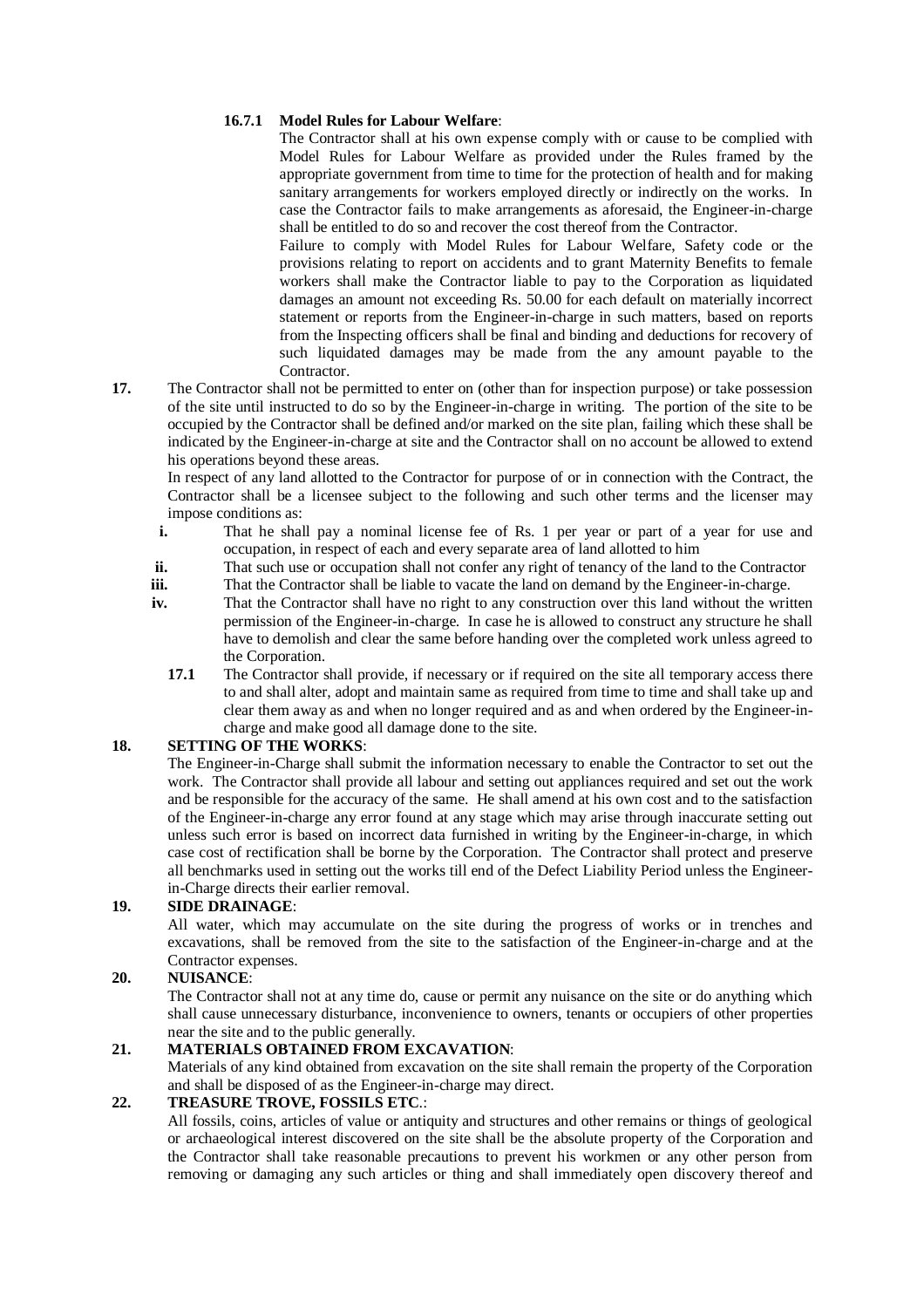before removal, acquaint the Engineer-in-charge and obtain his directions as to the disposal of the same at the expense of the Corporation.

## **23. PROTECTION OF TREES**:

Tree designated by the Engineer-in-charge shall be protected from damage during the course of the works and earth level within 1.0 Mtr. of each such tree shall not be changed. Where necessary, such trees shall be protected by providing temporary fencing.

## **24. WATCHING AND LIGHTING**:

The Contractor shall provide and maintain at his own expense all lights, guards, fencing and watching when and where necessary or required by the Engineer-in-charge for the protection of the works or for the safety and convenience of those employed on the works or the public.

## **25. CONTRACTOR'S SUPERVISION - SUPERVISORY STAFF:**

The Contractor shall engage and keep at site, qualified technical staff/engineer with necessary supporting supervisory staff of sufficient experience of all types of works covered by this Contract and they should have all necessary authority to receive materials from the Corporation, issue valid receipt for the same, engage labour etc. and proceed with the work as required for speedy execution of the work.

## **26. INSPECTION AND APPROVAL**:

All works embracing more than one process shall be subject to examination and approval at each stage thereof and the Contractor shall given due notice to the Engineer-in-Charge or his authorized representative when each stage is ready. In default of such notice the Engineer-in-Charge shall be entitled to appraise the quality and extent thereof.

- **26.1** No work shall be covered up or put out of view without the approval of the Engineer-incharge or his authorized representative and the Contractor shall afford full opportunity for examination and measurement of any work which is about to be covered up or put out of view and for examination foundations before permanent work is placed thereon. The Contractor shall give the notice to the Engineer-in-Charge or his authorized representative whenever any such work or foundation is ready for examination and the Engineer-in-charge or his representative shall without unreasonable delay, unless he considers it unnecessary and advises the Contractor accordingly; attend for the purpose of examining and measuring such work or of examining such foundation. In the event of the failure of the Contractor, such work shall be uncovered at the Contractor's expense for examination by the Engineer-in-Charge.
- **26.2** Corporation officers concerned with the Contract shall have powers at any time to inspect and examine any part of the works and the Contractor shall give such facilities as may be required for such inspection and examination.

## **27. DUTIES AND POWERS OF ENGINEER-IN-CHARGE'S REPRESENTATIVE**:

The duties of the Representative of the Engineer-in-Charge are to watch and supervise the works and to test and examine any materials to be used or workmanship employed in connection with the works. He shall have no authority to order any work involving any extra payment by the Corporation nor to make any variation in the works.

- **27.1** The Engineer-in-charge may from time to time in writing delegate to his Representative any of the powers and authorities vested in the Engineer-in-charge and shall furnish to the Contractors a copy of all such written delegation of powers and authorities. Any written instruction or written approval given by the Representative of the Engineer-in-Charge to the Contractor within the terms of such delegation shall bind the Contractor and the Corporation as though it had been given by the Engineer-in-charge.
- **27.2** Failure of the Representative of the Engineer-in-Charge to disapprove any work or materials shall not prejudice the power of the Engineer-in-Charge thereafter to disapprove such work or materials and to order pulling down, removal or breaking up thereof.
- **27.3** If the Contractor shall be dissatisfied with any decision of the Representative of the Engineerin-Charge, he shall be entitled to refer matter to the Engineer-in-Charge who shall thereupon confirm, reverse vary such decision.

# **28. REMOVAL OF WORKMEN**:

The Contractor shall employ in and about the execution of the works such persons as are skilled and experienced in their several trades and Engineer-in-Charge shall be at liberty to object to and require the Contractor or to remove from the works any person employed by the Contractor in or about the execution of the works who in the opinion of the Engineer-in-Charge misconducts himself or is incompetent or negligent in the proper performance of his duties and such person shall not be again employed upon the works without permission of the Engineer-in-charge.

## **29. UNCOVERING AND MAKING GOOD**: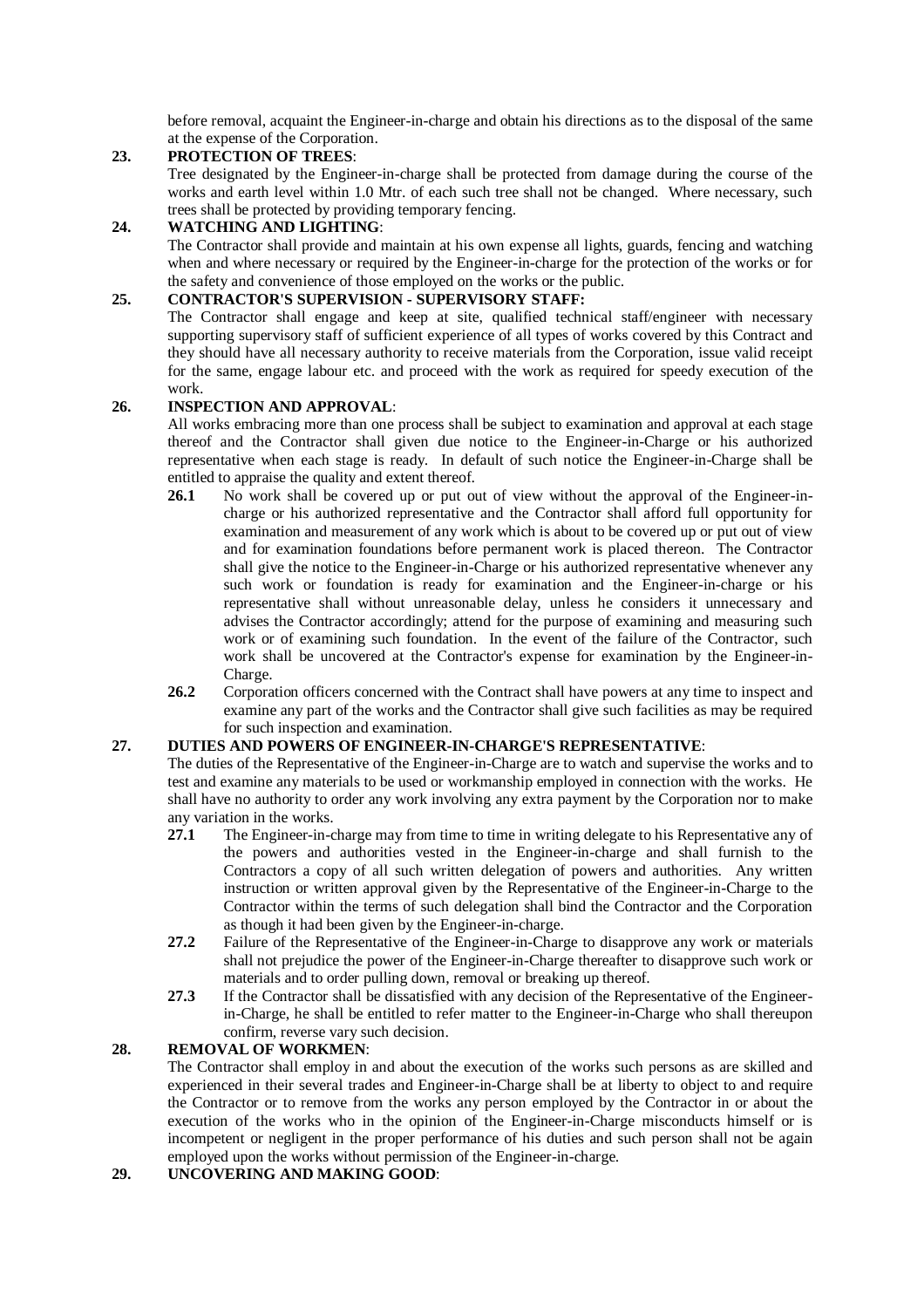The Contractor shall uncover any part of the works and/or make opening in or through the same as the Engineer-in-charge may from time to time direct for his verification and shall re-instate and make good such part to the satisfaction of the Engineer-in-charge. If any such part has been covered up or put out of view after being approved by the Engineer-in-Charge and subsequently found on uncovering to be executed in accordance with the Contract, the expenses of uncovering and/or making opening or through reinstating and making good the same shall be borne by the Contractor.

# **30. WORKING DURING NIGHT OR ON SUNDAYS AND HOLIDAYS**

Subject to any provisions to the contrary contained in the Contract none of the permanent works shall be carried out during night or on Sundays or on authorized holidays without the permission in writing of the Engineer-in-Charge except when the work is unavoidable or absolutely necessary for the safety of life, property or works in which case the Contractor shall immediately advise the Engineer-in-charge accordingly.

#### **31.1 COMPLETION CERTIFICATE:**

As soon as the work is complete, the Contractor shall give notice of such completion to the Engineer-in-charge and within ten days of receipt of such notice the Engineer-in-charge shall inspect the work and shall furnish the Contractor with a certificate of completion indicating (a) the date of completion, (b) defects to be rectified by the Contractor and/or (c) items for which payment shall be made at reduced rates. When separate periods of completion have been specified for items or groups of item the Engineer-in-Charge shall issue separate completion certificates for such items or group of items. No certificate of completion shall be issued, nor shall the work be considered to be complete till the Contractor shall have removed from the premises on which the work has been executed all scaffolding, sheds and surplus materials, except such as are required for rectification of defects, rubbish and all huts and sanitary arrangements required for his workmen on the site in connection with the execution of the work, as shall have been erected by the Contractor, the workmen and cleaned all dirt from all parts of building(s), in upon or about which the work has been executed or of which the work has been executed or of which he may have had possession for the purpose of the execution thereof and cleaned floors, gutters and drains, eased doors and sashes oiled locks and fastenings labelled keys clearly and handed them over to the Engineer-in-Charge or his representative and made the whole premises fit for immediate occupation or use to the satisfaction of the Engineer-in-charge. If the Contractor shall fail to comply with any of the requirements of this conditions as aforesaid, on or before the date of completion of the works, the Engineer-in-charge may at the expense of the Contractor fulfil such requirements and dispose of the scaffoldings, surplus materials, and rubbish etc. as he thinks fit and the Contractor shall have no claim in respect of any such scaffolding or surplus materials except for any sum actually realized by the sale thereof less the cost of fulfilling the requirements and any other amount that may be due from the Contractor, if the expense of fulfilling such requirements is more than the amount realized on such disposal as aforesaid the Contractor shall forthwith on demand pay such excess.

- **31.2** If at any time before completion of the work, items or groups of items for which separate periods of completion have been specified, have been completed the Engineer-in-charge with the consent of the Contractor takes possession of any part of the same (any such parts being hereinafter in this conditions referred to as the relevant part) then not withstanding anything expressed or implied elsewhere in this Contract.
	- **a)** Within ten days of the date of completion of such items or group of items or of possession of the relevant part the Engineer-in-charge shall issue completion certificate for the relevant part as in conditions 31(1) as above provided the Contractor fulfils his obligations under that condition for the relevant part.
	- **b**) The Defects Liability Period in respect of such items and the relevant part shall be deemed to have commenced from the certified date of completion of such items or the relevant part as the case may be.
	- **c)** The Contractor may reduce the value insured to extent of full value of the completed items or relevant part as estimated by the Engineer-in-charge for this purpose. This estimate shall be applicable for this purpose only and for no other.
	- **d)** For the purpose of ascertaining compensation for delay in completion of the work relevant part will be deemed to form a separate item or group, with date of completion as given in the Contract or as extended under the relevant condition and actual date of completion as certified by the Engineer-in-charge under this condition.

## **32. COMPENSATION FOR DELAY**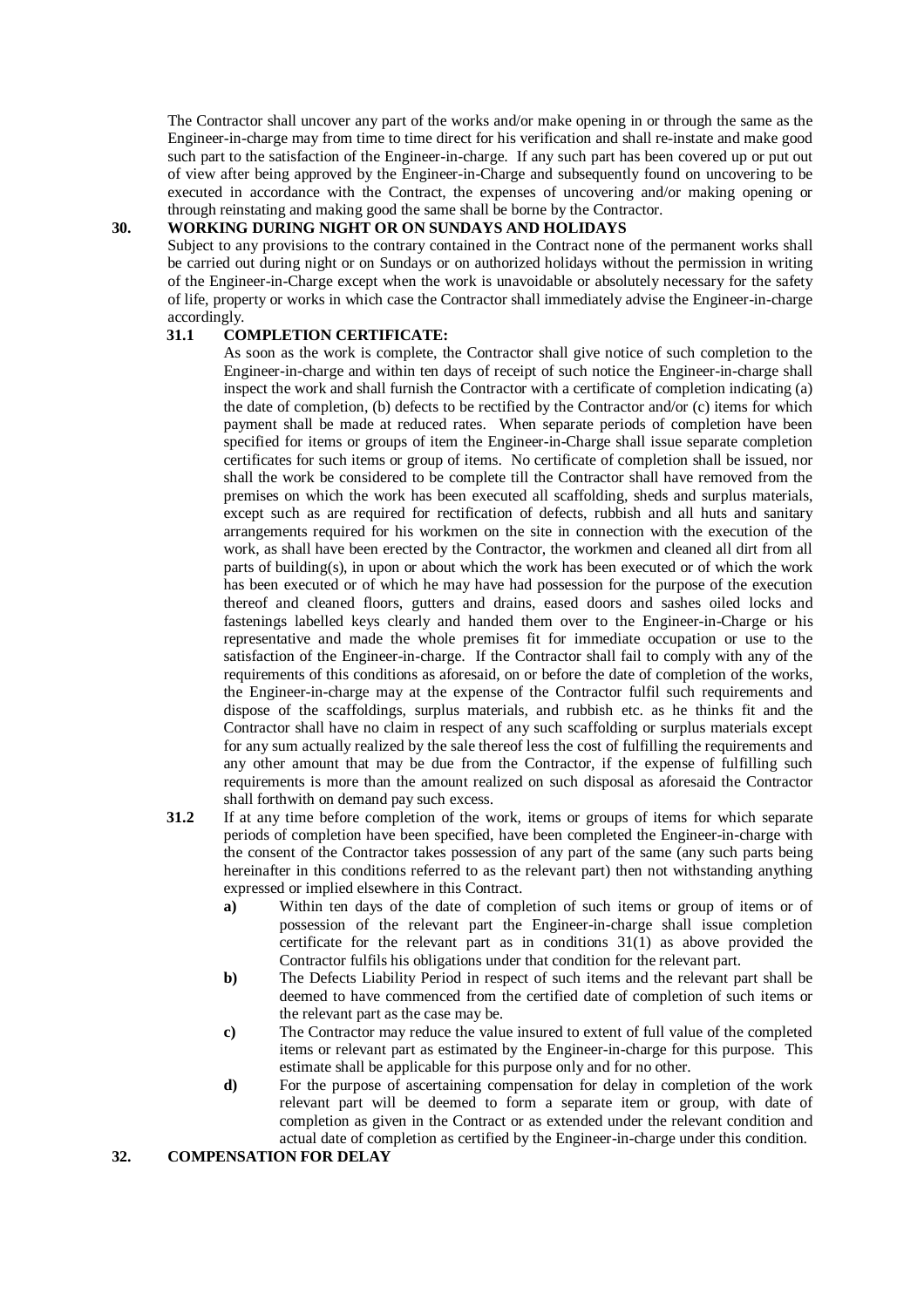- **a)** Liquidated Damages (LD) shall be levied where reasons are attributable to supplier / contractors for delays in execution of purchase order/ contract. LD shall be levied [@0.5%](mailto:@0.5%) per week or part thereof on the value of unfinished supply/work order for each week of delay subject to a maximum of 5% of the total value of contract ( excluding taxes and duties)
- **b)** Wherever the supply/work is on turnkey or having a bearing in commissioning and performance of the system in total, LD is to be imposed on total value, in such cases.
- **c)** If separate period of completion is specified for certain item of work or group of items of work, at the time of issuing the order, the LD can be levied on the total value of item of work or group of items of work which are completed beyond the agreed contract period. This aspect should be brought out in the tender document.

## **33. DEFECTS LIABILITY PERIOD**

The Contractor shall be responsible to make good and remedy at his own expense within such period as may be stipulated by the Engineer-in-charge, any defect which may develop or may be noticed before the expiry of the period hereto from the certified date of completion and intimation of which has been sent to the Contractor within seven days of the expiry of the said period by a letter sent by hand delivery or by registered post.

- **34.** From commencement to completion of the works, the Contractor shall take full responsibility for the care thereof and for taking precautions to prevent loss or damage and to minimize loss or damage to the greatest extent possible and shall be liable for any damage or loss that may occur to the works or any part thereof and all Government T & P from any cause whatsoever (save and except the Excepted Risks) and shall at his own cost repair and make good the same so that at completion of the work, Corporation's T & P shall be in good order and condition and in conformity in every respect with the requirements of the Contract and instruction of the Engineer-in-charge.
	- **34.1** Provided always that the Contractor shall not be entitled to payment unless the Contractor shall insure the works (from commencement to completion), the Corporation's  $T \& P$  hired by the Contractor and all materials at site to their full value (as to Corporation's  $T \& P$  according to the value indicated in Schedule-C), against the risk or damage from whatever cause arising other than the Excepted Risks. The said insurance shall be in joint name of the Corporation and the Contractor, The Contractor shall deposit with the Engineer-in-charge the said policy or policies. All money payable by the insurers under such policy or policies shall be recovered by the Corporation and shall be paid to the Contractor in instalments by the Engineer-in-charge for the purpose of re-building or replacement or repairs of the works and/or goods destroyed or damaged as the case may be. Provided however if the amount payable by the insurers in respect of any claim under such a policy is not in excess of the amount mentioned .Same may be recovered by the Contractor directly from the insurers and shall be utilized by him for the purpose of re-building or replacement or repairs of the works and/or goods destroyed or damaged as the case may be.
	- **34.2** If the Contractor has blanket insurance policy for all his works and the policy covers all the items to be insured under this condition, the said policy shall be assigned by the Contractor in favour of the Corporation, provided however, if any amount is payable under the policy by the insurers in respect of works other than the work under this Contract, the same may be recovered by the Contractor directly from the insurers.
	- **34.3** Where the Corporation building or a part thereof is rented by the Contractor he shall insure the entire building if the building or any part thereof is used by him for the purpose of storing or using materials of combustible nature, as to which the decision of the Engineer-in-Charge shall be final and binding.
	- **34.4** The Contractor shall indemnify and keep indemnified the Corporation against all losses and claims for injuries or damage to any person or any property whatsoever which may arise out of or in consequence of the construction and maintenance of works and against all Claims, demands, proceedings, damages, cost of charge and expenses whatsoever in respect of or in relation thereto provided always that nothing herein contained shall be deemed to render the Contractor liable for or in respect of or to indemnify the Corporation against any compensation or damage caused by the Excepted Risks.
	- **34.5** The Contractor shall at all times Indemnify the Corporation against all claims, damages, or compensation under the provisions of payment of wages Act - 1936, Minimum Wages Act - 1948, Employer's Liability act - 1938, The workmen's Compensation Act - 1923, Industrial Disputes Act - 1947, and Maternity Benefit Act - 1961 or any modifications thereof or any other law relating thereto and rules made there under from time to time or as consequence of any accident or injury to any workmen or other persons in or about the works, whether in the employment of the Contractor or not, (save and except where such accident or injury has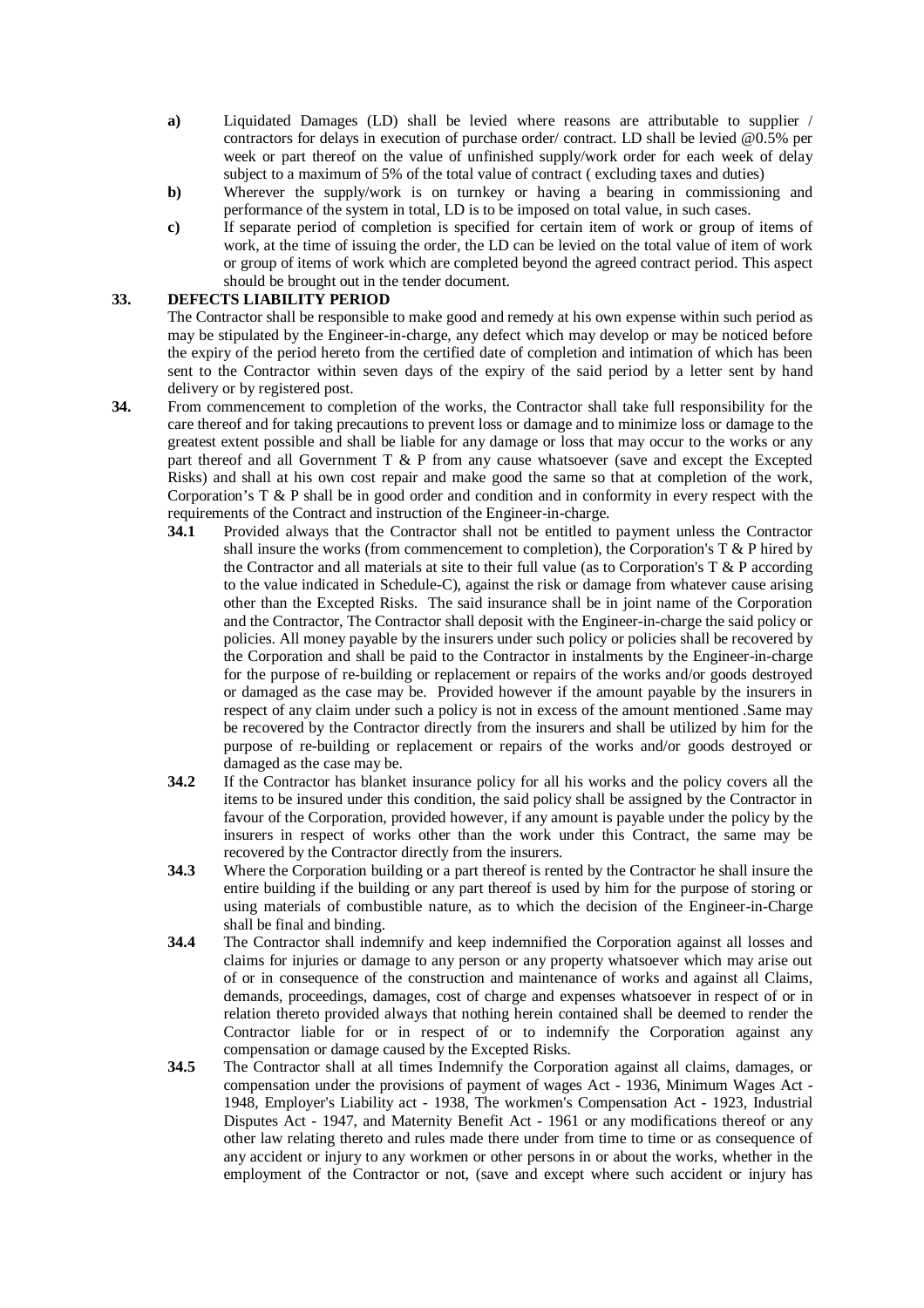resulted from any act of the Corporation, it's agents or servants) and against all cost, charges and expenses of any suit action or proceedings arising out of such accident or injury and against all sum or sums which may with the consent of the Contractor be paid to compromise or compound any such claim, without limiting his obligations and liabilities as above provided. The Contractor shall insure against all claims, damages or compensation payable under the Workmen's Compensation Act - 1923 or any modification thereof or any other Law relating thereto.

- **34.6** The aforesaid insurance policy/policies shall provide that they shall not be cancelled till the Engineer-in-charge has agreed to there
- **34.7** The Contractor shall prove to the Engineer-in-charge from time to time that he has taken out all the insurance policies referred to above and has paid the necessary premiums for keeping the policies alive till expiry of the Defect Liability Period, if any.
- **34.8** The Contractor shall ensure that similar insurance policies are taken out by his Sub-Contractors (if any) and shall be responsible for any claims or losses to the Corporation resulting from their failure to obtain adequate insurance protection in connection thereof. The Contractor shall produce or cause to be produced by his Sub-Contractors (if any) as the case may be, the relevant policy or policies and premium receipts as and when required by the Engineer-in-charge.
- **34.9** If the Contractor and/or his Sub-Contractor (if any) shall fail to effect and keep in force the insurance referred to above or any other insurance which he/they may be required to effect under the terms of the Contract, then and in any such case the Corporation may, without being bound to, effect and keep in force any such insurance and pay such premium or premiums as may be necessary for that purpose and from time to time deduct the amount so paid by the Corporation from any money due or which may become due to the Contractor or recover the same as debt due from the Contractor.

## **35. FACILITIES TO OTHER CONTRACTORS**:

The Contractor shall, in accordance with requirement of the Engineer-in-charge, afford all reasonable facilities to other Contractors engaged contemporaneously on separate Contracts in connection with the works and for departmental labour and labour of any other properly authorized authority or statutory body which may be employed at the site on execution on any work not included in the contract or of any Contract which the Corporation may enter into the connection with or ancillary to the works.

## **36. NOTICES TO LOCAL BODIES**

The Contractor shall comply with and give all notices required under any governmental authority, interment, rule or order made under any act of parliament, state laws or any regulation or bye-laws of any local authorities relating to the works. He shall before making any variation from the Contract; drawings necessitated by such compliance give to the Engineer-in-charge a written notice giving reasons for the proposed variation and obtain the Engineer-in-charge's instructions thereon.

**36.1** The Contractor shall pay and indemnify the Corporation against any liability in respect of any fees or charges payable under any Act of parliament, state laws or any Government instrument, rule or order and any regulations or by-laws of any local authority in respect of the works.

## **37. SUB CONTRACTS**

The Contractor shall not sublet any portion of the Contract without the prior written approval of the Accepting authority.

## **38. INSTRUCTIONS AND NOTICES**

Subject as otherwise provided in this Contract, all notices to be given on behalf of the Corporation and all other actions to be taken on its behalf may be given or taken by Engineer-in-charge or any officer for the time being entrusted with the functions, duties and powers of the Engineer-in-charge.<br> **38.1** All instructions, notices and communications etc. under the Contract shall be given

- **38.1** All instructions, notices and communications etc. under the Contract shall be given in writing and if sent by registered post to the last known place of above or business of the Contractor shall be deemed to have been served on the date when in the ordinary course of post these would have been delivered to him.
- **38.2** The Contractor or his agent shall be in attendance at the site/ sites during all working hours and shall superintend the execution of the works with such additional assistance in each trade as the Engineer-in-charge may consider necessary. Orders given to the Contractor's agent shall be considered to have the same force as if they had been given to him.
- **38.3** The Engineer-in-charge shall communicate or confirm his instructions to the Contractor in respect of the execution of work in a "Work site order Book" maintained in the office of the Engineer-in-charge and the Contractor or his authorized representative shall confirm receipt of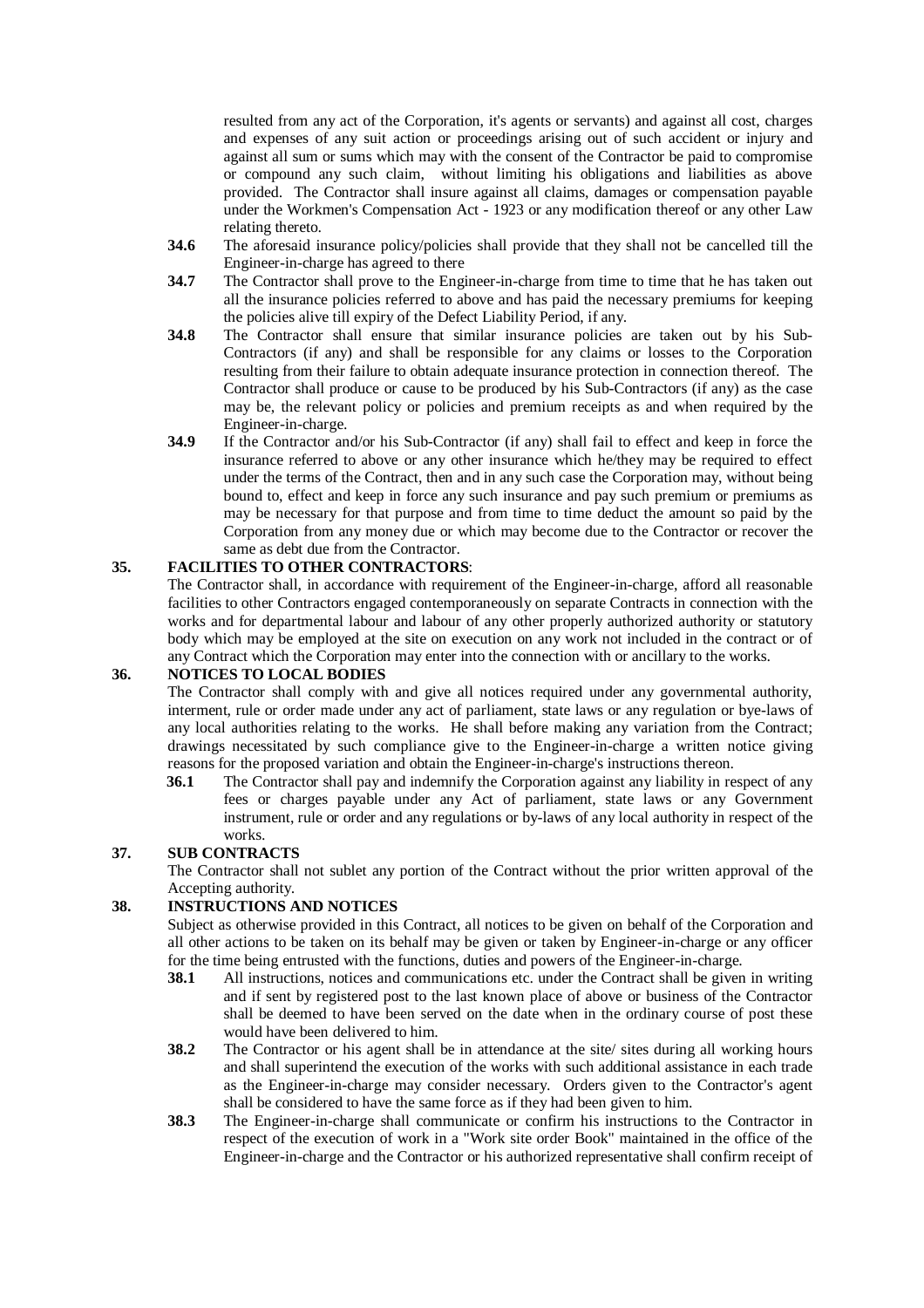such instruction by the Contractor, he shall be furnished a certified true copy of such instructions.

#### **39. FORE CLOSURE OF CONTRACT IN FULL OR IN PART DUE TO ABANDONMENT OR REDUCTION IN SCOPE OF WORK:**

If at any time after acceptance of the tender, the Corporation shall decide to abandon or reduce the scope of the works for any reason, whatsoever hence not require the whole or any part of the work to be carried out, the Engineer-in-Charge shall give notice in writing to that effect to the Contractor and the Contractor shall have no claim to any payment of compensation or otherwise whatsoever, on account of any profit or advantage or which he might have derived from the execution of the works in full, which he did not derive in consequence of the fore closure of the whole or part of the works.<br>39.1 The Contractor shall be paid at Contract rates full amount for works executed at site.

- **39.1** The Contractor shall be paid at Contract rates full amount for works executed at site, and in addition, a reasonable amount as certified by the Engineer-in-charge for the items hereunder mentioned which could not be utilized on the work to the full extent because of the foreclosure.
	- **a)** Any expenditure incurred on preliminary site work e.g. temporary access roads, temporary labour huts, staff quarters and site office, storage, accommodation and water storage tanks.

**b)**

- **i.** The Corporation shall have the option to take over Contractor's Materials or any part thereof either brought to site or of which the Contractor is legally bound to accept delivery from suppliers (for incorporation in or incidental to the work), provided however, the Corporation shall be bound to take over the materials or such portions thereof as the Contractor does not desire to retain. For materials taken over or to be taken over by the Corporation, cost of such materials shall, however, take into account purchase price, cost of transportation and deterioration or damage which may have been caused to materials whilst in the custody of the Contractor.
- **ii.** For Contractor's materials not retained by the Corporation, reasonable cost of transportation of such materials from site to Contractor's permanent stores or to his other works, whichever is less. If materials are not transported to either of the said places, no cost of transportation shall be payable.
- **c)** If any materials supplied by the Corporation are rendered surplus, the same except normal wastage shall be returned by the Contractor to the Corporation at rates not exceeding those at which these were originally issued less allowance for any deterioration or damage which may have been caused whilst the materials were in the custody of the Contractor. In addition, cost of transporting such materials from site to the Corporation stores if so required by the Corporation.
- **d)** Reasonable compensation for transfer of T & P from site to Contractor's permanent stores or to his other works, whichever is less. If T & P are not transported to either of the said places, no cost of transportation shall be payable.

The Contractor shall if required by the Engineer-in-charge furnish to him books of account, wage books, time sheets and other relevant documents as may be necessary to enable him to certify the reasonable amount payable under this condition.

## **40. TERMINATION OF CONTRACT FOR DEATH:**

If the Contractor is an individual or a proprietary concern and the individual or the proprietary dies and if the Contractor is a partnership in concern and one of the partners dies, then unless the Accepting Authority is satisfied that the legal representative of the individual Contractor or of the proprietor of the proprietary concern and in the case of partnership, the surviving partners, are capable of carrying out and complete the Contract, the Accepting Authority shall be entitled to cancel the Contract as to its incomplete part without the Corporation being in any way liable to payment of any compensation to the estate of the deceased Contractor and/or to the surviving partners of the Contractors firm on account of the cancellation of the Contract. The decision of the Accepting authority that the legal representatives of the deceased Contractor or the surviving partners of the Contractor's firm cannot carry out and complete the Contract shall be final and binding on the partners. In the event of such cancellation the Corporation shall not hold the estate of the deceased Contractor and/or the surviving partners of the Contractor's firm liable in damages for not completing the Contract.

## **41. CANCELLATION OF CONTRACT IN FULL OR IN PART:**

- If the Contractor:
- **a)** At any time makes default in proceeding with the works with due diligence and continued to do so after a notice in writing of 7 days from the Engineer-in-charge or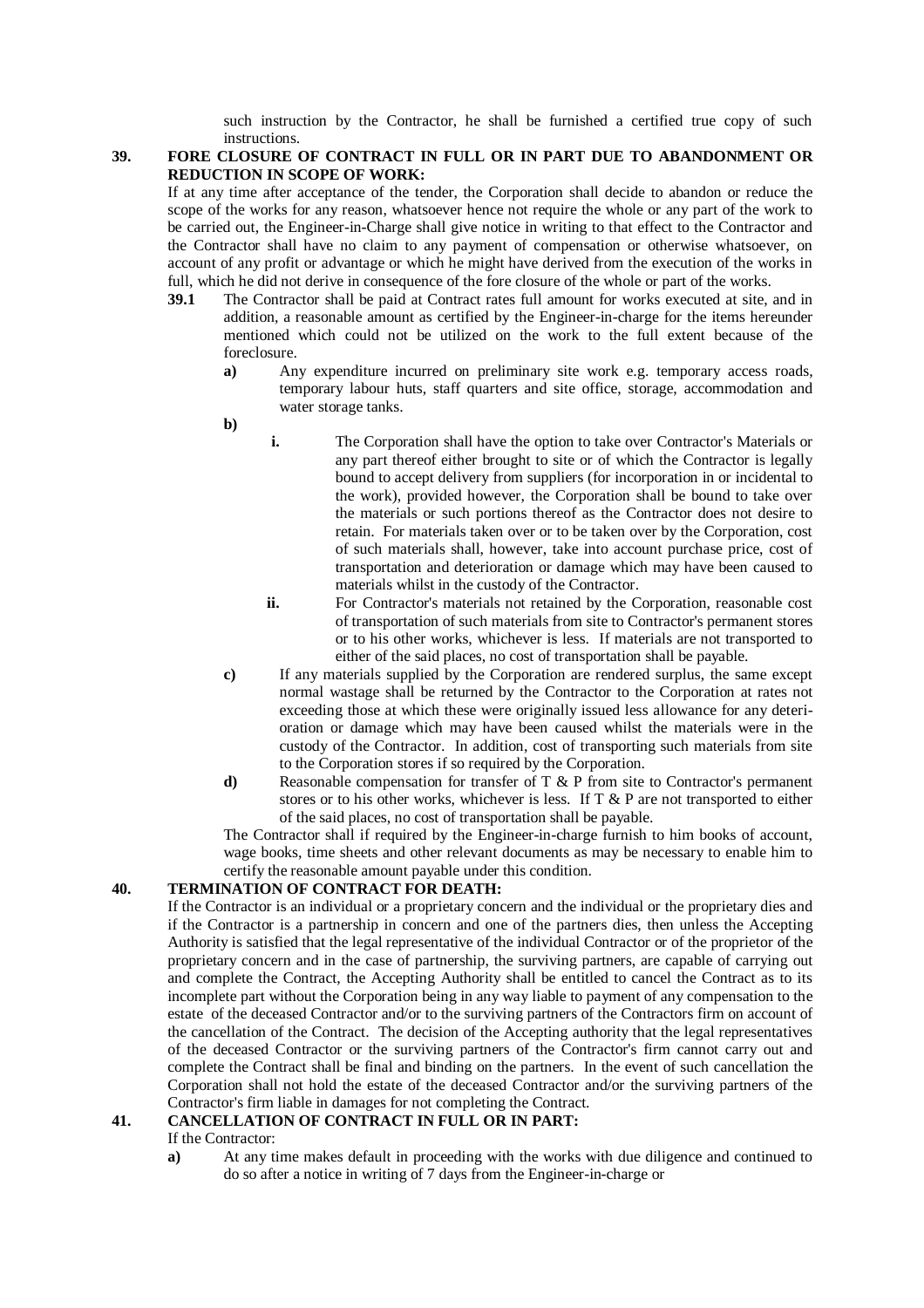- **b)** Commits default the works or items of work with individual dates of completion, and does not complete them within the period specified in notice given in writing in that behalf by the Engineer-in-charge.
- **c)** Fail to complete the works or items of work with individual dates of completion, and does not complete them within the period specified in notice given in writing in that behalf by the Engineer-in-charge.
- **d)** Shall offer or give or agree to give to any person in Corporation's service or to any other person on his behalf consideration, any gift or of any kinds as an inducements or reward for doing or forbearing to or for having done or forborne to do any act in relation to the obtaining or execution of this or any other Contract for the Corporation.
- **e)** Shall enter into a Contract with the Corporation in connection with which commission has been paid or agreed to be paid by him or to his knowledge, unless the particulars of any such commission and terms of payment thereof have previously been disclosed in writing to the Accepting Engineer-in-charge.
- **f)** Shall obtain a Contract with the Corporation as a reward offering tendering or by other non bonafide methods of competitive tendering or
- **g)** Being an individual, or if a firm any partner thereof, shall at any time be adjusted insolvent or have a receivers order for administration of his estate, made against him or shall take any proceeding, liquidation or composition (other than a voluntary liquidation for the purpose of amalgamation or reconstruction) under any Insolvency Act for the time being in force or make any conveyance or assignment of his effects or composition or arrangement for the benefit of his creditors or purpose so to do, or if any application be made under any Insolvency Act for the time being in force for sequestration of his estate or if a trust deed be executed by him for benefit of his creditor, shall be given to the Contractor for value of the work executed by him up to the time of cancellation, the value of Contractor's materials taken over and incorporated in the work, and use of tackle and machinery belonging the Contractor work or
- **h)** Being a Corporation, shall pass a resolution or the Court shall make an order for the liquidation of its affairs, or a Receiver or Manager on behalf of the debenture holders shall be appointed or a circumstance shall arise which entitle the court or debenture holders to appoint a Receiver or Manager or
- **i)** Shall suffer an execution being levied on his goods and allow to be contained for a period of 21 days or
- **j)** Assigns, transfers, sublets (engagement of labour on a piece basis or of labour with materials not to be incorporated in the work, shall not be deemed to be subletting) or attempts to transfer or sublet the entire works or any portion thereof, without the prior written approval of the Accepting Authority.

 The Accepting Authority may, without prejudice to any other right to remedy, which shall have accrued or shall accrue thereafter, the Corporation by written notice cancel the Contract as a whole or only such items of work on default from the Contract.

- **41.1** The Accepting authority shall on such cancellation have power to
	- **a)** Take possession of the site and any materials, constructional plant, implements, stores etc. thereon, and/or
	- **b**) Carryout the incomplete work by any means at the risk and cost of the Contractor.
- **41.2** On cancellation of the Contract in full or in part, the Engineer-in-Charge shall determine what amount, if any, is recoverable from the Contractor for completion of the works or part of the works or in case the works or part of the works is not to be completed, the loss or damage suffered by the Corporation. In determining the amount, credit shall be given to the Contractor for the value of the work executed by the Contractor up to the time of cancellation, the value of Contractor's materials taken over and incorporated in the work, and use of tackle and machinery belonging to the Contractor.
- **41.3** Any excess expenditure incurred or to be incurred by the Corporation in completing the works or part of the works or the excess loss or damages suffered or may be suffered by the Corporation as aforesaid after allowing such credit shall be recovered from any moneys due to the Contractor on any account, and if such moneys are not sufficient the Contractor shall be called upon in writing to pay same within 30 days.

If the Contractor shall fail to pay the required sum within the aforesaid period of 30 days, the Engineer-in-charge shall have the right to sell any or all of the Contractor's unused materials, Unused materials, constructional plant, Implements, temporary building etc. and apply the proceeds of sale thereof, towards the satisfaction of any sums due from the Contractor under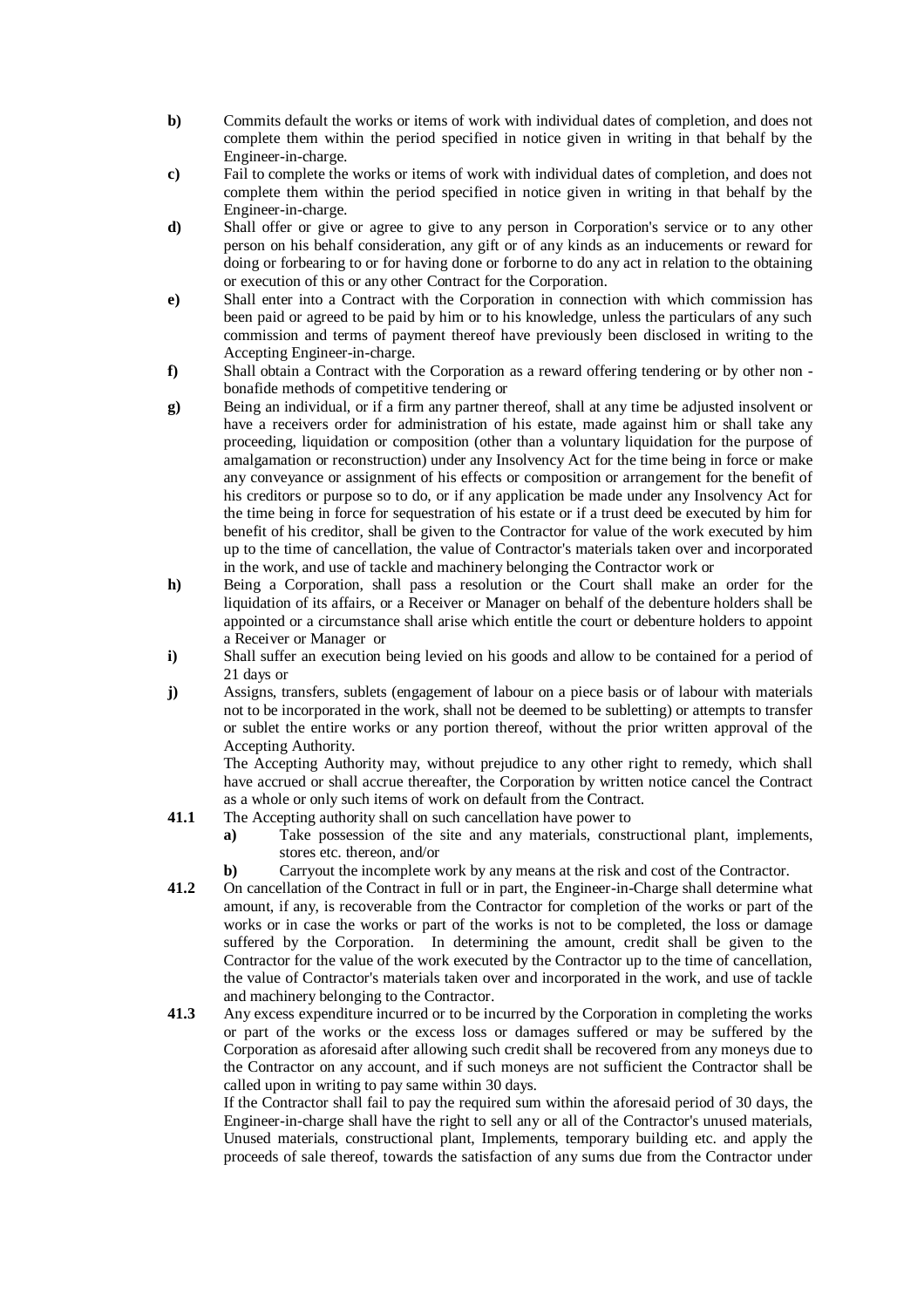the Contract and if thereafter there be any balance outstanding from the Contractor, it shall be recovered in accordance with the provisions of the Contract.

**41.4** Any sums in excess of the amounts due to the Corporation and unsold materials, constructional plant etc. shall returned to the Contractor, provided always that if cost or anticipated cost of completion by the Corporation of the works is less than the amount which the Contractor would have been paid had he completed the works or part of the works, such benefit shall not accrue to the Contractor.

## **42. LIABILITY FOR DAMAGE/DEFECTS OR IMPERFECTIONS AND RECTIFICATION THEREOF:**

If the Contractor or his workmen or employees shall injure or destroy any part of the building in which they may be working or any building, road, fence etc. contiguous to the premises on which the work or any part of it is being executed or if any damage shall happen to the work while in that progress, the Contractor shall upon receipt of a notice in writing in that behalf make the same good at his own expense. If it shall appear to the Engineer-in-charge or his representative at any time during construction or reconstruction or prior to the expiration of the Defects Liability Period, that any works has been executed with unsound, imperfect or unskilful workmanship or that any materials are of a inferior quality to that Contract for, or otherwise not in accordance with the Contract, or that any defect, shrinkage or other fault have appeared in the work arising out of defective or improper materials or workmanship, the Contractor shall, upon receipt of a notice in writing in that behalf from the Engineer-in-Charge, forthwith rectify or remove and reconstruct the work so specified in whole or in part, as the case may require or as the case may be and/or remove the materials or articles at his own expense not withstanding that the same may have been to do so within the period to be specified by the Engineer-in-charge, may rectify or remove and re-execute the work and or remove and replace with other materials or articles complained of, as the case may be, by other means at the risk and expense of the Contractor.

**42.1** In case of repairs and maintenance works, splashes and droppings from white washing, painting, etc. shall be removed and surface cleaned simultaneously with completion of these items of work in individual rooms, quarters or premises etc. where the work is done, without waiting for completion of all other items of work in the Contract. In case the Contractor fails to comply with the requirements of this condition, the Engineer-in charge shall have the right to get the work done by other means at the cost of the Contractor. Before taking such action, however, the Engineer-in-charge shall give three days notice in writing to Contractor.

## **43. URGENT WORKS**:

If any urgent work (in respect whereof the decision of the Engineer-in-Charge shall be final and binding) becomes necessary and the Contractor unable or unwilling at once to carry it out, the Engineer-in-Charge may by his own or other work people carry it out as he may consider necessary. If the urgent work were such as the Contractor is liable under the Contract to carry out at his expense, all expenses incurred on it by the Corporation shall be recoverable from the Contractor and be adjusted or set off against any sum payable to him.

## **44. CHANGE IN CONSTITUTION:**

Where the Contractor is a partnership firm, prior approval in writing of the accepting authority shall be obtained before any change is made to the constitution of the firm. Where the Contractor is an individual or a Hindu Undivided Family-business concern, such approval as aforesaid shall likewise be obtained before the Contractor enters into any partnership agreement where under the partnership, firm would have the right to carry out the work hereby undertaken by the Contractor. If prior approval as aforesaid is not obtained, the Contract shall be deemed to have been assigned in contravention of condition 41(j) hereof and the same action may be taken and the same consequences shall ensure as provided for in the said condition 41.

## **45. TRAINING OF APPRENTICES**

The Contractor shall during the currency of the Contract, when called upon by the Engineer-in-charge engage and also ensure engagement by Sub-Contractors and others employed by the Contractor in connection with the works, such number of apprentices in the categories as directed by E.I.C. and for such periods as may be required by the Engineer-in-charge. The Contractor shall train them as required under the Apprentices Act, 1961 and shall be responsible for all obligations, the employer under the Act including the liability to make payment of apprentices as required under the act.

## **46. VALUATIONS AND PAYMENT:**

## RECORDS AND MEASUREMENT:

The Engineer-in-charge, shall except as otherwise stated ascertain and determine the value of the works done in accordance with the measurement recorded and the Contract rates for each such items of work.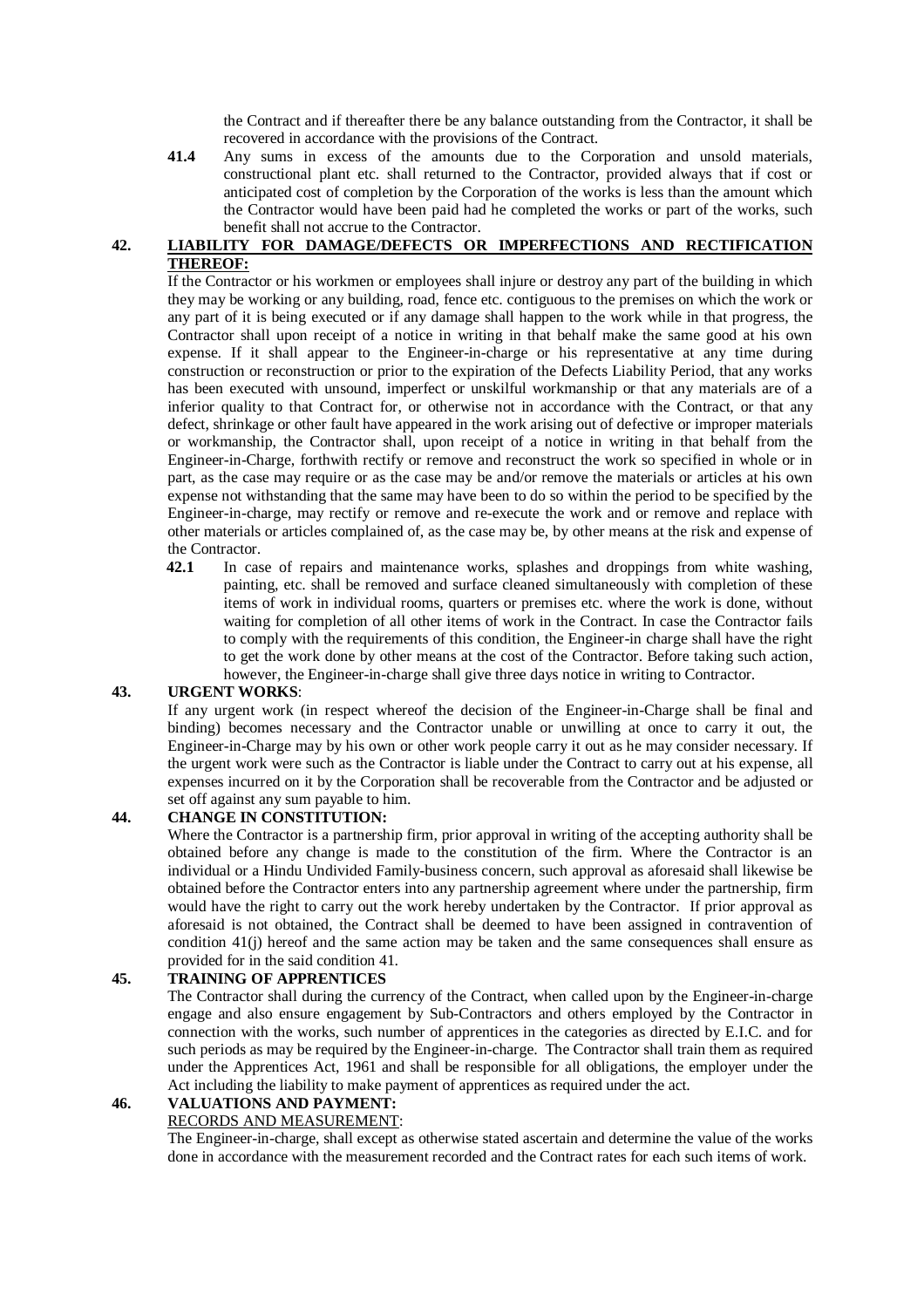- **46.1** All items having a financial value shall be entered in Measurement Book, Level Book etc. prescribed by the Corporation so that a complete record is obtained of all work performed under the Contract.
- **46.2** Measurements shall be taken jointly by the Engineer-in-charge or his authorized representative and by the Contractor or his authorized representative.
- **46.3** Before taking measurements of any work, the Engineer-in-charge or the persons deputed by him for the purpose shall give a reasonable notice to the Contractor. If the Contractors fails to attend or send an authorized representative for measurement after such a notice or fails to countersign or to record the objection within a week from the date of measurement, then in any such event, measurements taken by the Engineer-in-charge or by person deputed by him shall be taken to be correct measurements of the work.
- **46.4** The Contractor shall, without extra charge, provide assistance with every appliance, labour and other things necessary for measurement.
- **46.5** Measurement shall be signed and dated by both parties each day on the site on completion of measurement. If the Contractor objects to any of the measurements recorded on behalf of the Corporation, a note to that effect shall be made in the Measurement Book against the item objected to and such note shall be signed and dated by both parties engaged in taking measurements.
- **46.6** Where mode of measurement is not otherwise specified, the measurement shall be taken at site as per the latest I.S. Code of practice at the time of tendering.

## **47. METHOD OF MEASUREMENTS**:

Except where any general or detailed description of the work in quantities expressly shows to the contrary, Schedule of Quantities shall be deemed to have been prepared and measurements shall be taken in accordance with the procedure set forth in the Schedule of Rates/Specifications not withstanding any provision in the relevant standard Method of Measurement or any general or local custom. In the case of items, which are not covered by the Schedule of Rates/Specifications, measurements shall be taken in accordance with the relevant Standard Method of Measurement issued by the Indian Standard Institution.

## **48. PAYMENT ON ACCOUNT**:

Interim bills shall be submitted by the Contractors at intervals mentioned on or before the date fixed by the Engineer-in-charge for the work executed. The Engineer-in-charge shall then arrange to have the bill verified by taking or causing to be taken, where necessary, the requisite measurements of the work.

- **48.1** Payment on account for amount admissible shall be made on the Engineer-in-charge certifying the sum to which the Contractor is considered entitled by way of interim payment for all work executed after deducting there from the accounts already paid, the security deposit and such other amounts as may be deductible or recoverable in terms of the Contract.
- **48.2** Any interim certificate given relating to work done or materials supplied may be modified or corrected by any subsequent interim certificate or by the final certificate. No certificate of the Engineer-in-charge supporting an interim payment shall of itself be conclusive evidence that any work or materials to which it relates is/are in accordance with the Contract.
- **48.3** Pending consideration of extension of date of completion, interim payments shall continue to be made as herein provided.

## **49. TIME LIMIT FOR PAYMENT OF FINAL BILL**

The Contractor shall submit the Final Bill within three months of physical completion of the works. The Contractor shall make no further claims after submission of the bill (final) and these shall be deemed to have been waived and extinguished. Payment of those items of the bill in respect of which there is no dispute and of items in dispute, for quantities and at rates as approved by Engineer-incharge, shall be made within the period specified hereunder, the period being reckoned from the date of receipt of the bill by the Engineer-in-charge.

- **a)** Contract amount not exceeding Rs. 5 Lakhs..... two months
- **b)** Contract amount exceeding Rs. 5 Lakhs ......... three months
- **50.** After payment of the amount of the final bill payable as aforesaid has been made, the Contractor may, if he so desires, reconsider his position in respect of the disputed portion of the final bill and if he fails to do so within 90 days his disputed claim shall be deals with as provided in the Contract, provided however, no reimbursement or refund shall be made if the increase/decrease is not more than + 10% of the said price, and if so the reimbursement or refund shall be made only on the excess over  $+10\%$ provided that any increase will not be payable if such increase has become operative after the Contract extended date of completion of the works or items of work in question.

## **51. OVER PAYMENTS AND UNDER PAYMENTS**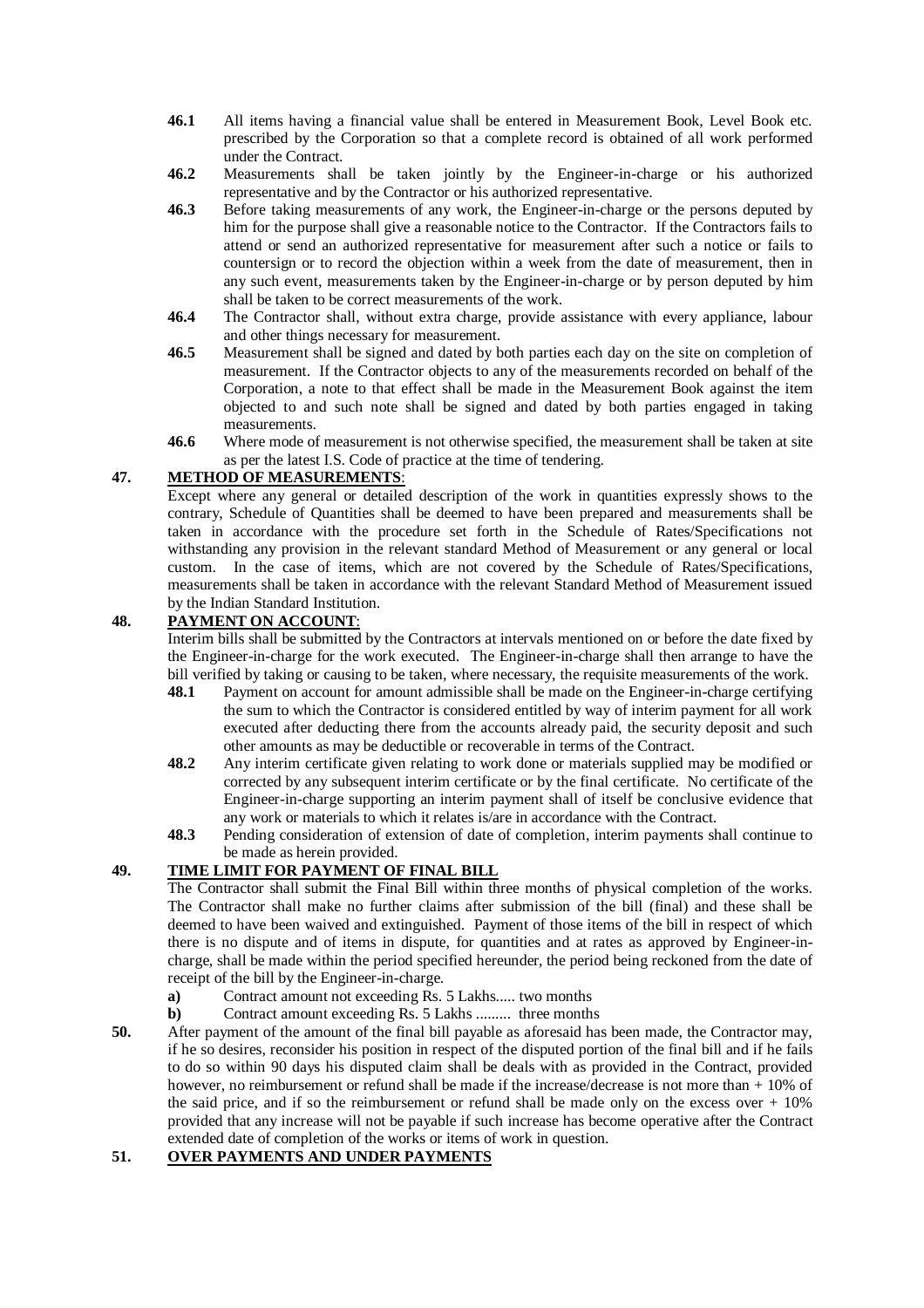Whenever any claim for the payment of a sum of money to the Corporation arises out of or under this Contract against the Contractor, the same may be deducted by the Corporation from any sum then due or which at any time thereafter may become due to the Contractor under this Contract and failing that, under any other Contract with the Corporation (which may be available with the Corporation) or from his security deposits or he shall pay the claim on demand.

- **51.1** The Corporation reserves the right to carry out post payment audit and technical examination of the final bill including all supporting vouchers, abstracts, etc. The Corporation further reserves the right to enforce recovery of any over payment when detected, notwithstanding the fact that amount of the final bill may be included by one of the parties as an item of dispute before an arbitrator appointed under condition 52 of this Contract and notwithstanding the fact that the amount of the final bill figures the arbitration award.
- **51.2** If as a result of such audit and technical examination any over payment discovered in respect of any work done by the Contractor or alleged to have been done by him under the Contract, it shall be recovered by the Corporation from the Contractor by any or all of the methods prescribed above or if any under payment is discovered, the amount shall be duly paid to the Contractor by the Corporation.
- **51.3** Provided that the aforesaid right of the Corporation to adjust over payment against amounts due to the Contractor under any other Contract with the Corporation shall not extend beyond the period of two years from the date of payment of the final bill or in case the final bill is a Minus bill, from the date the amount payable by the Contractor under the minus final bill is communicated to the Contractor.
- **51.4** Any amount due to the Contractor under this Contract for under payment may be adjusted against any amount then due or which may at any time thereafter become due before payment is made to the Contractor, from him to the Corporation on any other Contract or amount whatsoever.

# **52. ARBITRATION AND LAW**

## **52.1 ARBITRATION:**

Except where otherwise provided for in the Contract, all questions and disputes relating to the meaning of the specifications, designs, drawings and instructions herein before mentioned and as to the quality of workmanship or materials used on the work or as to any other question, claim, right, matter or thing whatsoever in any way arising out of or relating to the Contract, designs, drawings, specifications, estimates, instructions, orders or these conditions or otherwise concerning the works, or the execution or failure to execute the same, whether arising during the progress of the work or after the completion or abandonment thereof, shall be referred to the sole arbitration of the Chairman & Managing Director of Uranium Corporation of India Limited, Jaduguda and if the Chairman and Managing Director is unable or unwilling to act to the sole arbitration, of some other person appointed by the Chairman  $\&$ Managing Director, willing to act as such arbitrator. There will be no objection if the arbitrator so appointed is an employee of Uranium Corporation of India Limited, Jaduguda and that he had to deal with the matters to which the Contract relates and that in the course of his duties as such he had expressed views on all or any of the matters in dispute or difference. The arbitrator to whom the matter is originally referred being transferred or vacating his office or being unable to act for any reasons, such Chairman & Managing Director as aforesaid at the transfer, vacation of the office of inability to act, shall appoint another person to act as arbitrator in accordance with the terms of the Contract. Such person shall be entitled to proceed with the reference from the stage at which his predecessor left it. It is also a terms of this Contract that no person other than a person appointed by such Chairman & Managing Director, as aforesaid should act as arbitrator and if for any reason, that is not possible, the matter is not to be referred to arbitration at all. In all cases where the amount of the claim in dispute is Rs. 50,000/-(Rupees Fifty Thousand) and above, the arbitrator shall give reasons for the award.

Subject as aforesaid, the provisions of the Arbitration Act, 1940 or any statutory modification or re-enactment thereof and the rules made there under and for the time being in force, shall apply the arbitration proceeding under this clause. It is a term of the Contract that the party invoking arbitration shall specify the dispute or disputes to be referred to arbitration under the clause together with the amount for amounts claimed in respect of each such dispute.

It is also a term of the Contract that if the Contractor does not make any demand for arbitration in respect of any claim(s) in writing within 90 days of receiving the intimation from the Corporation that the bill is ready for acceptance of the Contractor, the claim of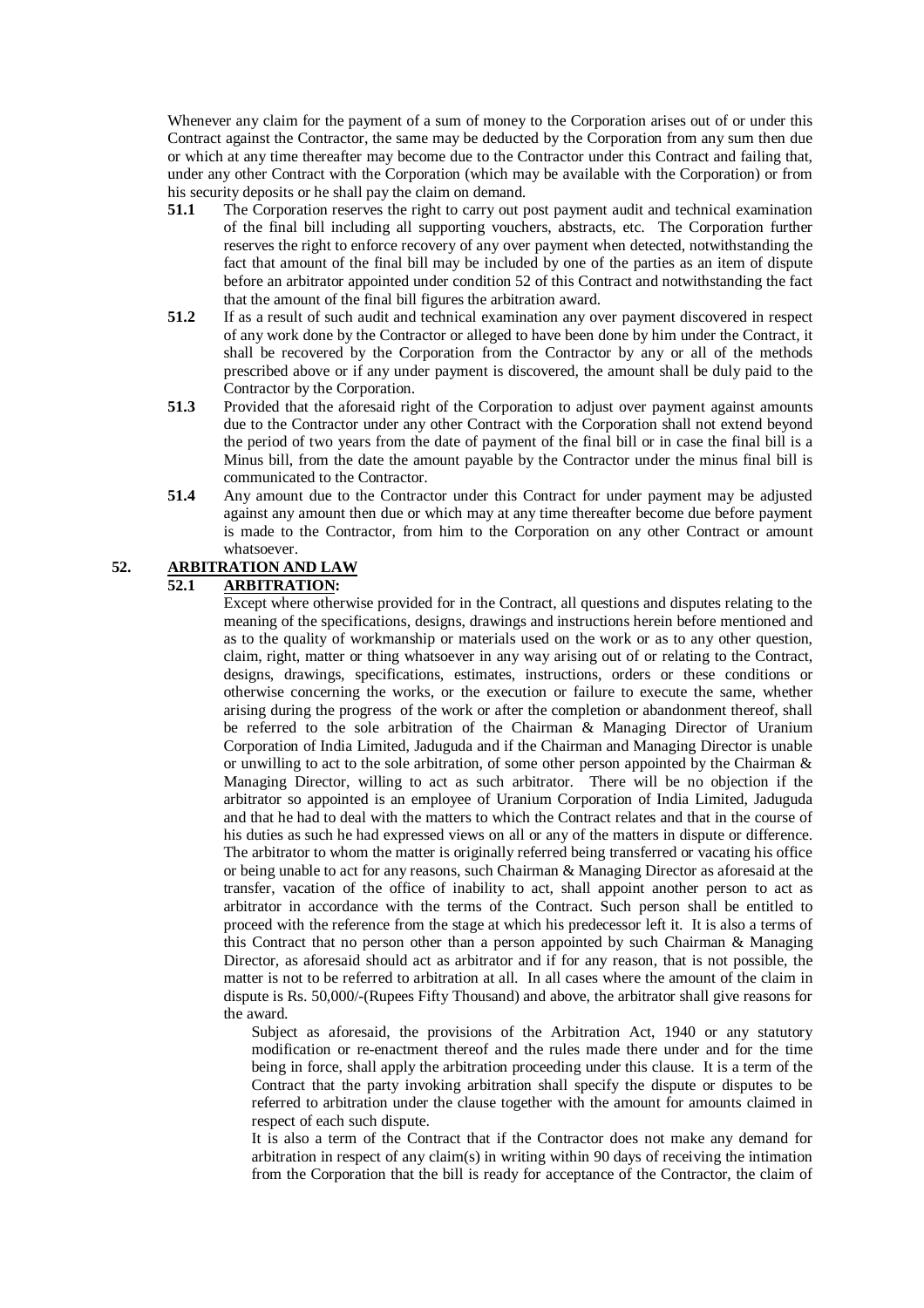the Contractor will be deemed to have been waived and absolutely barred and the company shall be discharged and released of all liabilities under the Contract in respect of these claims.

The arbitrator(s) may from time to time with consent of the parties enlarge the time, for making and publishing the award.

The decision of the Engineer-in-charge regarding the quantum of reduction as well as justification thereof in respect of rates for substandard work, which may be decided to be accepted, will be final and would not be open to arbitration. The arbitrator shall be deemed to have entered on the reference on the date he issues notice to both the parties fixing the date of the first hearing.

The venue of Arbitration shall be such place as may be fixed by the Arbitrator, in his sole discretion. The award of the Arbitrator shall be final, conclusive and binding all the parties to this Contract.

## **52.2 COST OF ARBITRATION**

Upon every or any such reference, the costs of and incidental to the reference and award respectively shall be in the discretion of the arbitrator, who may determine the amount thereof, or direct the same to be taxed as between solicitor and client, or as between party and party and shall direct by whom and to whom and in what manner the same shall be borne and paid.

#### **52.3 WORK TO CONTINUE**

Work under the Contract shall be continued by the Contractor during the arbitration proceedings, unless otherwise directed in writing by the Corporation or the Engineer-in-charge or unless the matter is such that the works cannot possibly be continued until the decision of the arbitrator is obtained and except as those which are otherwise expressly provided in the Contract, no payment due or payable by the Corporation shall be withheld on account of such arbitration proceeding unless it is the subject matter or one of the subject matters of the arbitration.

## **53. LAWS GOVERNING THE CONTRACT:**

This Contract shall be governed by the Indian Laws for the time being in force and it shall be deemed to have been executed at Jaduguda, District Singhbhum (East), Jharkhand within the ordinary Civil Jurisdiction of the competent courts in the district of Singhbhum (East).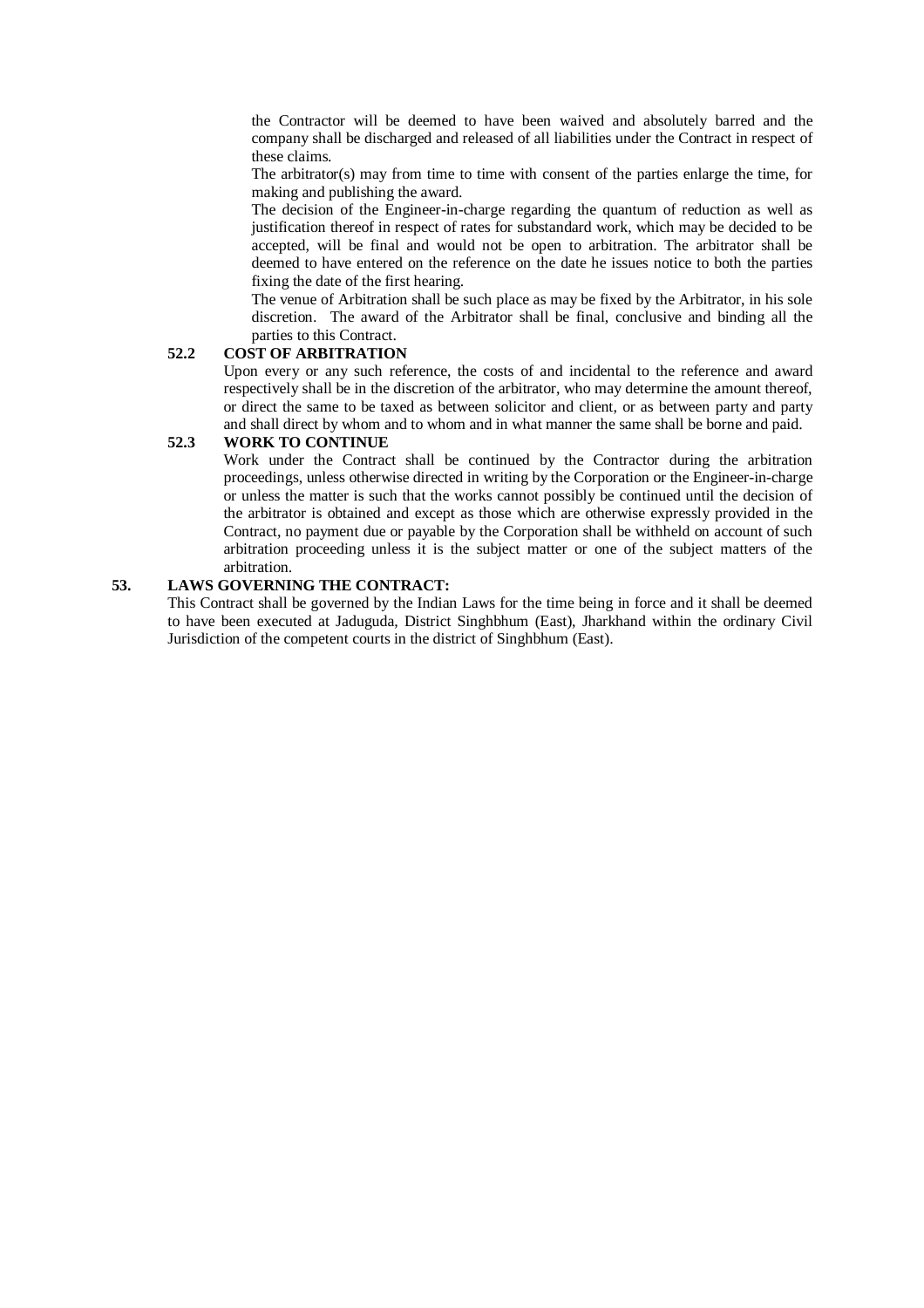#### **URANIUM CORPORATION OF INDIA LIMITED TURAMDIH MINE (A Govt. of India Enterprises) CIN : U 12000 JH 1967 GOI 000806**

#### **IV**

## **TECHNICAL SPECIFICATION**

#### **Scope**

 The work covers the Power Supply and Internal Wiring of newly constructed Ladies Change Room at Turamdih Mine viz. cable laying by digging trenches and backfilling with brick and sand protection/on wall by clamping, supply and installation of feeder pillar box, PDB, MDB, BDB etc, supply and installation of light fittings, ceiling fans, exhaust fan etc, supply and installation of lightning protection system and earth pits and any other work mentioned in the schedule of items in the work order.. For the work, it also comprises shifting of cables from turamdih central store/departmental cable yard at surface to the wok site as well as sifting & stacking of cables from work site to the departmental cable yard.

#### **Location/site:** Turamdih Plant area (Surface), Turamdih Mine.

**The supervision of above works:** The supervision includes execution of work at site; manage of manpower and their safety at work place. Competent person should be deployed for supervision. **Competent person means a person having valid State Supervisory Competency Certificate from State Govt. Licensing Board**.

#### **CABLES**

#### **LOW VOLTAGE (L.V.) CABLES**

#### **1. Wires**

The design manufacture, testing and supply of single core FRLS PVC insulated 1.1 KV grade stranded twisted wires under this specifications shall comply with latest edition of following standards.

IS : 3961 Current rating for cables.

IS : 5831 HRPVC/PVC insulation and sheath of electric cables.

IS : 694 HRPVC/PVC insulated cables for working voltage upto and including 1100 volts.

IEC : 754(i) FRLS PVC/HFFR insulated cable.

Copper stranded twisted conductor HRPVC / FRLS PVC / PVC insulated wires shall be used in conduit/casing-caping as per item of work.

The wires shall be colour coded R Y B, for phases, Black for neutral and Green for earth.

#### **2. Termination of wires/ Cables**

Cable glands shall be 1.1KV grade double compression type and made to tin plated heavy duty brass casting and machine finished. Glands shall be of robust construction capable of clamping cable and cable armour, firmly without injury of cable. All washers and hardwares shall be made of brass tinned. Rubber components used in the glands shall be made of neoprene of tested quality. Cable/wires lugs shall be tinned copper/aluminium(as per cable/wire material) solderless crimping type conforming to IS: 8309 suitable for aluminium or copper conductor. Crimping of terminals shall be done by using Corrosion inhibitory compound, with crimping tool.

#### **Testing of Cables.**

On completion of cable laying work, the following test shall be conducted in the presence of Engineer – in-Charge/Engineer representative.

- a) Insulation resistance test (Sectional and overall) by 500/1000V insulation tester.
- b) Continuity test.

#### **3. Laying of Cable**

The cable drum shall be placed on jacks before unwinding the cable. Great care shall be exercised in laying cables to avoid forming kinks. At all changes in directions in horizontal & vertical places, the cable shall be bent with a radius of bend not less than 12 times the outer diameter of the cable.. At terminations bending radius for the individual cores should be above 12 times the diameter over the insulation. Cable shall be laid in reasonably straight line, where a change in direction takes place a suitable curvature shall be i.e. either 20 times the dia meter of the cable or the radius of the bend shall not be less than twice the diameter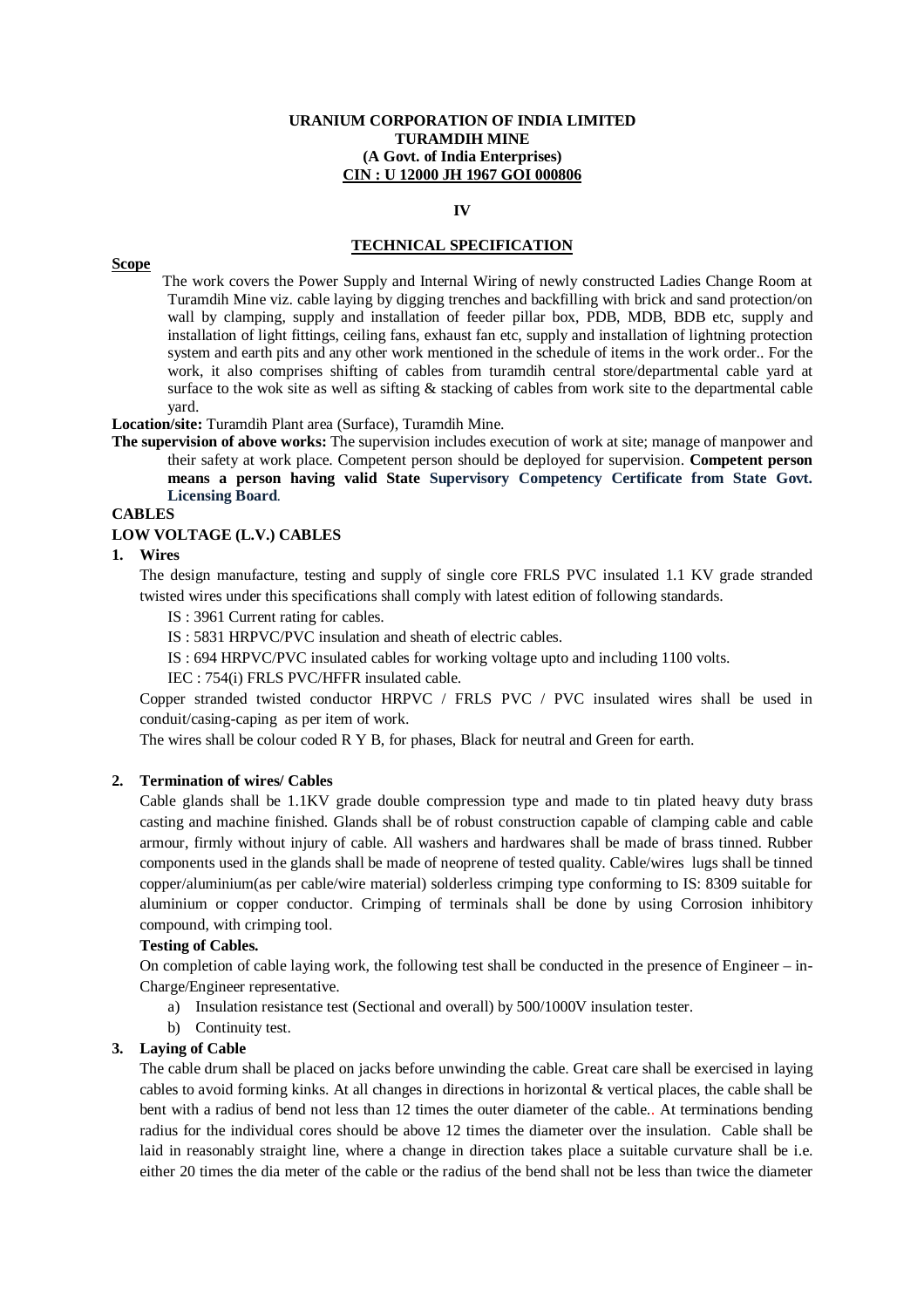of the cable drum or whichever less. Minimum 3 meter long loop shall be provided 3 meters at each end of cable or as directed at site. Greater care shall be exercised in handling the cable in order to avoid forming 'Kinks'. The cable drum shall in-variably be conveyed on wheels and the cable unrolled in right direction as indicated on the drum by the manufacturer. The cable shall be pulled over rollers in the trench steadily and uniformly without jerks and strains.

Laying direct in ground: - This includes digging a trench in the ground and laying cable(s) on a bedding of minimum 75 mm sand at the bottom of the trench, and covering it with additional sand of minimum 75 mm and protecting it by means of bricks.

The cable shall be protected by 2nd class bricks of size not less than 230 x 115 x 75mm be placed on top of the sand breadth wise for the full length of the cable .Filling of trenches shall be done after the sand cushioning and laying of bricks are carried out to the satisfaction of the Engineer-in-charge . The desired minimum depth of laying from ground surface to the top of cable is 750 mm and at road crossings is 1000 mm. Location of cables laid directly underground shall be indicated by cable marker at an interval of 30 meters & with change of direction. Aluminium strip cable tag of 20mm wide with engraved tag no. shall be provided at both ends of cable.

## **Feeder Pillar Box**

## **1. CONSTRUCTION FEATURES**

- a) Feeder Pillar Box shall be outdoor, metal clad, floor mounted type.
- b) Feeder pillar box shall be dust proof and vermin proof.
- c) Minimum thickness of CRCA MS sheet member shall be 3mm.
- d) All doors and cutouts shall be provided with neoprene gaskets.
- e) All doors shall be supported by strong concealed type hinges.
- f) All relays, meters, and switches etc. shall be flush mounted type.
- g) All incoming terminals shall be provided with shrouds. Supports / shrouds shall be transparent and shall be made of SMC / DMC material. However Bakelite Hylam material is not acceptable and shall not be used anywhere in panels.
- h) The Feeder Pillar Box shall be provided with three phase buses and neutral bus bars of aluminium and shall be adequately supported and braced to withstand the stresses due to the short circuit. Maximum temperature rise of bus bars and bus bar connection while carrying rated current shall not exceed 40 C over an ambient temperature of 50 C. Bus bar sizing calculation shall be submitted for approval before start of fabrication..

## **2. BUS AND BUS TAPS**

- a) The main buses and connection shall be of high grade of aluminium bus bars conductivity aluminium 1 aluminium alloy (Grade EC-91 E), sized for specified current ratings with max, temp. limited to 85 deg. C (35 deg. above 50 deg. ambient temp.).
- b) Bimetallic connector shall be provided for connection between dissimilar metals.
- c) Bus bars and connections shall be fully insulated for working voltage with adequate phase 1 ground clearances. Insulating sleeves for Bus bars and shrouds for joint shall be provided. Minimum clearance of 25 mm is required between phases and between phase & earth.
- d) Shrouds for bus bars joints / tapping points shall be of fiber glass only. Bus insulators shall be flame retardant, track resistant type with high creepage surface and of nonhygroscopic material such as epoxy / SMC / DMC.
- e) Bus bars shall be supported and braced to withstand the stresses due to max. short circuit current and also to take care of any thermal expansion.

## **3. CONTROL AND SELECTOR SWITCHES**

- a) Control and selector switches shall be of rotary type having enclosed contacts, which are accessible by the removal of cover.
- b) Control and selector switches shall be of flush mounted type and on front of panels.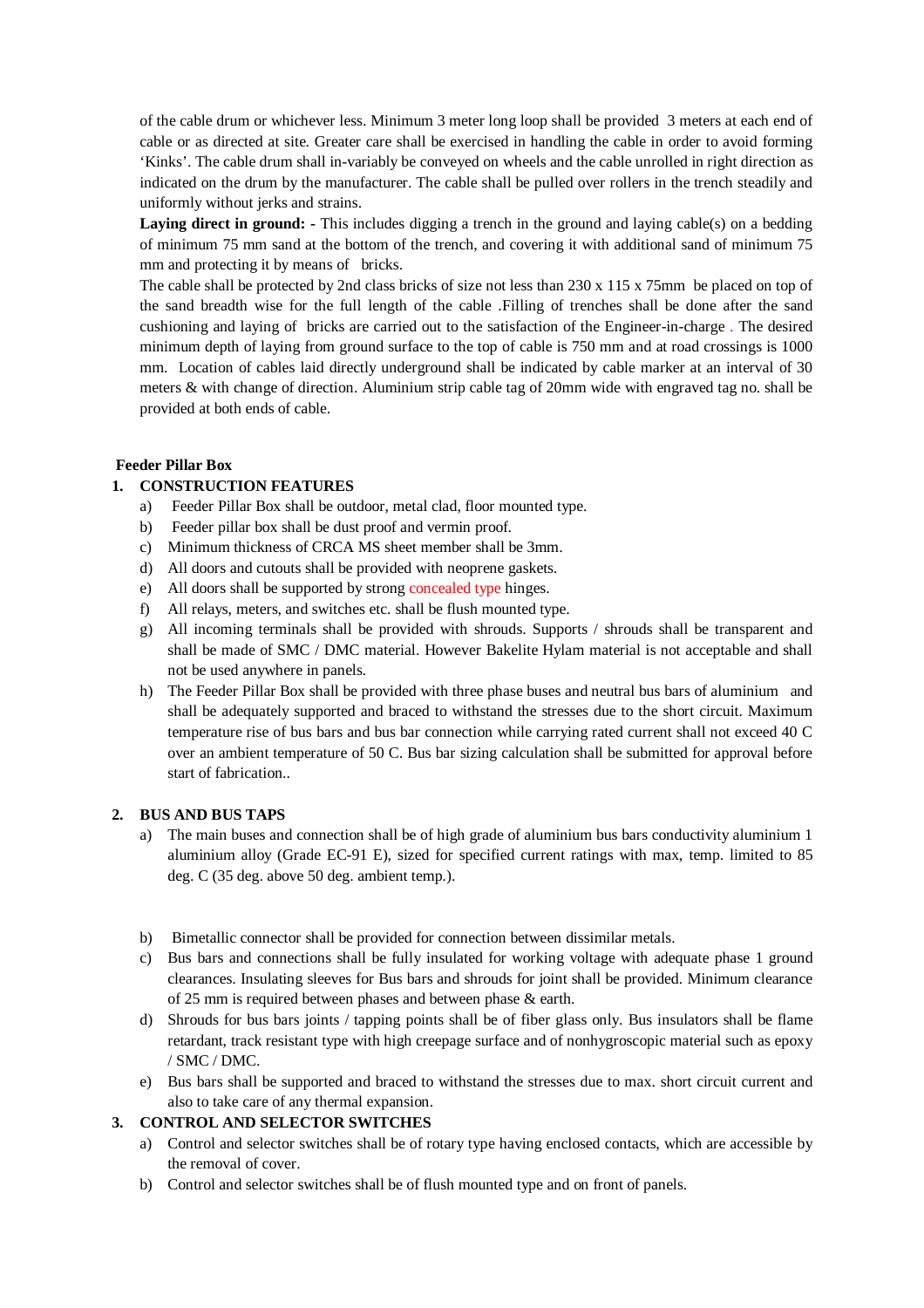- c) Selector switches shall be of stay-put maintained contact type.
- d) Control switches shall be provided with escutcheon plate clearly marked to show the position.

# **4. INDICATING METERS AND INSTRUMENTS**

Indicating instrument (96 x 96 mm) shall be digital meter, switch board type and accuracy class of (1% full scale  $\pm$  1 count)

# **5. INDICATING LAMPS**

a) Indicating lamps shall be of LED type, low watt consumption and provided with appropriate value of resistors. The LEDs shall also have an in-built surge suppressor.

# **6. PUSH BUTTONS (if any)**

- a) All push buttons shall be of the push to actuate the contact type.
- b) All push buttons shall be oil tight and shall be provided with adequate no. of contacts.

# **7. POWER AND CONTROL CABLE TERMINATION**

- a) Suitable supporting arrangement shall be provided for all power and control cables entering the Feeder Pilar Box.
- b) Removable undrilled gland plate of 3 mm thick of MS for multicore cables and 4mm thick of Aluminium for single core cables sufficient in size to accommodate all compression type, heavy duty brass glands shall be provided.
- c) Adequate termination arrangement shall be provided for all power cables which shall be aluminium conductor, PVC insulated, sheathed, armoured PVC sleeved overall, heavy duty cables, 1.1 KV grade. Power cables termination shall be by means of crimping type lugs on conductor cables.
- d) The terminal blocks shall be bolted lug type for cables. These shall be protected type and rated for 1100 Volts service. The minimum current rating of terminal block shall be as per MCCB/Switch rating mentioned in schedule of items. The construction shall be such that after the connection of cable by means of lugs, necessary clearance and creep age distance are available.

# **8. INTERNAL WIRING**

- a) All internal wring shall be carried out with stranded copper conductors, PVC insulated, 1100/650 V grade.
- b) Min. size of copper conductor 2.5 sq. mm for AC control wiring. Current transformer secondary wiring shall be with 2.5 sq. mm copper conductor.
- c) All wiring shall be run on the sides of the panels and shall be neatly bunched and shall not affect access to equipment mounted in the Feeder Pillar Box.
- d) Wiring shall be terminated on terminal blocks using crimping type lugs and without joints or tees on their runs.
- e) Power wiring shall be done either by phase identifying colored wires or suitably colored PVC sleeves shall be provided at each end of wire. The following wiring codes shall be used.
	- i. Instrument Transformer : Red, yellow or blue depending upon phase with which wire is associated.
	- ii. A-C phase wire : White
	- iii. A-C Neutral wire : Black
	- iv. Earth connection : Green
- f) PVC identification ferrules, yellow colour with black engraved letter shall be provided at each end of all control wires marked to correspond with equipment designation & termination numbers.
- g) Ferrules provided shall be oil tight and numbered from left to right.

# **9. TERMINAL BLOCKS**

- a) Terminal blocks for control wiring shall be 650V grade 10 sq. mm size.
- b) Terminal blocks shall be grouped depending on circuit voltage. Different voltage groups of terminals blocks shall be segregated.
- c) Terminals blocks shall be numbered for identification and provision shall be provided for terminal labels.
- d) Terminal blocks requiring duplication shall be provided with solid bonding links.
- e) Terminal blocks for current transformer secondary lead wires shall be provided with shorting, disconnecting I earthing facilities.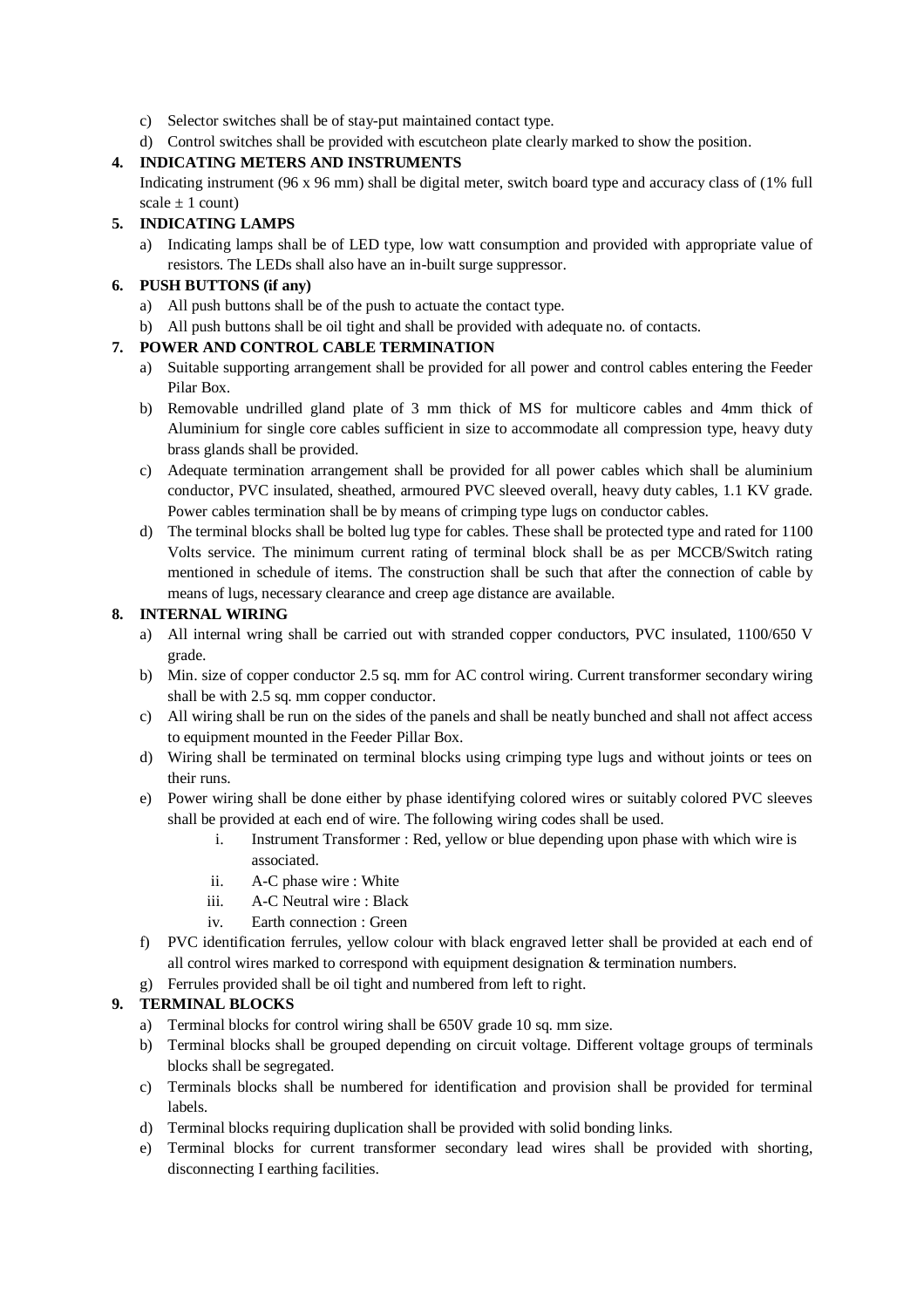f) Terminal blocks and control wiring shall be so arranged that only one conductor of external wiring required to be terminated in at each terminal.

## **10. GROUND BUS**

- a) A ground bus, rated to carry maximum fault current, shall extend to full length of the Feeder Pillar Box.
- b) The ground bus shall be provided with two-bolt drilling with GJ. bolts and nuts at each end to receive up to 75X 10 mm G.I. flat.
- c) Each stationary unit shall be connected directly to the ground bus. The frame of each MCCB/Switches and shall be grounded through heavy multiple contacts at all times.
- d) C.T. shall be earthed through removable links so that earth of one circuit may be removed without disturbing other.
- e) Frames and noncurrent carrying metal parts of all equipment mounted shall be effectively connected to earth bus.
- f) All hinged doors shall be connected to earth bus by flexible tinned bare copper wire.
- g) Instrument and relay cabinets shall be connected to earth by 2.5 sq. mm stranded copper insulated wire 1100 V grade.

## **11. SPACE HEATERS**

Each cubicle shall be provided with thermostat controlled space heaters.

## **12. AC POWER SUPPLY**

- a) The Feeder Pillar Box shall be suitable to receive following power supplies. AC Supply: Single Feeder
- b) Isolating switch fuse units/MCCB shall be provided at each switchgear for the incoming supplies, 4 pole, single throw for AC.
- c) Bus-wires of adequate capacity shall be provided to distribute the incoming supplies to different cubicles. MCCBs units shall be provided at each cubicle for AC supplies.
- d) AC load shall be so distributed as to present a balance loading on three phase supply system.

## **13. NAME PLATES**

- a) Name plates of anodized aluminium shall be furnished at cubicle and at each instrument, device mounted on and inside the cubicle.
- b) Caution notice on suitable metal plate shall be affixed at Feeder Pillar Box..
- c) Blank Name plates for feeders shall be provided on front and back of the Feeder Pillar Box.

## **14. TROPICAL PROTECTION**

- a) All equipment, accessories and wiring shall have fungus protection, involving special treatment of insulation and metal against fungus, insects and corrosion.
- b) Screens of corrosion resistant material shall be furnished on all ventilating louvers to prevent the entrance of insects.

## **15. PAINTING**

- a) All surfaces shall be sand blasted, pickled and grounded as required to produce a smooth, clean surface free of scale, grease and rust.
- b) After clearing, the surfaces shall be given a phosphate coating followed by 2 coats of high quality primer and stoved after each coat.
- c) The panels shall be finished with two coats of Siemens Grey (Shade RAL 7032) powder coated / Polyester enameled.

## **16. DEVIATIONS**

Deviation from specification must be stated in writing at the quotation stage. In absence of such a statement, it will be assumed that the requirements of the specifications are met without exception.

## **1. Point Wiring:-**

## **1.1. Definition:-**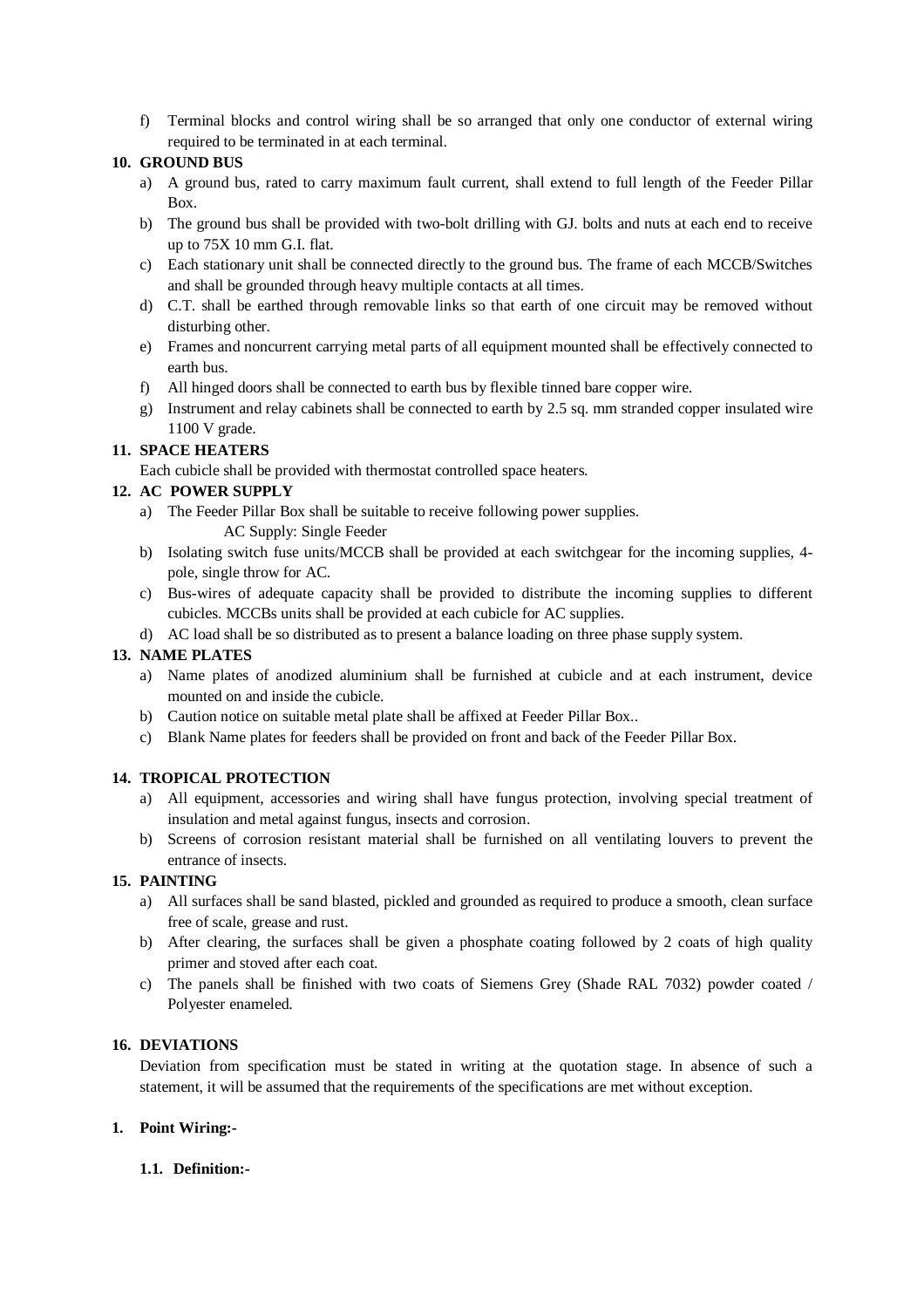A point (other than socket outlet point) shall include all work necessary in complete wiring to the following outlets from the controlling switch or MCB:-

- i. Ceiling rose or connector (in the case of points for ceiling/exhaust fan points, pre wired light fittings and call bells).
- ii. Ceiling rose (in the case of pendants except stiff pendants)
- iii. Back plate (in the case of stiff pendants).
- iv. Lamp holder (in the case of goose neck type wall brackets, batten holders and fittings which are not prewired.

## **1.2. Scope:-**

Following shall be deemed to be included in point wiring.

- i. Conduit accessories for the same and wiring cables between the switch box and the point outlet, loop protective earthing of each fan/ light fixture.
- ii. All fixing accessories such as clips, nails, screws, phil plug, rawl plug etc. as required.
- iii. Metal/ PVC switch boxes for control switches, regulators, sockets etc, recessed or surface type of modular type or piano type with phenolic laminated sheet covers over the same as required and as mentioned in BOQ.
- iv. Outlet boxes, junction boxes, pull through boxes etc. but excluding metal boxes if any, provided with switchboards for loose wires/ conduit terminations.
- v. Any special block required for neatly housing the connector.
- vi. Control switch or MCB, as specified in BOQ/ drawings.
- vii. 3/5 pin or 6 pin socket, ceiling rose or connector as required.
- viii. Connections to ceiling rose, connector, socket outlet, lamp holder, switch etc.
- ix. Bushed conduit or porcelain tubing where cables pass through wall etc.
- x. Interconnecting wiring between switches within the switch box on the same circuit.

## **1.3. Material:-**

- i. The system of wiring shall consist of ISI marked single core, PVC insulated, FRLS, 1100 volt grade, standard, flexible copper conductor wires as per IS:694 amended up to date.
- ii. The conduit and accessories shall be as mentioned in the schedule of items and prior approval from engineer-in-charge in written required before bulk supply.

## **1.4. Conductor Size:-**

Wiring shall be carried out with following sizes of wires-

- a. Light/ fan/ call bell/ exhaust fan point  $-1.5$  sq mm
- b. 5 amp plug points  $-1.5$  sq mm
- c. Light circuit  $-1.5$  sq mm
- d. Power point  $-6.0$  sq mm

## **1.5.** Size of Earth wires shall be as per following table –

| Size of point/circuit/sub-main wires | <b>Earth Wire</b> |
|--------------------------------------|-------------------|
| $2 \text{ X } 1.5 \text{ sq mm}$     | 1 X 1.5 sq mm     |
| $2 \text{ X } 2.5 \text{ sq mm}$     | 1 X 2.5 sq mm     |
| 2 X 4 sq mm                          | 1 X 4 sq mm       |
| 2 X 6 sq mm                          | 1 X 6 sq mm       |
| $2 \text{ X } 10 \text{ sq mm}$      | 1 X 10 sq mm      |
| 2 X 16 sq mm                         | 1 X 16 sq mm      |
| $4 \text{ X } 6 \text{ sq mm}$       | 2 X 6 sq mm       |
| $4 \times 10$ sq mm                  | 2 X 10 sq mm      |
| $4 \text{ X } 16 \text{ sq mm}$      | 2 X 16 sq mm      |

## **2. Measurement:-**

## **2.1. Point Wiring (Other than socket outlet/ points):-**

i. Unless and otherwise specified, there shall be no linear measurement for point wiring for light points, fan points, exhaust fan points and call bell points. These shall be measured on unit basis by counting.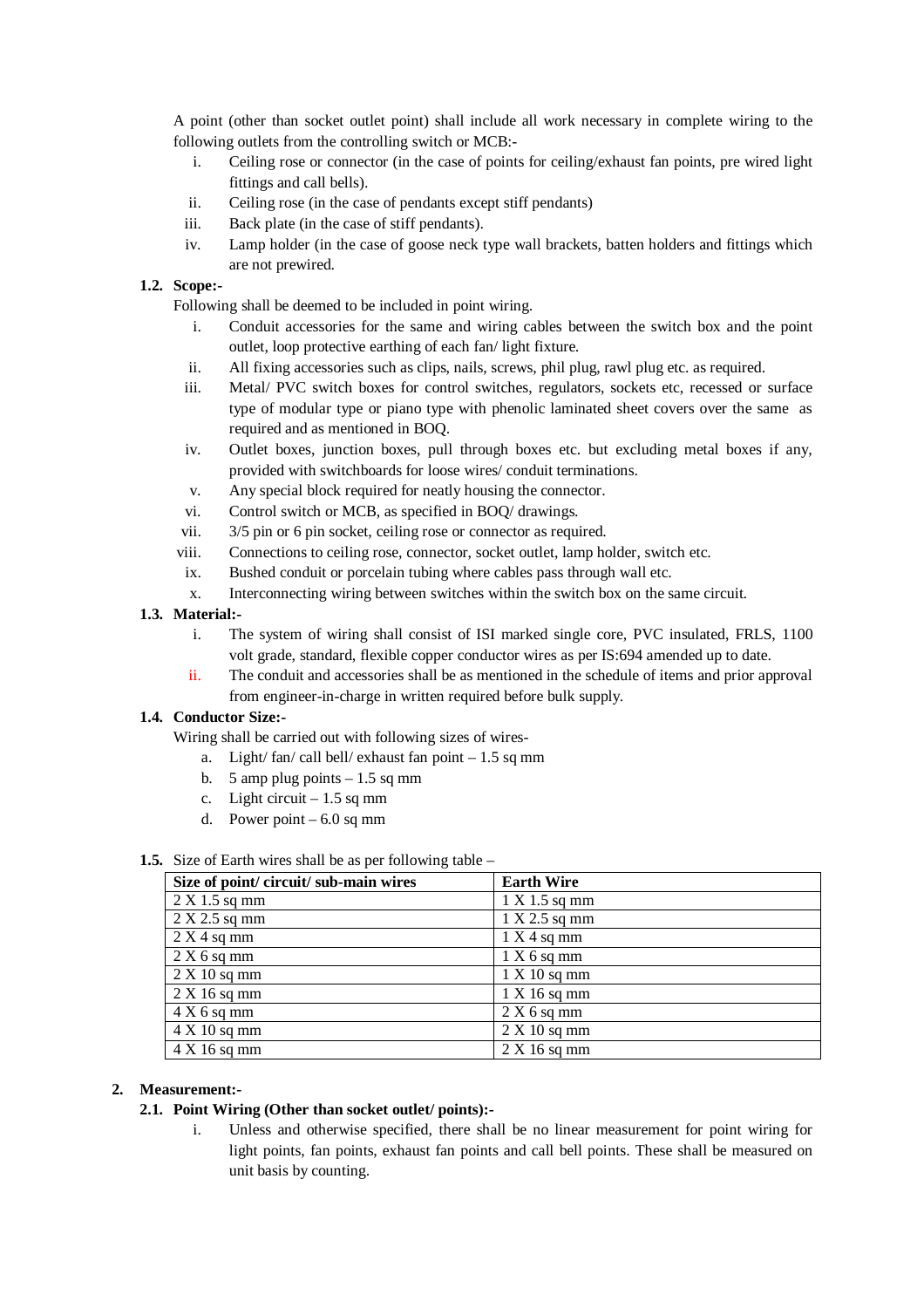ii. No separate measurement will be made for interconnections between points in the same distribution circuit and for the circuit protective (loop earthing) conductors between metallic switch boxes.

## **2.2. Point wiring for socket outlet points:-**

i. The light plug (5A/6A) point and power (15A/16A) point wiring shall be measured on linear basis, from the respective tapping point of live cable, namely switch box, another socket outlet point, or the sub distribution board as the case may be, up to the socket outlet.

# **2.3. Group Control points wiring:-**

- i. In the case of points with more than one point controlled by the same switch, such point shall be measured in parts i.e.
	- a. From the switch to the first point outlet as one point (Primary point), and
	- b. For the subsequent points each shall be treated as separate point (additional/ secondary)
- ii. No recovery shall be made for non-provision of more than one switch in such cases.

# **2.4. Twin Control light point wiring:-**

- i. A light point controlled by two numbers of two way switches shall be measured as two point.
- ii. No recovery shall be made for non-provision of more than one ceiling rose/ connector in such cases.

# **3. CIRCUIT AND SUBMAIN WIRING:-**

# **3.1. CIRCUIT WIRING:-**

Circuit wiring shall mean the wiring from the distribution board up to the first tapping point inside the switch box from where point wiring starts.

**3.2. SUB MAIN WIRING: -** Sub main wiring shall mean the wiring from one main/distribution switchboard to another and from Distribution Board to Power Outlet / AC Outlet.

# **4. MEASUREMENT OF SUBMAIN / CIRCUIT WIRING:-**

- i. Circuit and sub main wiring shall be measured on linear basis along the run of the wiring. The measurement shall include all length from end to end of conduit or channel or casing and capping as the case may be, exclusive of interconnections inside the switch board etc. The increase on account of diversion or slackness shall not be included in the measurement.
- ii. The length of circuit wiring with two wires shall be measured from the distribution board to the nearest switch box from which the point wiring starts. Looping of switch box also will be counted towards circuit wiring, measured along the length of conduit / channel.
- iii. When wires of different circuits are grouped in a single conduit/ channel, the same shall be measured on linear basis depending on the actual number and sizes of wires run.
- iv. Protective (loop earthing) conductors, which are run along the circuit wiring and the submain wiring, shall be measured on linear basis and paid for separately.

**Note: -** Conduit carrying sub main will not carry circuit/ point wiring. Similarly conduit carrying circuit wiring will not carry sub main/ point wiring. Conduit carrying point wiring will not carry sub main/ circuit wiring.

## **5. SYSTEM OF DISTRIBUTION AND WIRINGS:-**

- i. Main distribution board shall be controlled by an incoming 4 Pole isolator and RCCB . Each outgoing circuit shall be controlled by a circuit breaker on the phase or live conductor.
- ii. The branch distribution board shall be controlled by a TPN MCB. Each outgoing circuit shall be provided with a MCB of specified rating on the phase or live conductor.
- iii. The load of the circuits shall be divided, as far as possible, evenly between the numbers of ways of the distribution boards, leaving at least one spare circuit for future.
- iv. The neutral conductors (incoming and outgoing) shall be connected to a common link (multi way connector) in the distribution board and be capable of being disconnected individually for testing purposes.

# **6. BALANCING OF CIRCUITS:-**

The balancing of circuits in three wire or poly phase installations shall be arranged up to the satisfaction of the Engineer-in-charge.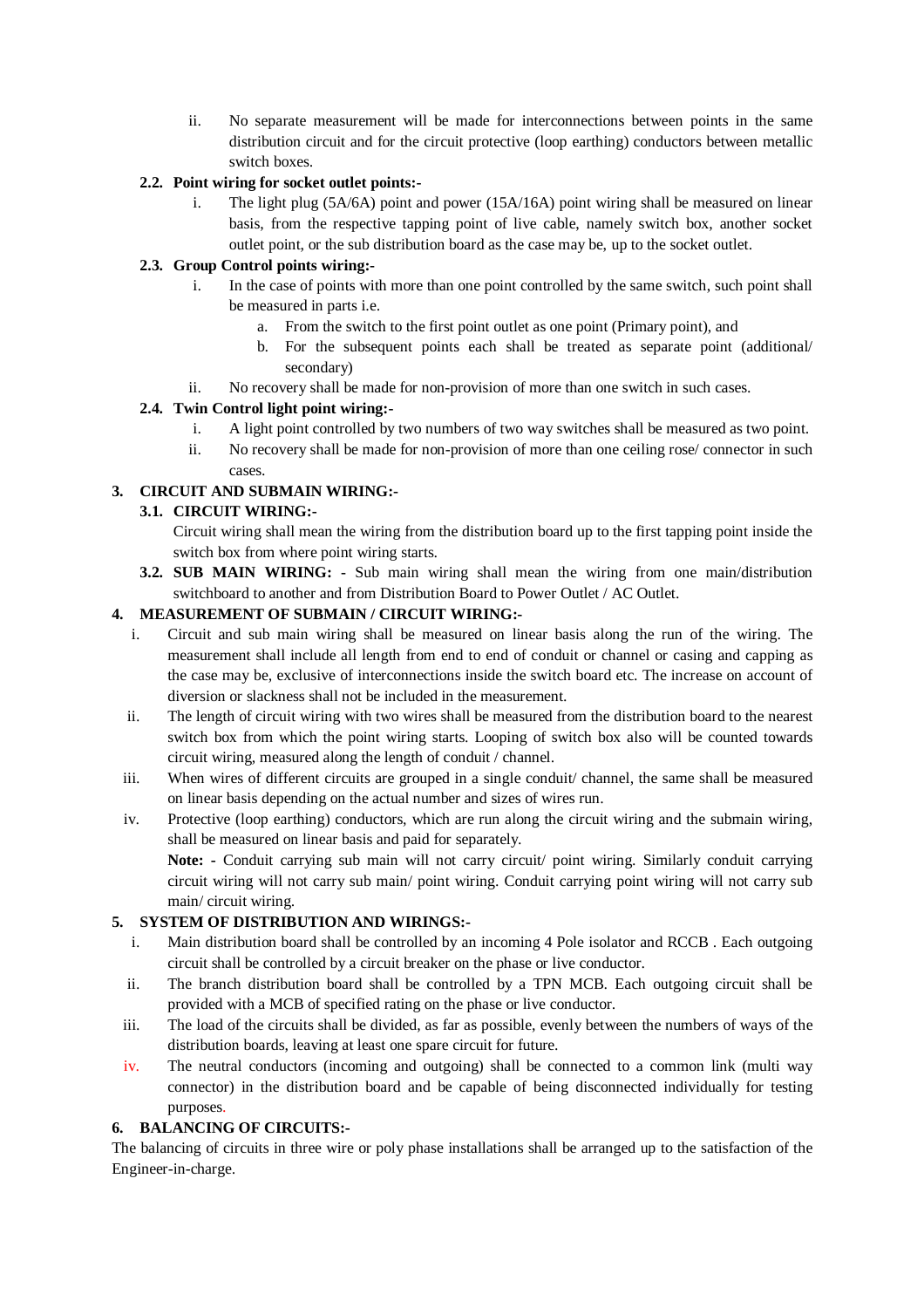# **7. WIRING SYSTEM:-**

- a) The wiring shall be done only by the "Looping system". Phase or live conductors shall be looped at the switch boxes. For point wiring neutral / earth wire looping for the first point shall be done in the switch box, and neutral / earth looping of subsequent point will be made from point outlet.
- b) In wiring, no joints in wiring will be permitted anywhere, except in switch box or point outlets, where jointing of wires will be allowed with use of suitable connector.
- c) Lights, fans and call bells shall be wired in the 'lighting' circuits. 15A/16A socket outlets and other power outlets shall be wired in the 'Power' circuits. 5A/6A socket outlets shall also be wired in the "Lighting" circuit unless mentioned otherwise.
- d) The wiring throughout the installation shall be such that there is no break in the neutral wire except in the form of a linked switch gear.
- e) Surface wiring shall run, as far as possible, along the walls and ceiling so as to be easily accessible for inspection.
- f) In all types of wiring, due consideration shall be given for neatness, good appearance and safety.
- g) Colour coding:

| Phase   | : Red / Yellow / Blue (three phase wiring) |
|---------|--------------------------------------------|
| Live    | : Red (single phase wiring)                |
| Neutral | : Black                                    |
| Earth   | : Green                                    |
|         |                                            |

h) Termination of Circuit into Switchboard

Circuit will consist of phase/ neutral/ earth wire. Circuit will terminate in a switch board (first tapping point, where from point wiring starts) in following manner:-

Phase wire terminated in phase connector

Neutral wire terminated in neutral connector

Earth wire terminated in earth connector

The switchboard will have phase, neutral and earth terminal connector blocks to receive phase/ neutral/ earth wire.

## **8. PASSING THROUGH WALLS OR FLOORS :-**

- i. When wiring cables are to pass through a wall, these shall be taken through a protection (PVC) pipe or porcelain tube of suitable size such that they pass through in a straight line without twist or cross in them on either end of such holes. .
- ii. Where a wall pipe passes outside a building so as to be exposed to weather, the outer end shall be bell mouthed and turned downwards and properly bushed on the open end.
- iii. All floor openings for carrying any wiring shall be suitably sealed after installation.

## **9. JOINTS IN WIRING:-**

- i. No bare conductor in phase and/or neutral or twisted joints in phase, neutral, and/or protective conductors in wiring shall be permitted.
- ii. There shall be no joints in the through-runs of cables. If the length of final circuit or sub main is more than the length of a standard coil, thus necessitating a through joint, such joints shall be made by means of approved mechanical connectors in suitable junction boxes.
- iii. Termination of multi stranded conductors shall be done using suitable crimping type thimbles.

## **10. Ratings of Outlets**

- **i.** Ceiling fans shall be rated at 60 W. Exhaust fans, LED tubes, LED Flood light fitting shall be rated according to their capacity. Control gear losses shall be also considered as applicable.
- **ii.** 6A and 16A socket outlet points shall be rated at 100W and 1000W respectively unless the actual values of loads are specified.

## **11. Capacity of Circuits**

- **i.** Lighting circuit shall feed light/fan/ call bell points. Each circuit shall not have more than 800 Watt connected load or more than 10 points whichever is less.
- **ii.** Power circuit will have only one outlet per circuit.
- **iii.** Load more than 1 kW shall be controlled by suitably rated MCB and cable size shall be decided as per calculations or as given in schedule of items.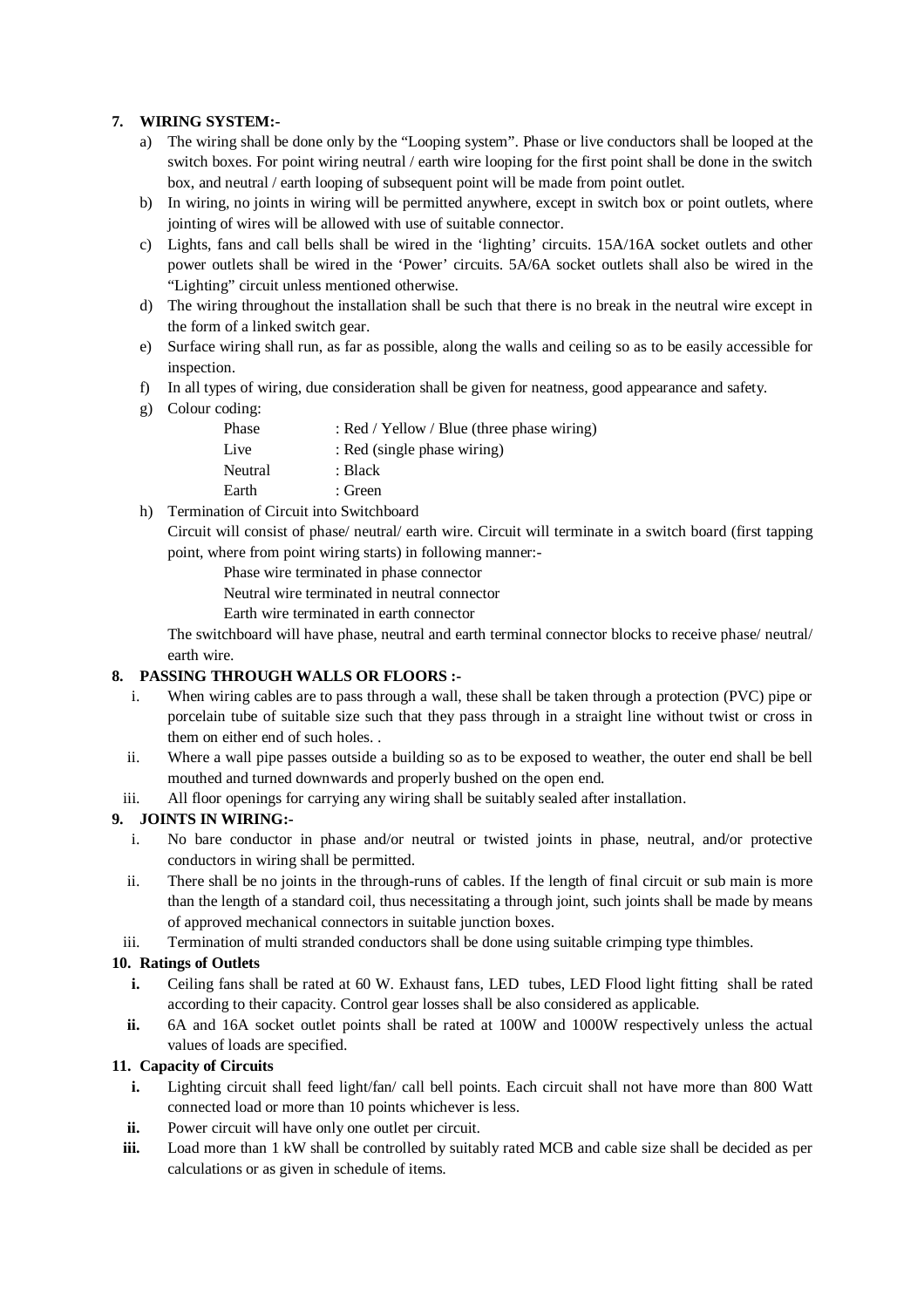## **12. Socket Outlets**

- **i.** 5A/6A and 15A/16A socket outlets shall be installed at the following positions, unless otherwise specified:
	- **a.** 23 cm above floor level.
	- **b.** Bathroom: No socket outlet is permitted for connecting a portable appliance thereto. MCB/ IC Switch may be provided above 2 m for fixed appliances and at least 1 m away from shower.

## **13. CONFORMITY TO I.E. ACT, I.E. RULES AND STANDARDS:-**

- i. All electrical works shall be carried out in accordance with the provisions of the Indian Electricity Act, 2003 and CEA Regulations (Measures relating to safety) 2010 amended up to date.
- ii. The work shall also conform to relevant Indian Standard codes of practice for the type of work involved.
- iii. In all electrical installation works, relevant safety codes of practice shall be followed.
- iv. The complete wiring installation shall confirm to IS: 732 amended up to date.

## **14. GENERAL REQUIREMENTS OF COMPONENTS:-**

## **14.1.QUALITY OF MATERIALS:-**

All materials and equipment supplied by the contractor shall be new. They shall be of such design, size and material as to satisfactorily function under the rated conditions of operation and to with stand the environmental conditions at site.

## **14.2. RATING OF COMPONENTS:-**

- i. All components in a wiring installation shall be of appropriate ratings of voltage, current and frequency, as required at the respective sections of the electrical installation in which they are used.
- ii. All conductors, switches and accessories shall be of such size as to be capable of carrying the maximum current which will normally flow through them, without their respective ratings being exceeded.

## **14.3. CONFORMITY OF STANDARDS :-**

All components shall conform to relevant Indian Standard specification, wherever existing. Materials with ISI certification mark shall be preferred. However for conduits, wiring cables, piano/tumbler switches and socket outlets, ISI marked materials shall only be permitted.

## **14.4.INTERCHANGEABILITY:-**

Similar parts of all switches, lamp holders, distribution boards, switch gears, ceiling roses, brackets, pendants, fans and all other fittings of the same type shall be interchangeable in each installation.

## **SWITCHES & RECEPTACLES (Piano Type)**

## **1. CONTROL SWITCHES FOR POINTS:-**

- i. The switch box or regulator box shall be hot dipped galvanized, factory fabricated. The wall thickness shall not be less than 1.2 mm (18 gauge) for boxes up to a size of 20 cm x 30 cm, and above this size 1.6 mm (16 gauge) thick boxes shall be used. The metallic boxes shall be duly painted with anticorrosive paint before erection.
- ii. Where a large number of control switches and/or fan regulators are required to be installed at one place, these shall be installed in more than one outlet box adjacent to each other for ease of maintenance.
- iii. An earth terminal with stud  $\&$  2 metal washers shall be provided in each box for termination of protective conductors and for connection to socket outlet/metallic body of fan regulator etc.
- iv. Clear depth of the box shall not be less than 50 mm, and this shall be increased suitably to accommodate mounting of fan regulators in flush pattern.
- v. The fan regulators can also be mounted on the switch box covers, if so directed by the Engineer-incharge.
- vi. Control switches (single pole switches) carrying not more than 16 A shall be of piano type, as specified, and the switch shall be "ON" when the nob is down.
- vii. Only MCB's shall be used for controlling industrial type socket outlets.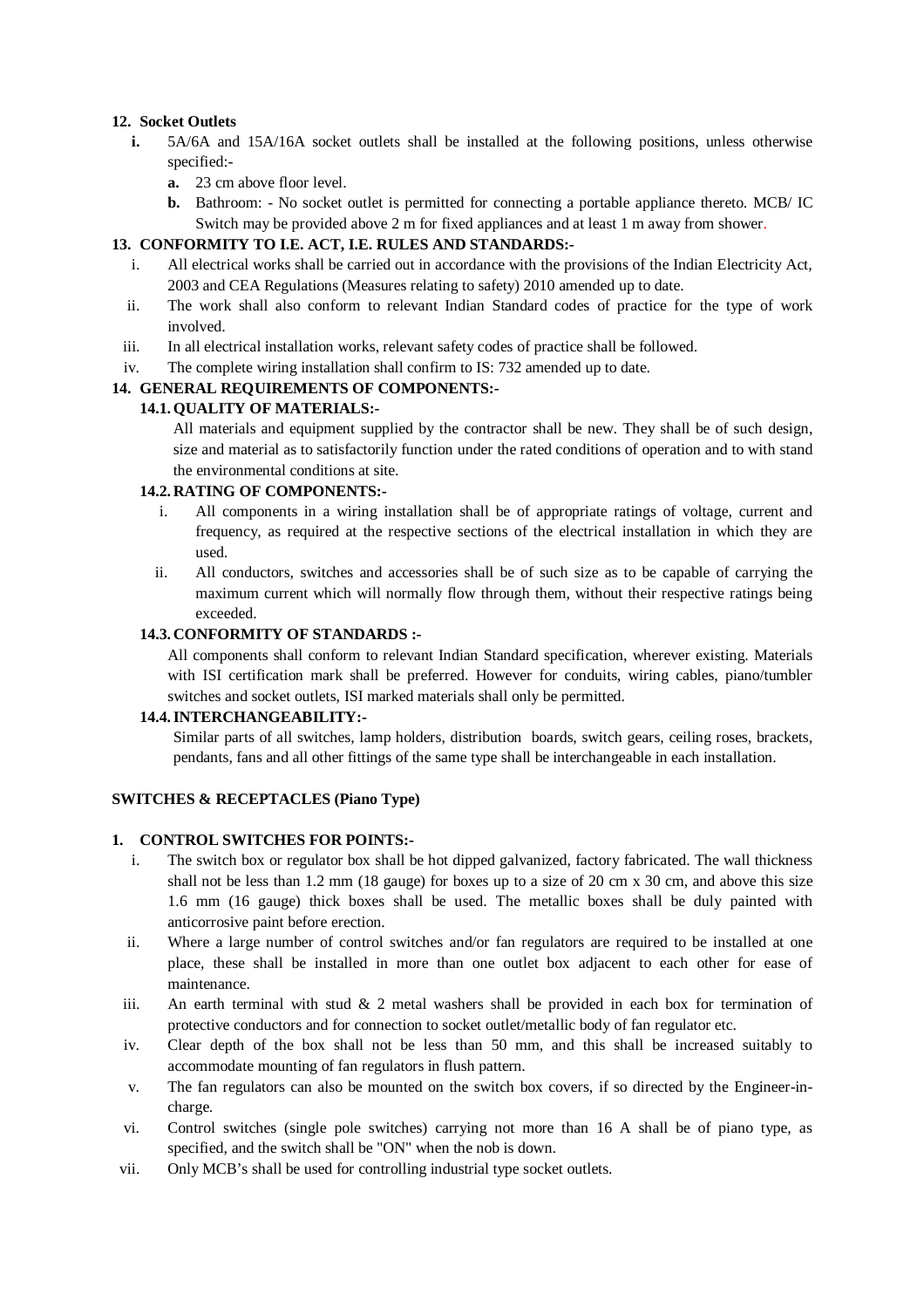- viii. Control switch shall be placed only in the live conductor of the circuit. No single pole switch or fuse shall be inserted in the protective (earth) conductor, or earthed neutral conductor of the circuit.
- ix. All switches, regulators, outlets & other accessories shall be white colour with matching white cover plate. In no case ivory or off white switches shall be accepted.
- x. All switches shall be as per IS 3854 amended up to date.

# **2. SOCKET OUTLETS:-**

- i. Socket outlet shall be of the same type, white piano type as their control switches. These shall be rated either for 5A/6A or 15A/16A. Combined 5A/15A or 6A/16A six pin socket outlet shall be provided in `power' circuits.
- ii. In an earthed system of supply, socket outlets and plugs shall only be of 3 pin type, the third pin shall be connected to earth through protective (loop earthing) conductor. 2 pin or 5 pin sockets shall not be permitted to be used.
- iii. Every socket outlets shall be controlled by a switch or MCB, as specified. The control switch/MCB shall be connected on the `live' side of the line.
- iv. Outlet boxes for socket outlets (both15A/16A and 5A/6A) points shall be of size 175 mm x 100mm.
- v. Unless and otherwise specified, the control switches for the 5A/6A and 15A/16A socket outlets shall be kept along with the socket outlets.
- vi. All sockets shall be as per IS 1293 amended up to date.

# **3. SWITCH BOX COVERS:-**

Phenolic laminated sheets of approved white shade (same as switches and sockets) shall be used for switch box covers. These shall be of white 3 mm thick synthetic phenolic resin bonded laminated sheet as base material and conforming to grade P-I of IS:2036-1974, Secured to the box with counter sunk C.P. Brass Screws. The corners of cover plates shall be at right angle.

# **SWITCHGEAR AND CONTROLGEAR**

## **1. GENERAL ASPECTS:-**

- i. All items of switchgear and distribution boards (DB's) shall be metal clad type.
- ii. The types, rating and/or categories of switch gear and protective gear shall be as specified in the tender schedule of work.
- iii. RCCB's where specified, shall conform to the requirements of current rating, fault rating, single phase or three phase configuration and sensitivity laid down in the tender documents.
- iv. While each outgoing way of distribution board (D.B.) shall be of miniature circuit breaker (MCB) as specified, and of suitable rating on the phase conductor, the corresponding earthed neutral conductor shall be connected to a common neutral terminal block and shall be capable of being disconnected individually for testing purpose.
- v. Independent earth terminal block.

Every distribution board (single phase as well as three phase) shall have an earth terminal block identical to, but independent from neutral terminal block, to enable termination of protective (loop earthing) conductors (incoming as well as out goings) individually by screwed connection and without twisting.

- vi. Earthing terminal (1 for single phase and 2 for three phase) shall be provided on the metal cladding of switches and D.B.'s for body earthing. These shall be suitably marked.
- vii. Knock out holes, with or without end plates as per standard design of manufacturers, shall be provided in the metal cladding of switches and D.B.' s for termination of conduits/cables.
- viii. Each distribution board shall be provided with a circuit list giving details of each circuit which it controls and the current rating of the circuit, and the size of the fuse element.

## **2. MCB TYPE DISTRIBUTION BOARDS (MCB DB) :-**

i. MCB DB' s may be of single phase, three phase (horizontal type) suitable for feeding single phase loads or 3 phase (vertical type) suitable for feeding single phase as well as three phase loads, each phase isolation type three phase DB in which each phase can be isolated by a separate circuit breaker or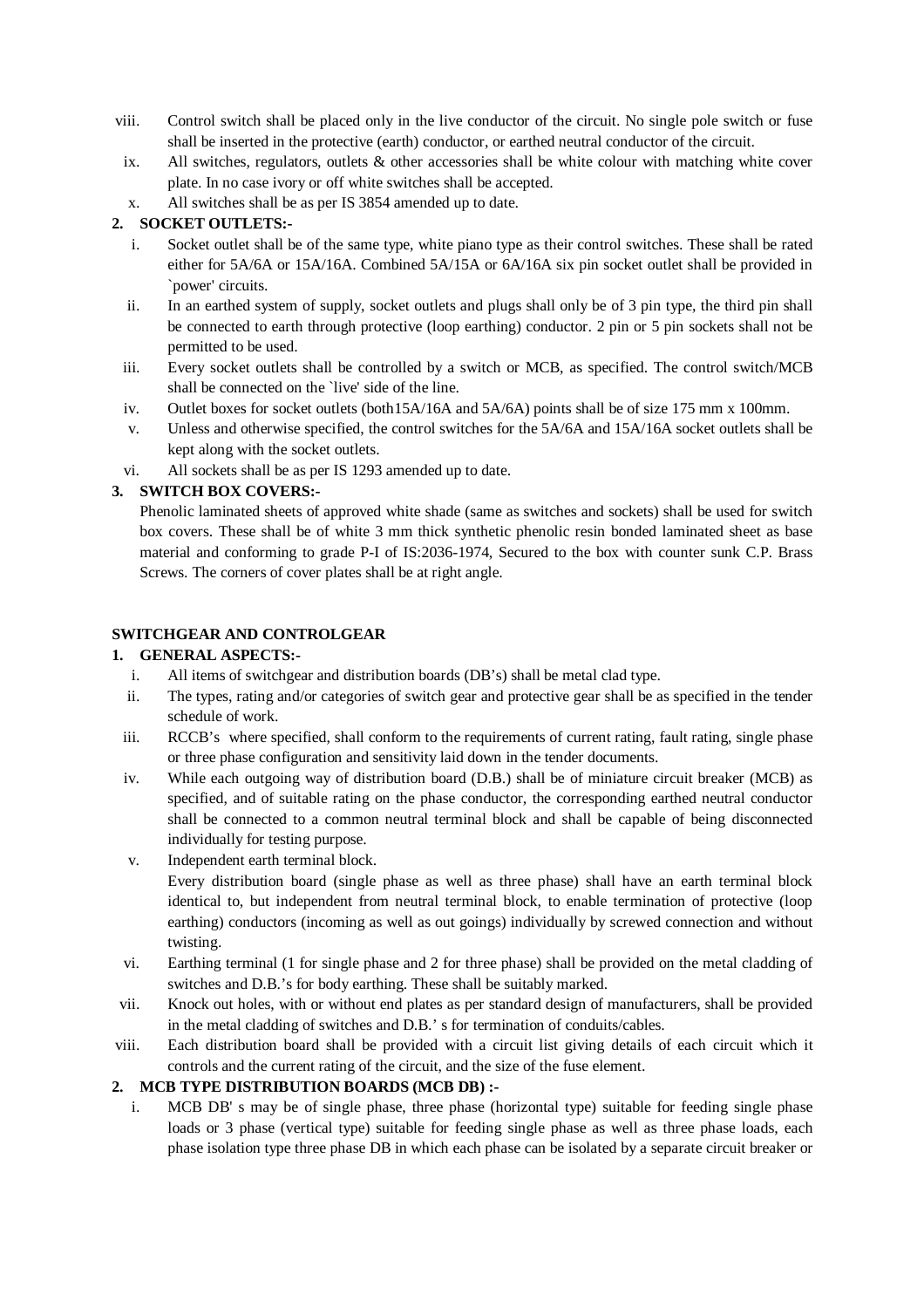RCCB, as specified. These shall be complete with accessories, but without MCB's, which shall be specified as a separate item in the tender documents.

- ii. The current ratings and the number of ways shall be as specified. Blanking plates shall be provided to close unused ways. These shall be indicated as a separate item in the Schedule of work.
- iii. MCB DB's shall be of surface/flush mounting pattern according to the requirement of their location, and shall be suitable to accommodate MCB's and MCB type isolators and RCCB (ELCB) at incoming in single pole or multipole configuration, as required.
- iv. MCB DB's shall be double door type, dust and vermin proof conforming to IP 42, and shall be fabricated out of CRCA sheet steel, 1.6 mm thick, with stove enameled paint finish.
- v. In case of Concealed / Recessed D.B.'s, cutting of brick work, providing suitable lintel, making good the wall including plastering etc. with necessary civil work including all Civil material shall be included in contractor's scope for proper completion of work.
- vi. MCB DB's shall have removal type end plates with knock-outs at the bottom and top, and shall have hinged covers with locking arrangement.
- vii. Only the knobs of the MCB's shall protrude out of the front covers through openings neatly machine made for the purpose.
- viii. The bus bars used shall be solid electrolytic copper of appropriate sections.
- ix. Din bar(s) shall be provided for mounting the MCB's.
- x. The complete board shall be factory fabricated and shall be duly pre-wired in the works, ready for installation at site.
- xi. The board shall be fully pre wired with single core PVC insulated copper conductors/insulated solid copper links, and terminated on to extended type terminal connectors, suitable for connections to the sizes of the respective conductors.
- xii. All incoming and outgoing wiring to the pre wired MCB DB's shall be terminated only in the extended terminal connectors to be provided within the DB. The terminal connectors shall therefore be so provided as to facilitate easy cable connections and subsequent maintenance.

# **3. WORKMANSHIP:-**

- i. Good workmanship is an essential requirement to be complied with. The entire work of electrification and installation shall conform to sound engineering practice.
- ii. The work shall be carried out under the direct supervision of a first class licensed foreman, or of a person holding a certificate of competency issued by the state Government for the type of work involved, employed by the contractor, who shall rectify then and there the defects pointed out by the Engineer-in-charge during the progress of work.

## **4. COMMISSIONING ON COMPLETION:-**

Before the workman leaves the work finally, he must make sure that the installation is in commission, after due testing.

# **EARTHING**

# **1. SCOPE :-**

This chapter covers the essential requirements of earthing system components and their installation. For details not covered in these specifications. IS code of Practice on Earthing (IS:3043-1987) shall be referred to.

# **2. INSTALLATION :-**

## **2.1. ELECTRODES :-**

- i. Plate electrode shall be buried in ground with its faces vertical, and its top not less than 3 m below the ground level. The installation shall be carried out as per standard drawing.
- ii. When more than one electrode is to be installed, a separation of not less than 2 m shall be maintained between two adjacent electrodes.

iii.

- a) The strip or conductor electrode shall be buried in trench not less than 0.5 m deep.
- b) If condition necessitate the use of more than one strip or conductor electrode, they shall be laid as widely distributed as possible, in a single straight trench where feasible, or preferably in a number of trenches radiating from one point.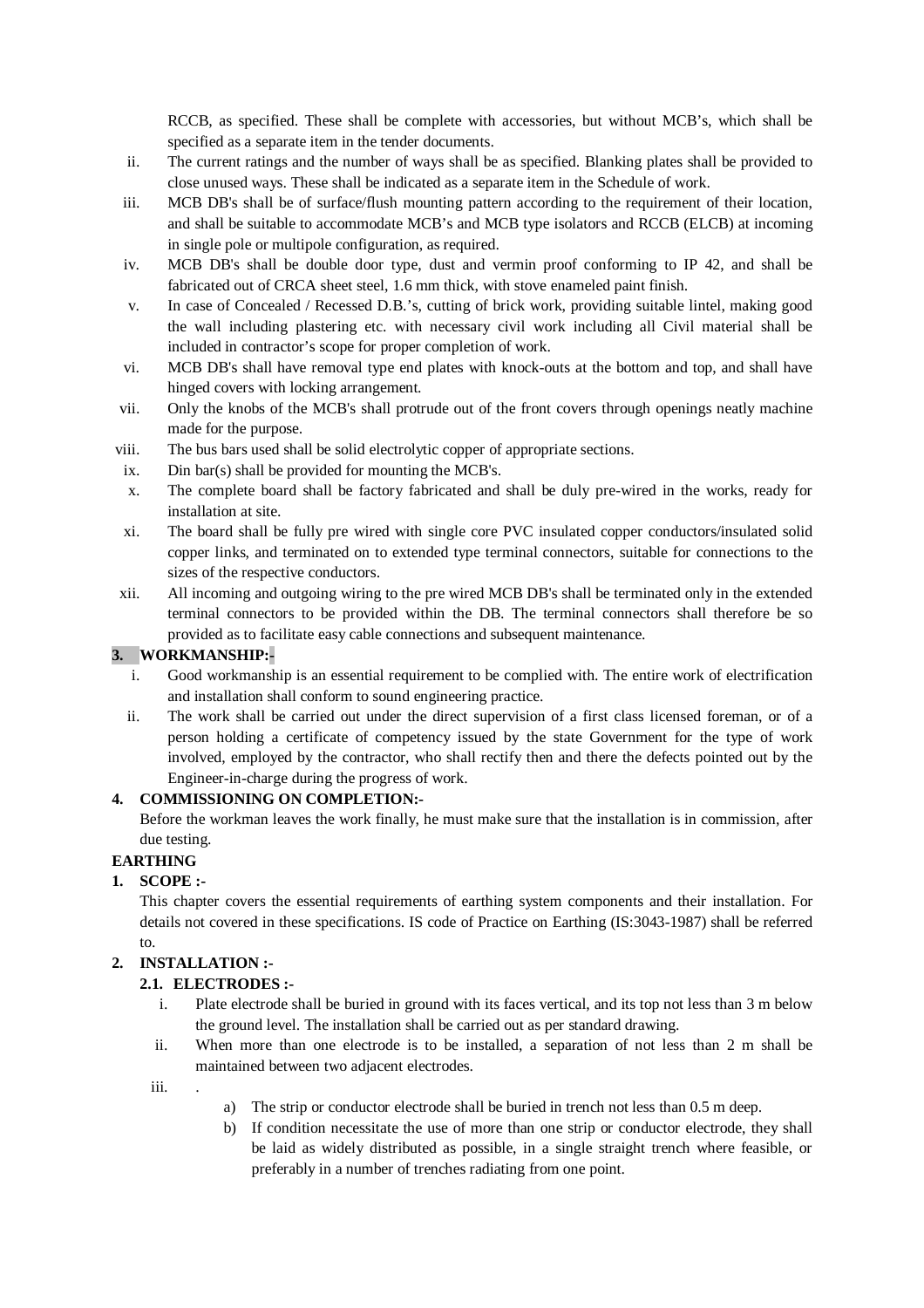iv. Normally an earth electrode shall not be located closer than 1.5 m from any building. Care shall be taken to see that the excavation for earth electrode does not affect the foundation of the building; in such cases, electrodes may be located further away from the building, with the prior approval of the Engineer-in-Charge.

# **3. WATERING ARRANGEMENT :-**

- i. In the case of plate earth electrodes, a watering pipe 20mm dia. medium class pipe shall be provided and attached to the electrodes. A funnel with mesh shall be provided on the top of this pipe for watering the earth.
- ii. The watering funnel attachment shall be housed in a masonry enclosure of size not less than 30cm\*30cm\*30cm.
- iii. A cost iron/MS frame with MS cover, 6 mm thick, and having locking arrangement shall be suitably embedded in the masonry enclosure.

## **4. EARTHING CONDUCTOR (Main earthing lead)**:-

- i. The earthing conductor shall be securely terminated on to the plate with two bolts, nuts, check nuts and washers.
- ii. A double C-clamp arrangement shall be provided for terminating tape type earthing conductor with GI watering pipe coupled to the pipe earth electrode. Galvanized "C" shaped strips, bolts, washers, nuts and check nuts of adequate size shall be used for the purpose.
- iii. The earthing conductor from the electrode up to the building shall be protected from mechanical injury by a medium class 15 mm dia GI pipe in the case of wire, and by 40 mm dia, medium class GI pipe in the case of strip. The protection pipe in ground shall be buried at least 30 cm deep (to be increased 60 cm in case of road crossing and pavements). The portion within the building shall be recessed in walls and floors to adequate depth in due coordination with the building work.
- iv. The earthing conductor shall be securely connected at the other end to the earth stud/earth bar provided on the switchboard by:
	- a. Soldered or preferably crimped lug, bolt, nut and washer in the case of wire, and,
	- b. Bolt, nut and washer in case of strip conductor.
	- c. Earthing Terminal / neutral point / earth bus in case of equipments / sub stations.

## **5. PROTECTIVE (Loop earthing/earth continuity) CONDUCTOR** :-

- i. Earth terminal of every switchboard in the distribution system shall be bonded to the earth bar/terminal of the upstream switchboard by protective conductor(s).
- ii. Two protective conductors shall be provided for a switchboard carrying a 3 phase switch gear thereon.
- iii. All the mountings of industrial type switchboards shall be bonded to the earth stud/earth bar using a protective conductor looping from one to another. Loop earthing of individual units will not be however necessary in the case of cubical type switchboards.
- iv. The earth connector in every distribution board (DB) shall be securely connected to the earth stud/earth bar of the corresponding switchboard by a protective conductor.
- v. All metallic switch boxes and regulator boxes in a circuit shall be connected to the earth connector in the DB by protective conductor (also called circuit protective or loop earthing conductor), looping from one box to another up to the DB.
- vi. The earth pin of socket outlets as well as metallic body of fan regulators shall be connected to the earth stud in switch boxes by protective conductor. Where the switch boxes are non-metallic type, these shall be looped at the socket earth terminals, switch or at an independent screwed connector inside the switch box. Twisted earth connections shall not be accepted in any case.
- vii. Double earthing strips in rising mains, bus trunking etc. shall be securely connected to the earth bar/earth stud at the sending end switchboard. In the case of overhead bus bar systems, protective conductors shall be provided in addition to feeder cable armouring connection.

## **6. EARTH RESISTANCE:-**

i. The earth resistance at each electrode shall be measured. No earth electrode shall have a greater ohmic resistance than 5 ohms as measured by an approved earth testing apparatus. In rocky soil the resistance may be up to 8 ohms.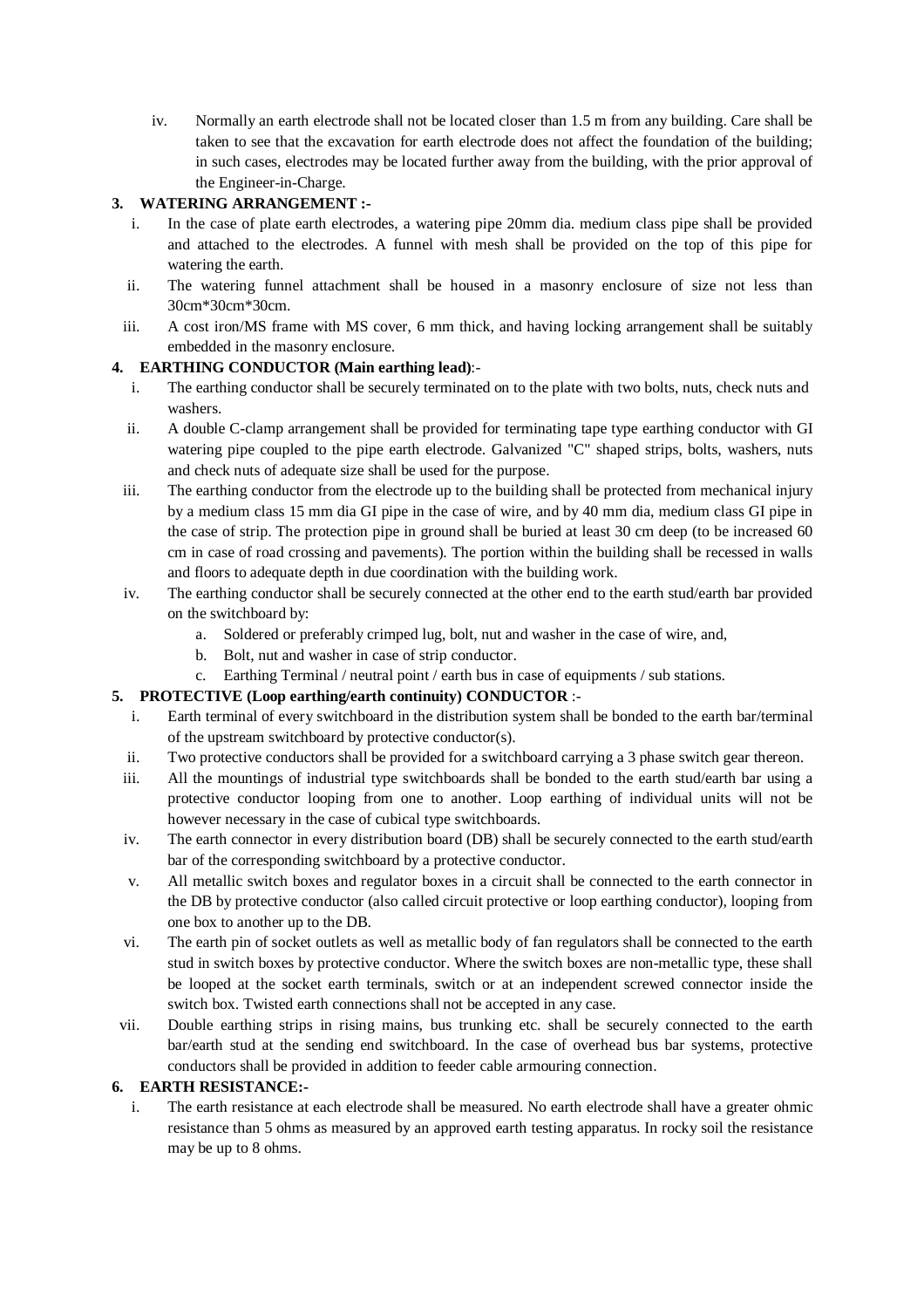ii. Where the above stated earth resistance is not achieved, necessary improvement shall be made by additional provisions, such as additional electrode(s), different type of electrode, or artificial chemical treatment of soil etc., as may be directed by the Engineer-in-charge.

# **7. MARKING :-**

- i. Earth bars/terminals at all switchboards shall be marked permanently either as "E".
- ii. Main earthing terminal shall be marked "SAFETY EARTH DO NOT DISCONNECT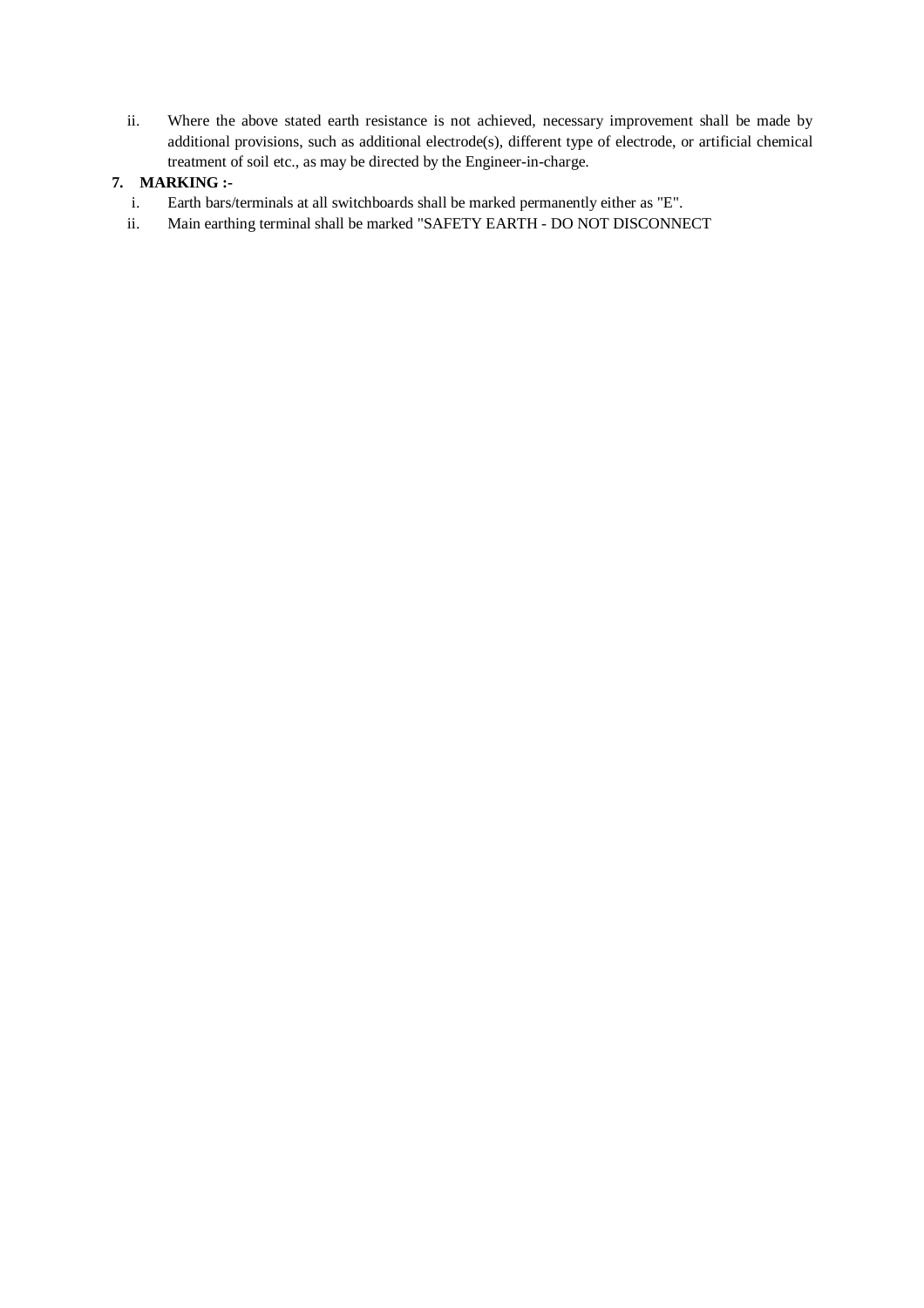## **V**

#### **Special Conditions**

- 1. The Tenderers are advised to visit the site to acquaint themselves as to the nature and location of the work, the general and local conditions particularly those bearing upon transportation, physical condition of the site, conditions of the ground, quality and quantity of surface to be encountered, the character of equipment and facilities needed preliminary to and during the progress of the work, and all other matters which can be of, in any way affect the work the cost thereof under the contract. Tenderer must have qualified persons with full knowledge and experience to carry out these jobs.
- 2. The contractor has to arrange his own welding set, gas cutting, welding electrodes, and oxyacetylene gases if required.
- 3. The contractor shall depute **a competent supervisor.**
- 4. One running account bill and final bill (Total- 02Bills) will be allowed.
- 5. **Safety and Security of UCIL's Materials**: Tenderer will be responsible for safe keeping of materials issued by UCIL on free of cost/chargeable basis and on completion of work or during the course of work all materials issued to the tenderer shall be accounted for.
- 6. Contractor has to provide detail address of their employees/workers engaged for this work.

#### **7. As built drawing:-**

As built drawing to a suitable scale indicating the following shall be submitted:-

- a) General layout of the building.
- b) Locations of main switchboard and distribution boards (TPN MDB& SPN MDB), indicating the circuit numbers controlled by them.
- c) Positions of all points and their controls.
- d) Types of fittings, viz. LED Tubelight fitting, Flood light fitting, ceiling fans and exhaust fans etc.
- e) Wiring circuit diagram should get approved from engg.-in-charge before commencement of work.
- 8. All the work shall be executed as per existing site conditions and no extra claim shall be entertained.
- 9. All Safety precautions should be maintained during execution of work. Contractor should arrange Safety appliances like Safety belt, helmet, gloves and gumboot etc at their own cost for this work. UCIL shall not provide any safety appliance under any circumstances. All the jobs must be done with utmost safety precautions as stipulated by DGMS, AERB and other statutory.
- 10. Regarding payment of royalty towards use of mining minerals, the rules already in vogue and amended from time to time shall be applicable.
- 11. The contractor shall cover all materials at site with requisite insurance against theft, larceny, dacoity, fire, tempest, flood etc.
- 12. The special conditions given in this section shall supersede the conditions given elsewhere in this document.
- 13. Power connection to one welding machine if required shall be provided .Power supply will be free at one point, where electric supply is available.
- 14. Any material required for the work will be issued to the contractor by UCIL at our central stores and contractor shall make own arrangement for lifting, shifting of the same to work site.
- 15. **COMPLETION TIME** 04(Four) Months.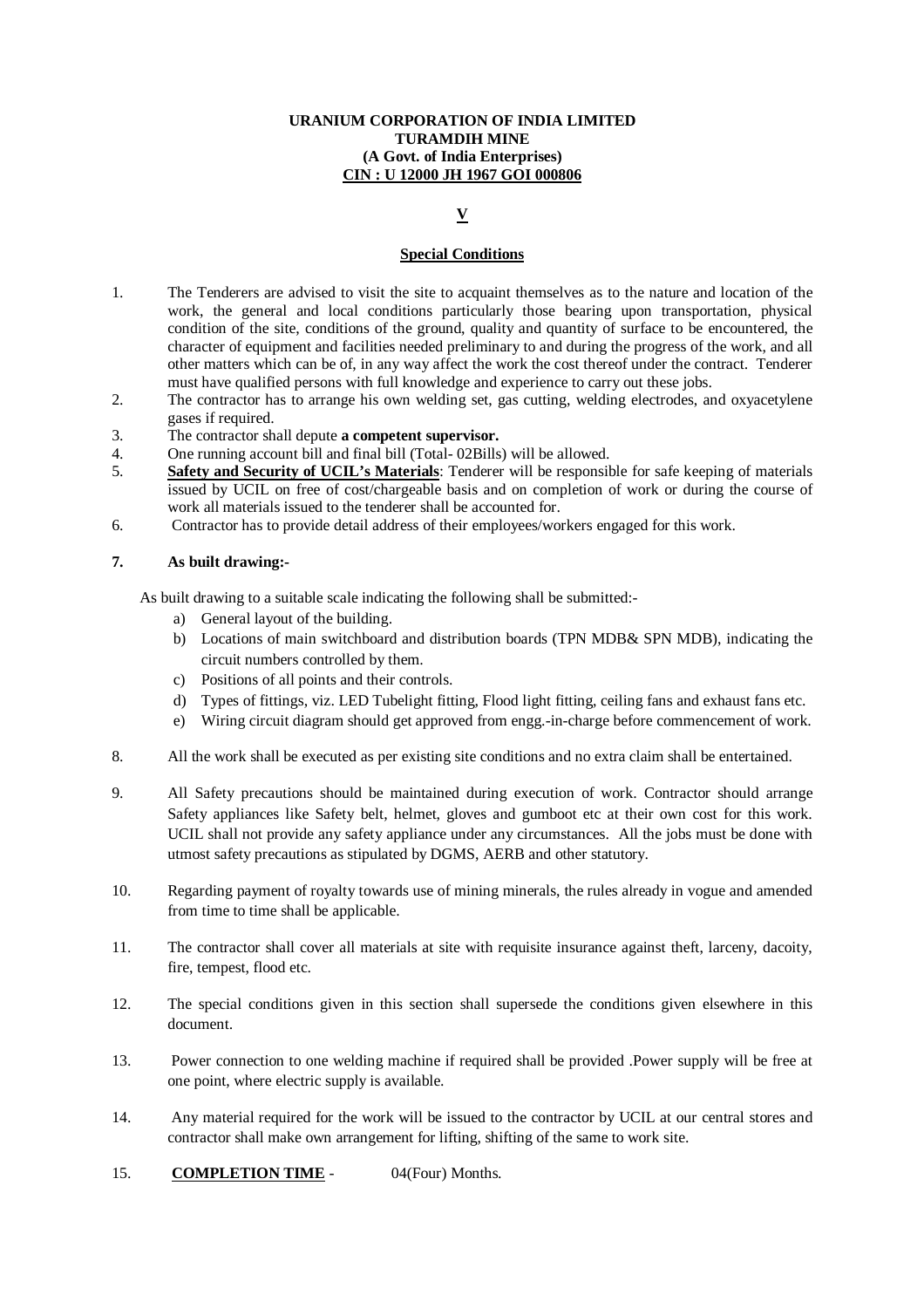- 16. Income Tax, GST or any other taxes will be deducted as per norms of the Corporation, if applicable. The quoted rate must be inclusive of GST and other taxes, if applicable. UCIL shall not pay any tax. The rate quoted shall be inclusive of all taxes & duties.
- 17. All the materials in the contractor's scope of supply should be got approved by the Engineer-in-charge or his representative before procurement and samples of materials if asked should be shown for approval.
- 18. The contractor should provide all required tools & tackles for execution of work.
- 19. The contractor shall quote the rate for all the items in words as well as in figures in the original price schedule enclosed in the tender document. In case there is a difference between the rates in words and figures then the rates in words shall be considered for arriving at the total value.
- 20. **ESIC :** The ESIC will be covered as per rules and the ESIC coverage for number of persons engaged for the work shall be for the whole period of contract and is to be submitted to corporation before commencement of the work. The contractor should also ensure the adequate number of workmen is provided for this work.
- 21. Contractors shall strictly abide by the security rules and regulations enforced by the owner from time to time. The contractor shall provide proper identity cards, badges etc to his employees wherever directed by the Engineer.
- 22. MEDICAL CARE: The contractor shall be fully responsible for first aid and emergency medical treatment to his employees. Necessary arrangement for this purpose shall be made by the contractor at the site. In serious case medical facilities of UCIL may be available on chargeable basis. Necessary medical test of his employees should be done by the contractor at his own cost.
- 23. Receipts for payments on account of a work when executed by a firm (Partnership) must also be signed by the several partners except where the contractors are described in their tender as a firm in which case the receipts must be signed in the name of the firm by one of the partners, or by some other persons having authority to give effectual receipts for the firm.
- 24.Rate Rate will be firm during the period of contract and no escalation in rates would be permissible during the contract period.

25. Basis of Evaluation: - L1 party shall be decided based on lowest total amount quoted by the bidder.

26. The eligibility be decided strictly based on documents submitted at the time of receipt of tenders. No additional documents be allowed to be submitted after receipt of tenders but there is no bar to seek clarification or authentication of submitted documents. However in case of poor response, with a view to increase the competition, admission of additional documents to meet the PQ criteria may be allowed subject to the condition that

- a) "Poor Response" implies when less than three bids are found suitable on the basis of submitted eligible documents as per NIT.
- b) The additional documents should not be issued subsequent to last date of receipt of tender as mentioned in the NIT.

c) The bidder submitting additional documents has submitted EMD and tender cost as prescribed in NIT. The opportunity of submission of additional documents be given to all the bidders.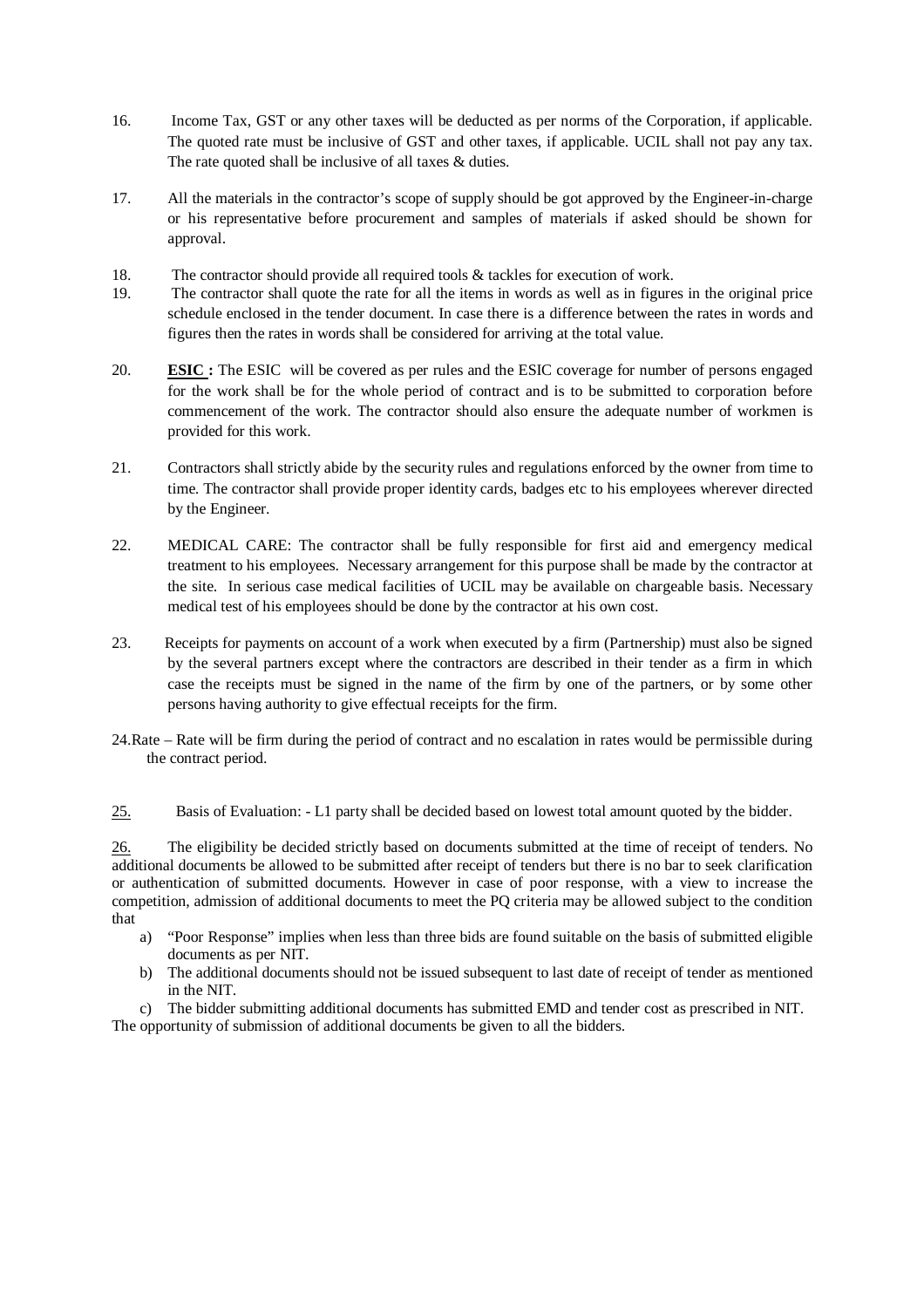#### **VI**

## **DETAILS OF TOPIC OF CLAUSES REFERRED AT PARA 14, ABOVE UNDER DETAILED NOTICE INVITING TENDER**

This document shall accompany and be a part of the contract entered into between the Uranium Corporation of India Ltd and the contractor for formulation of work contracts.

The purpose of this document is to establish general conditions for the contract which shall be binding upon the contractor.

The General conditions of works contract include the following clauses:

#### **1. Definition of Terms**

1.1 Purchaser/Company

The 'Purchaser/Company' shall mean Uranium Corporation of India Ltd incorporated under the companies act, 1913 and having its registered office at PO Jaduguda, Distt – East Singhbhum, Jharkhand – 832102.

1.2 Contractor/Supplier

The 'Contractor/Supplier' shall mean the person or company whose tender is accepted by the Purchaser and shall be deemed to include the Contractor's successors, heirs, executors, administrators, representatives and assigns approved by the Purchaser.

1.3 Sub Contractor

The 'Sub-contractor' shall mean the person or company named in the contract for any part of the work or any person to whom any part of the contract has been sub-let by the Contractor with the consent in writing of the Purchaser and shall include his heirs, executors, administrators, representatives and assignees approved by the Purchaser.

1.4 Contract

The term "Contract" shall mean and include the invitation to tender, tender specification, the instructions to tenderers, letter of intent, acceptance of tender, particulars hereinafter defined in respect of the supply and delivery of materials and for the performance of services within the scope of the tender.

1.5 Engineer / Engineer-in-Charge (EIC)

The term "Engineer" as used herein shall mean engineer or Engineer-in-Charge (EIC) as are designated by the company.

1.6 Tender Specification

The term "Tender Specification" shall mean the design data, drawing schedules, broad equipment characteristics and other technical details furnished with the invitation to tender for the purpose of submitting the offer by the tenderer.

- 1.7 Contract Specification The term "Contract Specification" shall mean the schedules, detailed designs, statements of technical data, performance characteristics and all such particulars mentioned as such in the contract.
- 1.8 Letter of Intent (LOI)

The term "Letter of Intent (LOI)" shall mean intimation by a letter to contractor that the tender has been accepted in accordance with the provisions contained in that letter.

1.9 HO/CO

The term "HO/CO" shall mean Head Office /Corporate Office, at PO Jaduguda, Distt – East Singhbhum, Jharkhand – 832102

1.10Site

The term "Site" shall mean the place or places envisaged by the company at which the plant and equipment supplied under the contract are to be erected and/or services are to be performed under the contract.

#### **2. Contract**

The Contractor with the Purchaser shall enter into a formal agreement for the proper fulfillment of the Contract.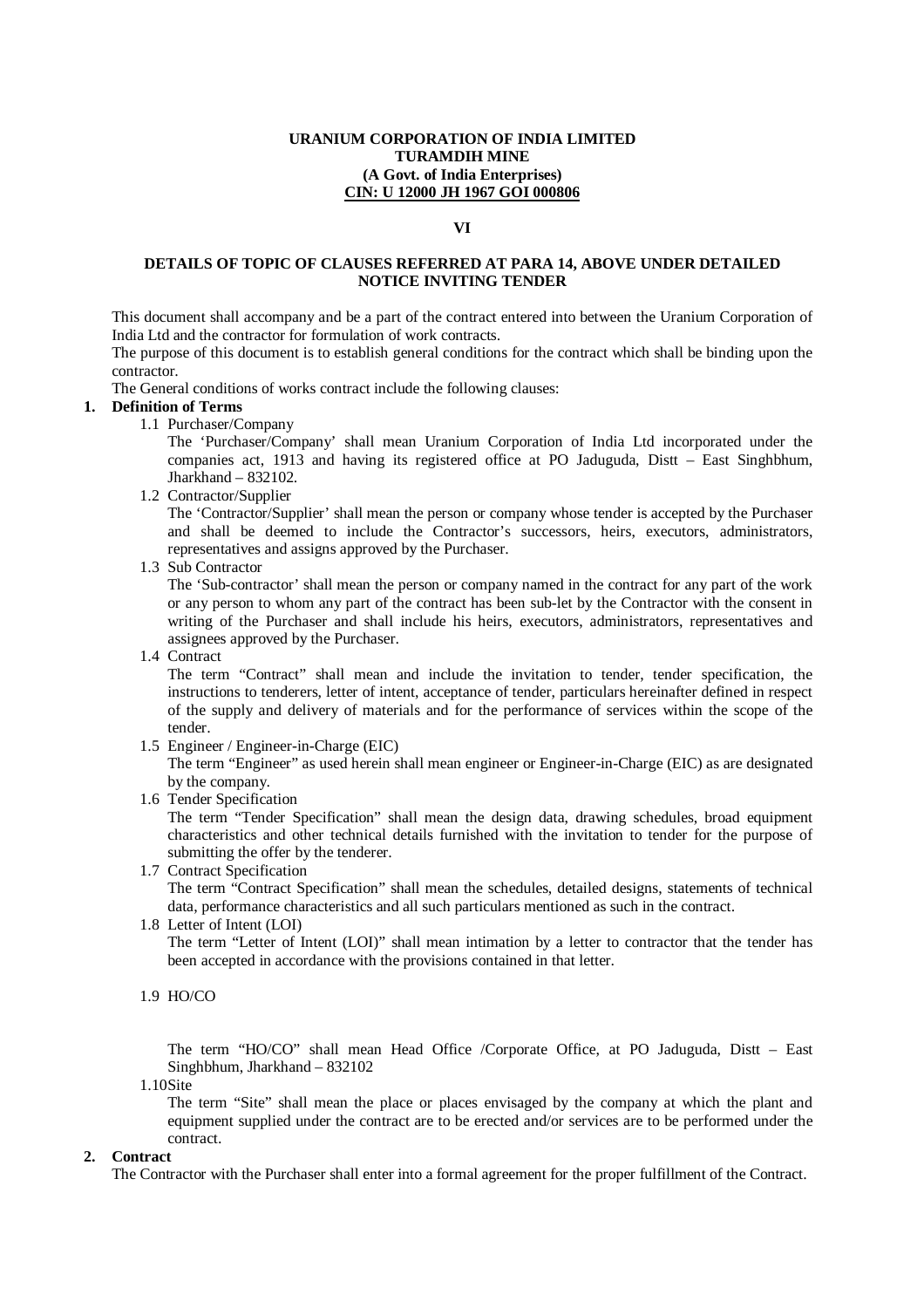## **3. Standards**

The Machinery and Services supplied under this Contract shall conform to the standards mentioned in the Technical Specifications and, when no applicable standard is mentioned, the latest current edition or revision of the relevant Indian Standards and Codes shall be considered.

## 4. **Scope of Order and Specifications**

Contractor shall execute the work according to the specifications enclosed and in accordance with all conditions both general and specific enclosed with order, unless any or all of them have been modified or cancelled in writing either as a whole or in part by UCIL.

## **5. Inspection of site**

The bidder or his representative shall be deemed to have inspected and examined the site and surroundings before submitting his tender and shall obtain the necessary information as to risks and other circumstances which may influence or affect his tender.

## **6. Assignment and Subletting**

- 6.1 The contractor shall not assign, sublet or transfer the contract or any part thereof or any benefit or interest therein or there under without the written consent of company.
- 6.2 The contractor shall not sublet the whole or any part of the work without the written consent of the company and such consent, if given, shall not establish any contractual relationship between the subcontractor (s) and the company and shall not relieve the contractor of any responsibility, liability, or obligations under the contract and the contractor shall be responsible for the acts, defaults or neglects of any sub-contractor or his agent or workmen.

## **7. Prices**

Unless otherwise agreed to specifically in order, the price payable by UCIL to the contractor under the order shall remain firm throughout the period of contract and shall not be subject to any escalation.

The Bidder shall include in his tender all items of equipment/system etc. as stated in the Technical specifications of the tender.

The prices shall be filled in accordance with the Price Schedule attached in Price bid and the Bidder quoted for all items as per Price bid format will only be considered for opening the price bid.

All prices in the tender shall be inclusive of all miscellaneous overhead expenditures and any other applicable taxes/duties, G.S.T. and any other new taxes.

## 8. **Taxes, duties & levies**

Bidders must clearly mention their GST Registrations in their offers and invoices. However, if any new tax is implemented by the government, the same shall also be borne by the contractor as per applicable rates.

In case the Supplier fails to submit the requisite documents, the reimbursable amount on account of duties/ taxes, levies as indicated in his quotation/invoice / Work order/Contract shall be deducted from his bill.

## **9. Performance test**

The Contractor shall be responsible for carrying out performance tests on all equipment supplied by him and/or procured by the Purchaser as indicated in the Technical specifications covered in this Tender document, in the presence of the Purchaser's representative. This responsibility shall rest with the Contractor regardless of whether the erection has been carried out by him or any other agency.

On the satisfactory completion of the performance test, the Purchaser will issue an Acceptance certificate on written request from the Supplier if required.

The date of the acceptance certificate shall be considered to be the date of satisfactory completion of the performance test.

## **10. Alteration of specifications, patterns and drawings**

During the progress of the work, the Purchaser may require deviations from, additions to or omission in the drawings, specifications and the scope of work originally agreed upon between the Contractor and the Purchaser. Such changes shall not invalidate the Contract. The Contractor shall make such changes of whatever character they may be, as part of the Contract. As from that date the Stores shall be in accordance with the specifications, patterns and drawings so altered which the contractor is bound to comply with.

No change in the scope of the work shall be made without a written instruction issued therefore by the Purchaser. Revised drawings, bills of materials or specifications, shall also be considered as written instructions.

In the event of such alteration involving a revision in the cost, the same shall be discussed and mutually agreed to taking into account the unit rates of similar items in the contract. In case of disagreement, the decision of the Purchaser, in the cost, shall be final and conclusive.

## **11. Correspondence**

All correspondence shall be in English and addressed to UCIL drawn to the attention of the officer issuing the order, unless otherwise specifically 49ulfillmen.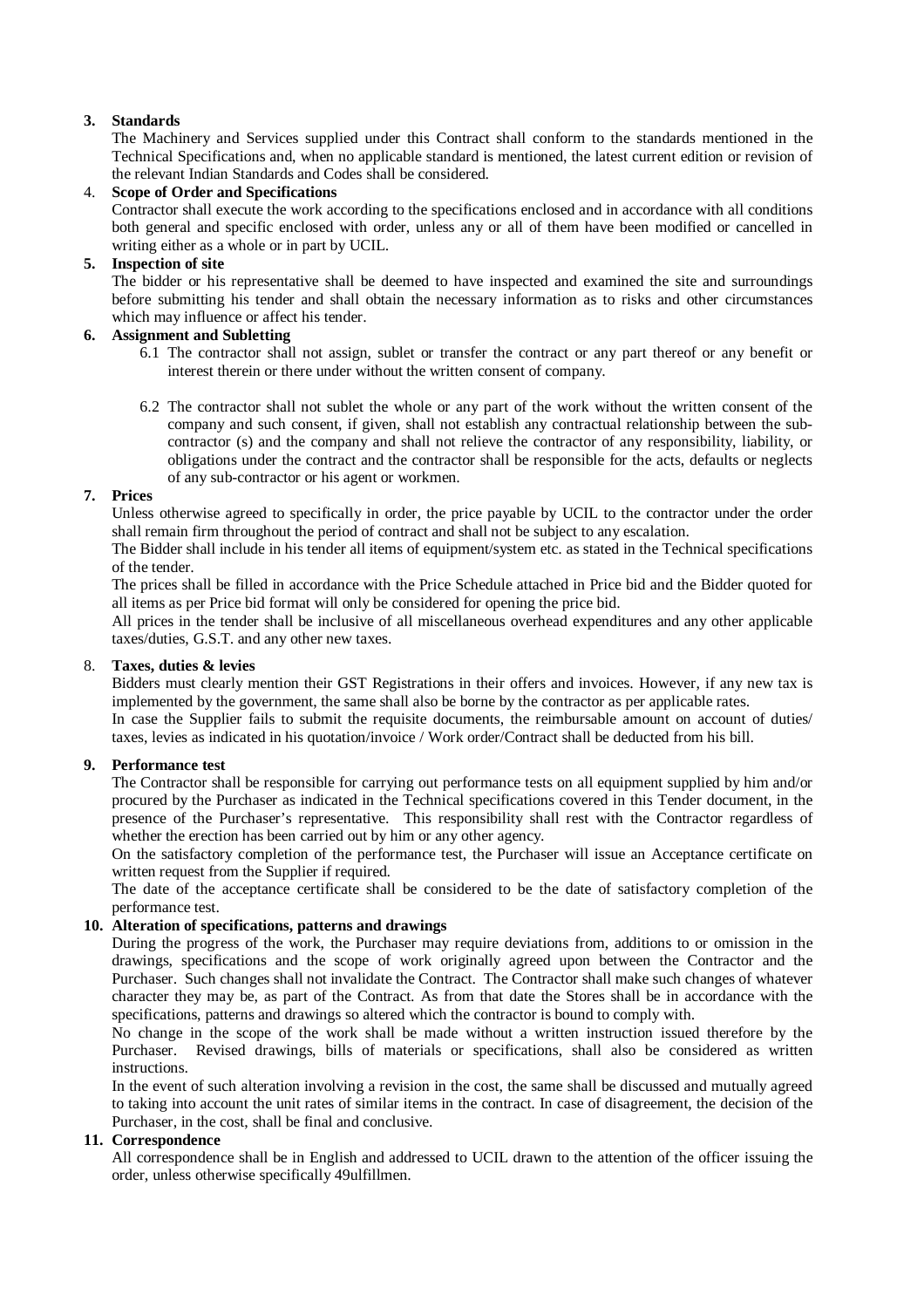## **12. Accident or Injury to Workmen**

The Contractor shall be solely liable for any accident or injury that may happen to any of his personnel engaged in the Contract. The company shall not be liable for, or in respect of, any damage or compensation payable at law in respect of, or in consequence of, any accident or injury to any personnel in the employment of the Contractor and the Contractor shall indemnify and keep indemnified the company against all such claims, damages, compensations and proceedings.

The Contractor shall forthwith report to the company all cases of accidents to any of his personnel and shall make every arrangement to render all possible assistance and aid to the victims of the accident.

## **13. Compliance with Statutory and Other Regulations**

The Contractor shall, in all matters arising in the performance of the Contract, conform at his own expense with the provisions of all Central or State statutes, ordinances or laws and the rules, regulations, or bye-laws of any local or other duly constituted authority and shall keep the Purchaser indemnified against all penalties and liabilities of every kind for breach of any such statute, ordinance, law, rule regulations or bye-law.

The Contractor shall give all notices and pay all fees and taxes required to be given or paid under any Central or State statutes, ordinances or other laws or any regulations or bye-laws of any local or other duly constituted authority in relation to the contract.

## 14. **Security regulations**

The Contractor shall abide by all the security regulations at site promulgated by the Purchaser from time to time. The Contractor shall provide identity badges for all his personnel, which must be properly displayed by them at site.

## **15. Method of black listing vendors**

15.1Any failure by the vendor/contractor to supply/execute the contract as per order may result in black listing vendor/contractor name from approved list of vendors while periodical review/updating of vendor list. The black listed vendor / contractor shall not be considered for a period of one year from the date of black listing. However competent authority can revoke any black list order subject to adequate justification for the same.

Further the competent authority can blacklist the bidder, if the bidder changes terms & conditions or prices or withdraw his quotation subsequent to the date of opening.

- 15.2Further, the vendor shall be banned from doing any business with the company in case of:
	- a. If security considerations including question of loyalty to the state so warrant.
	- b. If the proprietor of the firm, its partner or representative is convicted by a court of law following prosecution for offences relating to business dealings.
	- c. If there is strong justification for believing that the proprietor or employee or representative of the firm has been guilty of malpractice such as bribery, corruption, fraud, substitution of tenders, interpolation, misrepresentation, evasion or habitual default in payment of any tax levied by law, etc.

## 16. **Secrecy**

The Contractor shall not at any time during the pendency of the contract or there after disclose any information furnished to them by the Purchaser or any drawings, designs, reports and other documents and information prepared by the Contractor for this contract, without the prior written approval of the Purchaser except in so far as such disclosure is necessary for the performance of the Contractor's work and service hereunder.

## 17. **Indemnity**

The contractor shall indemnify the Purchaser and keep the Purchaser indemnified to the extent of the value of free issue materials to be issued till such time the entire contract is executed and proper account for the free issue materials is rendered and the left over/surplus and scrap items are returned to the Purchaser. The contractor shall not utilize the Purchaser's free issue materials for any job other than the one contracted out in this case and also not indulge in any act, commission or negligence which will cause/result in any loss/damage to the Purchaser and in which case, the Contractor shall be liable to the Purchaser to pay compensation to the full extent of damage/loss and undertake to pay the same.

## 18. **Death, Bankruptcy, etc**.

If the Contractor dies or dissolve or go into bankruptcy, or being a corporation cause to be wound up except for reconstruction purposes or carry on its business under a receiver, the executors, successors or other representatives in law of the estate of the Contractor or any such receiver, liquidator, or any person in whom the contract may become vested, shall forthwith give notice thereof in writing to the Purchaser and shall remain liable for the successful performance of the contract, and nothing aforesaid shall be deemed to relieve the Contractor or his successors of his or their obligations under the contract under any circumstances. The Purchaser may terminate the Contract by notice in writing to the Contractor.

#### 19. **Arbitration Clause**

Notwithstanding anything contained in this Contract,all question,disputes or differences whatsoever which is not amicably settled as mentioned in Dispute Resolution Clause, between the parties to the Contract,arising out of or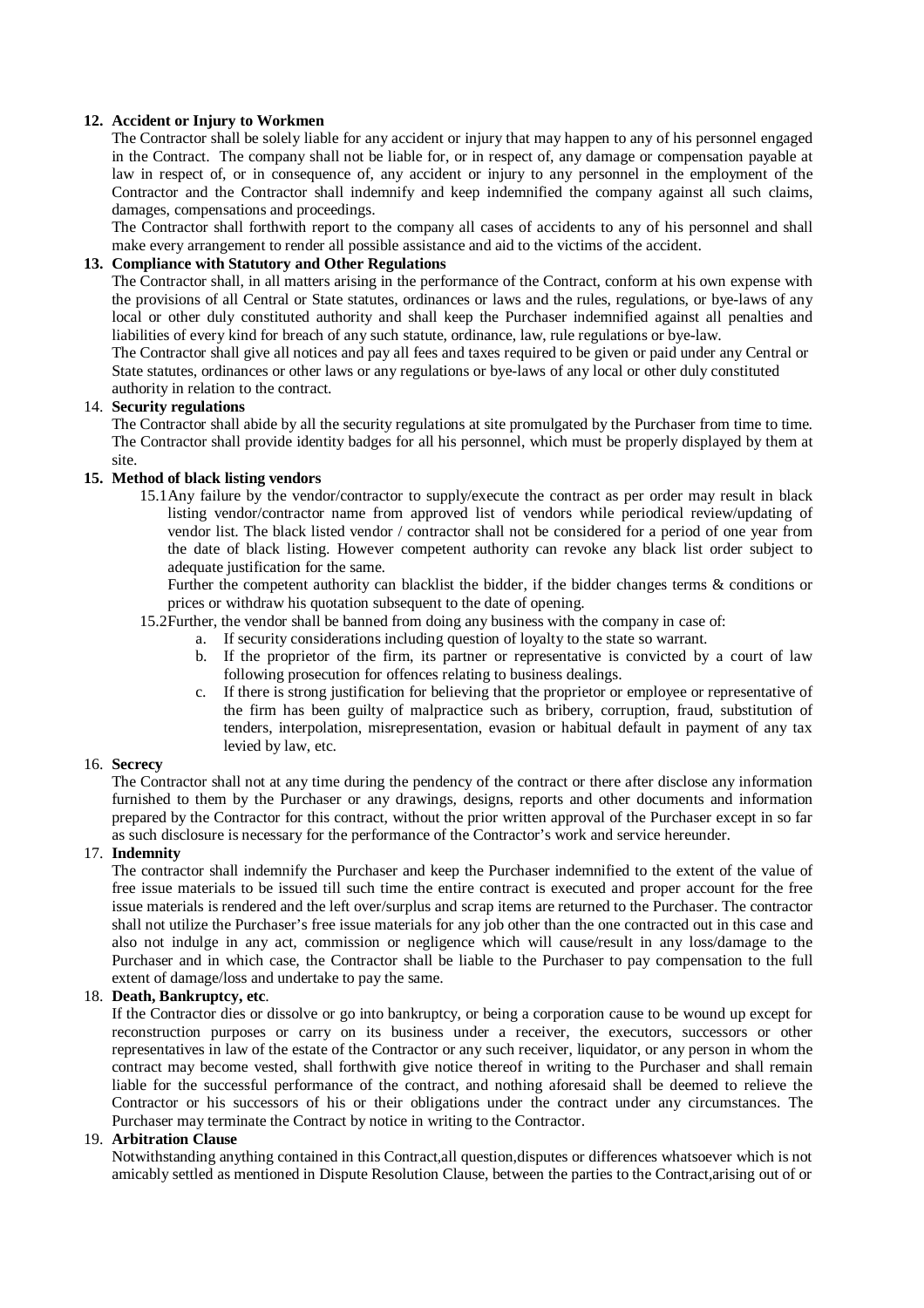relating to the work as per provisions of the Contract or matters related thereto whether during the period of the Contract or its failure or after the completion of the contract,shall be decided by Arbitration under the provision of the Arbitration and Conciliation Act,1996 as amended from time to time.

Appointment of Arbitrator shall be made as per the provisions of the Arbitration & Conciliation Act,1996 as amended from time to time.

#### 20. **Jurisdiction Clause**

Juridiction shall be within the court where either the work site is situated or the supply of materials is being made.

#### 21. **Ethics in tendering & other business dealings**

Dear Sir,

Uranium Corporation of India Ltd, a Government of India undertaking under the administrative control of Department of Atomic Energy is doing its business as per the rules and regulation of the Public Sector Undertaking and other statutory agencies. The business is done in an ethical, rational & impartial manner with good corporate governance.

In our endeavour to be more transparent in our dealings and to support our ideology all **Vendors, Customers and Business Partners** are requested not to provide any gift and / or inducement to any of our employees for securing / being granted favour in dealings with our Company. In assurance of your commitment to the aforesaid, it will be highly appreciated if you fill up, sign and abide by the attached undertakings .

Report of any gifts and / or inducements sought by any employee of the company should be immediately reported to any one of the following:

| Chairman & Managing Director      | Chief Vigilance Officer          |
|-----------------------------------|----------------------------------|
| Uranium Corporation of India Ltd, | Uranium Corporation of India Ltd |
| PO Jaduguda,                      | C/O Indian Rare Earth Ltd.       |
| Distt-East Singhbhum              | Plot No 1207,                    |
| Jharkhand-831012                  | Veer Savarkar Marg, PrabhaDevi   |
| Email: cmdsect@uraniumcorp.in     | Mumbai - 400 028                 |
|                                   | Email: cvo@irel.co.in            |

We assure you that complaints if any made by you on the subject will be kept confidential and fair investigation will be conducted and appropriate action will be taken. Similarly, we except your commitment to the undertaking and its violation will have consequences as per prevailing rule of the Company.

Thanking you,

For Uranium Corporation of India Ltd

| Designation ------------------------------- |  |
|---------------------------------------------|--|
| Date                                        |  |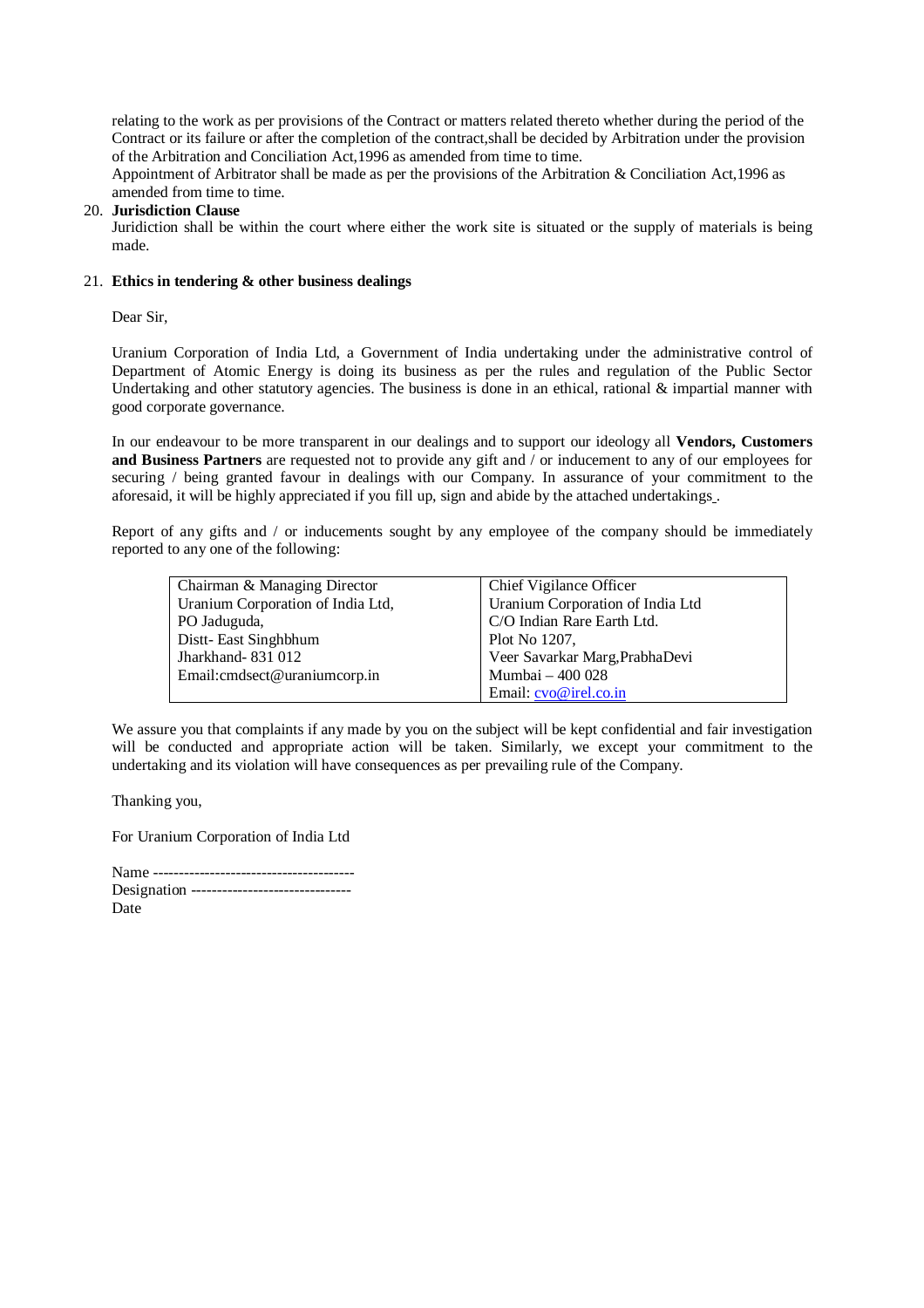#### **VII**

 $(ANNEXURE - A)$ 

## **CONTRACT LABOURER EMPLOYMENT ACT & RULES**

- 1. The contractor shall not employ in connection with the works any person who has not attained the age of eighteen years.
- 2. Contractors should employ only the persons with established identity.
- 3. Sr. Commandant, CISF, UCIL will issue temporary identity cards to persons actually engaged in the work and may exercise checks as considered necessary to ensure that strangers are not permitted inside the work premises. Contractors are required to surrender the identity cards on completion of job to Sr. Commandment, CISF, UCIL.
- 4. CISF control room / Contractor will not allow any inter-state labourer as a contract labour in any case.
- 5. The contractor shall pay to labourers employed by him wages not less than fair wages as defined in the Contract Labour (Regulation & Abolition) Act 1970 and rules made there under.
- 6. The contractor shall in respect of labour employed by him comply with or cause to be complied with the Contract Labour (Regulation & Abolition) Act 1970 and Rules made there under in regard to all matters provided therein.
- 7. The contractor shall comply with the provisions of the payment of Wages Act 1936, Minimum Wages Act 1948, Employees Liability Act 1938, Workmen's Compensation Act 1923, Industrial Disputes Act 1947, Maternity Benefit Act 1961, and Mines Act 1952 or any modifications thereof or any other law relating thereto and rules made there under from time to time.
- 8. The contractor shall be liable to pay his contribution and the employee's contribution to the Employees State Insurance Scheme in respect of all labour employed by him for the execution of the contract, in accordance with the provision "The Employees State Insurance Act, 1948 as amended from time to time and as applicable in this case. In case the contractor fails to submit full details of his account of labour employed and the contribution payable, the Engineer-In-charge or his representative shall recover from the running bills of the contractor an amount of contribution as assessed by him. The amount so recovered shall be adjusted against the actual contribution payable under Employees State Insurance Scheme.
- 9. The Engineer-In-charge shall on a report having been made by an inspection staff as defined under the Contract Labour ( Regulation & Abolition ) Act 1970, and rules made there under have the power to deduct from the money due to the contractor any sum required or estimated to be required for making the good the loss suffered by a worker or workers by reason of non –fulfillment of the conditions of the contract for the benefit of workers, non- payment of wages or of deductions made from his or their wages which are not justified by the contract or non –observance of the said Act.
- 10. The contractor shall indemnify the Corporation against any payment to be made under and for observance of the Contract Labour (Regulation & Abolition) Act 1970, and the rules made there under without prejudice to his right to claim indemnity from his subcontractors.
- 11. In the event of the contractor committing a default or breach of any of the provisions of aforesaid Act and Rules made there under / amended from time to time or furnishing any information or submitting or filling any Forms /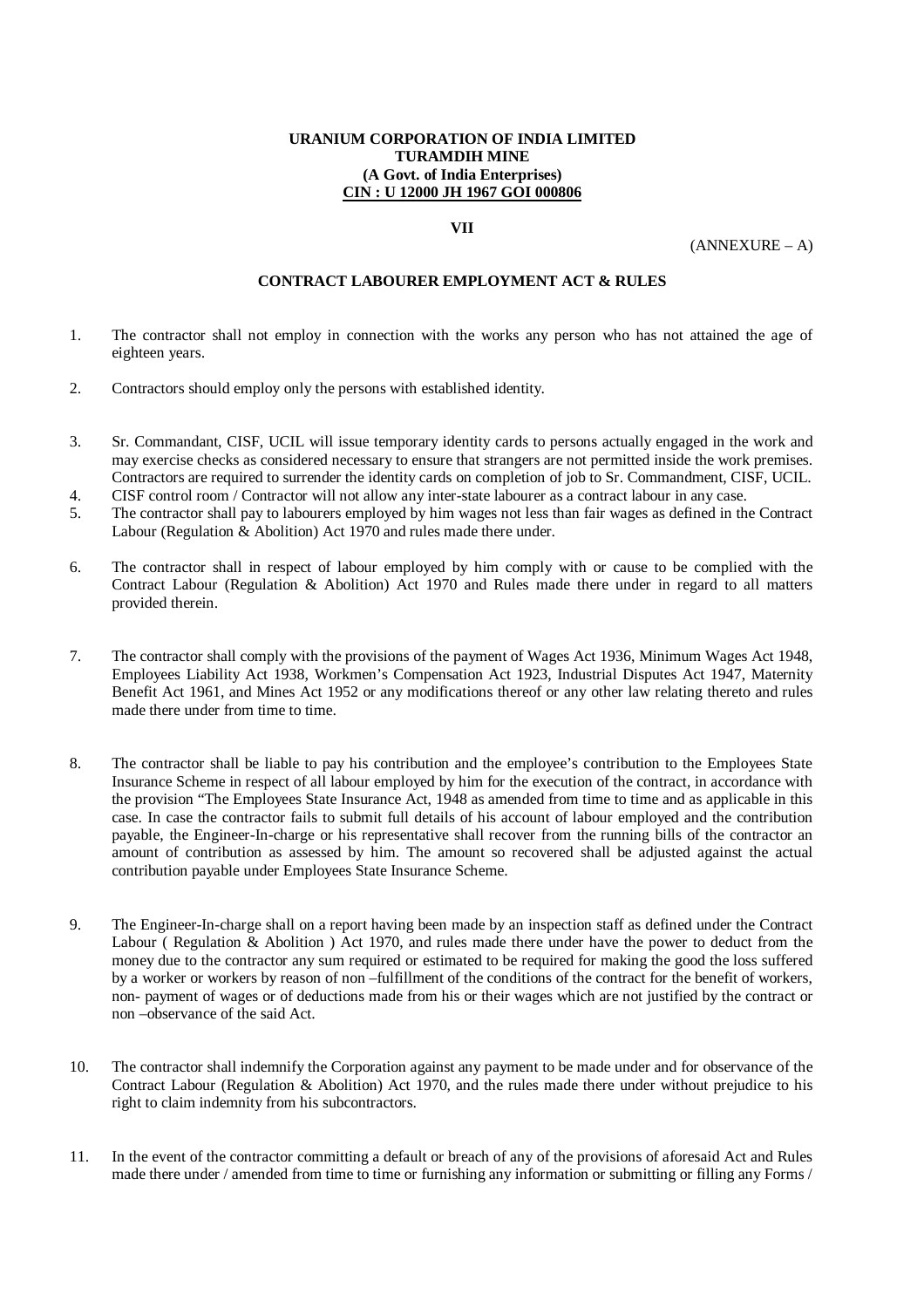Register / Slip under the provisions of the law which is materially incorrect, then on the report of the Inspecting Officer, the contractor shall without prejudice pay to the Corporation a sum not exceeding liabilities for such defaults including liquidated damages etc. For every default, breach or furnishing, making, submitting, filling materially incorrect statement as may be fixed by the Labour Department and the contractor should indemnify the Corporation against all such liabilities.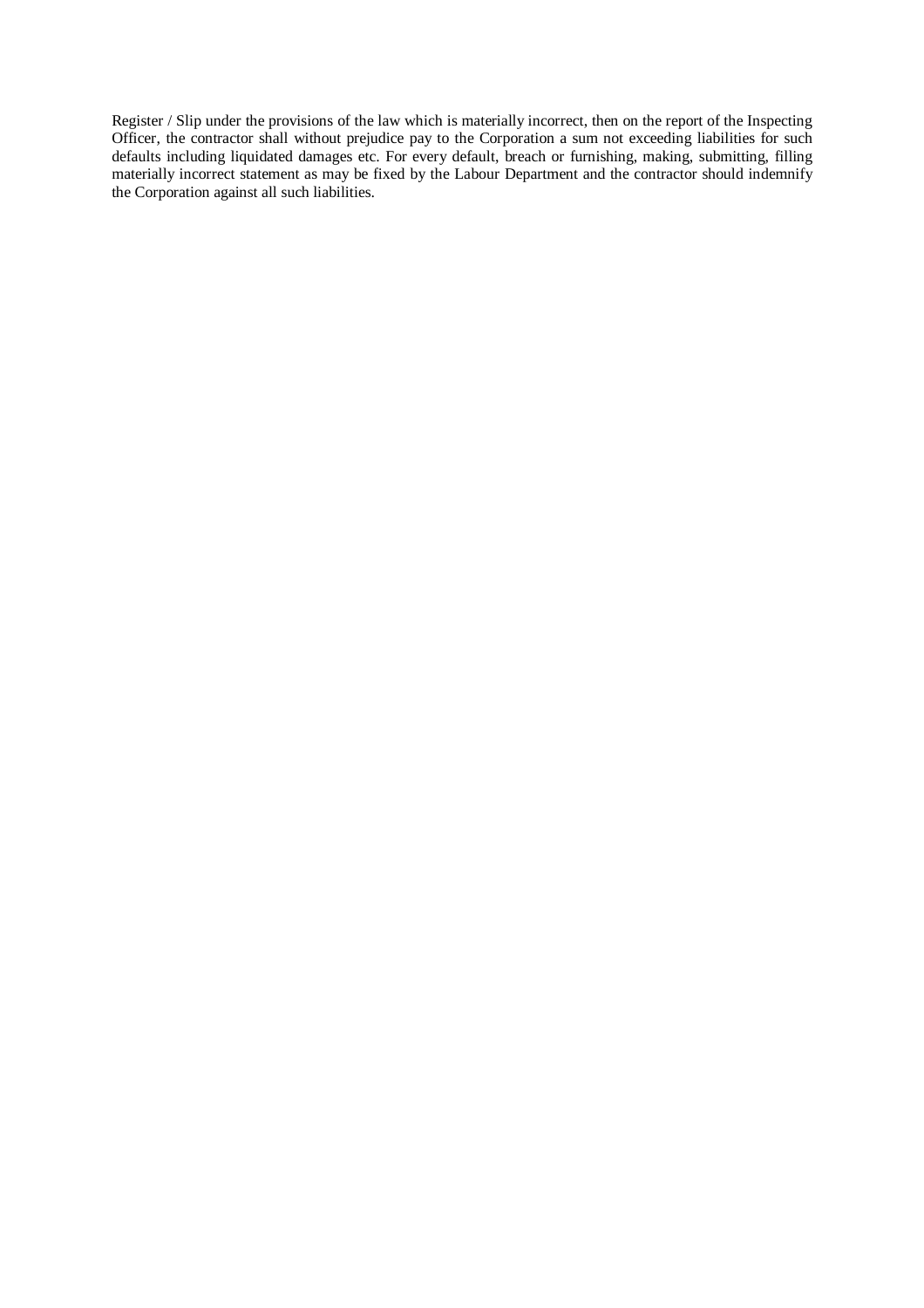#### **VIII**

(ANNEXURE – B)

#### **SAFETY OF CONTACTORS' EMPLOYEES**

1.0 The contractor shall at all times take all reasonable precautions for the safety of employees. Including those of sub-contractors in the performance of his contract and shall comply with all applicable provisions of both Central as well as the State Safety Lows, in additions, to the safety provision already included the safety requirement recommended by the V.T. Centre, Narwapahar for a specific contract.

In the event that the contractor fail to comply with these provision, the Engineer-in-charge may, without prejudice to any other legal of contractual rights, issue an order stopping all or any parts of the work, thereafter a start order for resumption of work may be issued at the discretion of the contracting office. The contractor shall make no claim for an extension of time or stoppage.

- 2.0 Contractors shall have a full time safety office/Engineer when the contractor employs 500 or more persons or when engaged in specially hazardous work. In the case of contractors employing fewer than 500 persons, his safety representative shall be employed in high supervisory capacity and his safety duties may be in addition to other technical or administrative duties.
- 3.0 Contractor shall have at least one person fully trained in First-Aid present at the site of work all he times.
- 4.0 Contractors must report to the V.T. Centre, Narwapahar through their Engineer-in-charge every accident involving.

Their personnel

UCIL property or personnel

Property or personnel of other contractors working on the site

4.1 Contractor must report to V.T. Centre, Narwapahar / Turamdih through immediately on becoming aware of any accident of Type – A (See Appendix – 1) giving the following information.

Name of the informant

Nature and location of incident being reported

Name of Supervisor/Engineer-in-charge, Location and Telephone No. where he cane be reached.

- 4.1.1 Contractor shall submit their investigation reports, through their engineer-in-charge, to V.T. Centre immediately but not later than three working days after the occurrence of accident in the Form – A (See Appendix  $-2$ ).
- 4.2 On the case pf Type B accidents (See Appendix 1). Contractor shall submit their investigation reports, through their Engineer-in-charge, to V.T. Centre immediately but not later than three working days after the occurrence of accident in the Form – A.
- 4.3 Monthly summary of accidents and cases of fire shall prepared by each contractor in Form B ( See Appendix  $-3$ ) and be sent to V.T.Centre, Narwapahar by the seventh of next month.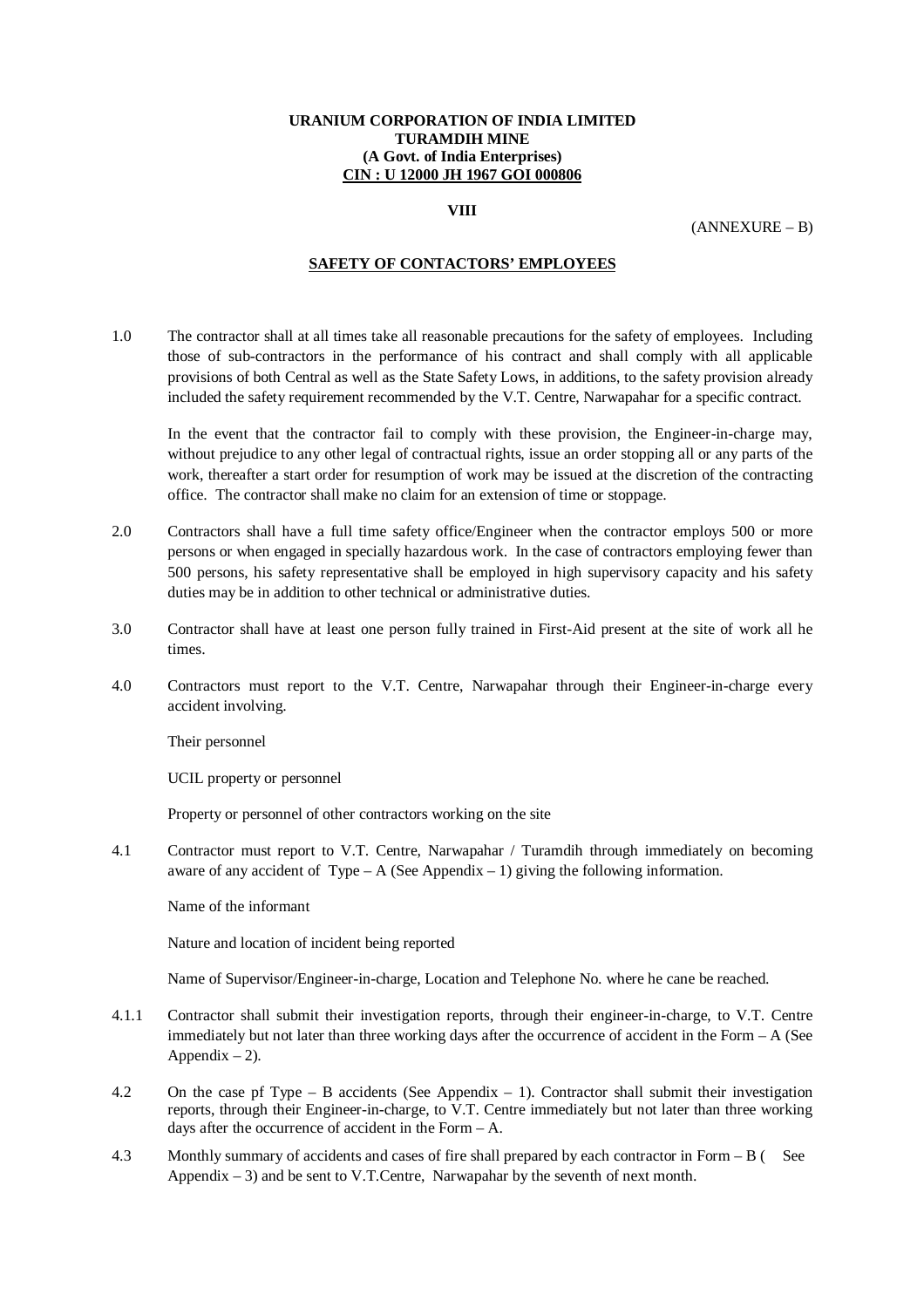- 4.3.1 Principal contractor shall report the man days lost and occurrence of accidents under the jurisdiction of sub-contractors.
- 4.3.2 Contractor shall submit a narrative report on safety activities and fire incidents for each month along with Form – B). The review should contain such items as personnel and programme change, major project started and major problems.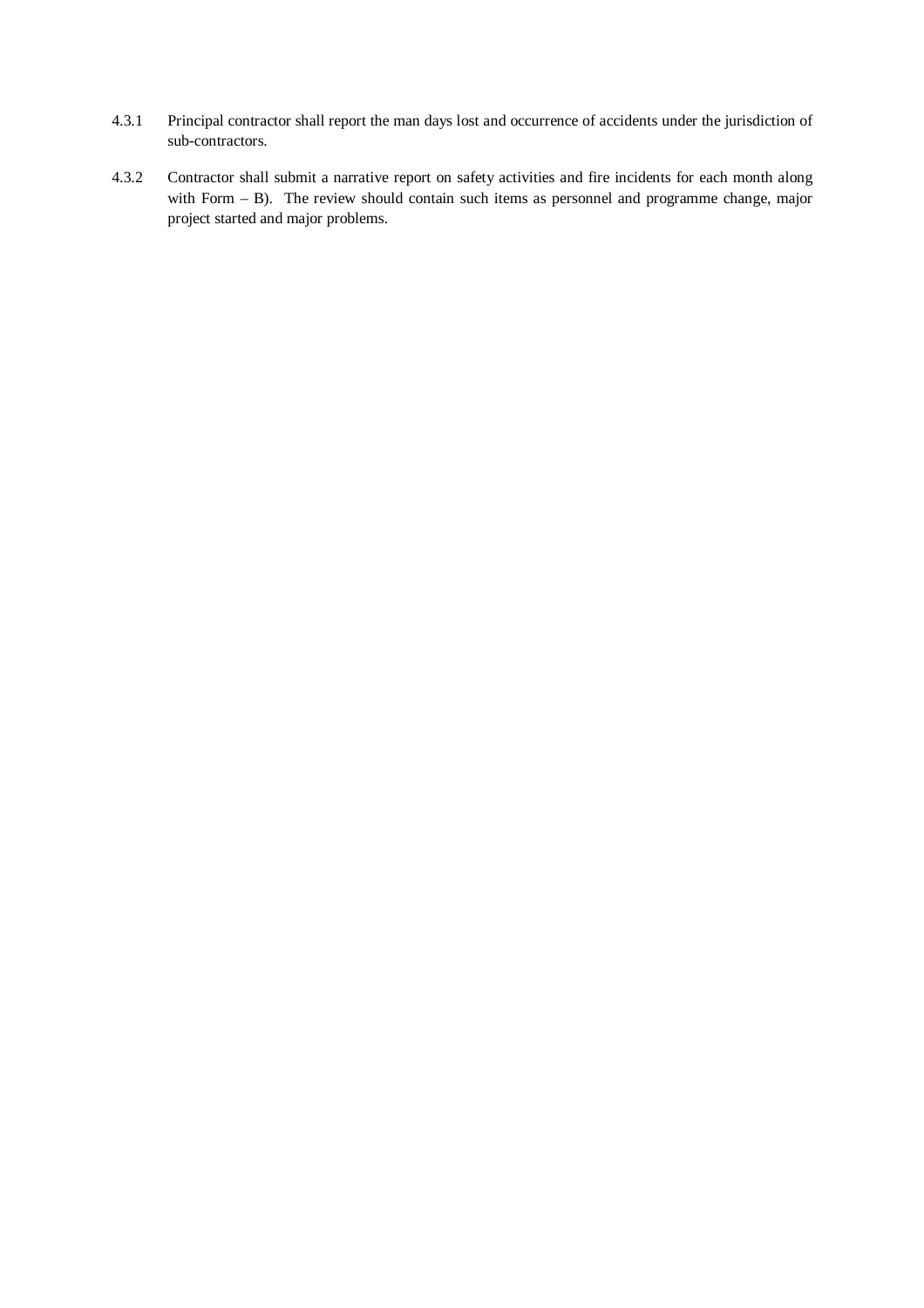#### **IX SPECIAL CONDITIONS FOR SAFETY Important Instructions to Contractors**

- 1. The contractor should follow S.O.P. for each and every work i.e, safe loading and unloading of materials at their worksite/Turamdih Mines Surface premises, cable trench digging ,wiring, equipment installation and any other work mentioned in schedule-A..
- 2. The contractor should take utmost care to avoid any accident during whole period of contract.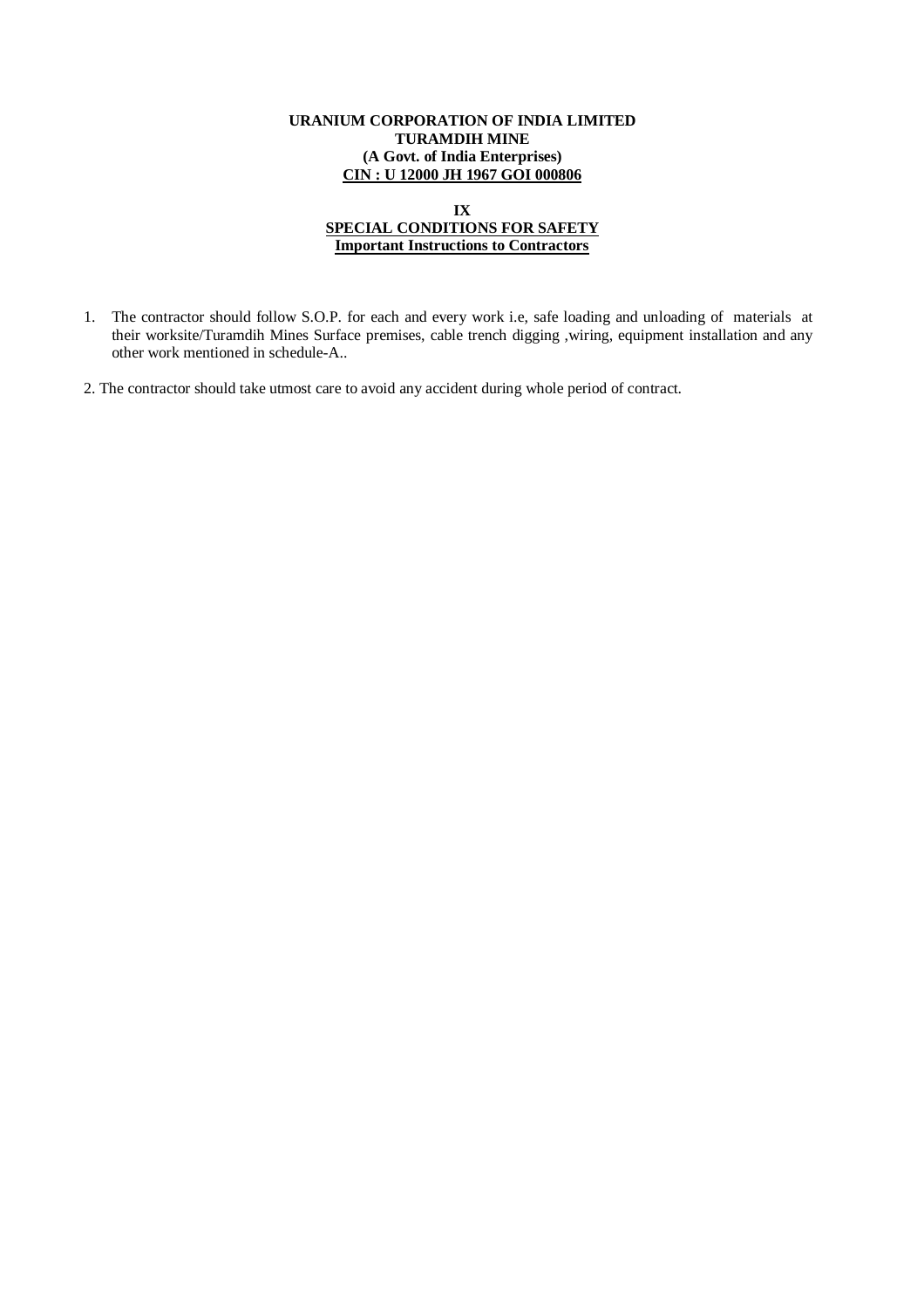## **X**

# **MEDICAL CERTIFICATE OF FITNESS FOR EMPLOYMENT**

| and found him/her medically |  |
|-----------------------------|--|
| $\mathbf{i}$<br>Fit         |  |
|                             |  |
| marks of identification.    |  |
|                             |  |
|                             |  |
|                             |  |

**Medical Officer's** 

| Signature: |  |
|------------|--|
|            |  |

| Designation: |
|--------------|
|--------------|

 **Registration No.\_\_\_\_\_\_\_\_\_\_\_\_\_\_\_\_\_\_**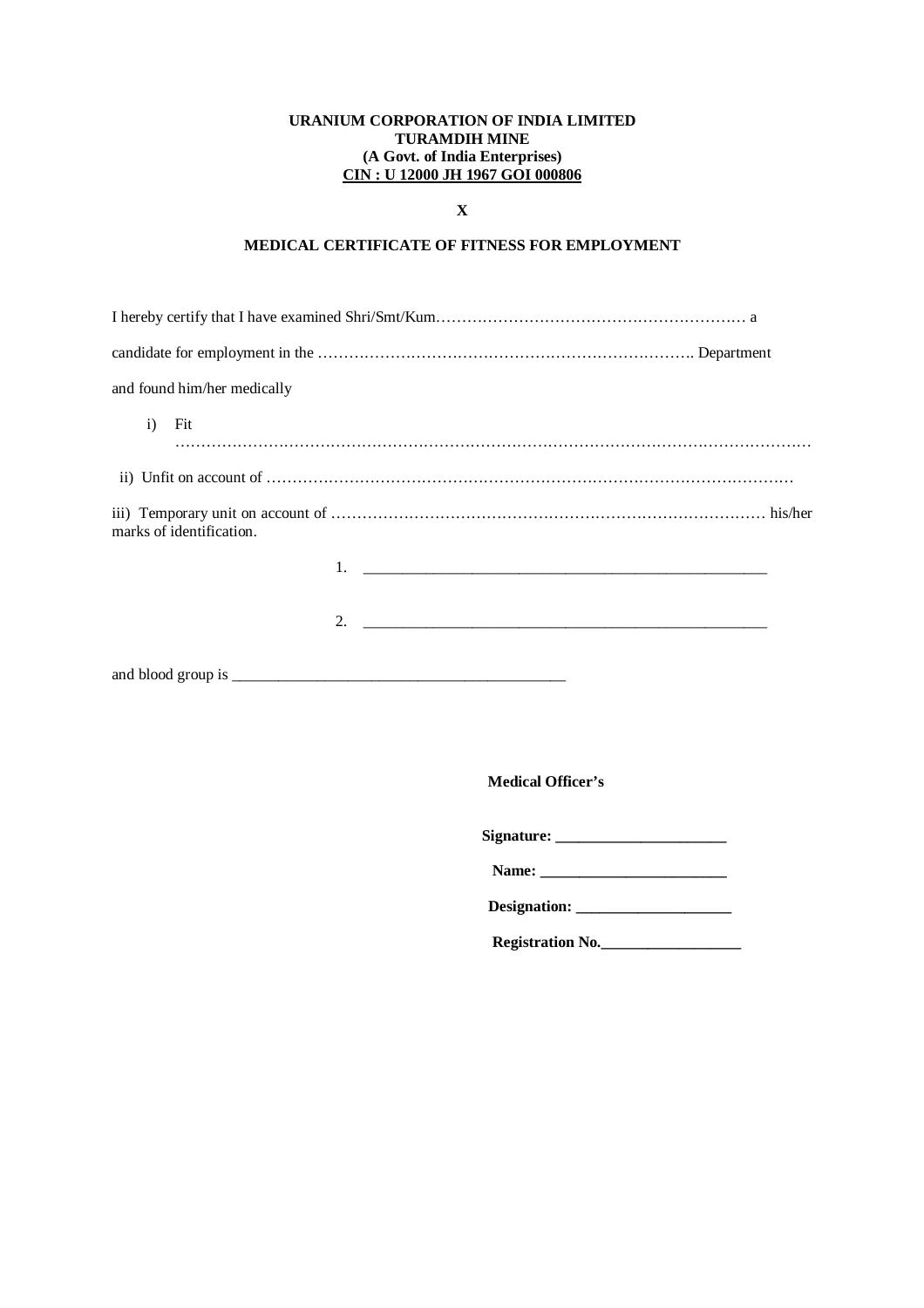#### **XI**

(Form to be filled in Non-Judicial paper of Rs. 20/- & submitted by the Contractor workers) Attested by Notary Public.

## **Affidavit cum Declaration**

| (2) That I am fully aware that I am Contractor worker of the aforesaid Contractor and, as such, I or my<br>successor shall not have any claim of employment with UCIL at any time, in case of fatal accident or<br>termination/completion of period of work order. I shall not place a demand for employment with UCIL<br>in future also. |
|-------------------------------------------------------------------------------------------------------------------------------------------------------------------------------------------------------------------------------------------------------------------------------------------------------------------------------------------|
| Verification                                                                                                                                                                                                                                                                                                                              |
| The Statement made above are true to the Advocate at                                                                                                                                                                                                                                                                                      |
| Jamshednur <b>Manager and State State State</b><br>best of my knowledge, belief and                                                                                                                                                                                                                                                       |

Jamshedpur best of my knowledge, information and I Sign on.……………. at ……………………..

#### Deponent

 The deponent is known to me & has signed in my presence.

Advocate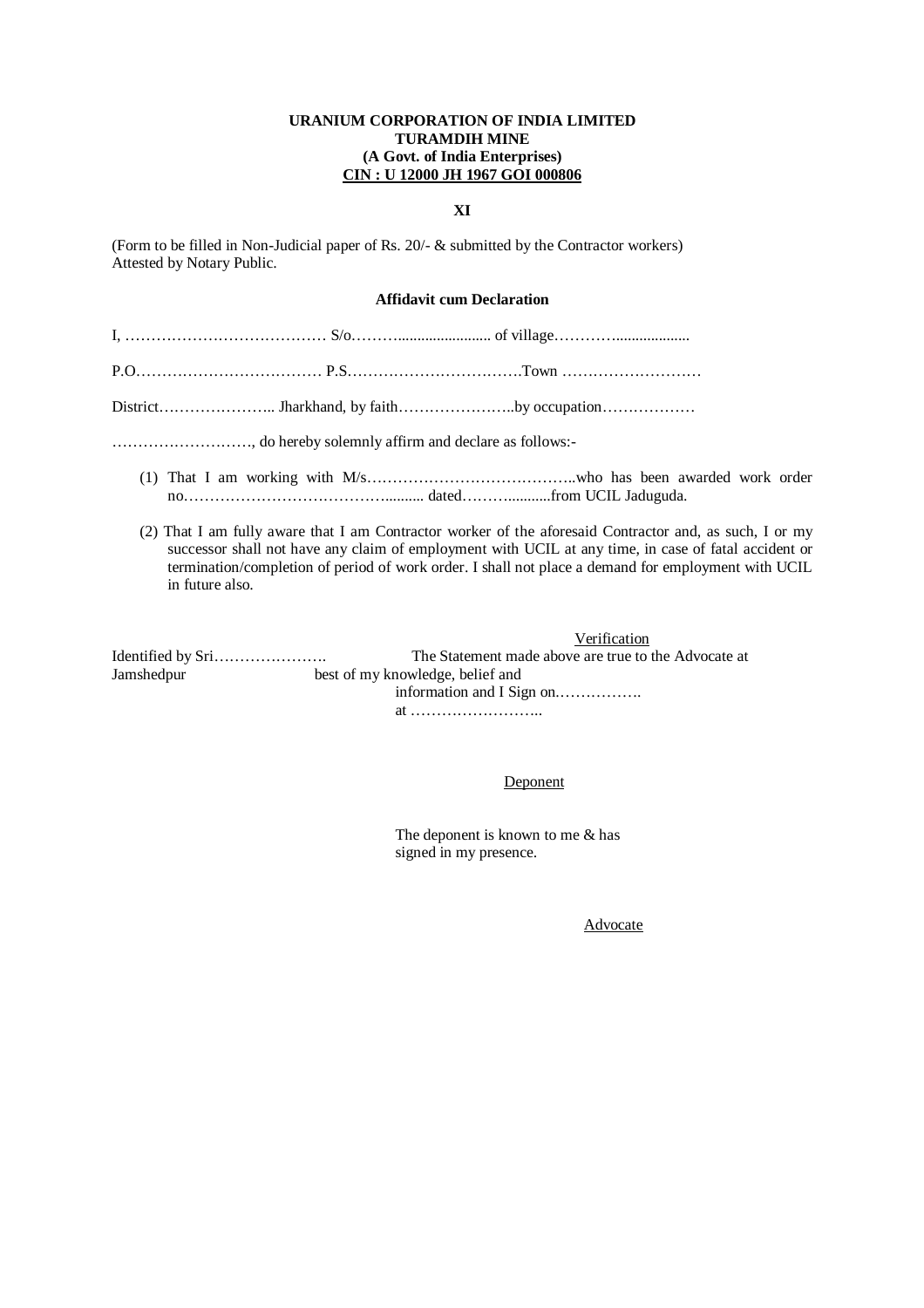**XII**

**F O R M S**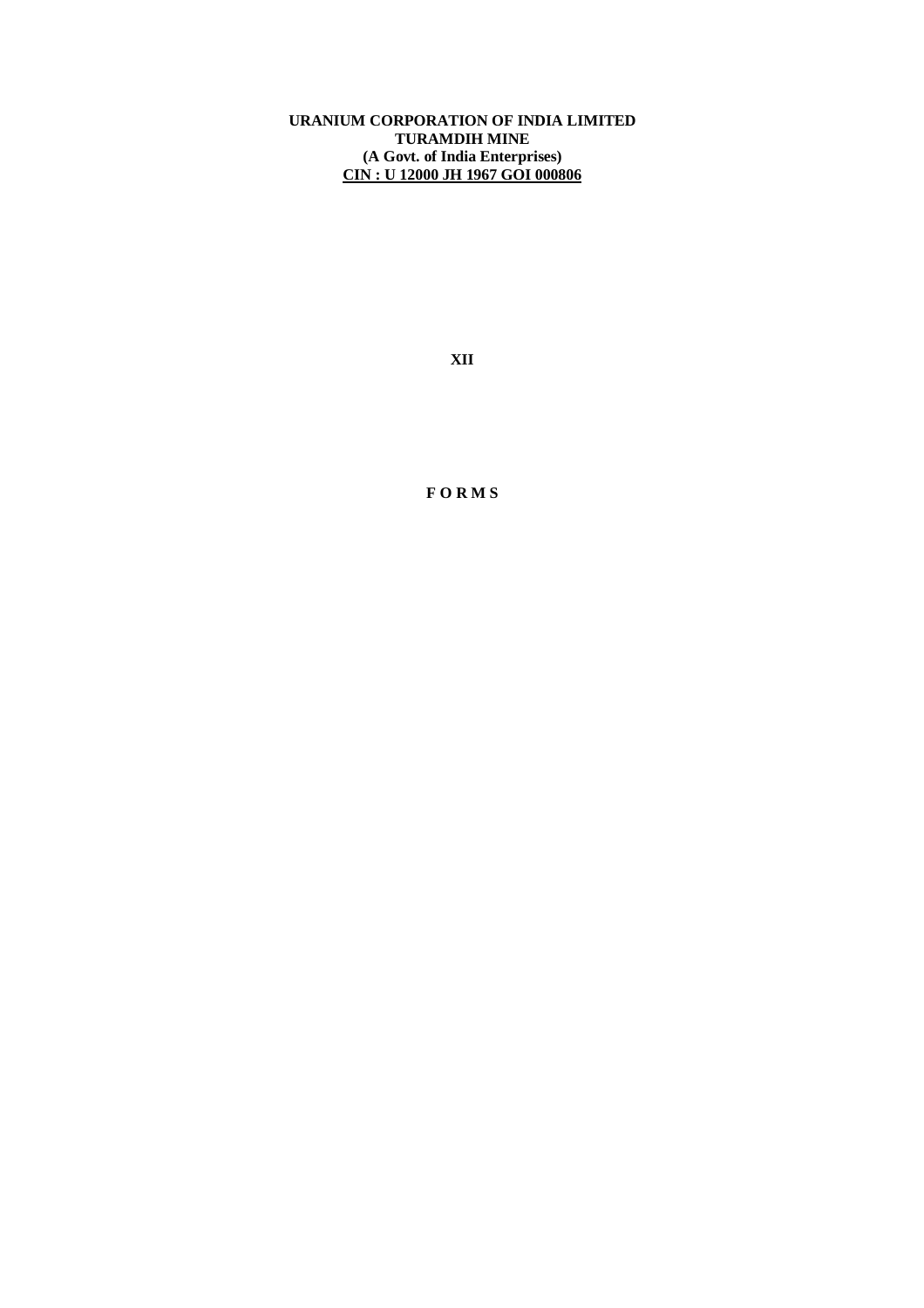**Annexure - C**

## **QUESTIONNAIRE**

(The following information must be furnished and uploaded along with the tender form)

## (TENDERER DETAILS TO BE UPLOADED ALONG WITH THE OFFER)

:

- 1. Name of Tenderer :  $\blacksquare$
- 2. Names of Proprietor/Owner of the firm (person incharge of the tender)
- 3. Address for Correspondence :
- 4. Telephone No. (if any) : 5. Fax Nos. (if any) : 6. Mobile Nos. : 7. E-mail Address :
- 8. Address for Permanent Residency :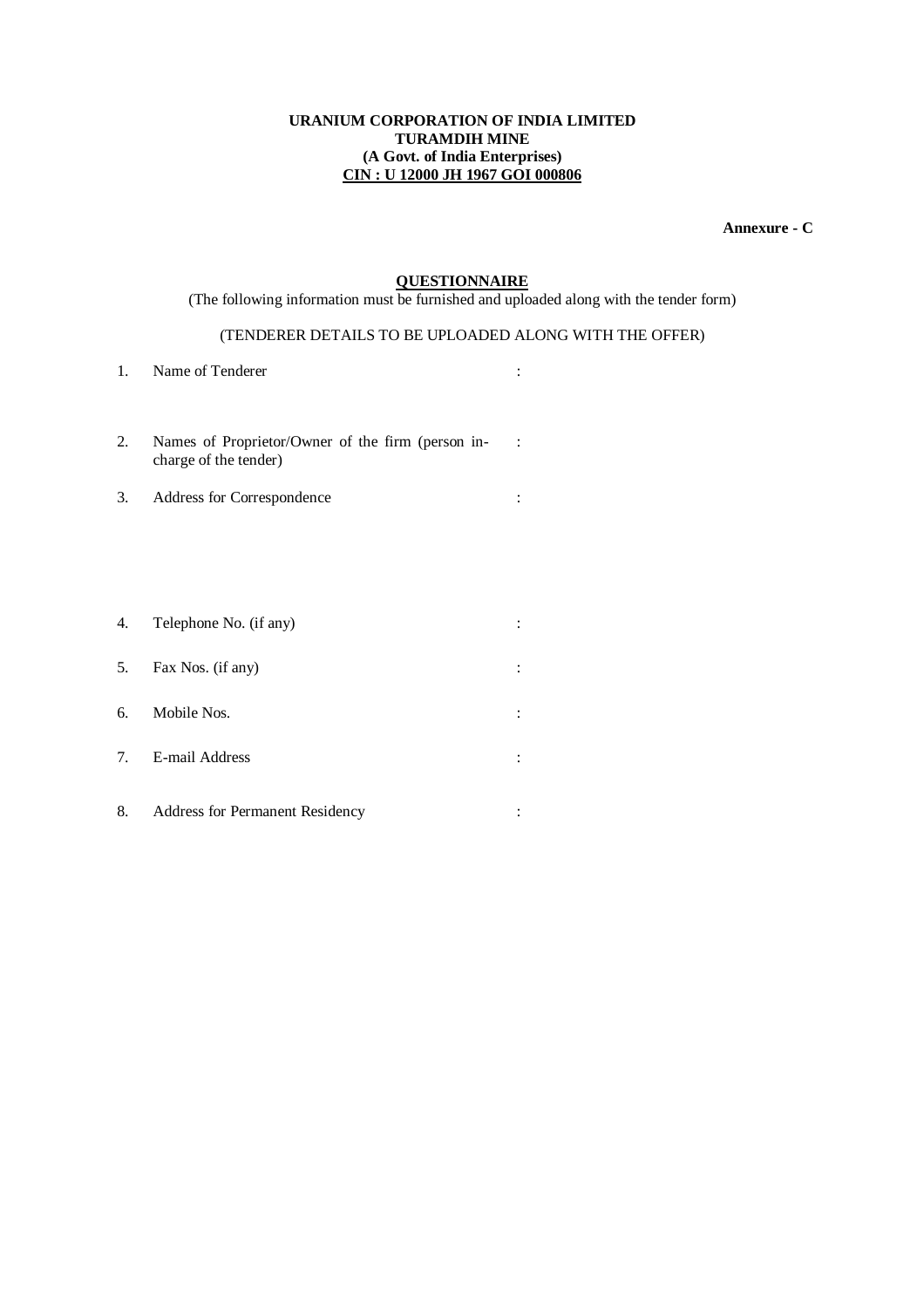**Annexure-D**

## **PROFORMA FOR BANK GUARANTEE FOR EARNEST MONEY DEPOSIT**

(To be issued by approved Scheduled Banks)

In accordance with Notice Inviting Tender (NIT) No. Dated \_\_\_\_\_\_\_\_ for the work of  $\frac{1}{2}$  (herein after referred to as "the said Works") for Rs.  $\frac{1}{2}$  (Rupees only), under Uranium Corporation of India Ltd, a company incorporated under Indian Companies Act, having its registered office at PO Jaduguda Mines Distt - East Singhbhum, Jharkhand- 831 012, India (herein after referred to as UCIL), M/s Address [Herein after after referred to as UCIL), M/s \_\_\_\_\_\_\_\_\_\_\_\_\_\_\_\_\_\_\_\_\_\_ Address \_ referred to as Contractor (s)] wish /wishes to participate in the said tender and a Bank Guarantee for the sum of Rs. (in words) valid for a period of days (in words) is required to be submitted by the Bidder towards the Bid Security. We the \_\_\_\_\_\_\_\_\_\_\_\_\_\_\_\_\_\_\_\_\_\_\_\_\_\_\_\_\_\_Bank (hereinafter called the said Bank) do hereby undertake to pay to UCIL, the sum of Rs. \_\_\_\_\_\_\_\_\_\_\_\_ (Rupees \_\_\_\_\_\_\_\_\_\_\_\_\_\_\_\_ only) by reason of the said tenderer's failure to enter into an agreement of contract on intimation of acceptance of his tender and/or to commence the contract works and/or failure to deposit the security deposit within the stipulated period as per the terms and conditions relating to and/or governing the contract and/or specified in the Notice Inviting Tender (NIT). We also agree that any such demand made on the Bank shall be conclusive as regards the amount due and payable by the Bank under this Guarantee. We also agree that notwithstanding any dispute or difference or any litigation in respect of or arising from the said contract and/or the acceptance of the tender of the tenderer afore stated by UCIL including the question as to the tenability of the claim of the UCIL for forfeiting the Earnest Money being the Bank Guarantee herein, we shall forthwith pay the said amount to UCIL on demand being made as

aforesaid.

We \_\_\_\_\_\_\_\_\_\_\_\_\_\_\_\_\_\_\_ Bank further agree that the guarantee herein contained shall remain in full force and effect during the period that would be taken for entering into an Agreement of contract and that it shall continue to be enforceable till all the dues of the UCIL under the terms and conditions of the NIT for the work have been fully paid and its claims satisfied or discharged or till UCIL certifies, that the terms and conditions of the NIT have been fully and properly carried out by the said tenderer and accordingly discharges the guarantee.

We \_\_\_\_\_\_\_\_\_\_\_\_\_\_\_\_\_\_\_\_\_\_\_\_\_\_ Bank further agree with the UCIL that the UCIL shall have the fullest liberty without our consent and without affecting in any manner our obligations hereunder to vary any of the terms and conditions of the NIT and/or terms and conditions governing the contract or to extend the time of validity of the offer from the said tenderer from time to time or to postpone for any time or from time to time any of the powers exercisable by the UCIL against the said tenderer and to forbear or enforce any of the terms and conditions of the NIT and we shall not be relieved from our liability hereunder by reason of any such variation, or extension being granted to the said tenderer or for any forbearance, act or omission on the part of the UCIL or any indulgence by the UCIL to the said tenderer or by any such matter or thing whatsoever which under the law relating to surety/guarantee would but for this provision have effect of so relieving us.

Bank do hereby further agree that any change in the Constitution of the said tenderer or the Bank will not affect the validity of this guarantee.

We \_\_\_\_\_\_\_\_\_\_\_\_\_\_\_\_\_\_\_\_\_\_\_\_\_\_ Bank lastly undertake not to revoke this guarantee during its currency except with the previous consent of the UCIL in writing.

> Dated the \_\_\_\_\_\_\_\_\_\_\_\_ day of \_\_\_\_\_\_\_\_\_\_\_ 20.. Bank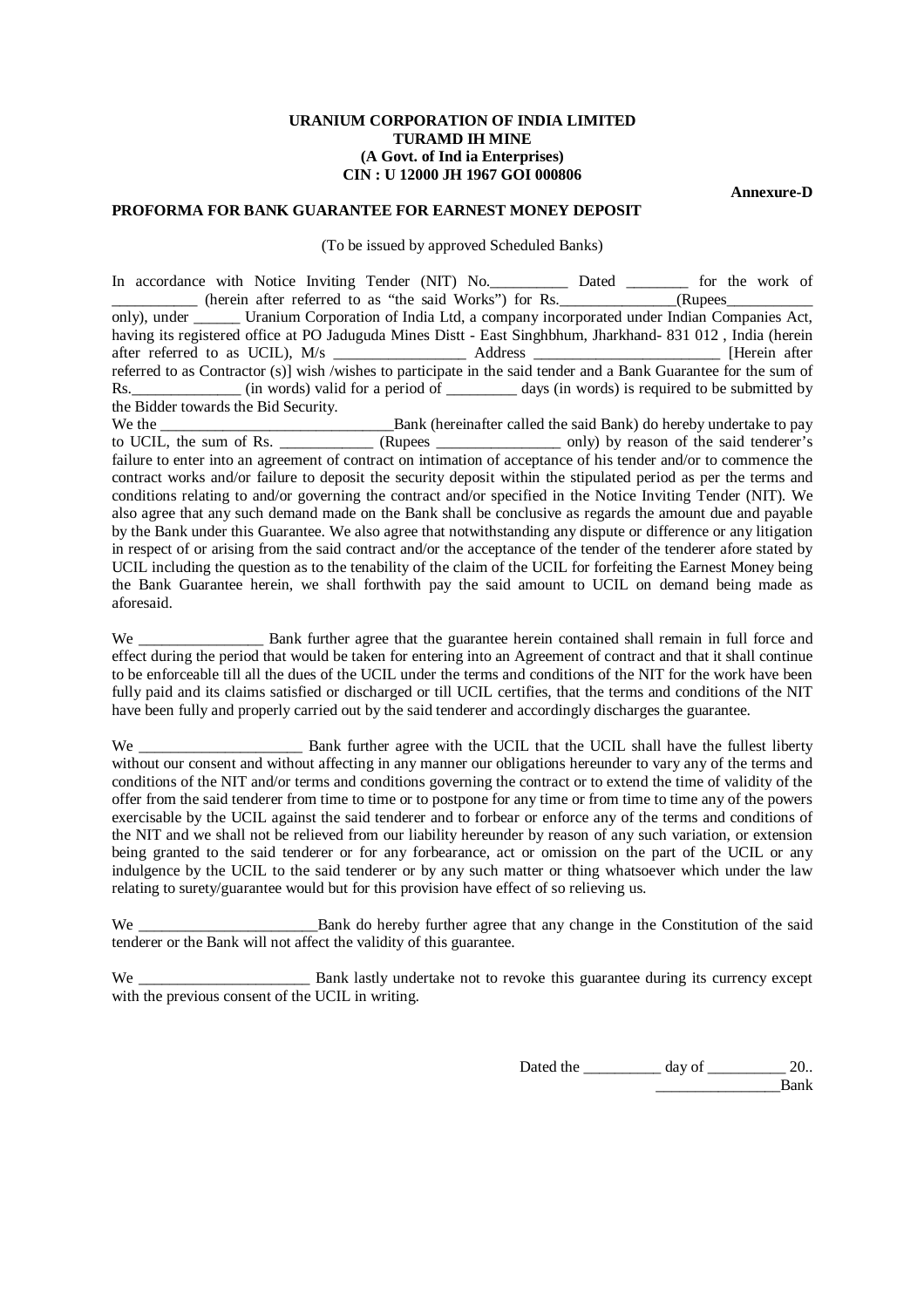(Signature with name in Block letters with designation, Attorney as per power of Attorney No. \_\_\_\_\_dt. \_\_\_\_\_) Bank's Common seal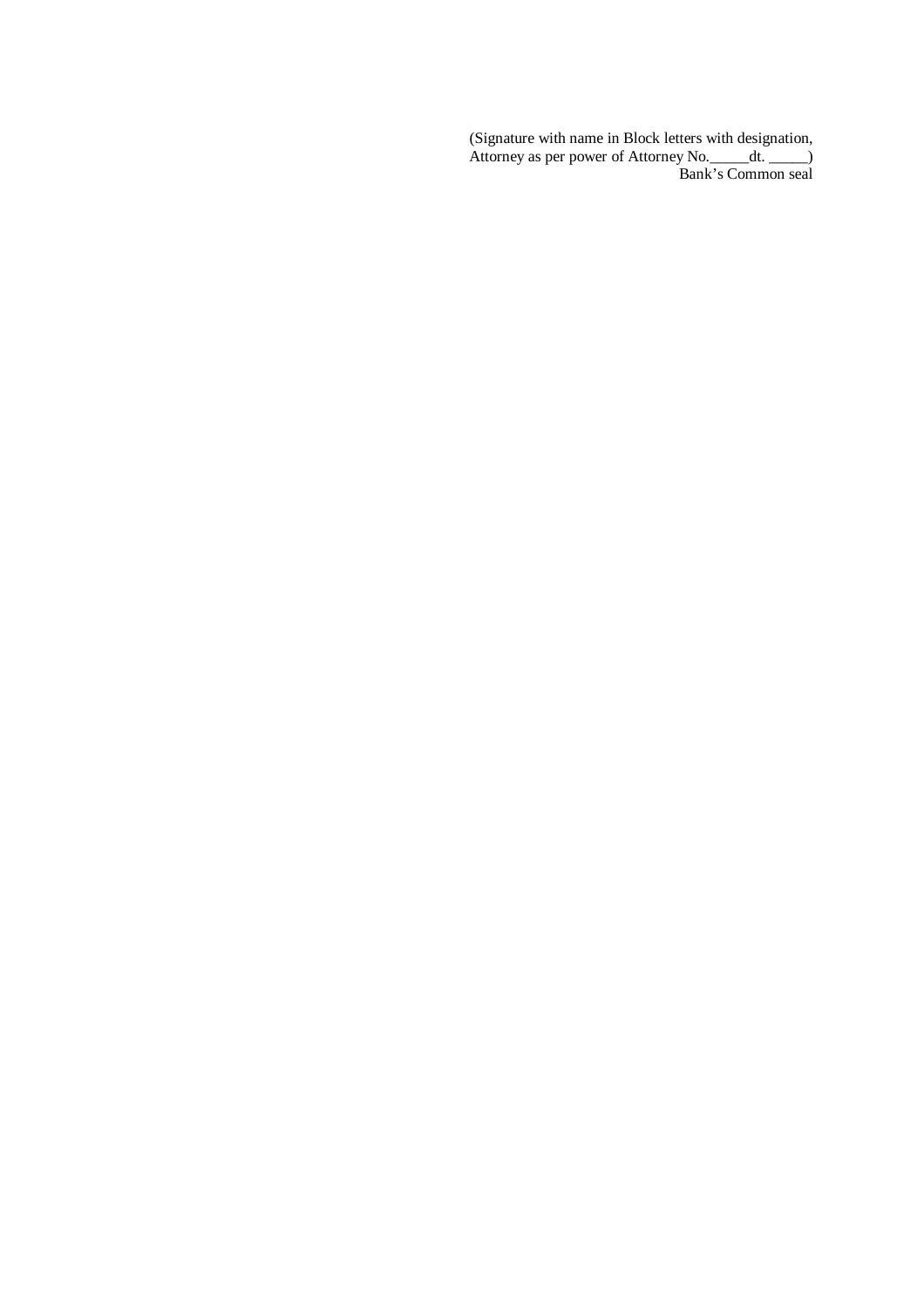**Annexure-E**

## **PROFORMA FOR BANK GUARANTEE FOR SECURITY DEPOSIT**

WHEREAS on or about the  $\frac{1}{\text{address}}$  day of  $\frac{M}{\text{dddress}}$  (Tenderer's name & address), having its registered office situated at (Postal address) (herein after referred to as 'The (Postal address) (herein after referred to as 'The dtd. Tenderer') entered into a contract bearing reference no. \_\_\_\_\_\_\_\_\_\_\_\_\_\_\_\_\_\_ dtd. \_\_\_\_\_\_\_\_\_\_\_\_ with \_\_\_\_\_\_ Uranium Corporation of India Ltd, a company incorporated under Indian Companies Act, having its registered office at PO Jaduguda Mines Distt - East Singhbhum, Jharkhand- 831 012 , India (herein after referred to as UCIL), for (details of order) (herein after referred to as 'The Contract'). AND WHEREAS under the terms and conditions of the contract the tenderer is required to keep with UCIL a security deposit of Rs. \_\_\_\_\_\_\_\_\_\_\_\_\_\_\_ (Rupees\_\_\_\_\_\_\_\_\_\_\_\_\_\_\_ only) or submit a Bank Guarantee in lieu of cash deposit for the fulfillment of the terms and conditions of the contract, and whereas the supplier has chosen to submit a Bank Guarantee.

We \_\_\_\_\_\_\_\_\_\_\_\_\_\_\_\_\_\_\_\_\_\_\_\_ Bank do hereby undertake to pay the amounts due and payable under this Guarantee without any demur, merely on a demand from UCIL stating that the amount claimed is due by way of loss or damage caused to or that would be caused to or suffered by UCIL by reason of breach of any of the terms and conditions of the said contract. Any such demand made on the bank shall be conclusive as regards the amount due and payable by the Bank under this Guarantee. However, our liability under this Guarantee shall be plus interest  $@ 12\%$  per annum from the date of demand for payment till the actual date of payment made by us.

We undertake to pay to UCIL any money so demanded notwithstanding any dispute or disputes raised by the tenderer in any suit or proceeding pending before any court or tribunal relating thereto, our liability under these present being absolute and unequivocal.

The payment so made by us under this guarantees shall be valid discharge of our liability for payment thereunder and the tenderer shall have no claim against us for making such payment.

We **EXECUTE:** Bank further agree that the Guarantee herein contained shall remain in full force and effect during the period that would be taken for the performance of the said Agreement and that it shall continue to be enforceable till all the dues of UCIL under or by virtue of the said Agreement have been fully paid and its claims satisfied or discharged or till UCIL certifies that the terms and conditions of the said Agreement have been fully and properly carried out by the said tenderer and accordingly discharges this Guarantee. Our Guarantee shall remain in force until \_\_\_\_\_\_\_\_\_\_\_\_\_ and unless a demand or claim under this guarantee is made on us in writing within six months from the expiry of the Guarantee period, we shall be discharged from all liability under this Guarantee thereafter.

We \_\_\_\_\_\_\_\_\_\_\_\_\_\_\_\_\_\_\_\_\_\_\_\_\_ Bank, further agree that UCIL shall have the fullest liberty without our consent and without affecting in any manner our obligations hereunder to vary any of the terms and conditions of the said Agreement or to extent time of performance by the said tenderer from time to time or to postpone for any time or from time to time any of the powers exercisable by UCIL against the said tenderer and to forbear or enforce any of the terms and conditions relating to the said Agreement and we shall not be relived from our liability by reason of any such variation, or extension being granted to the said contract or for any forbearance, act or omission on the part of UCIL or any indulgence by UCIL to the said tenderer or by any such matter or thing whatsoever which under the law relating to sureties would but for this provision, have effect of so relieving us.

This guarantee will not be discharged due to the change in the constitution of the Bank or the Consultant.

Bank lastly undertakes not to revoke this guarantee during its currency except with the previous consent of UCIL in writing.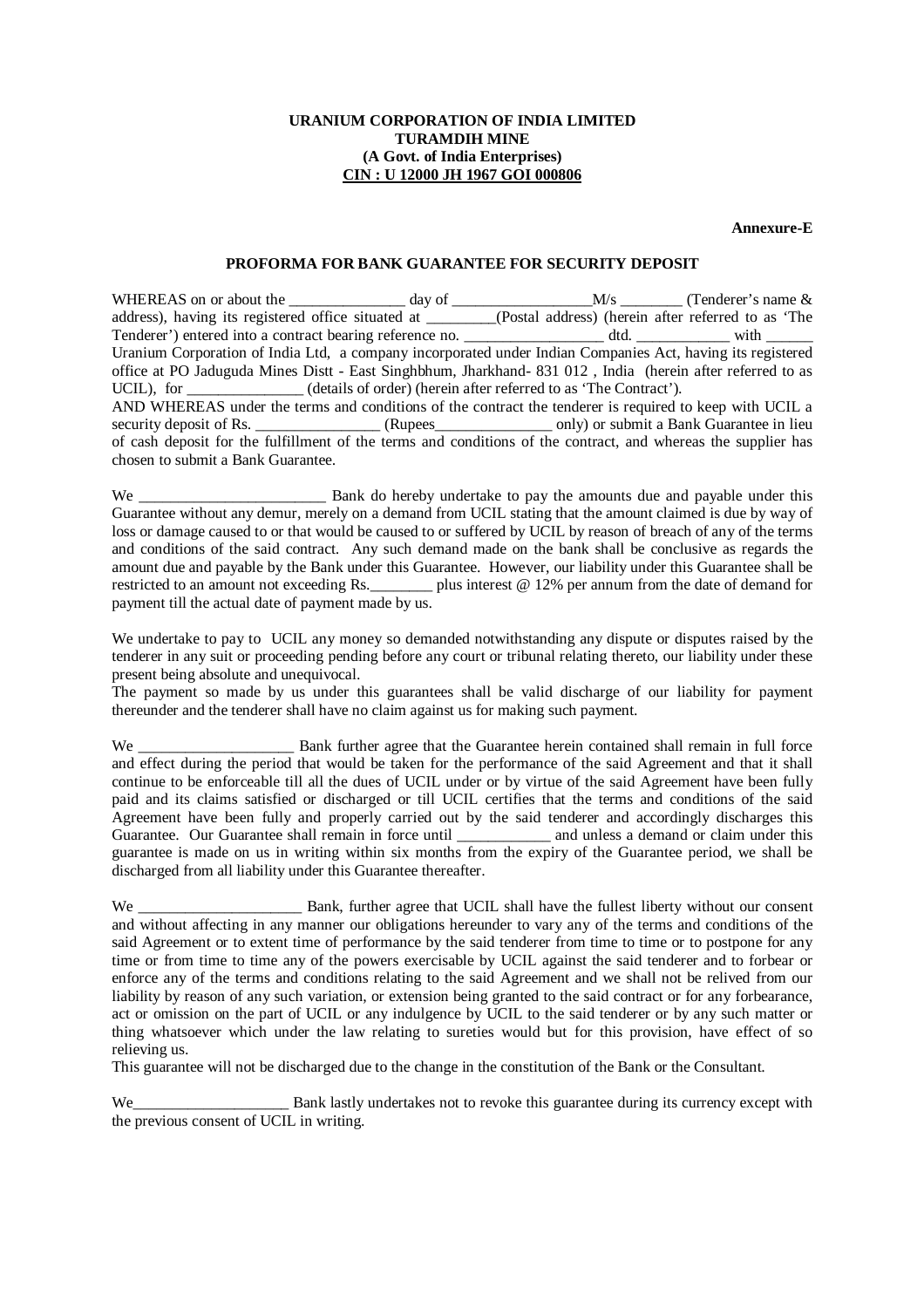Dated the \_\_\_\_\_\_\_\_\_\_\_\_ day of \_\_\_\_\_\_\_\_\_\_\_\_ 20\_\_\_

\_\_\_\_\_\_\_\_\_\_\_\_\_\_\_\_Bank

(Signature with name in Block letters with designation, Attorney as per power of Attorney No. \_\_\_\_\_dt. \_\_\_\_\_)

Bank's Common seal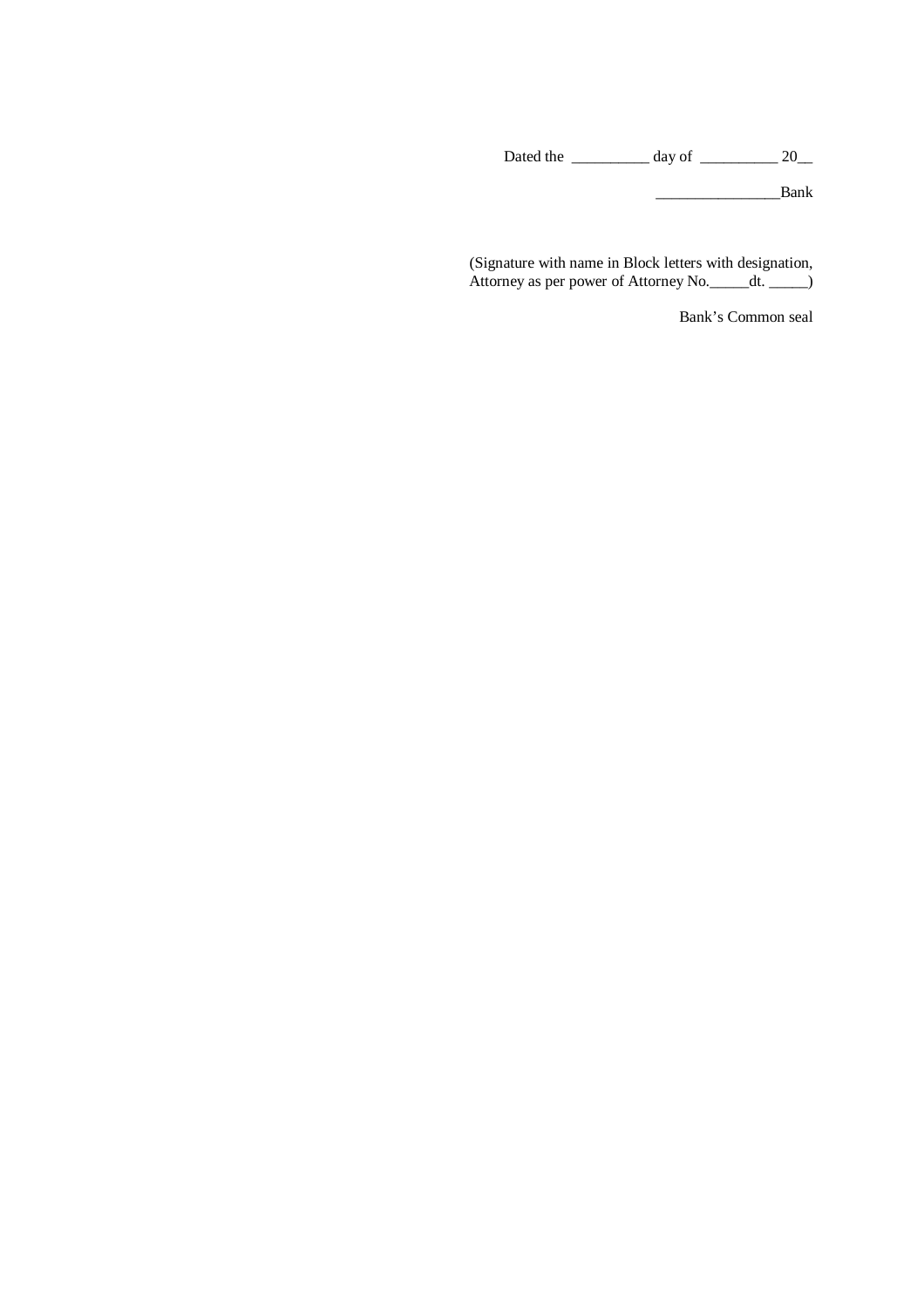**Annexure-F**

## **UNDERTAKING NOT TO GIVE ANY GIFT /INDUCEMENT IN CONNECTION WITH SECURING ANY FAVOUR IN DEALING WITH UCIL**

Date:

To,

M/s. Uranium Corporation of India Ltd PO Jaduguda Mines, Distt -East Singhbhum Jharkhand - 831 012

I / We …................................................................................... am / are a Vendor / Customer of Uranium Corporation of India Ltd (now onwards to be referred as Company).

I / We agree and undertake:

Not to provide any gift and / or inducement to any employee of the Company in connection with securing / being granted favour (s) in my / our dealings with the Corporate office of the company and / or its any field units.

To immediately report any gift and / or inducement sought by any employee of the Company granting favour(s) to me / us in my / our dealings with the Company and / or its field units.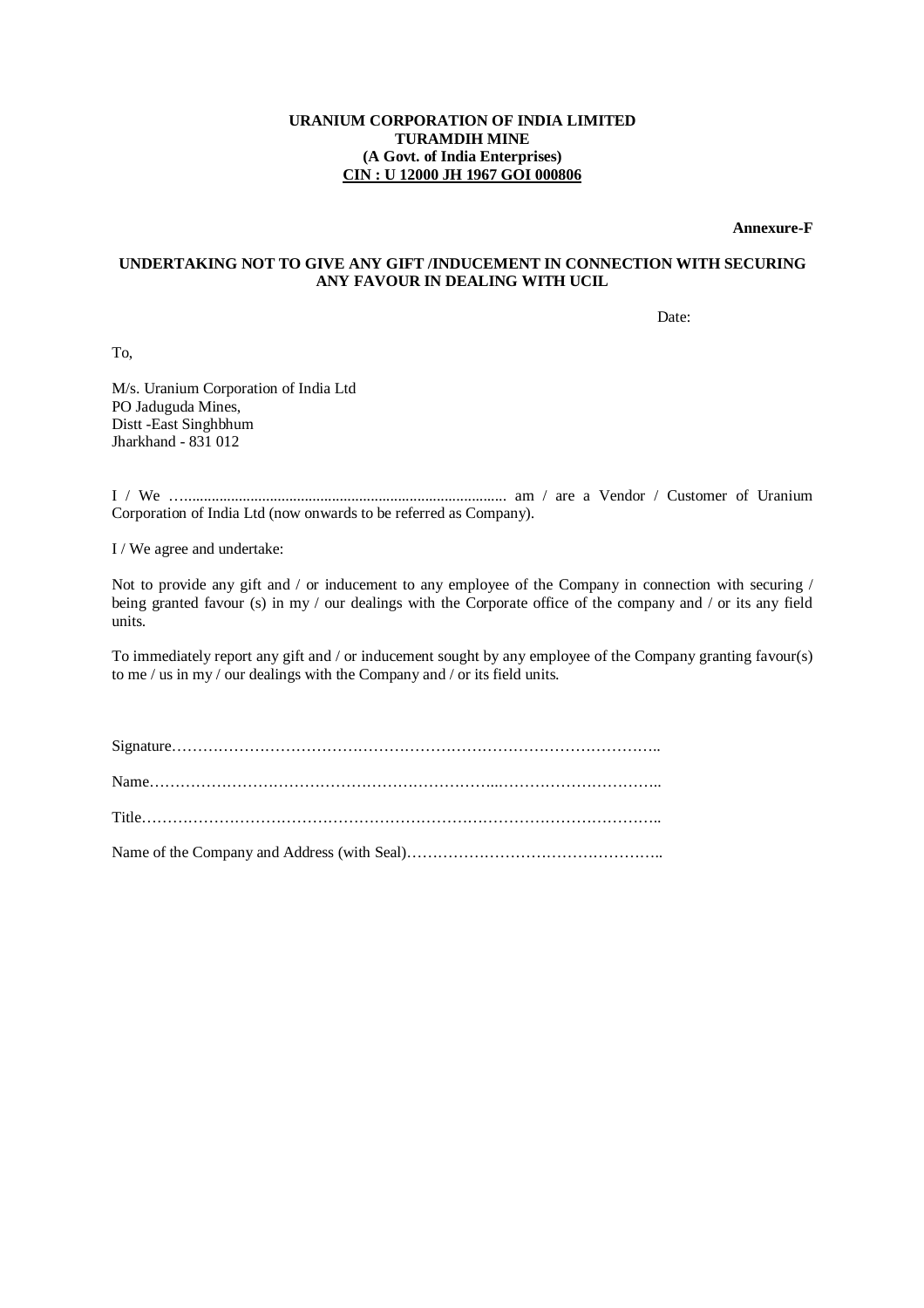**Annexure-G**

#### **SECRECY / CONFIDENTIALITY AGREEMENT**

**THIS AGREEMENT, made and entered into this \_\_\_\_th day of \_\_\_\_\_\_\_\_\_\_\_, 20- - by and between URANIUM CORPORATION OF INDIA LTD., a company incorporated under Indian Companies Act having its registered office at PO Jaduguda, Distt - East Singhbhum, Jharkhand 831 012, India (hereinafter called "UCIL") on one part and \_\_\_\_\_\_\_\_\_\_\_\_\_\_\_\_\_\_\_, a company duly incorporated under .........................., with its registered office ................................... (hereinafter called \_\_\_\_\_) includes its successors and permitted assigns, on the other part.**

## WITNESSETH:

WHEREAS:

- A. UCIL intends to purchase \_\_\_\_\_\_\_\_ from \_\_\_\_\_\_\_\_\_\_ (Name of the company).
- B. \_\_\_\_\_\_\_\_\_ (Name of the company) intends to produce \_\_\_\_\_\_\_\_\_\_\_\_\_\_\_\_\_\_\_\_\_\_\_\_\_\_ at their project in \_\_\_\_\_\_\_\_\_\_\_\_\_\_\_\_ (Name of the place) and intend to sell the same to UCIL
- C. The parties, therefore, intend to enter into an MoU and subsequently an agreement for the sale and purchase of \_\_\_\_\_\_\_\_\_\_\_.

**NOW, THEREFORE,** in consideration of the premises and the mutual covenants herein contained, the parties hereto agree as follows:

- 1. The term "Confidential Information" means:
	- (1) All details supplied by UCIL/ (Name of the company) on technical, commercial and other information and data on the Process.
	- (2) All details supplied by UCIL/ (Name of the company) on technical, commercial and other information and data relating to the products.
- 2. Each party hereto shall keep secret and confidential any and all Confidential information it receives from any other party or parties hereto under this Agreement, and shall not use such Confidential Information for any purposes except for the said tender purpose hereunder. The obligations under this Article shall not apply to any information or data that :
	- (i) at the time of its disclosure hereunder is in the public domain,
	- (ii) after disclosure hereunder becomes part of the public domain by publication or otherwise through no fault of the party to whom such information or data is disclosed hereunder ("Receiving party") (but only after it is published or otherwise becomes part of the public domain),
	- (iii) the Receiving Party can show in its possession at the time of disclosure hereunder and which the Receiving party, without breach or any obligation is free to disclose to others, or
	- (iv) was received by the Receiving Party after the time of disclosure by a party hereto ("Disclosing Party") hereunder from a third party who did not acquire it, directly or indirectly, from the Disclosing Party under an obligation of confidence and which the Receiving party, without breach of any obligation, is free to disclose to others.

For the purpose of this Article 2, information or data which is specific, e.g., those on operating conditions or equipment, shall not be deemed to be within the foregoing exceptions merely because it is embraced by general information or data in the public domain or in the possession of Receiving Party. In addition, any combination of features shall not be deemed to be within the foregoing exceptions merely because individual features are in the public domain or in the possession of the Receiving Party, but only if the combination itself and its principle of operation are in the public domain or in the possession of the Receiving Party.

3. The Receiving Party shall limit the access to the Confidential Information received hereunder to its directors, officers and employees, who (i) need to have access with such Confidential Information, (ii) have been informed of the confidential nature thereof and (iii) have agreed to undertake the obligations of nondisclosure and non-use of such Confidential Information.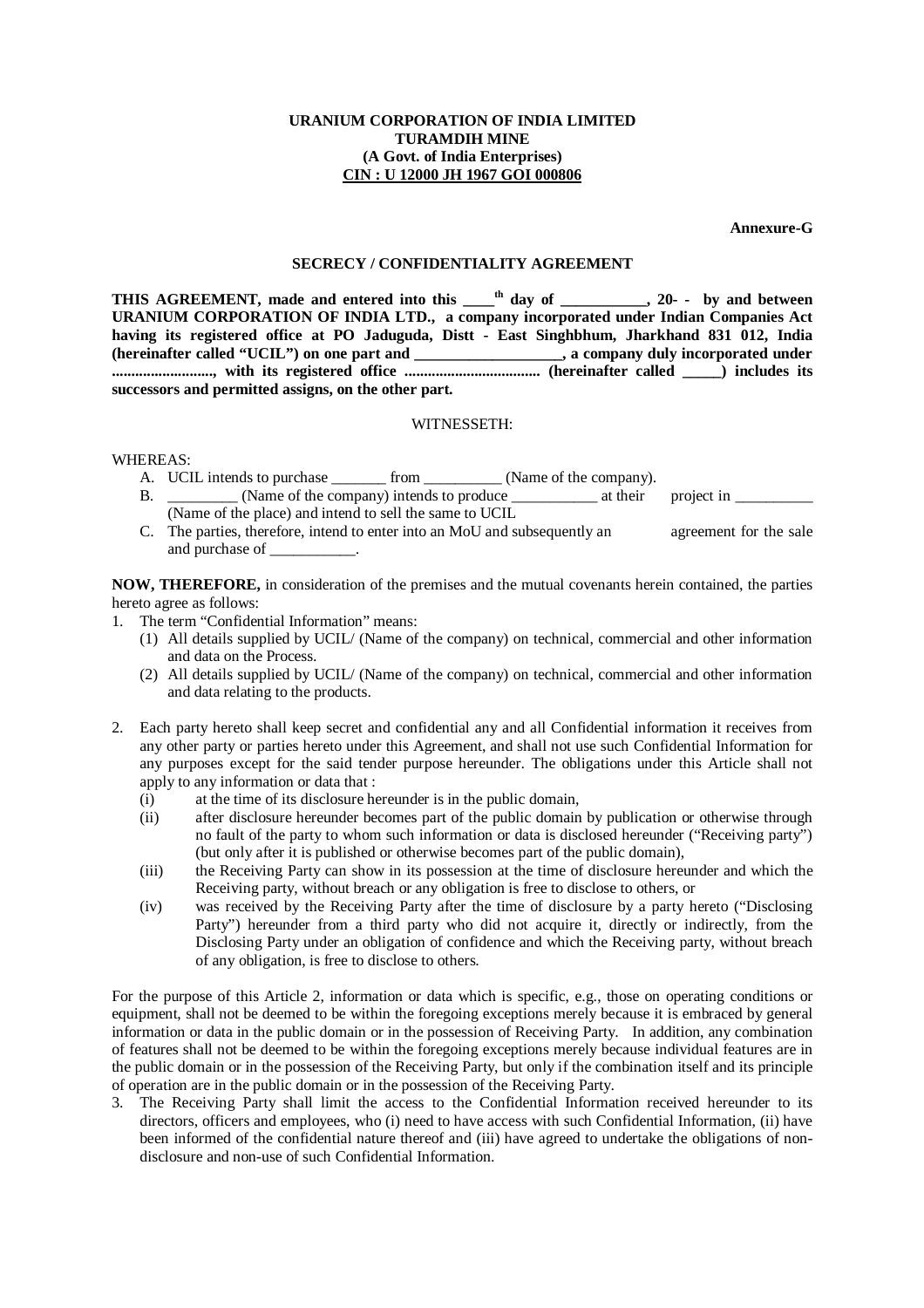- 4. Upon request of UCIL, …….(name of the party) shall, free of charge, promptly return to UCIL all the Confidential information received from UCIL hereunder.
- 5. Each party hereto shall not, without the other party's prior express written consents, disclose or allow the disclosure of the existence of this Agreement.
- 6. It is mutually understood and agreed that no license or other rights are granted to any party hereto under this Agreement, by implication or otherwise, for any of the patents or patents applications of any other party hereto or as to any information and data disclosed by any other party or parties hereto under this Agreement.
- 7. None of the parties may assign its rights or obligations hereunder without the prior written consent of the other parties.
- 8. The obligation of non-disclosure and non-use of the Confidential information under this Agreement shall remain in effect for five (5) years after the date hereof and shall terminate upon lapse of said five (5) years.
- 9. This Agreement shall be governed by and construed in accordance with Indian laws.
- 10. Each party hereto acknowledges and agrees that monetary damages for any breach or threat of breach of this Agreement are inadequate. Each party hereto shall, therefore, be entitled to seek and obtain temporary and injunctive relief for any breach or threat of breach of this Agreement relating to its Confidential Information, in addition to any other remedy.

**IN WITNESS WHEREOF**, the parties hereto have caused this Agreement to be executed in duplicate by their duly authorized representatives on the day and year first above written. The original shall remain with UCIL and the duplicate with ……(name of the party).

| 1. | For                                      |    |             | Witness:              |
|----|------------------------------------------|----|-------------|-----------------------|
|    | (Name)                                   |    |             |                       |
|    | Designation                              |    | 1.          | (Name)<br>Designation |
|    | 2. For Uranium Corporation of India Ltd. |    | 2.          | (Name)<br>Designation |
|    | (Name)<br>Designation                    |    | Witness:    |                       |
|    |                                          | 1. | (Name)      |                       |
|    |                                          |    | Designation |                       |
|    |                                          |    |             |                       |
|    |                                          | 2. | (Name)      |                       |
|    |                                          |    | Designation |                       |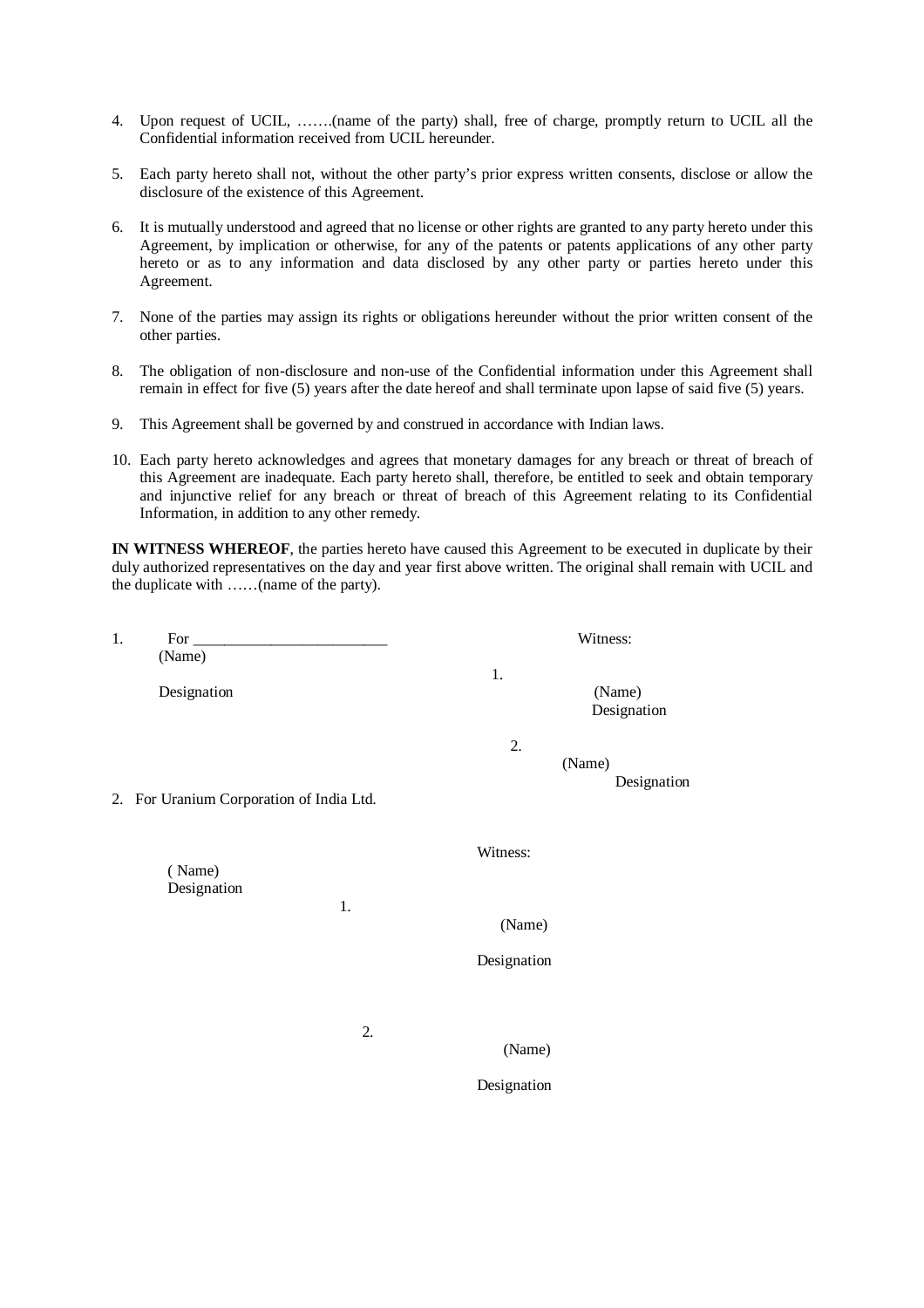**Annexure-H**

## **PRE CONTRACT INTEGRITY PACT**

#### General

This pre-bid pre-contract Agreement (hereinafter the Integrity Pact) is made on ………… day of the month of ………… year …….. between Uranium Corporation of India Ltd (hereinafter called the "BUYER" which expression shall mean and include, unless the context otherwise requires, his successors in office and assigns) of the First Part and M/s. ……………………… ………………………. (hereinafter called the "BIDDER / Seller" which expression shall mean and include, unless the context otherwise requires, his successors and permitted assigns) of the Second Part.

WHEREAS the BUYER proposes to procure (Name of the Stores / Equipment / Item) and the BIDDER/Seller is will to offer / has offered the stores and

WHEREAS the BIDDER is a private company / public company / Government undertaking / partnership / registered export agency, constituted in accordance with the relevant law in the matter and the BUYER is a PSU.

#### NOW, THEREFORE,

To avoid all forms of corruption by following a system that is fair, transparent and free from any influence / prejudiced dealings prior to, during and subsequent to the currency of the contract to be entered into with a view  $to:$ 

Enabling the BUYER to obtain the desired said stores/equipment at a competitive price in conformity with the defined specifications by avoiding the high cost and the distortionary Impact of corruption on public procurement, and

Enabling BIDDERS to abstain from bribing or indulging in any corrupt practice in order to secure the contract by providing assurance to them that their competitors will also abstain from bribing and other corrupt practices and the BUYER will commit to prevent corruption, in any form, by its officials by following transparent procedures.

The parties hereto hereby agree to enter into this Integrity Pact and agree as follows: Commitments of the BUYER

- 1.1 The BUYER undertakes that no official of the BUYER, connected directly or indirectly with the contract, will demand, take a promise for or accept, directly or through intermediaries, any bribe, consideration, gift, reward, favour or any material or immediate benefit or any other advantage from the BIDDER, either for themselves or for any person, organization or third party to the contract in exchange for an advantage in the bidding process, bid evaluation, contracting or implementation process related to the contract.
- 1.2 The BUYER will, during the pre-contract stage, treat all BIDDERS alike, and will provide to all BIDDERS the same information and will not ;provide any such information to any particular BIDDER which could afford an advantage to that particular BIDDER in comparison to other BIDDERS
- 1.3 All the officials of the BUYER will report to the appropriate Government office any attempted or completed breaches of the above commitments as well as any substantial suspicion of such a breach.
- 2 In case any such preceding misconduct on the part of such official(s) is reported by the BIDDER to the BUYER will full and verifiable facts and the same is prima facie found to be correct by the BUYER, necessary disciplinary proceedings, or any other action as deemed fit, including criminal proceedings may be initiated by the BUYER and such a person shall be debarred from further dealings related to the contract process. In such a case while an enquiry is being conducted by the BUYER the proceedings under the contract would not be stalled.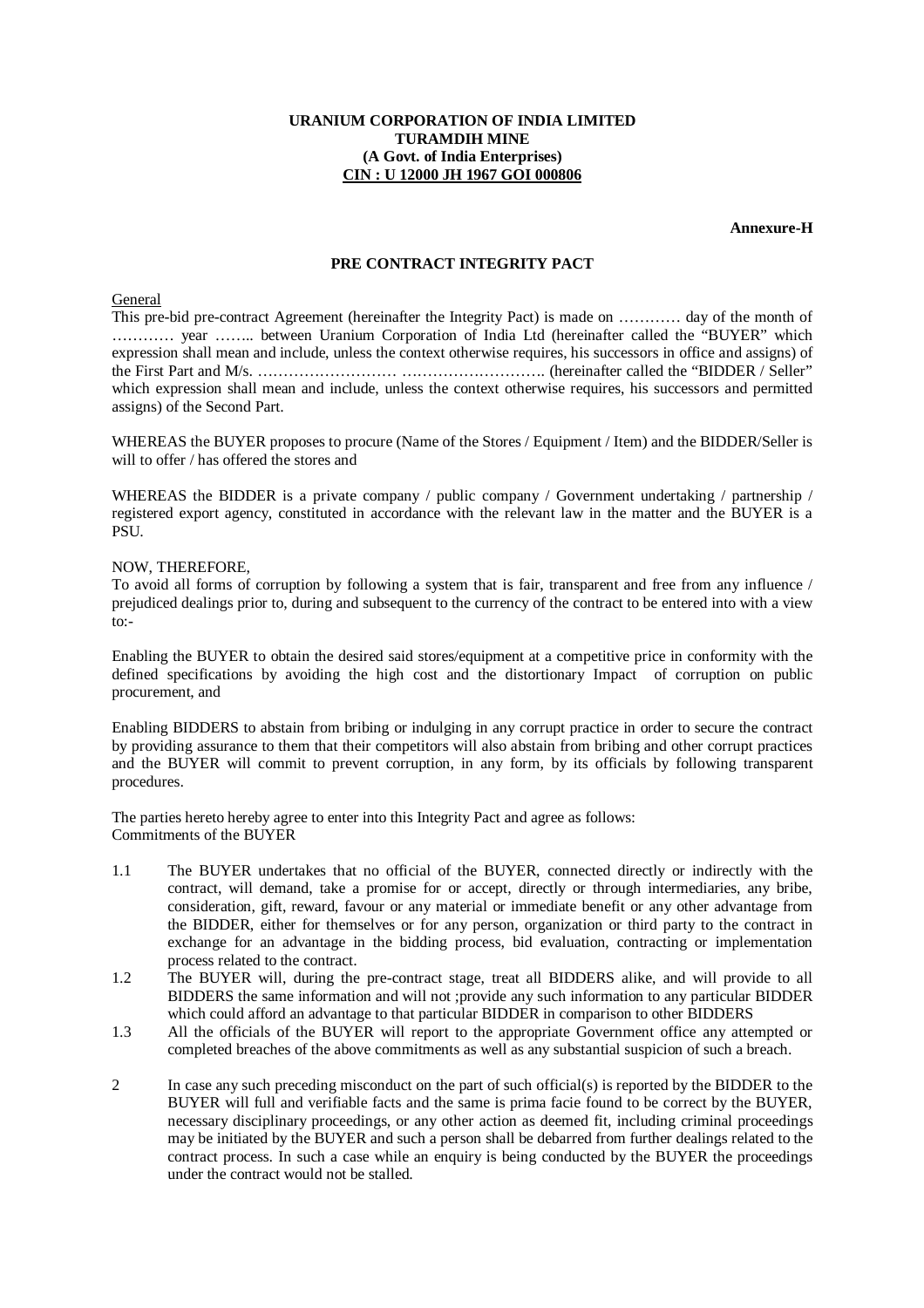## **Commitments of BIDDERS**

3 The BIDDER commit itself to take all measures necessary to prevent corrupt practices, unfair means and illegal activities during any stage of its bid or during any pre-contract or post-contract stage in order to secure the contract or in furtherance to secure it and in particular commit itself to the followings:-

3.1. The BIDDER will not offer, directly or through intermediaries, any bribe, gift, consideration, reward, favour, any material or immaterial benefit or other advantage, commission, fees, brokerage or inducement to any official of the BUYER, connected directly or indirectly with the bidding process, or to any person, organization or third party related to the contract in exchange for any advantage in the bidding, evaluation, contracting and implementation of the contract.

3.2 The BIDDER further undertakes that it has not given, offered or promised to give, directly or indirectly any bribe, gift, consideration, reward, favour, any material or immaterial benefit or other advantage, commission, fees, brokerage or inducement to any official of the BUYER or otherwise in procuring the Contract or forbearing to do or having done any act in relation to the obtaining or execution of the contract or any other contract for showing or forbearing to show favour or disfavor to any person in relation to the contract or any other contract.

3.3 The BIDDER further confirms and declares to the BUYER that the BIDDER has not engaged any individual or firm or company whether Indian or foreign to intercede, facilitate or in any way to recommend to the BUYER or any of its functionaries, whether officially or unofficially to the award of the contract to the BIDDER, nor has any amount been paid, promised or intended to be paid to any such individual, firm or company in respect of any such intercession, facilitation or recommendation.

3.4 The BIDDER, either while presenting the bid or during pre-contract negotiations or before signing the contract, shall disclose any payments he has made, is committed to or intends to make to officials of the BUYER or their family members, agents, brokers or any other intermediaries in connection with the contract and the details of services agreed upon for such payments.<br>3.5 The BIDDER will not collude with other parties

The BIDDER will not collude with other parties interested in the contract to impair the transparency, fairness and progress of the bidding process, bid evaluation, contracting and implementation of the contract.

3.6 The BIDDER will not accept any advantage in exchange for any corrupt practice, unfair means and illegal activities.<br>3.7 The BI

The BIDDER shall not use improperly, for purposes of competition or personal gain, or pass on to others, any information provided by the BUYER as part of the business relationship, regarding plans, technical proposals and business details, including information contained in any electronic data carrier. The BIDDER also undertakes to exercise due and adequate care lest any such information is divulged.

3.8 The BIDDER commits to refrain from giving any complaint directly or through any other manner without supporting it with full and verifiable facts.

3.9 The BIDDER shall not instigate or cause to instigate any third person to commit any of the actions mentioned above.

3.10 If the BIDDER or any employee of the BIDDER or any person acting on behalf of the BIDDER, either directly or indirectly, is a relative of any of the officers of the BUYER, or alternatively, if any relative of an officer of the BUYER has financial interest/stake in the BIDDER's firm, the same shall be disclosed by the BIDDER at the time of fill of tender.

The term 'relative' for this purpose would be as defined in Section 6 of the Companies Act 1956

3.11 The BIDDER shall not lend to or borrow any money from or enter into any monetary dealings or transactions, directly or indirectly, with any employee of the BUYER.

## 4 **Previous Transgression**:

- 4.1 The BIDDER declares that no previous transgression occurred in the last three years immediately before signing of this Integrity Pact, with any other company in any country in respect of any corrupt practices envisaged hereunder or with any Public Sector Enterprise in India or any Government Department in India that could justify BIDDER's exclusion from the tender process.
- 4.2 The BIDDER agrees that if it makes incorrect statement on this subject, BIDDER can be disqualified from the tender process or the contract, if already awarded, can be terminated for such reason.

## **5 Earnest Money /Security Deposit**

5.1 While submitting commercial bid, the BIDDER shall deposit an amount \_\_\_\_\_\_\_\_\_\_\_ (to be specified in RFP) as Earnest Money / Security Deposit, with the BUYER through any of the following instruments: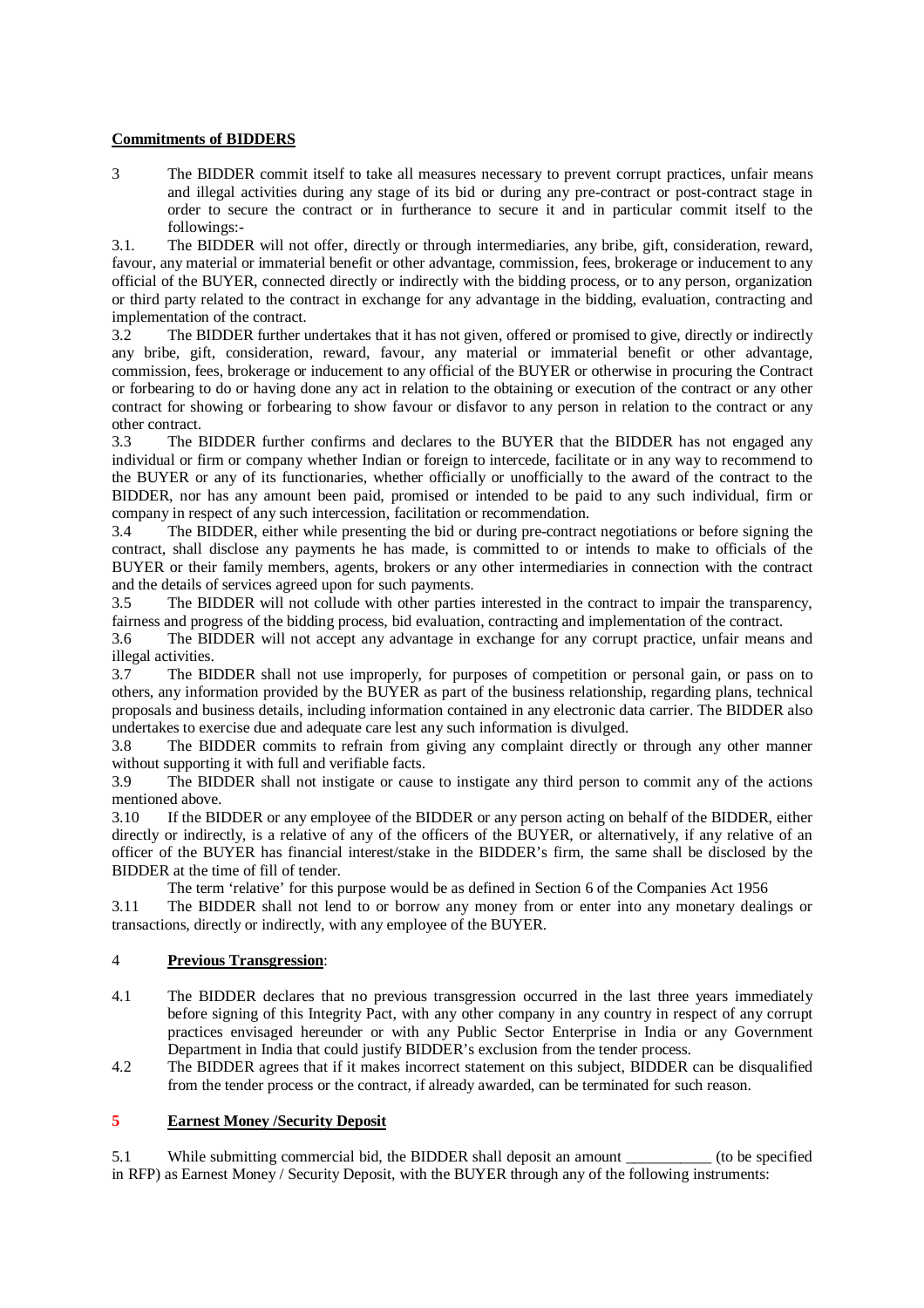(i) Bank Draft or a Pay order in favour of

(ii) A confirmed guarantee by an Indian Nationalized Bank, promising payment of the guaranteed sum to the BUYER on demand within three working days without any demur whatsoever and without seeking any reasons whatsoever. The demand for payment by the BUYER shall be treated as conclusive proof of payment. (iii) Any other mode or through any other instrument (to be specified by the RFP).

5.2 The Earnest Money / Security Deposit shall be valid upto complete conclusion of the contractual obligations to the complete satisfaction of both the BIDDER and the BUYER.

5.3 In case of the successful BIDDER a clause would also be incorporated in the Article pertaining to Performance Bond in the Purchase Contract that the provisions of Sanctions for Violation shall be applicable for forfeiture of Performance Bond in case of a decision by the BUYER to forfeit the same without assigning any reason for imposing sanction for violation of this Pact.

5.4 No interest shall be payable by the BUYER to the BIDDER on Earnest Money / Security Deposit for the period of its currency.

## **6 Sanctions for Violations**

- 6.1 Any breach of the aforesaid provisions by the BIDDER or any one employed by it or acting on its behalf (whether with or without the knowledge of the BIDDER) shall entitle the BUYER to take all or any one of the followings actions, wherever required:-
	- (i) To immediately call off the pre contract negotiations without assigning any reason or giving any compensation to the BIDDER. However, the proceedings with the other BIDDER(s) would continue.
	- (ii) The Earnest Money Deposit (in pre-contract stage) and/or Security Deposit / Performance Bond (after the contract is signed) shall stand forfeited either fully or partially, as decided by the BUYER and the BUYER shall not be required to assign any reason therefore.
	- (iii) To immediately cancel the contract, if already signed, without giving any compensation to the BIDDER.
	- (iv) To recover all sums already paid by the BUYER, and in case of an Indian BIDDER with interest thereon at 2% higher than the prevailing Prime Lending Rate of State Bank of India, while in case of BIDDER from a country other than India with interest thereon at 2% higher the LIBOR. If any outstanding payment is due to the BIDDER from the BUYER in connection with any other contract for any other stores, such outstanding payment could also be utilized to recover the aforesaid sum and interest.
	- (v) To encash the advance bank guarantee and performance bond / warranty bond, if furnished by the BIDDER, in order to recover the payments, already made by the BUYER, along with interest.
	- (vi) To cancel all or any other Contracts with BIDDER. The BIDDER shall be liable to pay compensation for any loss or damage to the BUYER resulting from such cancellation / rescission and the BUYER shall be entitled to deduct the amount so payable from the money(s) due to the BIDDER.
	- (vii) To debar the BIDDER from participating in future bidding processes of Indian Rare Earths Limited for a minimum period of five years, which may be further extended at the discretion of the UCIL.
	- (viii) To recover all sums paid in violation of this Pact by BIDDER(s) to any middleman or agent or broker with a view to securing the contract.
	- (ix) In cases where irrevocable Letters of Credit have been received in respect of any contract signed by the BUYER with the BIDDER, the same shall not be opened.
	- (x) Forfeiture of Performance Bond in case of a decision by the BUYER to forfeit the same without assigning any reason for imposing sanction for violation of this Pact.
- 6.2 The BUYER will be entitled to take all or any of the actions mentioned at Para 6.1 (i) to (x) of this Pact also on the Commission by the BIDDER or any one employed by it or acting on its behalf (whether with or without the knowledge of the BIDDER), of an offence as defined in Chapter IX of the Indian Penal code, 1860 or Prevention of Corruption Act, 1988 or any other statute enacted for prevention of corruption.
- 6.3 The decision of the BUYER to the effect that a breach of the provisions of this Pact has been committed by the BIDDER shall be final and conclusive on the BIDDER. However, the BIDDER can approach the Independent Monitor(s) appointed for the purposes of this Pact.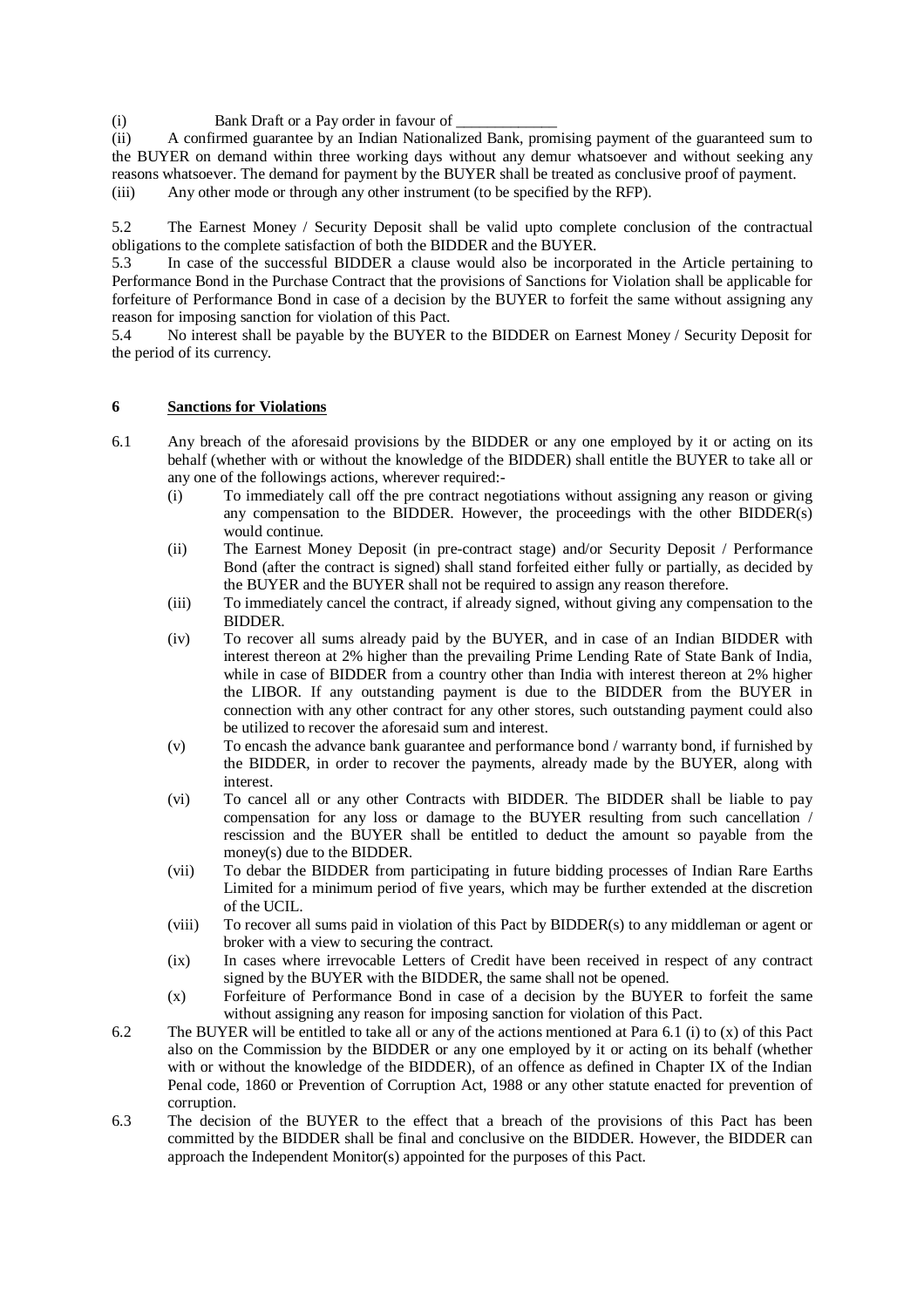## **7 Independent Monitors**

- 7.1 The BUYER has appointed Independent Monitors (hereinafter referred to as Monitors) for this Pact in consultation with the Central Vigilance Commission (Names and Addresses of the Monitors to be given).
- 7.2 The task of the Monitors shall be to review independently and objectively, whether and to what extent the parties comply with the obligations under this Pact.
- 7.3 The Monitors shall not be subject to instructions by the representatives of the parties and perform their functions neutrally and independently.
- 7.4 Both the parties accept that the Monitors have the right to access all the documents relating to the project/procurement, including minutes of meetings.
- 7.5 As soon as the Monitor notices, or has reason to believe, a violation of this Pact, he will so inform the Authority designated by the BUYER.
- 7.6 The BIDDER(s) accepts that the Monitor has the right to access without restriction to all Project documentation of the BUYER including that provided by the BIDDER. The BIDDER will also grant the Monitor upon his request and demonstration of a valid interest, unrestricted and unconditional access to his project documentation. The same is applicable to Subcontractors. The Monitor shall be under contractual obligation to treat the information and documents of the BIDDER/Subcontractor(s) with confidentiality.
- 7.7 The BUYER will provide to the Monitor sufficient information about all meetings among the parties related to the Project provided such meetings could have an impact on the contractual relations between the parties. The parties will offer to the Monitor the option to participate in such meetings.
- 7.8 The Monitor will submit a written report to the designated Authority of BUYER with 8 to 10 weeks from the date of reference or intimation to him by the BUYER/BIDDER and, should the occasion arise, submit proposals for correcting problematic situations.

## **8 Facilitation of Investigation**

In case of any allegation of violation of any provision of this Pact or payment of commission, the BUYER or its agencies shall be entitled to examine all the documents including the Books of Accounts of the BIDDER and the BIDDER shall provide necessary information and documents in English and shall extend all possible help for the purpose of such examination.\

## **9 Law and Place of Jurisdiction**

This pact is subject to Indian Law. The place of performance and jurisdiction is the seat of the BUYER.

## **10 Other Legal Actions**

The actions stipulated in this Integrity Pact are without prejudice to any other legal action that may follow in accordance with the provisions of the extant law in force relating to any civil or criminal proceedings.

## **11 Validity**

- 11.1 The validity of this Integrity Pact shall be from date of its signing and upto the complete execution of the contract to the satisfaction of both the BUYER and the BIDDER/Seller, including warranty period, whichever is later. In case BIDDER is unsuccessful, this Integrity Pact shall expire after six months from the date of signing of the contract.
- 11.2 Should one or several provisions of this Pact turn out to be invalid, the remainder of this Pact shall remain valid. In this case, the parties will strive to come to an agreement to their original intensions.
- 12 The Parties hereby sign this Integrity Pact at \_\_\_\_\_\_\_\_\_\_\_\_\_\_\_\_\_\_\_\_\_\_ on\_\_\_\_\_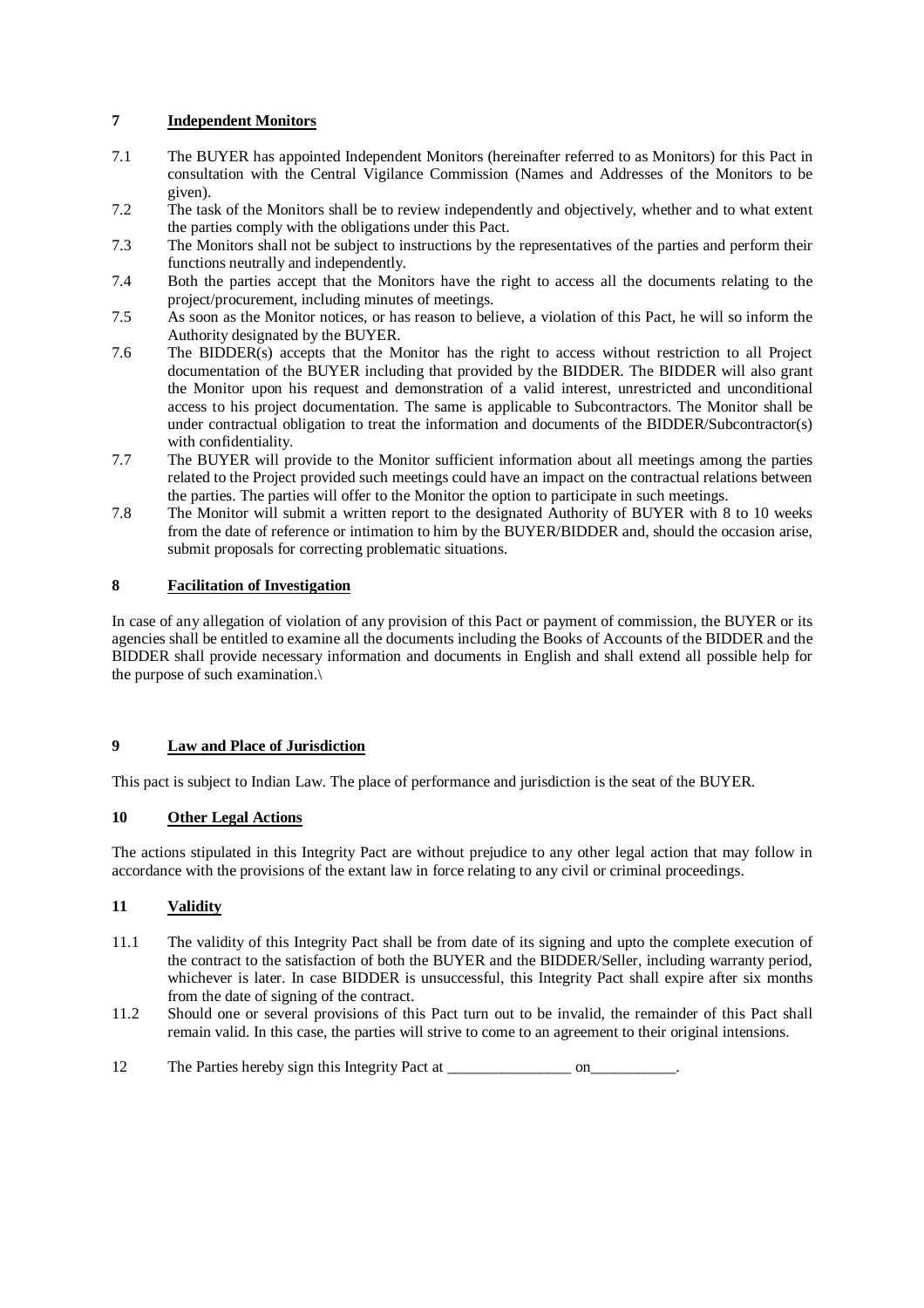## BUYER BIDDER

Signature Name of the Officer Designation

# Witness Witness

1 1 \_\_\_\_\_\_\_\_\_\_\_\_\_\_\_\_\_\_\_\_\_\_\_\_\_\_\_\_\_\_\_\_\_\_ \_\_\_\_\_\_\_\_\_\_\_\_\_\_\_\_\_\_\_\_\_\_\_\_\_\_

2 2